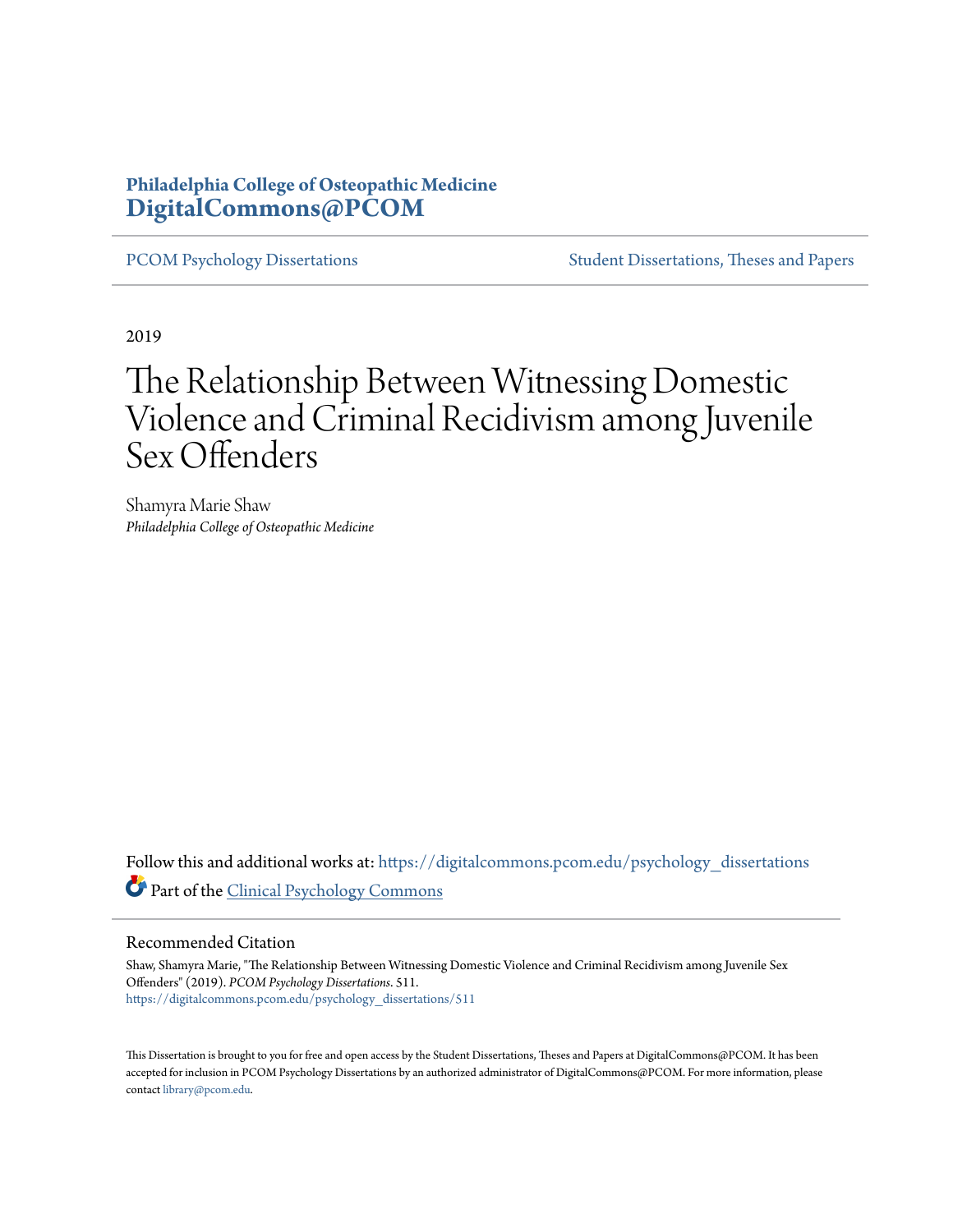Philadelphia College of Osteopathic Medicine School of Professional and Applied Psychology

## THE RELATIONSHIP BETWEEN WITNESSING DOMESTIC VIOLENCE AND CRIMINAL RECIDIVISM AMONG JUVENILE SEX OFFENDERS

Shamyra Marie Shaw, MSW, LSW, MS

Submitted in Partial Fulfillment of the Requirements for the Degree of

Doctor of Psychology

May 2018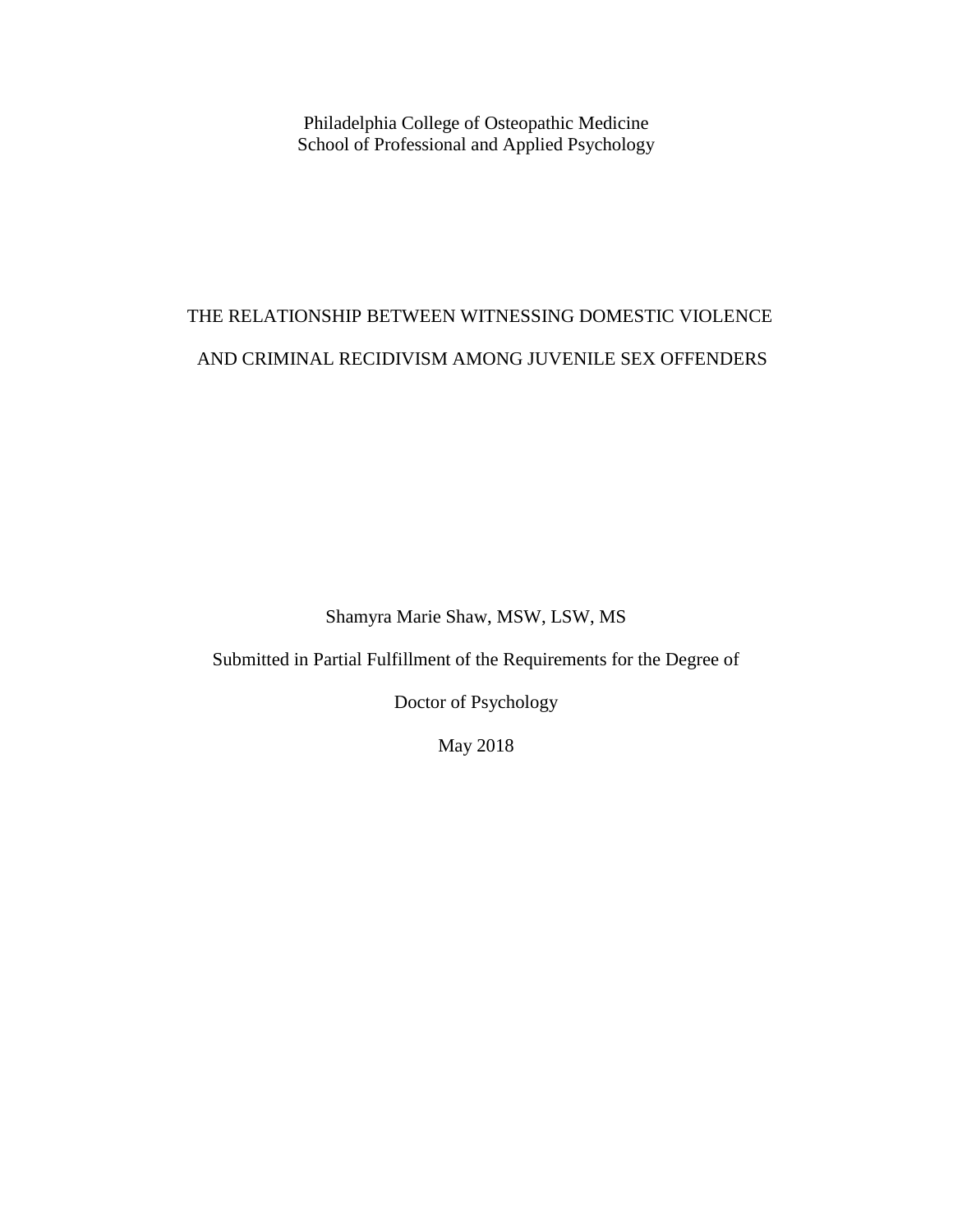### **PHILADELPHIA COLLEGE OF OSTEOPATHIC MEDICINE DEPARTMENT OF PSYCHOLOGY**

## **Dissertation Approval**

| This is to certify that the thesis presented to us by $\sqrt{\frac{\lambda_0 n_1}{\lambda_1}}$                          |  |  |
|-------------------------------------------------------------------------------------------------------------------------|--|--|
|                                                                                                                         |  |  |
| on the $\frac{S^{r\lambda}}{\lambda}$ day of $\lambda y \in \mathcal{L}$ , 20 $\lambda$ , in partial fulfillment of the |  |  |
|                                                                                                                         |  |  |
| requirements for the degree of Doctor of Psychology, has been examined and is                                           |  |  |
|                                                                                                                         |  |  |
| acceptable in both scholarship and literary quality.                                                                    |  |  |
|                                                                                                                         |  |  |

Committee Members<sup>y</sup> Sidnatures:

**Chairperson** 

**Chair, Department of Psychology**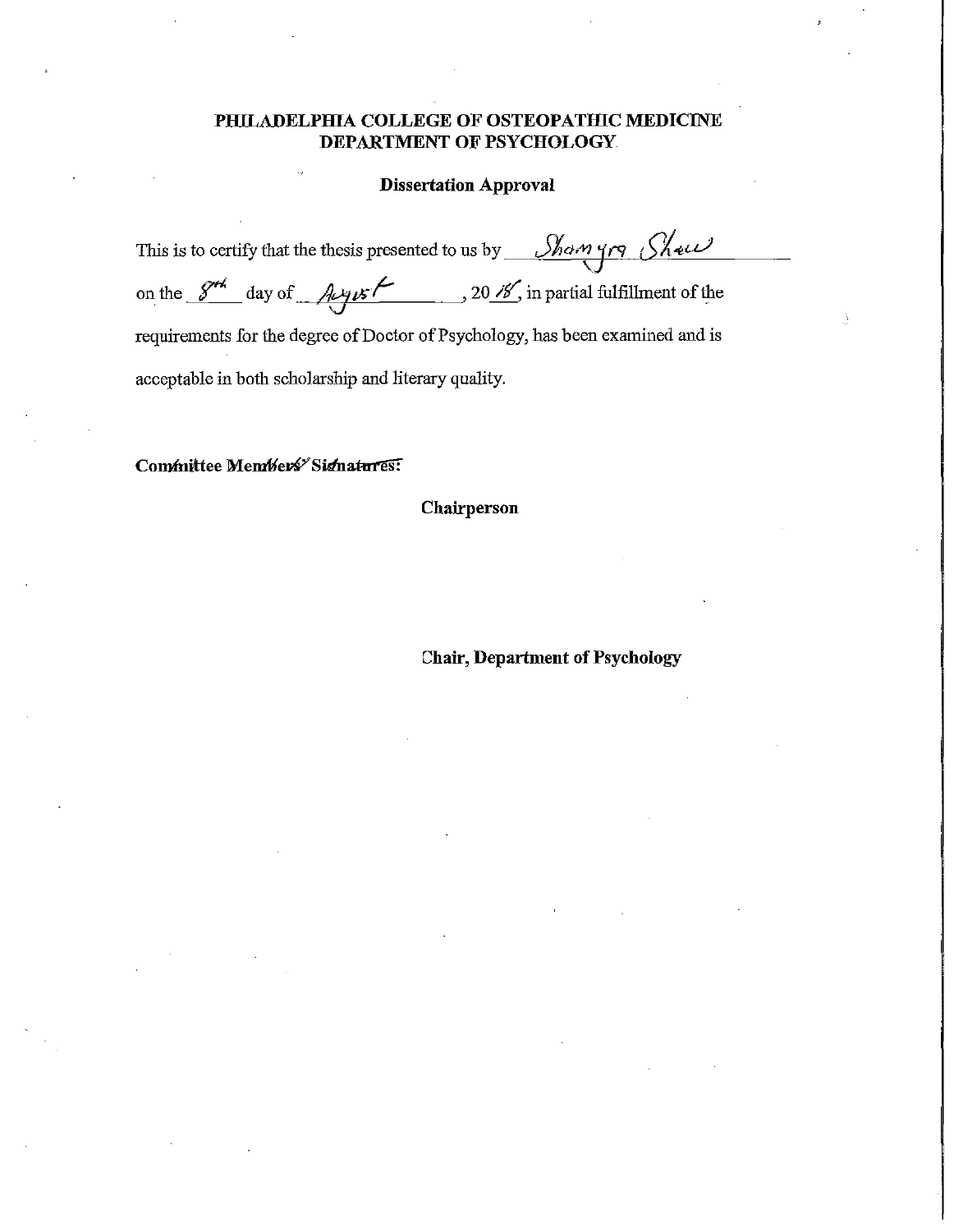#### **Acknowledgements**

First, I would like to thank God for all of the blessing He has bestowed upon me. Without God, I know that none of this would be possible. Through it all, prayer has been one of the things that has kept me balanced and allowed me to keep pushing forward through times when I was uncertain as to whether I would be able to persevere through the challenges of doctoral study. I am forever grateful for this blessing of being able to accomplish my dream of becoming a Doctor of Clinical Psychology. Thank you, God, for everything!

I would also like to thank my dissertation committee for all of their help throughout this process. I specifically appreciate my chair, Dr. David Festinger, for helping me to fulfill my plan of completing my dissertation research before leaving for internship. I would also like to thank Dr. Robert DiTomasso for his help throughout all stages of the dissertation process. Lastly, I extend my gratitude to Dr. Jonathan Roberds for his willingness to participate on my committee, collect all of my data, and provide me with additional data to analyze for the purpose of an exploratory hypothesis.

I am also thankful to my family and friends for all of their support and encouragement throughout the doctoral program. In particular, I would like to thank my parents, grandmother Brenda, aunt Tonya, and uncle Larry for believing in me and keeping me in prayer during some of the most challenging times in this program. There is so much I could thank you all for, but for now, I will simply say that I love and appreciate you all tremendously.

Last, but certainly not least, I would like to thank my boyfriend Michael for all of the support he has given me through the past 5 years of this program, from allowing me to practice assessment administrations on him and being a shoulder to cry on while I studied for the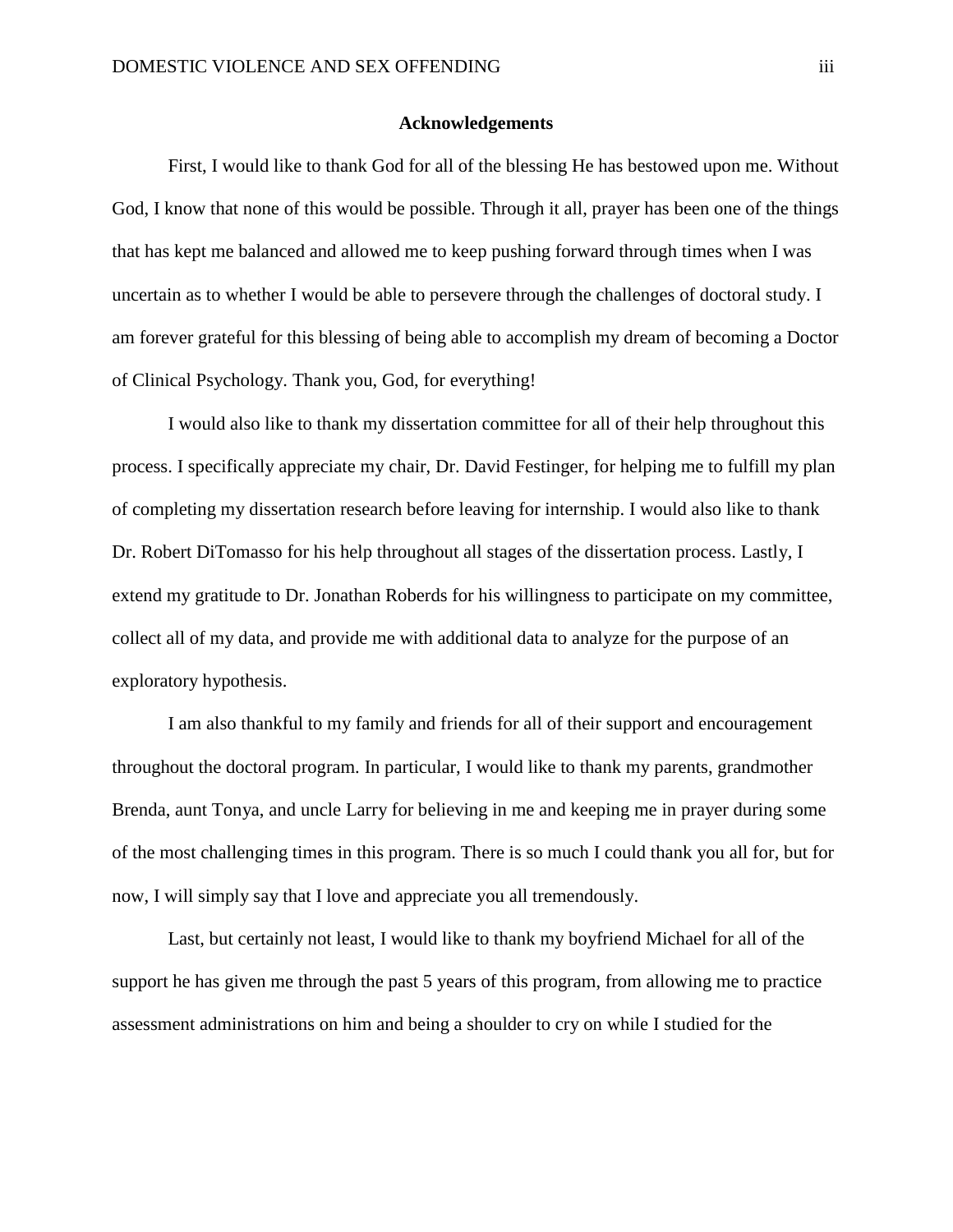comprehensive exams, to helping me build up the courage to apply to internship sites far away from home. I am forever grateful for everything that you have done. I love and appreciate you.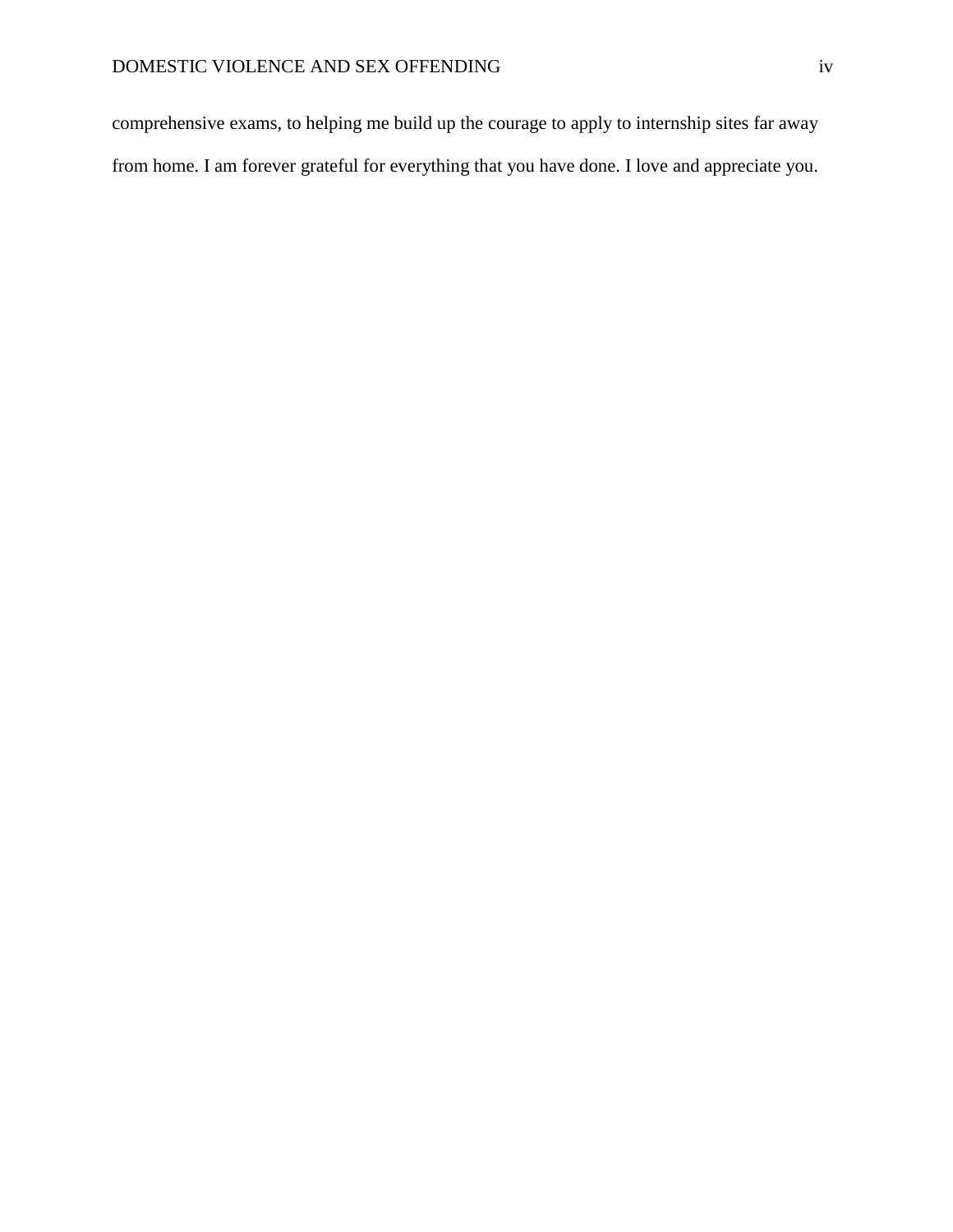#### **Abstract**

This correlational archival dissertation focuses on the relationship between exposure to domestic violence and criminal recidivism among juvenile sexual offenders. The study examined archival criminal arrest records and self-reported data gathered from a sample of 67 male juvenile sexual offenders in a residential treatment facility. Given the somewhat limited explanations for and research into the causes of juvenile sexual re-offending and the importance of identifying its determinants, this topic may be viewed as having substantial importance to future research and criminal justice policy. Findings did not support the primary hypothesis that prior exposure to domestic violence would be positively correlated with rates of 1-year posttreatment recidivism, or the exploratory hypothesis that prior exposure to domestic violence would be positively correlated with rates of disruptive behavior during treatment. The low rate of 1-year recidivism  $(n = 4)$  precluded analysis of the secondary hypothesis that certain factors including being raised in a physically or emotionally neglectful environment, having criminally involved parents, or having parents who use or abuse alcohol or other psychoactive drugs would moderate the relationship between exposure to domestic violence and criminal recidivism. Significant associations were found for the relationship between physical neglect and emotional neglect, domestic violence and emotional neglect, family incarceration and family addiction, and recidivism and physical neglect. There was also a statistical trend for the correlation between recidivism and domestic violence.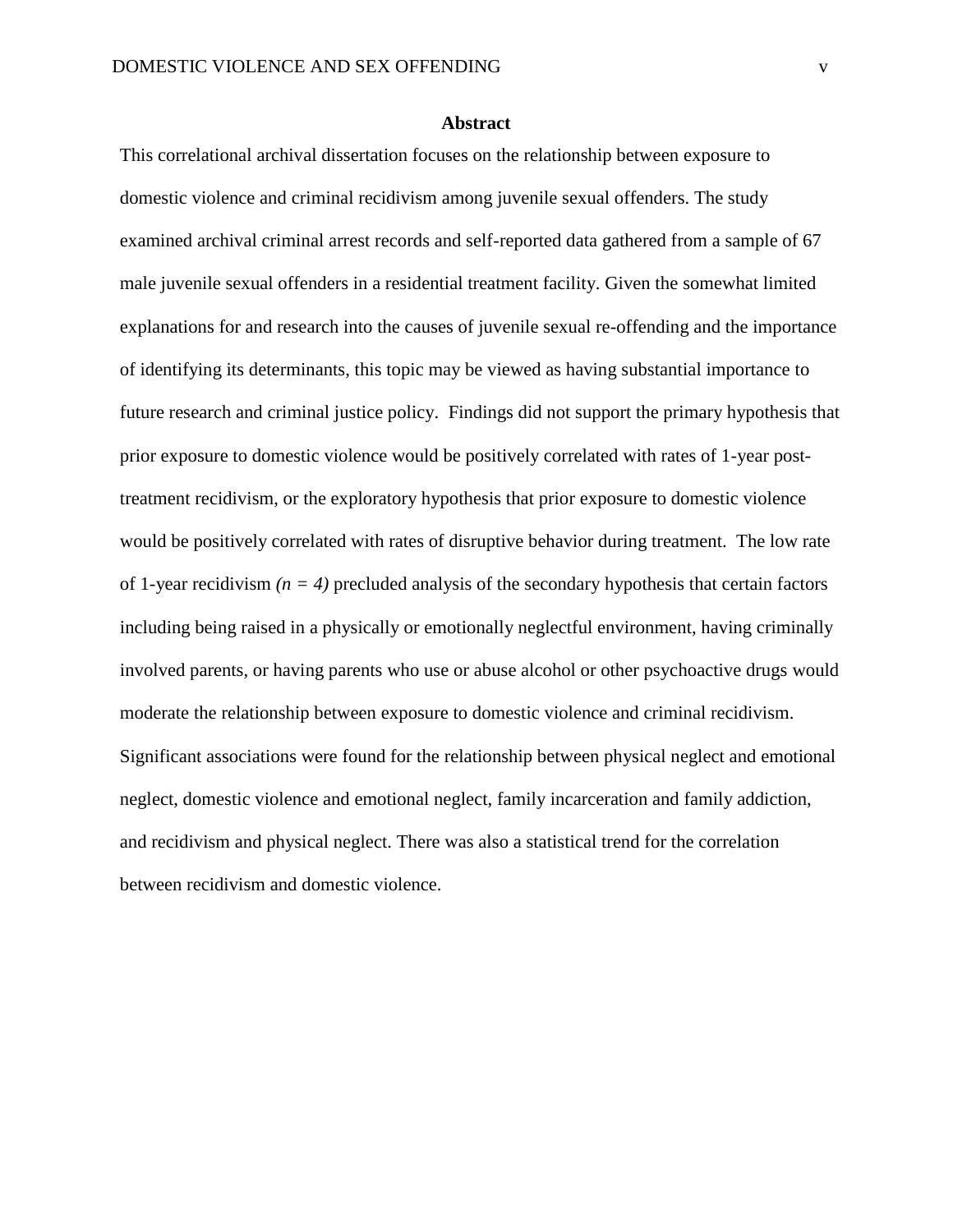## Table of Contents

| the United States                |  |
|----------------------------------|--|
|                                  |  |
|                                  |  |
|                                  |  |
|                                  |  |
|                                  |  |
|                                  |  |
|                                  |  |
|                                  |  |
|                                  |  |
|                                  |  |
| on Sexual and Violent Recidivism |  |
|                                  |  |
|                                  |  |
|                                  |  |
|                                  |  |
|                                  |  |
|                                  |  |
|                                  |  |
|                                  |  |
|                                  |  |
|                                  |  |
|                                  |  |
|                                  |  |
|                                  |  |
|                                  |  |
|                                  |  |
|                                  |  |
|                                  |  |
|                                  |  |
|                                  |  |
|                                  |  |
|                                  |  |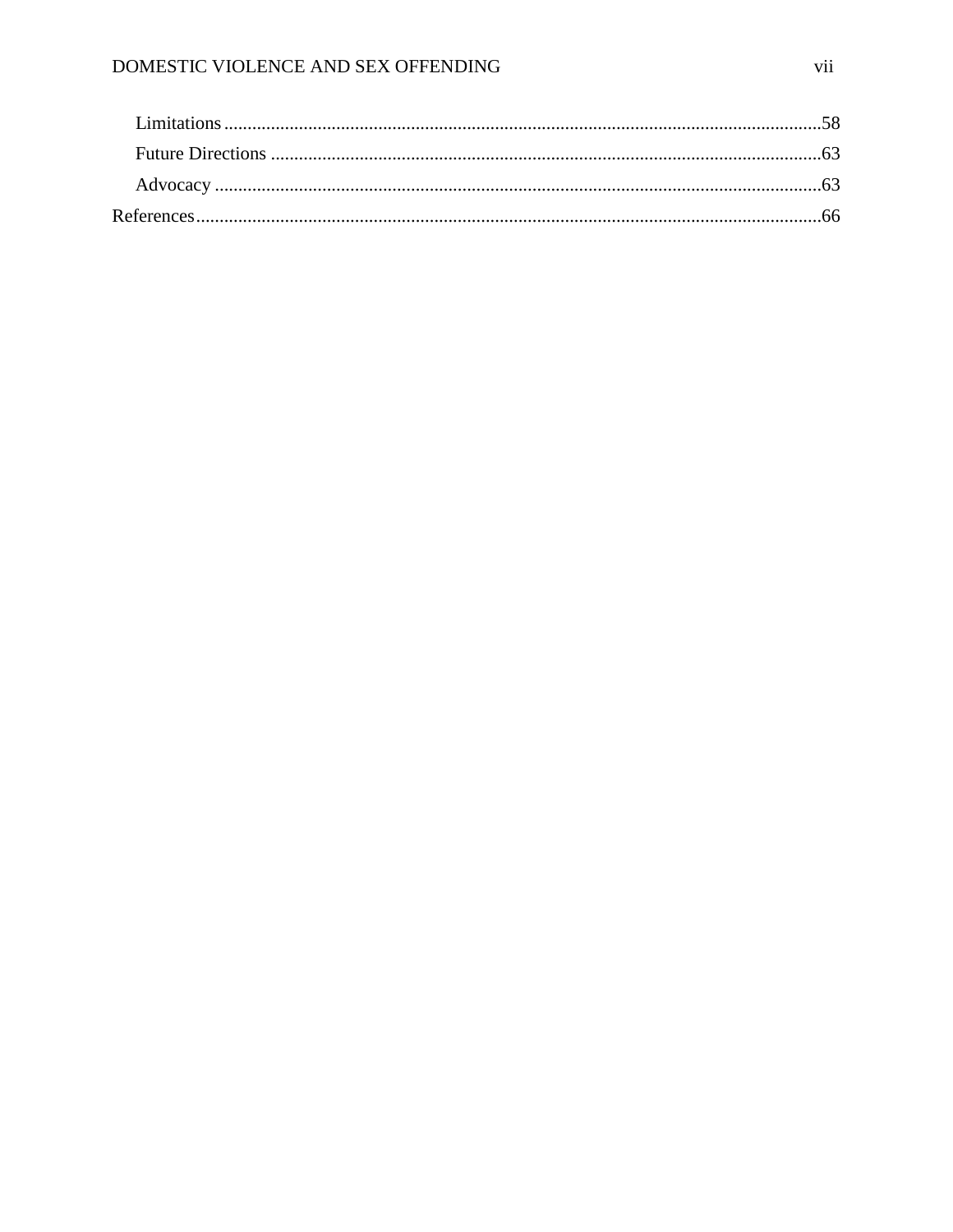## List of Tables

| 1 Year Post Treatment                  |  |
|----------------------------------------|--|
| Variables and Participant Demographics |  |
| Variable who Recidivated               |  |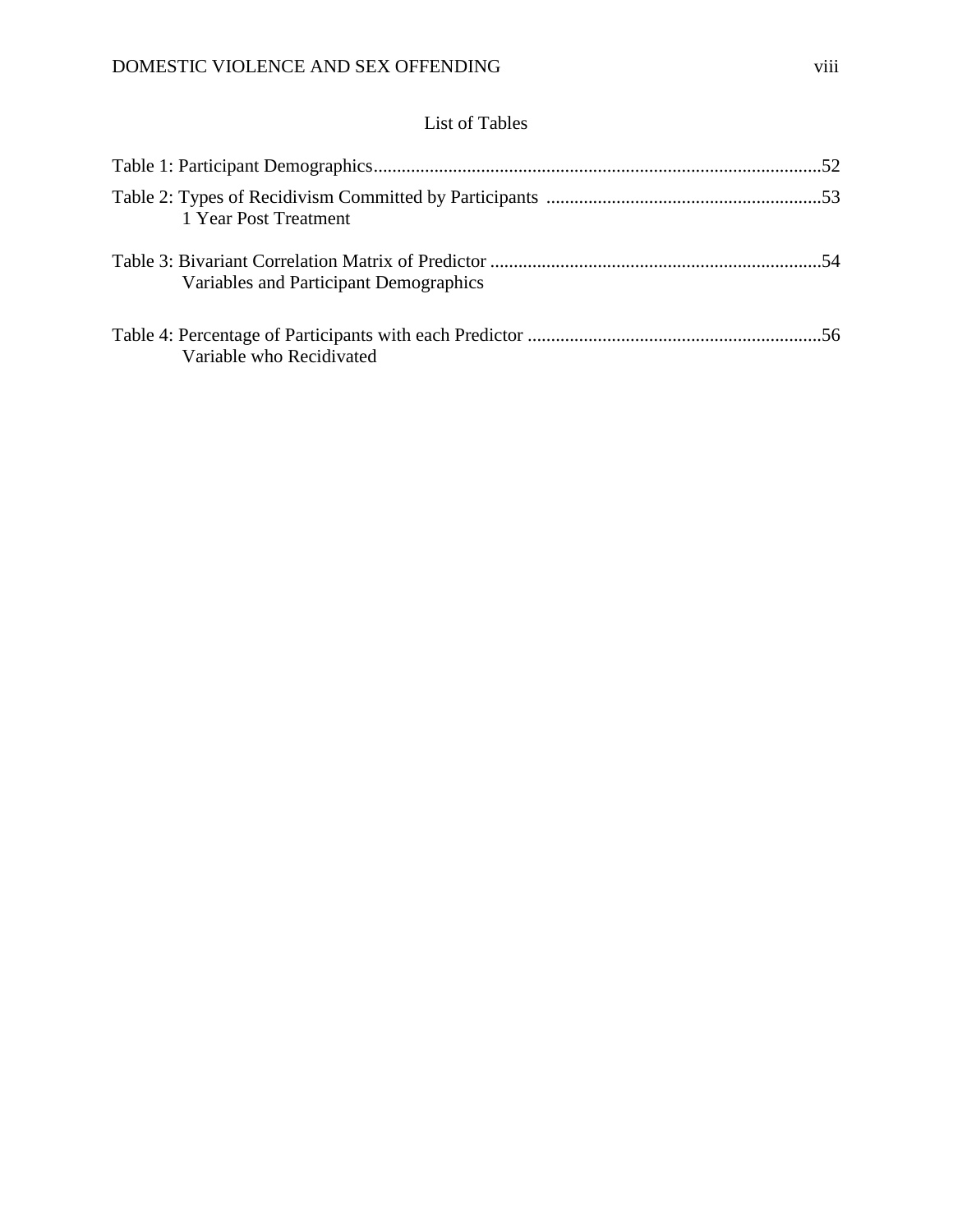#### **Chapter 1: Statement of Problem**

Research on the prevalence, harm, and etiology of juvenile sexual offending is a relatively new topic of discussion in society. Until the early 1970s, juvenile sexual offenses were considered to be a part of childhood experimentation and curiosity about the body of the opposite sex (Fagan & Wexler, 1988). Beginning in the late 1970s, juvenile sexual offending began to be viewed as a critically important social issue. The new outlook on juvenile sexual offending largely resulted from retrospective sexual history interviews conducted with adult sexual offenders that revealed that many adults who were in prison for sexual crimes began their sexual offending during adolescence (Lobanov-Rostovsky, 2015). As this topic came to light, researchers began to examine and identify potential contributors to these behaviors, including child history of sexual and physical abuse, neglect, and exposure to domestic violence (Ford & Linney, 1995).

Although research has continued to develop improved evidence-based treatment for juvenile offenders, little is still known about the factors that may be associated with recidivism following treatment ( $\approx$  25% violent offenses; 13% sexual offenses). While certain factors, such as exposure to physical and sexual abuse and neglect, have been identified as predictors of recidivism, little attention has been paid to the effects of exposure to domestic violence. Given the high rates of exposure to domestic violence (approximately 70%; Pithers, Gray, Busconi, & Houchens, 1998) among juvenile sexual offenders, and the fact that domestic violence is considered a form of child abuse, it is critical to examine its relationship to risk of recidivism. Examining the relationship between exposure to domestic violence and sexual and violent reoffending may be useful for better tailoring interventions for juvenile sexual offenders.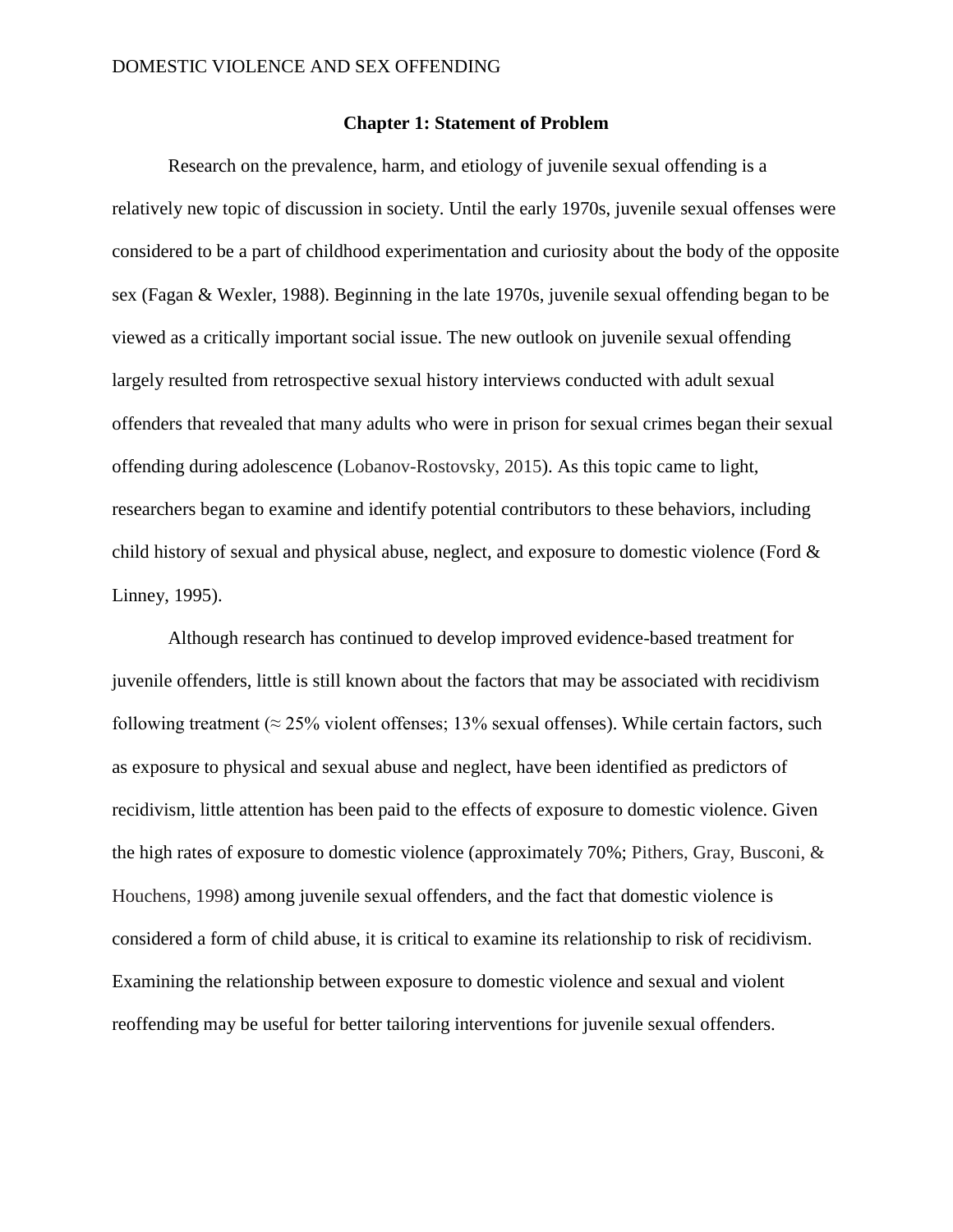#### **Definition and Scope of the Problem**

For some, it may be surprising to learn that juveniles are found to be the offenders in over one-third of all child sexual abuse cases (Caputo, Frick, & Brodsky, 1999; Finkelhor, Ormrod, & Chaffin, 2009; Groth, Longa, & McFadin, 1982; Ratnayake, 2013) and more than one quarter of all sexual offenses against adults, peers, and younger children (Finkelhor, Ormrod, & Chaffin, 2009). Statistics from the FBI's Uniform Crime Reporting Program (UCR) revealed that adolescents committed 19% of all forcible rapes reported to the FBI in 2014 (Office of Juvenile Justice and Delinquency Prevention, 2016). Recent research has also indicated that 12,700 cases involving violent sexual offenses by juveniles were handled in 2010 by juvenile courts (Sickmund & Puzzanchera, 2014).

An article titled "Recidivism of Juveniles Who Commit Sexual Offenses", revealed the following:

> "24 to 75 percent of the adult sex offenders reported committing sexual offenses that were unidentified by authorities and 24 to 36 percent reported sexual offending that began when the respondent was a juvenile… [there was a] reported juvenile history of indecent exposure and voyeurism" (Lobanov-Rostovsky, 2015, p. 3).

These findings suggest the possibility of unidentified youth who have engaged in sexual offenses. Consequently, there may be an even higher prevalence of juvenile sex offending than authorities are aware of.

#### **Importance of the Problem**

Considering the information given, juvenile sexual offending is a significant problem that impacts the lives of children, adolescents, and adults. This issue constitutes one of the most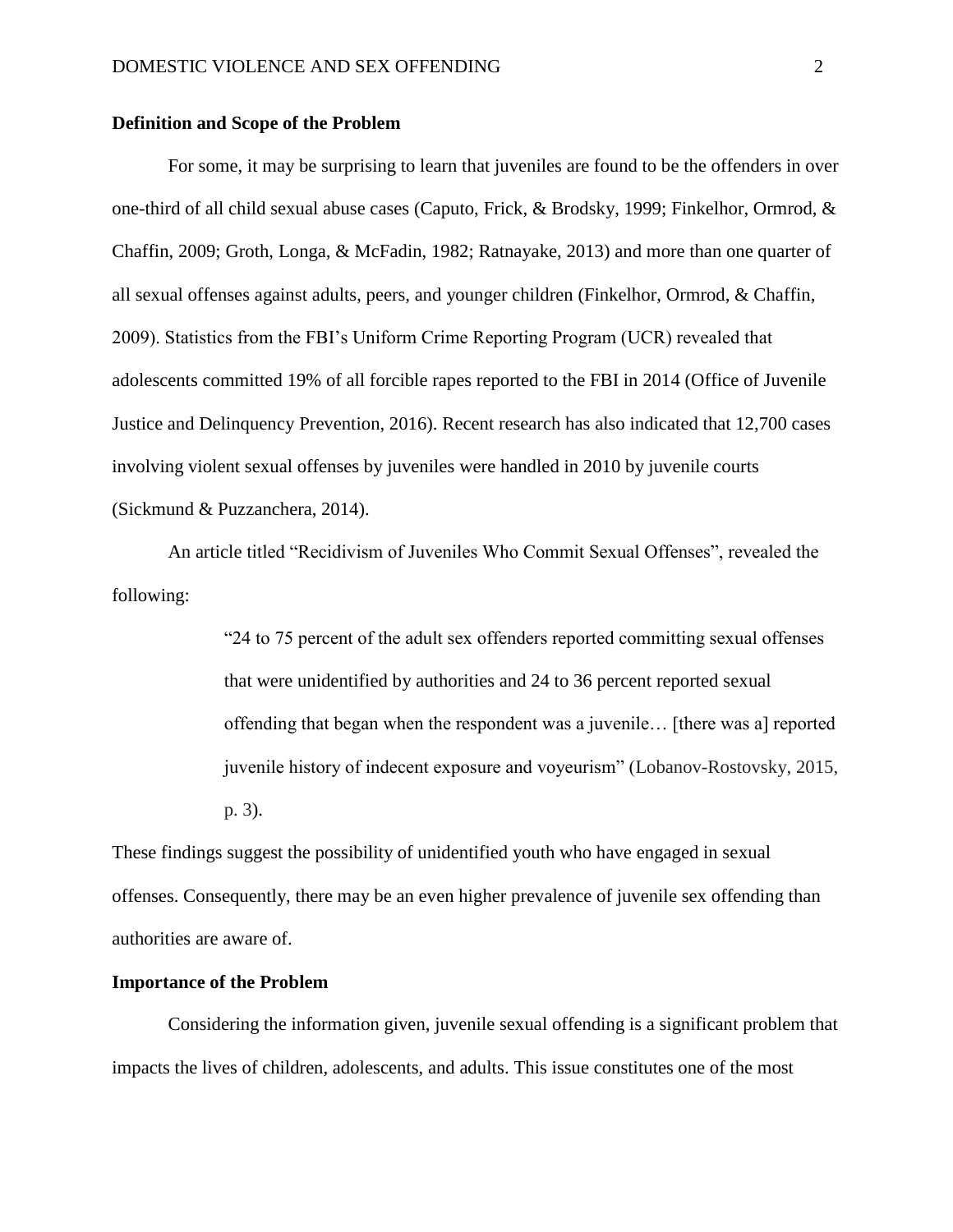widespread public safety and health concerns in the United States because, victims of these juveniles' offenses suffer various forms of trauma and health hazards. These risks range from possible development of mental health issues to disease and unplanned pregnancy. Mental health concerns can include depression, anxiety, Post-Traumatic Stress Disorder (PTSD), and suicide (Kilpatrick, et al., 2000; Kilpatrick, et al., 2003). Physical health issues relative to sexual offending consist of sexually transmitted infections (STIs) and HIV/AIDS (Seña et al., 2015). In terms of unplanned pregnancy, research shows that about 5% of female individuals of reproductive age become pregnant as a result of rape (Holmes, Resnick, Kilpatrick, & Best, 1996).

Juvenile sexual offending appears to cause an abundance of public health hazards and mental health problems for its victims. As a result, this study focused on the connection between witnessing domestic violence in childhood and juvenile sexual and violent re-offending. The study also viewed parental factors that may moderate the effects of domestic violence exposure on the rates of sexual and violent reoffending in juveniles, including the juvenile being raised in a physically and/or emotionally neglectful home, parental criminal involvement, and parental substance use or abuse.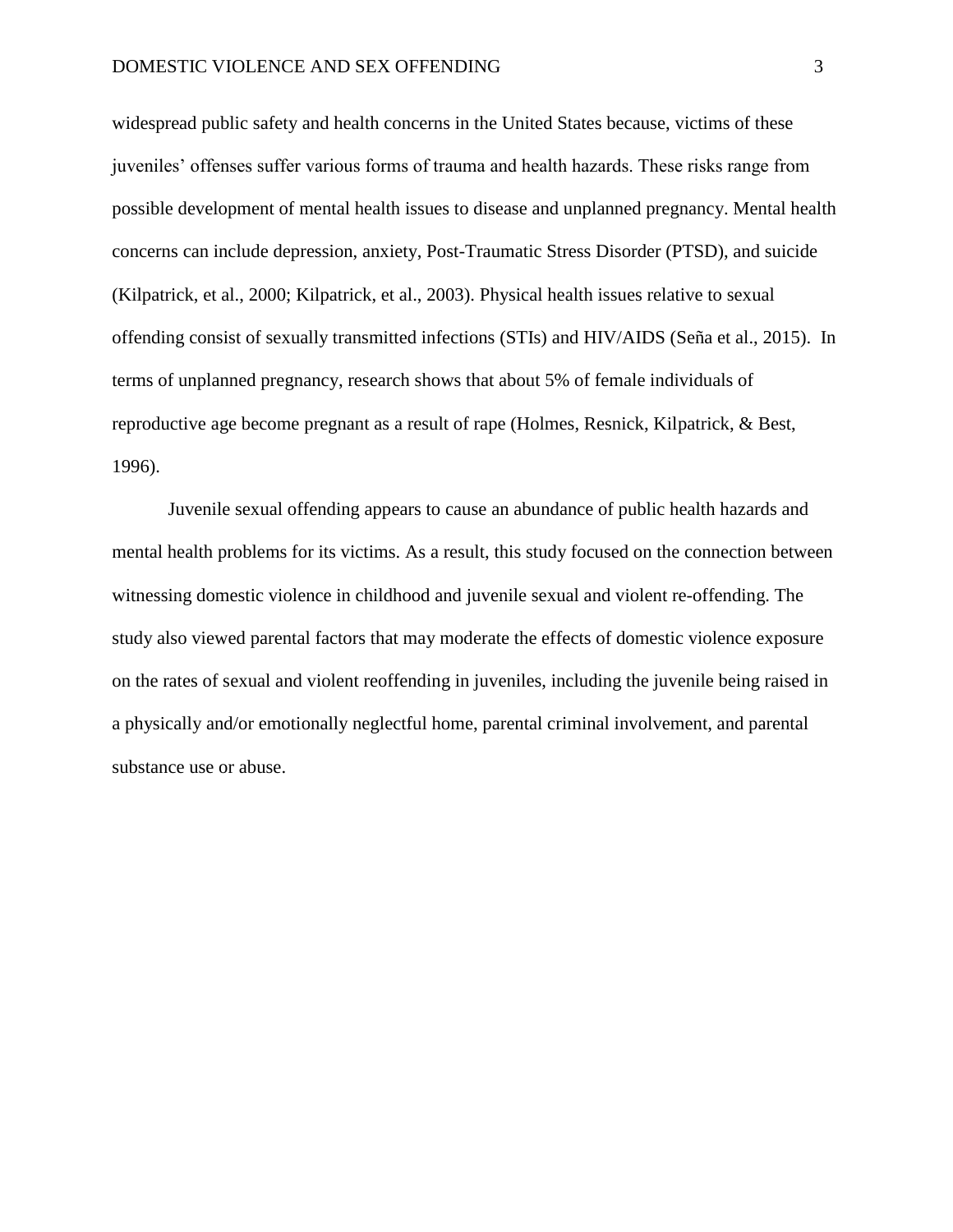## **Chapter 2: History and Literature Review General Forms of Violence and Their Prevalence in the United States**

Violence, in the general sense, is defined as the intentional use of physical force either threatened or actual against oneself, against another person, or against a group or community, that either results in or has a high likelihood of resulting in injury, death, psychological harm, deficits in development, or loss of something (World Health Organization, 2014). There is ongoing debate regarding the commencement of violence in society. Some say that violence began as early as the time of the hominid pedigree by our primate ancestors (Wrangham & Peterson, 1996). Primatologists and anthropologists have identified fights over food, female monkeys, territory, and status as being common practice among our primordial ancestors. Results from 50 years of research on 18 chimpanzee and bonobo communities have not only supported prior findings but has also shown that most violent attacks between the primates were used as a method to increase access to food or mating partners (Wilson et al., 2014).

The first documented form of violence among humans using a weapon is reported to have occurred in Africa. Through inspection, anthropologists and other researchers have concluded that subsequent to the hominid within Africa, human beings took 30,000 years to learn how to use fire as a means to harm each other (Gabriel, 2007). Similarly, human beings spent 20,000 years learning to create spears and other weapons of the sort, and another 60,000 years learning to make the bow and arrow (Gabriel, 2007).

Research has shown that while violence has declined in recent years, it is still an everoccurring issue that poses concerns for public health and the safety of all individuals (Haegerich & Dahlberg, 2011; Pinker, 2011). Scholars have revealed that more than 6 million adolescents and adults in the United States are victims of violence annually (Funk, Baldacci, Pasold, & Baumgardner, 2004). In a study focusing on students' exposure to general forms of violence,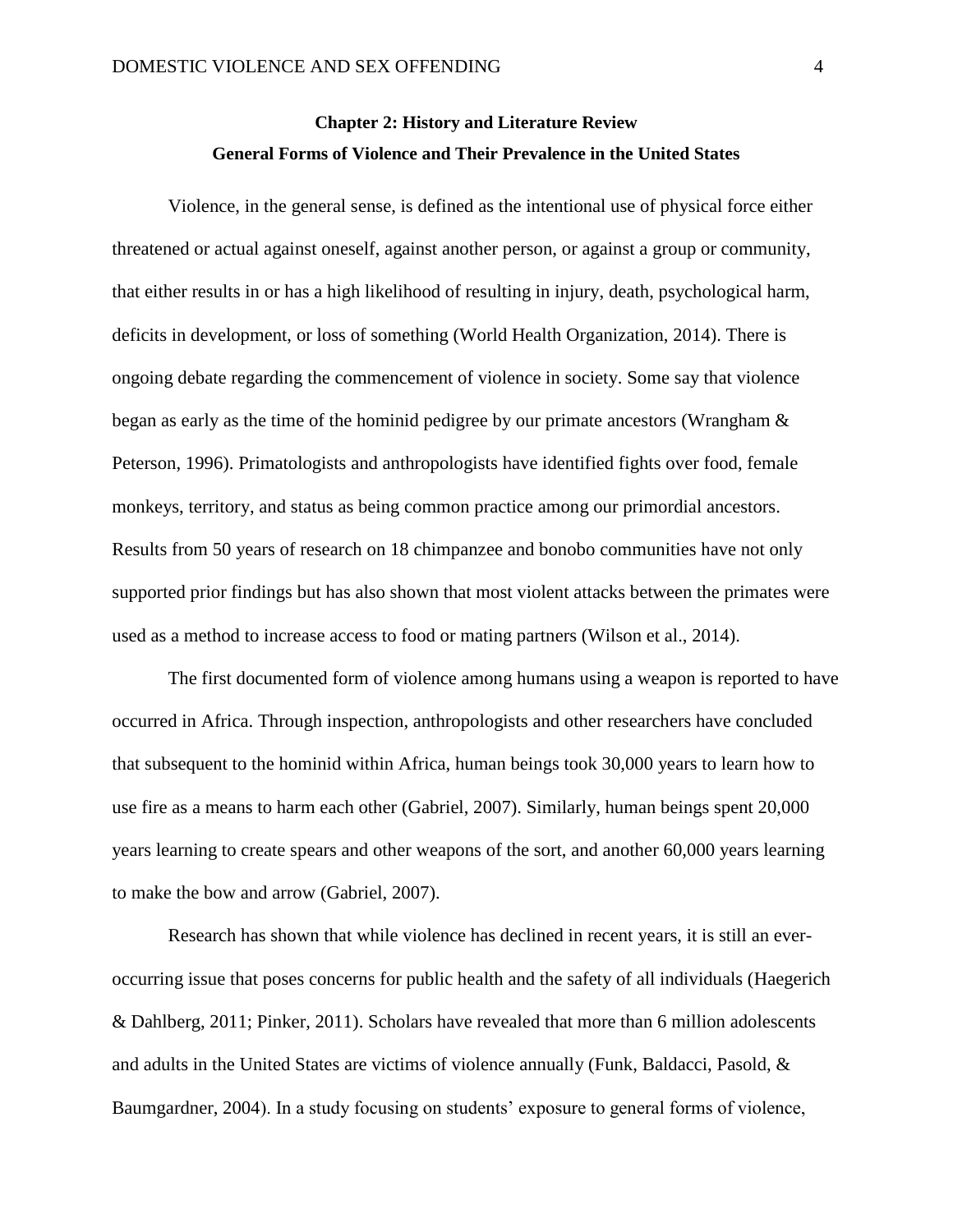such as violence within the community, 3,735 high-school students aged 14 to 19 were surveyed. More than half of the participants (52 %) were female, 35% were African American, 33% were Caucasian, and 23% were Hispanic. Researchers found that of those surveyed within their respective high schools, 45% endorsed that they had been exposed to a person being shot within the past year; and another 75% reported that they witnessed a person or people being beaten within the past year (Song, Singer, & Anglin, 1998).

Another study, focusing on victimization, found that almost 900,000 children experienced abuse by parents or other caregivers (Moylan et al., 2010). In a national survey of children between the ages of 2 and 17 years, researchers found that of every 1,000 children, 530 had experienced a physical assault within the past year, 82 of them had been victims of sexual victimization, and 357 had witnessed other individuals being subjected to various forms of violence (Sisco & Becker, 2005).

#### **Sexual Violence**

Sexual violence is generally a crime of power and control. It is defined as a sexual act committed against someone without his or her given consent (Centers for Disease Control and Prevention, 2016). Some researchers have posited that most juveniles who engage in sexual violence typically do so as a result of sexual inquisitiveness (Cochrane, 2010). Other researchers hold that juveniles who engage in these problematic behaviors tend to have mental health deficits that contribute to their lack of impulse control and/or ability to understand the depth of their behaviors (Appelbaum, 2009). Researchers have also suggested that some of these juvenile offenders may have a history of violating other individuals' rights or crossing other people's personal boundaries without regard for their feelings (Finkelhor, et al., 2009). With the various speculations, however, still no definitive explanation exists for the occurrence of these behaviors in the juvenile population.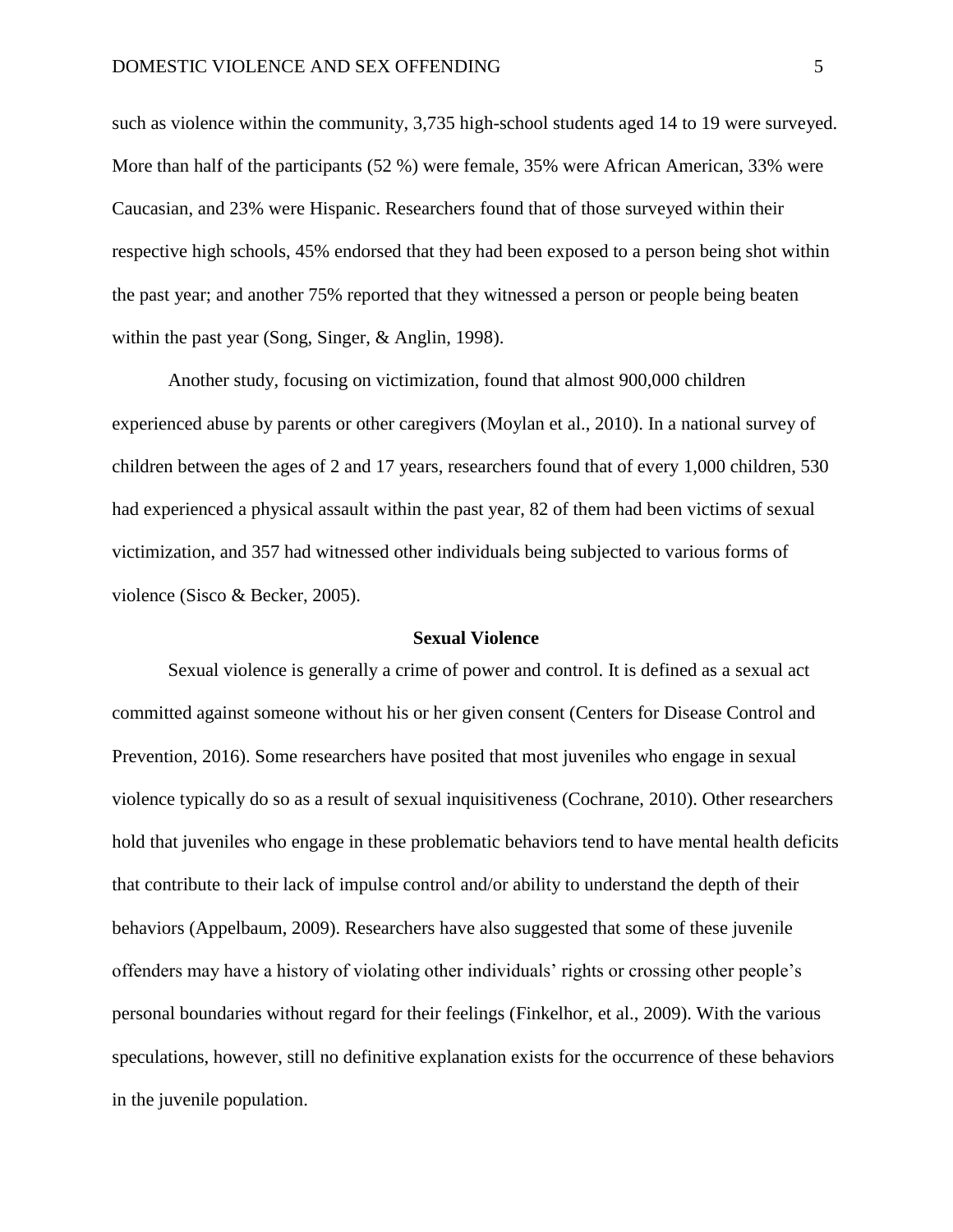In terms of categorizing this crime, sexual violence can be divided into several clusters. These include: (a) completed or attempted forced penetration of the victim(s); (b) completed or attempted alcohol and/or drug-facilitated penetration of the victim(s); (c) completed or attempted forced acts during which the victim is prescribed to penetrate the perpetrator or another victim who is involved; (d) completed or attempted alcohol/drug-facilitated acts in which the victim is made to penetrate a perpetrator or another victim who is involved; (e) non-physically forced penetration that occurs after the victim(s) is pressured through intimidation or misuse of authority to consent to sexual contact; (f) unwanted sexual contact; and (g) non-contact unwanted sexual experiences, involving such behaviors as the perpetrator engaging in acts of exhibitionism, masturbating in front of the victim(s), or making the victim(s) engage in exhibitionism behaviors directed toward the perpetrator (Centers for Disease Control and Prevention, 2016).

Juvenile offenders may engage in any of the various forms of sexual crimes listed (Finkelhor, et al., 2009). However, the most common forms engaged in by juvenile male sexual offenders specifically include: completed or attempted forced penetration of the victim and unwanted sexual contact of the victim (Finkelhor, et al., 2009). Research suggests that completed or attempted acts of forced penetration appear to be most common when a juvenile victimizes a child who is about 12 years or older in age (Finkelhor, et al., 2009). At this age, a child is typically old enough to know that the sexual acts that they are being exposed to are wrong, and they are old enough to refuse to comply. On the other hand, non-physically forced penetrations may generally be used in situations during which the perpetrator is engaging in sexual contact with a child younger than 12 years old. Victims at this age range are typically more susceptible to manipulation and threats of physical violence (Butler, Fukurai, & Dimitrius, 2001).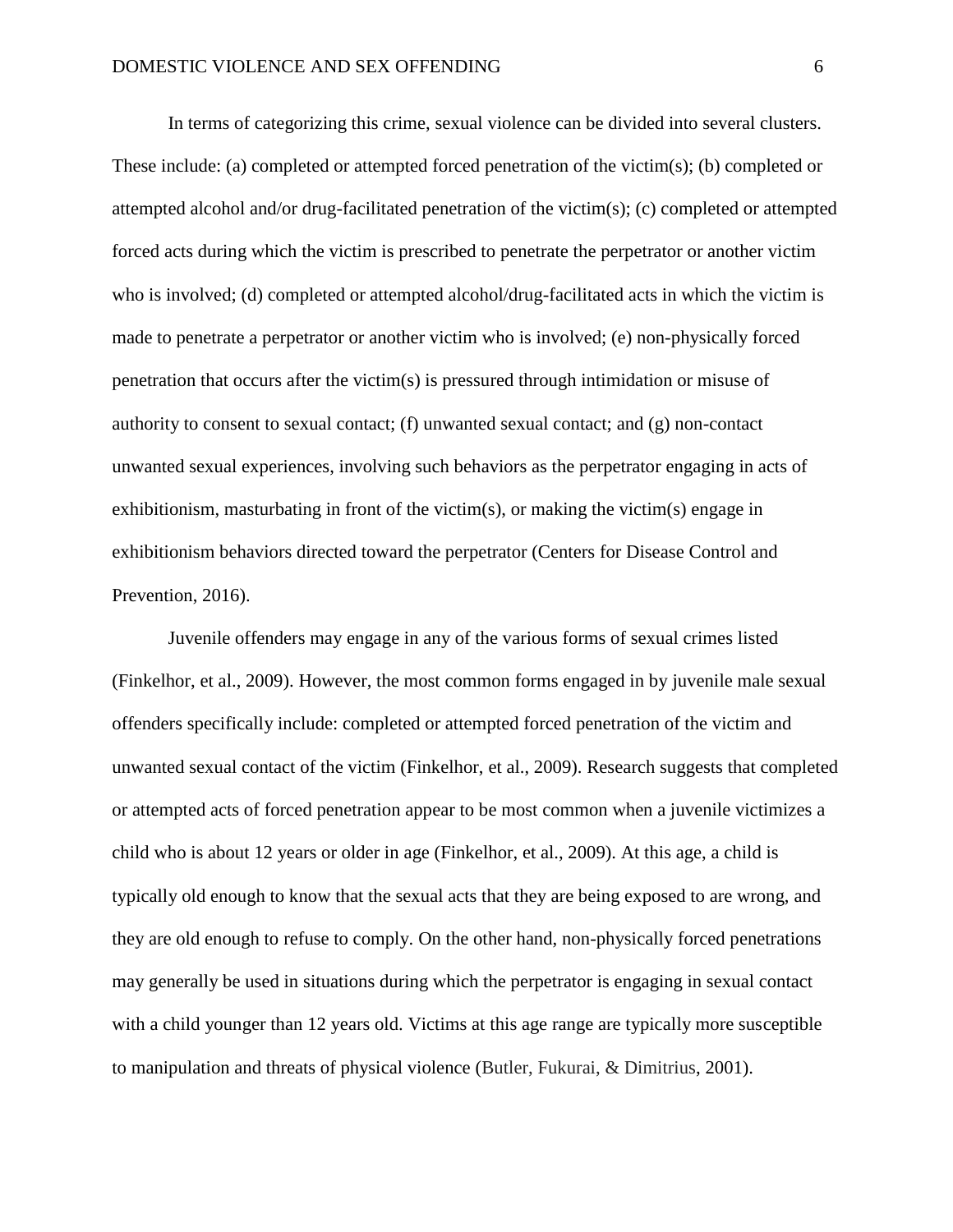In addition to the specific types of sexual crimes, there are various forms. These consist of (a) rape, which involves involuntary oral, anal, or vaginal intercourse with the victim(s), and (b) fondling, which consists of the perpetrator touching the victim(s)' genitalia outside of or underneath of his or her clothing, but does not involve any penetration (Finkelhor, et al., 2009). Other types of sexual crimes include sexual assault with an object; sodomy; molestation, which involves engaging in sexual acts with a child; and exhibitionism, which can include the perpetrator exposing his or her body parts to the victim(s) or the perpetrator forcing the victim to show his or her body parts to the offender. Additional offenses include Internet offenses, which can be categorized as non-contact offenses that typically involves the perpetrator's viewing of child pornography (Rape, Abuse, and Incest National Network [RAINN], 2016). Many juveniles may engage in a combination of various types of sexual crimes with their victim(s). They may also escalate their sexual behaviors if the victimization continues for a long period of time without their getting caught (Cashwell & Caruso, 1997; Riser, Pegram, & Farley, 2013).

With regard to types of sexual crimes, those most common to juvenile sexual offenders are rape and fondling (Finkelhor, et al., 2009). Currently, definitive conclusions have not been reached as to why most juvenile sexual offenders predominantly engage in these two forms of sexual violence. Nonetheless, researchers hold that such factors as mental health problems, interpersonal skills deficits, and a lack of proper sexual education could contribute to these specific behaviors (Becker & Hunter, 1997).

Sexual violence dates as far back as the ancient Greek and Roman times, when women were regarded as property without any rights over their bodies (de Brouwer, Ku, Römkens, & van den Herik, 2013). Because women were viewed as mere possessions during these times, rape of women was considered a property crime that only affected women's owners, namely their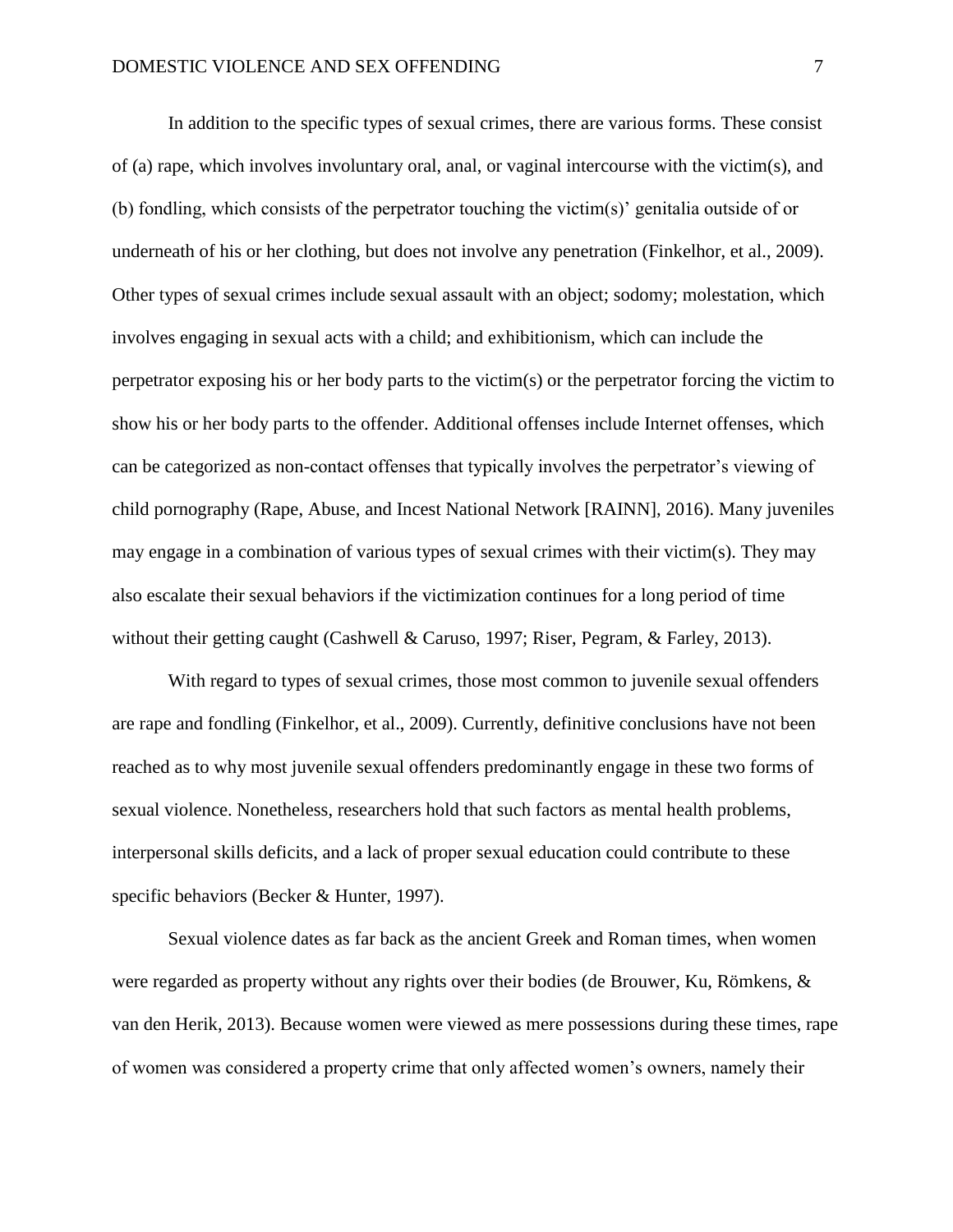husbands, sons or brothers (de Brouwer et al., 2013). During periods of war, sexual violence, specifically rape, was perceived as normal or socially acceptable behavior within the rules of combat and warfare (Brownmiller, 2013). Because sexual violence was commonplace during this time period, indications of the magnitude of sexual violence are unknown (Heineman, 2011).

During the Middle Ages, sexual violence was used as a form of punishment for women who posed a threat to social order and/or chose to be politically active (Heineman, 2011). Not until after [World War I,](https://en.wikipedia.org/wiki/World_War_I) were sexual crimes, such as forced prostitution and rape, regarded as severe violations of the traditions and laws of war (Campanaro, 2001). Following World War I, Japanese commanders were prosecuted for the first time, for not preventing rape and sexual slavery of women (Argibay, 2003; Campanaro, 2001). This was the first time that the Council Law explicitly listed rape as a crime against humanity (Campanaro, 2001).

Unlike during the ancient Greek and Roman times and the Middle Ages, sexual violence during the 21<sup>st</sup> century is not viewed as a form of punishment or tradition of war. It is primarily regarded as a crime of desire that involves gaining and/or maintaining power over others (Lisak, 2008). Researchers have posited that many people who commit sexual crimes feel a sense of entitlement relative to having sexual relations with anyone to whom they are physically and sexually attracted (Lisak, 2008). Other researchers have suggested that most perpetrators may adhere to unyielding custom gender roles that tend to highlight the inequality of women and girls (Abbey, McAuslan, Zawacki, Clinton, & Buck, 2001). This view of women and girls as unequal to men and boys allows those who commit sexual crimes to treat female victims with no regard or respect (Abbey et al., 2001).

In addition to male juvenile offenders who target women and young girls, others offend against different genders, classes, and age groups (Heil, Ahlmeyer, & Simons, 2003). This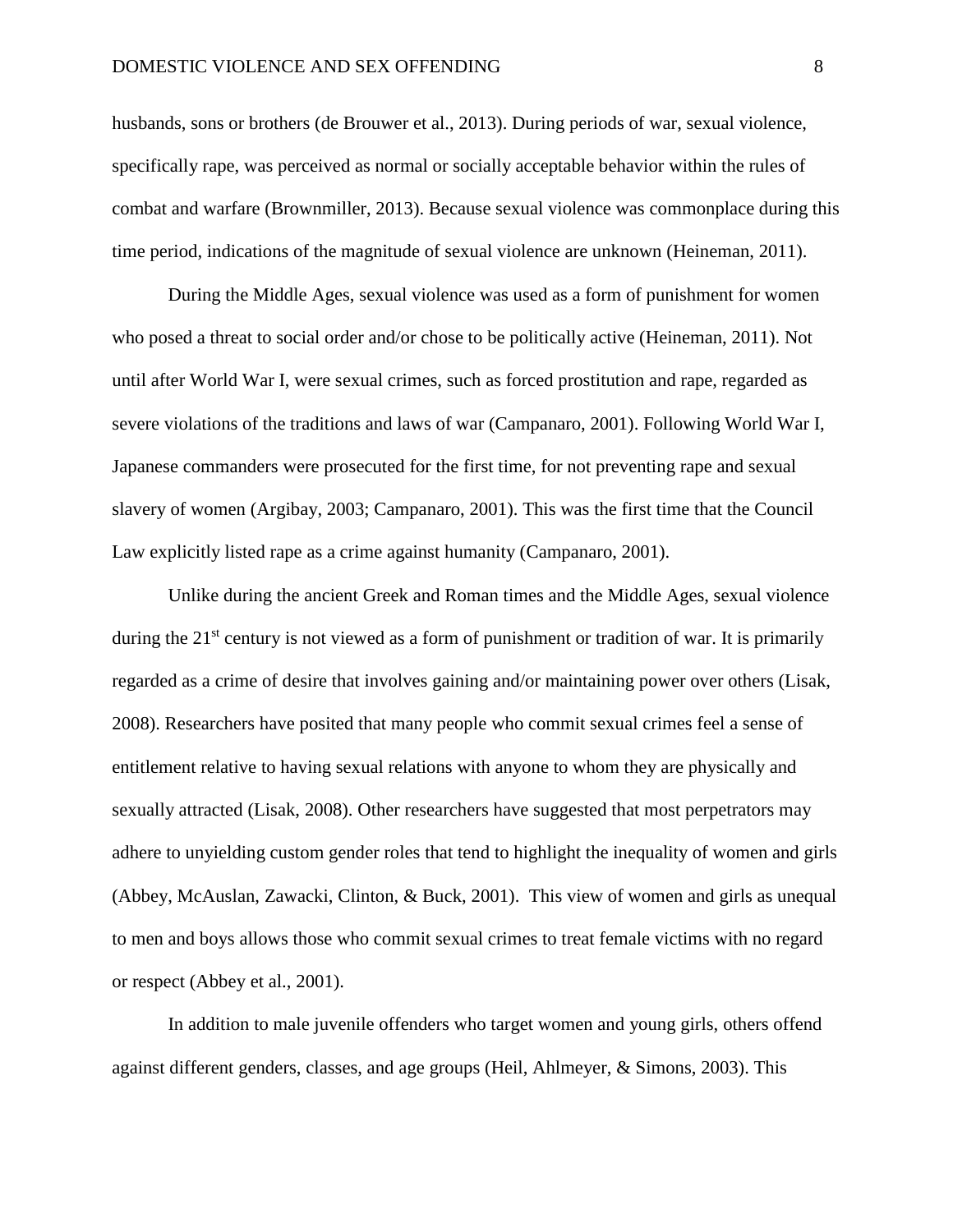specific subset of sexual predators is categorized as *crossover offenders*, as they have no preference in terms of whom they offend against (Heil et al., 2003). Research has shown that crossover offenders typically commit sexual offenses based on opportunity (Rebocho & Gonçalves, 2012). That is, offenders who fit into this category of sexually criminal beings sexually assault anyone if they are in a situation in which the opportunity arises for them to offend against anyone with whom they feel they want to engage in sexual activity (Rebocho  $\&$ Gonçalves, 2012).

#### **Prevalence of Sexual Violence in the United States**

Given the nature of sexual violence and the reasoning behind these acts, it is not surprising to learn that the extent of sexual crimes is extensive. Sexual violence is one of the most pervasive and serious public health issues in this country. According to research conducted by the Centers for Disease Control and Prevention (2015), nearly 1 in 5 women have been raped at some point in their lives. Every year, 1.3 million women are raped (Black, et al., 2011). According to a study conducted by the National Victim Center, 1 in 3 women aged 18 and older in the United States are forcibly raped each minute. These numbers translate to 1,871 women per day or 683,000 women per year who are subjected to sexual victimization (Kilpatrick, Edmunds, & Seymour, 1992). In addition, nearly 1 in 2 women and 1 in 5 men have experienced sexual victimization other than rape in their lifetimes (Black et al., 2011).

In terms of children and adolescence, studies have shown that 1 in 4 girls and 1 in 6 boys are victims of child sexual victimization (Tikkanen, 2005). During a 1-year period in the United States., 16% of youth between the ages of 14 to 17 years are sexually victimized, and over the course of their lifetimes, 28% of youth in the United States between the ages of 14 to 17 years are sexually victimized (Finkelhor et al., 2009). Notably, of all reported cases of sexual violence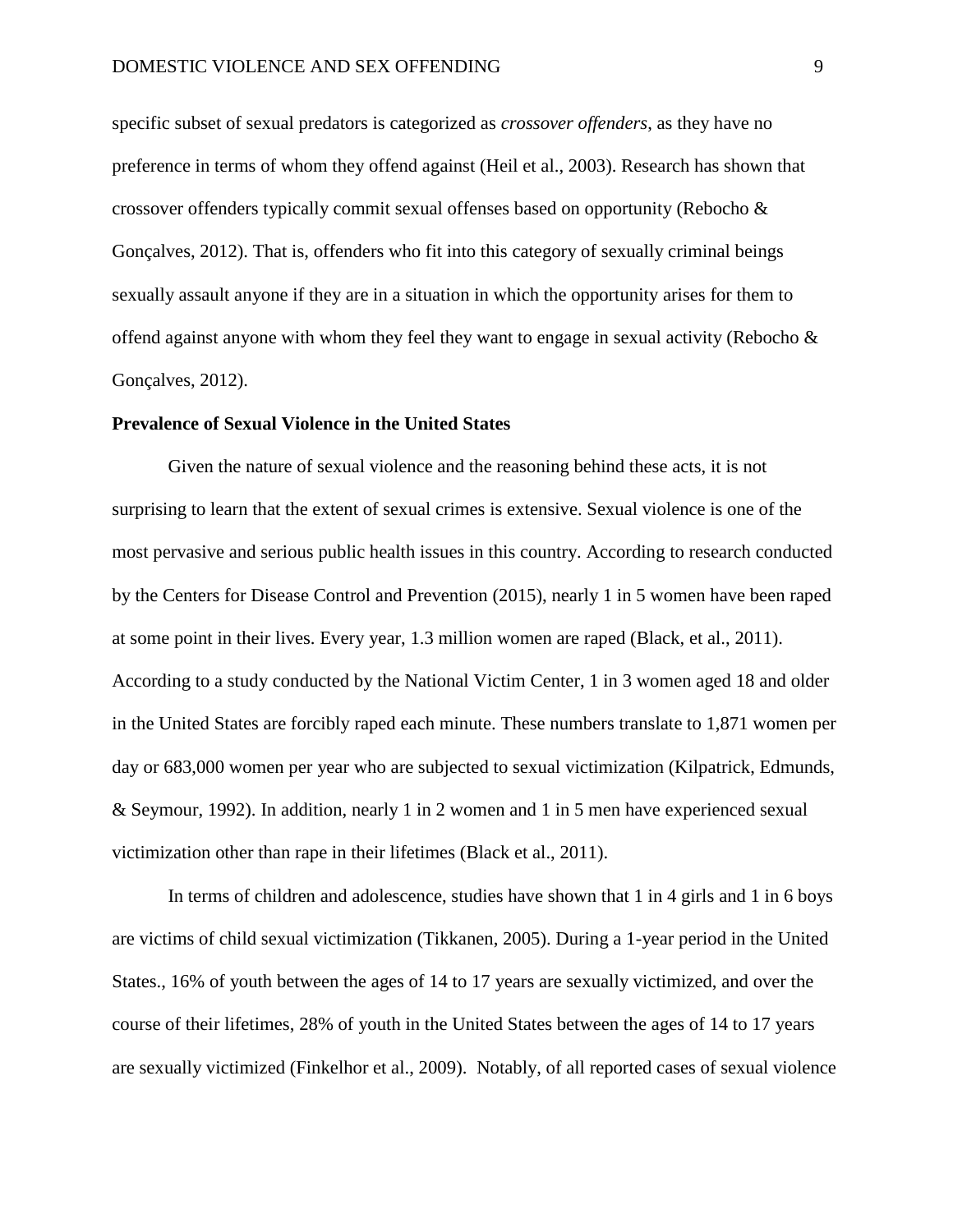committed, an estimated 23% of those crimes are perpetrated by individuals younger than the age of 18 years (Durham, 2003). Research has shown that when categorized into specific types of sexual crimes, juvenile sexual offenders generally engage in 24% of all rapes, 12.5% of sexual crimes involving sodomy, 4.7% of sexual assaults with an object, 49.4% of crimes consisting of acts of fondling, and 9.5% of non-forcible sexual offenses (Department of Justice, Federal Bureau of Investigation, 2004; Finkelhor et al., 2009).

Taken into consideration the facts and figures described, these rates suggest that the severely high sexual crime rates continue to grow. These numbers also highlight intense safety concerns that are likely to surface as a result of the high incidences of sexual crimes. Furthermore, these extreme rates not only point to threats to public safety, but also provides proof for a substantial need for treatment for those who commit sexual crimes.

#### **Recidivism Rates of Sexual Violence**

Recidivism rates for juveniles who commit sexual offenses are generally lower than those observed for adult sexual offenders (Lobanov-Rostovsky, 2015). A meta-analysis involving nine studies and 2,986 predominately male juvenile sexual offenders, found that 13% recidivated within 59 months. This finding was much lower than the juveniles' nonsexual or violent recidivism rates of 25% from within the same time frame (Reitzel & Carbonell, 2006). Another meta-analysis involving 63 studies and a combined sample of 11,219 juveniles adjudicated on sexual offense charges found a significantly lower recidivism rate of 7% at 59 months. However, the weighted mean for recidivism of any other type of crime was a substantially higher rate of 43% (Caldwell, 2010).

Low recidivism rates relative to sexual offenses could symbolize a decrease in sexual offending upon release from treatment and/or detention. However, low rates of recidivism may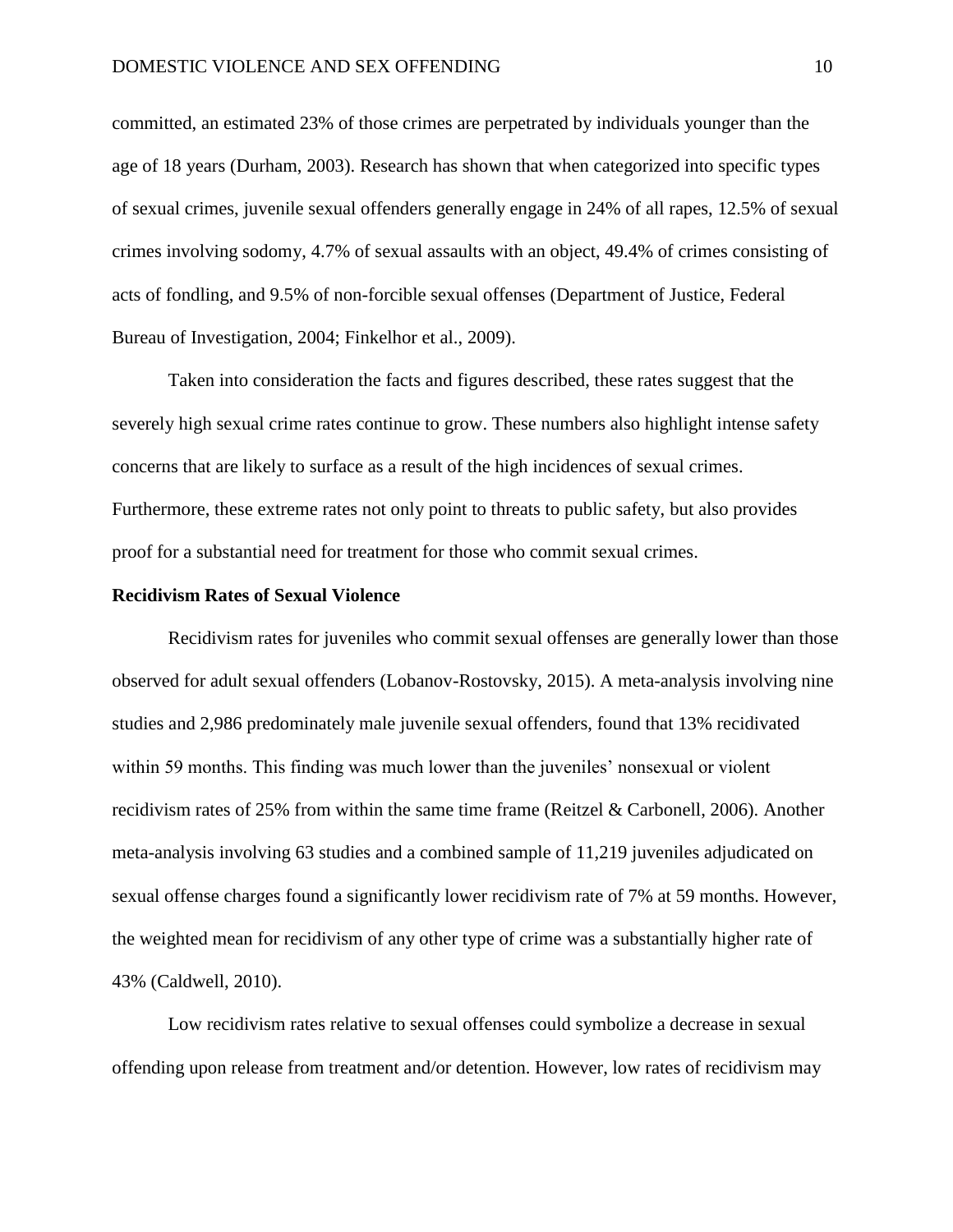highlight the fact that recidivism rates do not always necessarily capture the true extent of sexual re-offense, either because of victim underreporting or other factors that may limit the full impact of recidivism findings (Lobanov-Rostovsky, 2015). In other words, juveniles may actually stop offending sexually upon treatment release. Conversely, they may continue to reoffend sexually; however, recidivism data may by skewed, as some juveniles may be charged with crimes that do not directly reflect sexual offending.

Evidence shows that many juveniles who reoffend sexually are offered plea deals for their crimes (Kraus, 2016). Juveniles who take plea deals generally receive charges for crimes that involve less time in treatment or juvenile detention (Kraus, 2016). In addition to a reduced sanction, plea deals generally result in criminal charges for the juvenile that do not reflect the initial reason for arrest. That is, charges for juveniles' actual crimes are reduced to a lower sanction, and sexual crimes or crimes similar to in nature may not be on their record (Kraus, 2016). Research has shown that sexually violent offenses recorded on police databases are underrepresented by approximately 25 to 35% of the actual number of sexually violent offenses detected by the police (Quinsey, Harris, Rice, & Cormier, 2006). Plea deals not only may have a potential negative impact on recidivism rates, but also may misrepresent the rates and give a false sense of safety to society, regarding the number of juveniles who actually re-offend upon release from treatment or juvenile detention centers.

#### **Recidivism Risk Factors of Sexual Violence**

Although recidivism rates for juvenile sexual offending tend to be low, regarding the criminal charges, recidivism risks of juveniles can vary in range, as there are many risk factors that can impact each juvenile specifically. According to literature, as well as to the Estimate of Risk of Adolescent Sexual Offense Recidivism (ERASOR) assessment, which is used to measure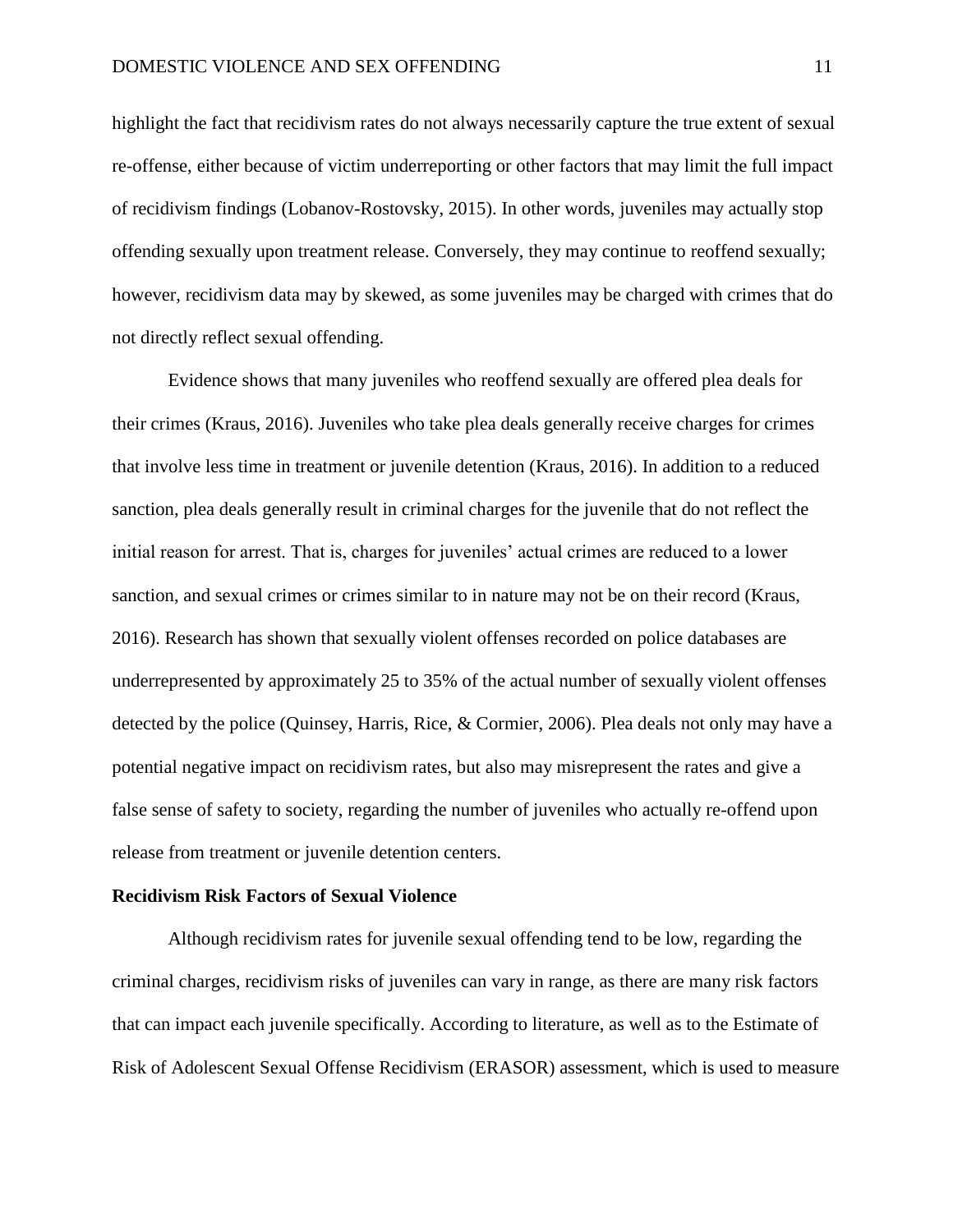recidivism risk levels for juvenile sexual reoffending, numerous risk factors are involved in juveniles committing sexual crimes. Generally, these risk factors fall into several different categories. These include: preoccupations/interests, attitudes, behaviors, interpersonal relationships, and family.

**Preoccupations/interests.** Preoccupations/interests include, the risk factor of perpetrators' deviant sexual interests. These interests typically involve the offender being sexually aroused by younger children and/or the thought of engaging in sexual violence against a young child. In a study conducted by Worling and Curwen (2000), results showed that selfreported sexual interests of juvenile sexual offenders, including past or present sexual fantasies of children, child-victim grooming behaviors, and sexual assault activities with children, were a significant predictor of sexual reoffending.

Another risk factor is juvenile offenders' obsessive sexual interests and preoccupation with sexual thoughts, behaviors, or gestures. Researchers hold that adolescents who offend sexually and are preoccupied with thoughts and images of sexual activity are more likely to reoffend (Gibson & Vandiver, 2008). Typical behaviors associated with the risk factor of obsessive sexual interests and preoccupation with sexual thoughts, behaviors, or gestures are seen in frequent acts of masturbation, excessive use of sexual fantasies or behaviors to cope with negative feelings, or deviant pornography use (Kaplan & Krueger, 2010).

Although adolescent exploration of pornographic material is common, many juvenile sexual offenders tend to view deviant pornographic sexual acts (Kingston, Fedoroff, Firestone, Curry, & Bradford, 2008). These acts may include child pornography, scenes that involve an individual being tortured, or any other instances of violence (Singer & Singer 2001). These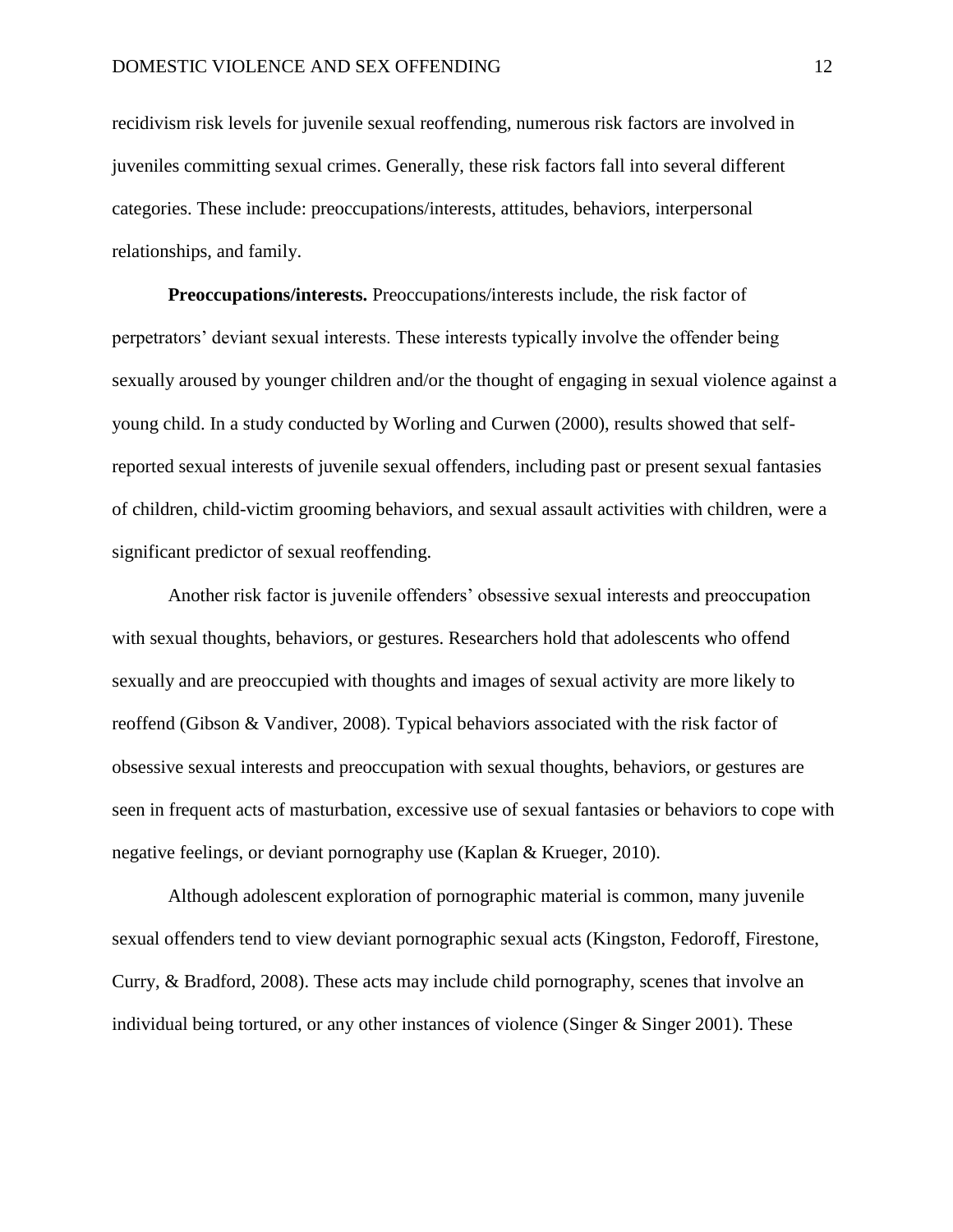aberrant forms of pornography may serve to promote and, in cases of recidivism, reinforce juveniles' already problematic sexual behaviors (Kingston et al., 2008).

**Attitudes.** An additional risk factor is supportive attitudes toward juvenile sexual offending behavior. Juveniles who view inappropriate sexual interactions as being desired by victims are most likely at higher risk to continue committing sexual assaults. One study found that juveniles who blamed their victim(s) for the sexual contact were more likely to re-offend than those who did not (Kahn & Chambers, 1991). In another study by Hanson and Harris (1998), results corroborated the findings of Kahn and Chambers (1991), showing that attitudes supportive of sexual offending behaviors were related to sexual re-offending.

**Behaviors.** Prior sanctions for sexually assaultive behavior are another aspect that has been viewed as a risk factor for re-offending. Researchers have indicated that juveniles who have committed sexual offenses previously are at risk of continued sexual criminal acts against others (Caldwell, 2002). In a review of 25 studies concerning recidivism rates for juvenile sexual offenses, results showed that youth who commit sexual offenses have as much as a 12.8 % chance of re arrest and up to an 18 % chance of reconviction for another sexual offense (Caldwell, 2002). Researchers have posited that juveniles who continue to commit sexual offenses despite having been detected and penalized may possess more deviant sexual interests, obsessive sexual interests, or attitudes supportive of sexual offending (Worling & Curwen, 2001). Additionally, adolescents who continue to commit sexual offenses following sanctions are more resistant to altering deviant sexual interests/attitudes and possibly possess antisocial-like personality features in terms of respect for others' personal boundaries (Worling & Curwen, 2001).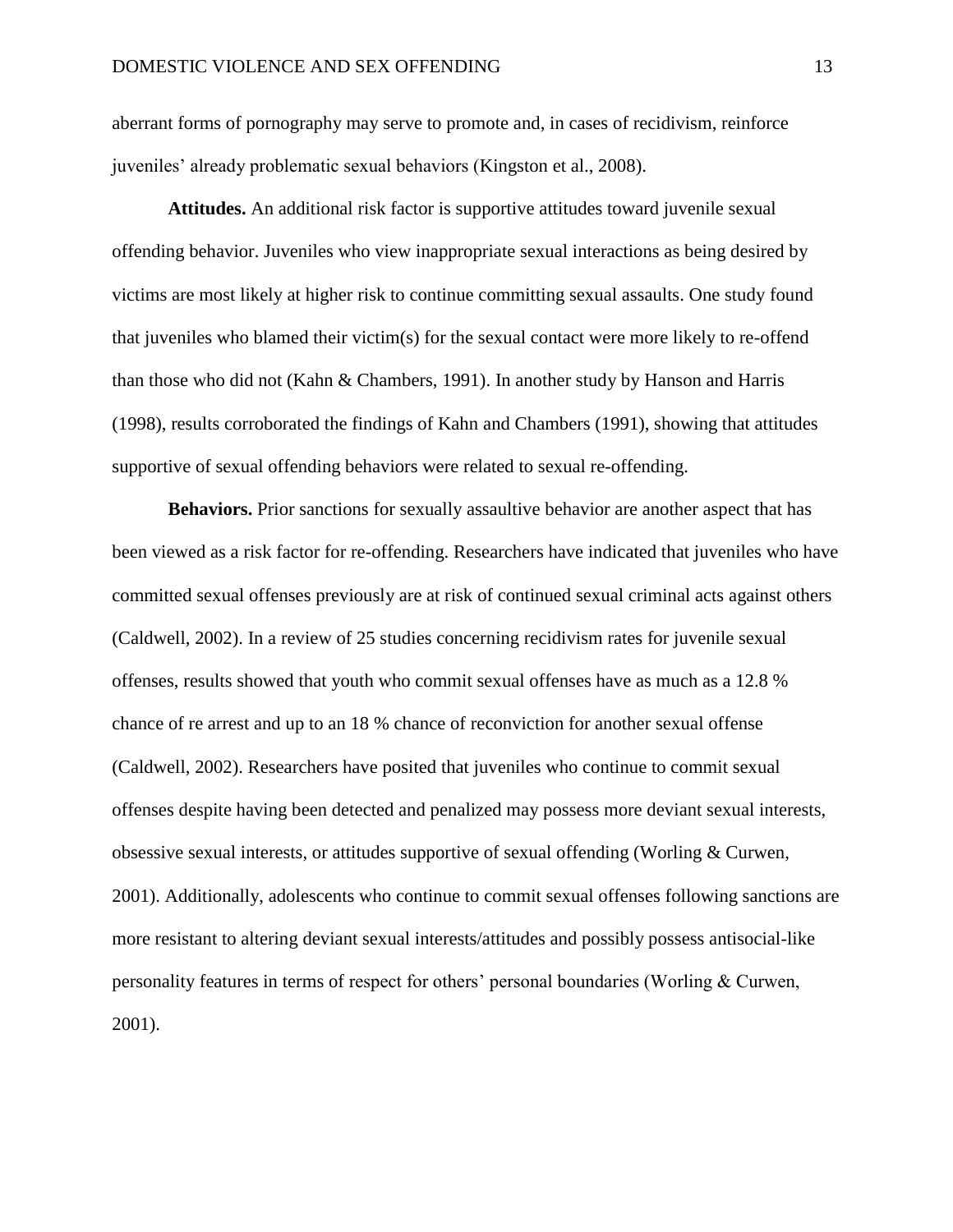**Interpersonal relationships.** Lack of intimate peer relationships has also been regarded as a risk factor. Research has shown that an adolescent who sexually offends and reoffends is typically described by others as a "loner" (Rich, 2015; Worling, Bookalam, & Litteljohn, 2012). These individuals are usually unable to form emotionally intimate peer relationships as a result of social isolation, either on their own accord or because they are not accepted by the peers with whom they would like to associate (Hunter & Figueredo, 2000). Researchers propose that when denied social interactions with peers their own age, adolescents are likely to turn to youth who are significantly younger for social acceptance, interactions, and sexual contact (Lipsey & Derzon, 1998). Therefore, social isolation prohibits adolescents from forming and maintaining emotionally and physically intimate relationships with age-appropriate peer, thereby putting them at risk to reoffend sexually (Tudiver, 2000).

In addition to experiencing difficulty with peer relationships, juveniles who offend and reoffend may lack social competence relative to interpersonal interactions (Quinsey et al., 2006). Specifically, research conducted by Katz (1990) compared three groups on various measures of social skills. The three groups were adolescent "child molesters," juvenile delinquents who had not committed sexual offenses, and a comparison group recruited from a local high school (Katz, 1990). Results of the study revealed that the juvenile sexual offenders were more socially unskilled than either of the other groups and evidenced more social anxiety and fear of heterosexual interactions (Katz, 1990).

**Family.** High-stress family environments is another issue that had been linked to juvenile reoffending of sexual violence (Worling & Curwen, 2001). Researchers offer the idea that adolescent sexual offenders who live with family members where the home environment and family relationship are plagued by frequent arguments and dissonance are at an increased risk of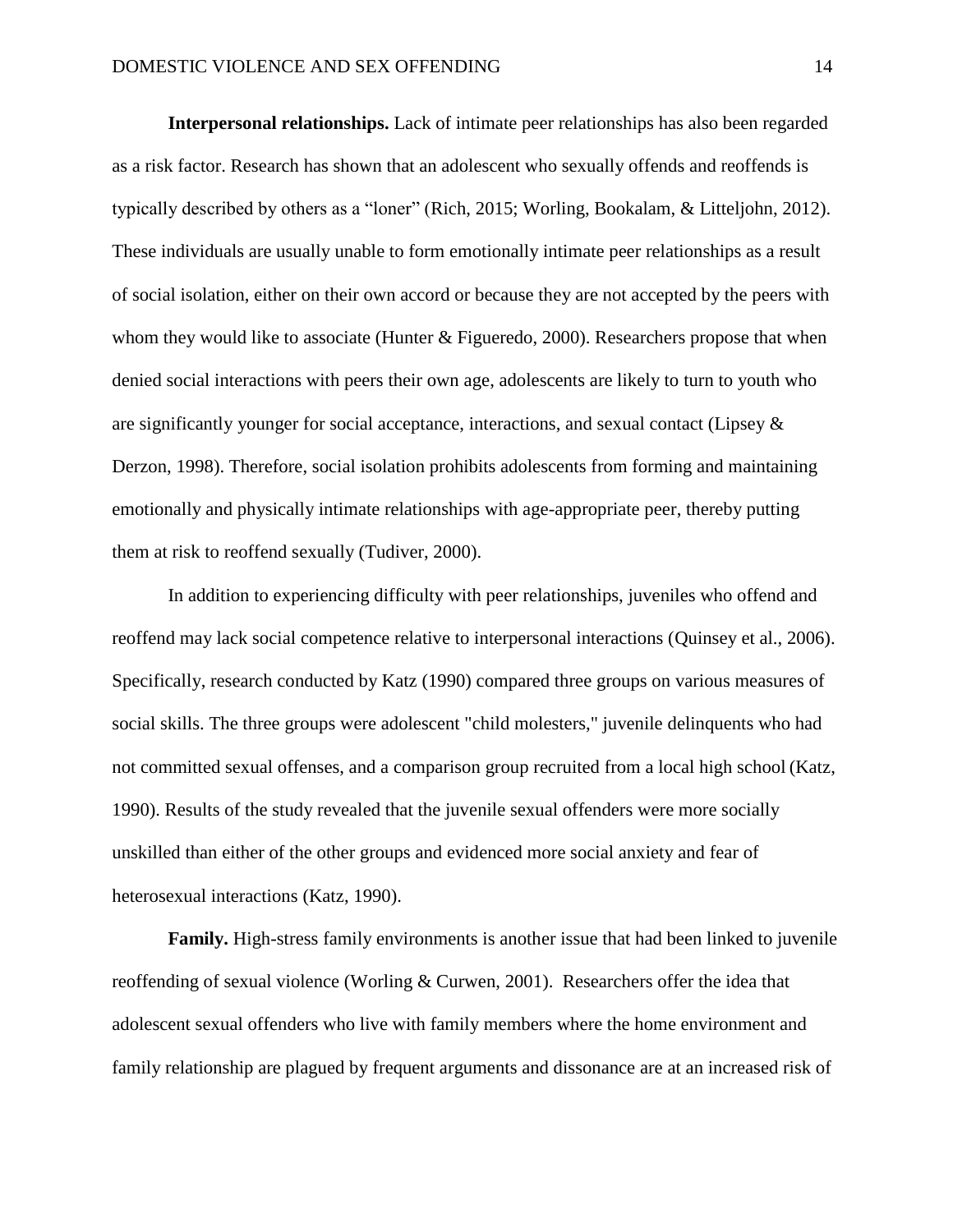reoffending sexually (Carpentier & Proulx, 2011). Such issues as marital division and poverty may contribute to feelings of insecurity in the adolescent. Additionally, feelings of emotional neglect, experiences of physical and sexual abuse, separation of a family member from the family, or death of a family member may lead juveniles to feel a sense of low self-worth and/or depression (Worling & Curwen, 2001). The adolescent's experience of intense negative emotional states is likely to lead to reoffending (Carpentier & Proulx, 2011).

While many risk factors for recidivism of sexual reoffending in juvenile delinquents have been studied and categorized as aspects of juvenile offenders' lives that contribute to their criminal behavior, one factor that has received less attention is exposure to domestic violence. The ERASOR mentions primary risk factors, such as social relationships, high-stress family environments, and juveniles themselves being subjected to sexual and physical abuse and emotional neglect. However, the measure does not have predictors that focus on or take into account exposure to domestic violence specifically.

#### **Domestic Violence**

Domestic violence is categorized as any physical, sexual, or psychological abuse used against a current or former intimate partner (Burton, 2008). Similar to the general form of violence, domestic violence refers to various criminal behaviors, including assault and battery, sexual abuse, stalking, harassment, homicide; and other offenses that occur within the course of domestic disputes (Burton, 2008). Domestic violence is an appalling human rights and public health issue that has been a harsh reality for women for thousands of years. The topic of domestic violence dates as far back as 735 BC, when the justice system viewed women as the property of their husbands, thereby creating legislation in which wife beating was accepted, as abuse was regarded as a way for men to exercise their authority over their wives (Felter, 1997;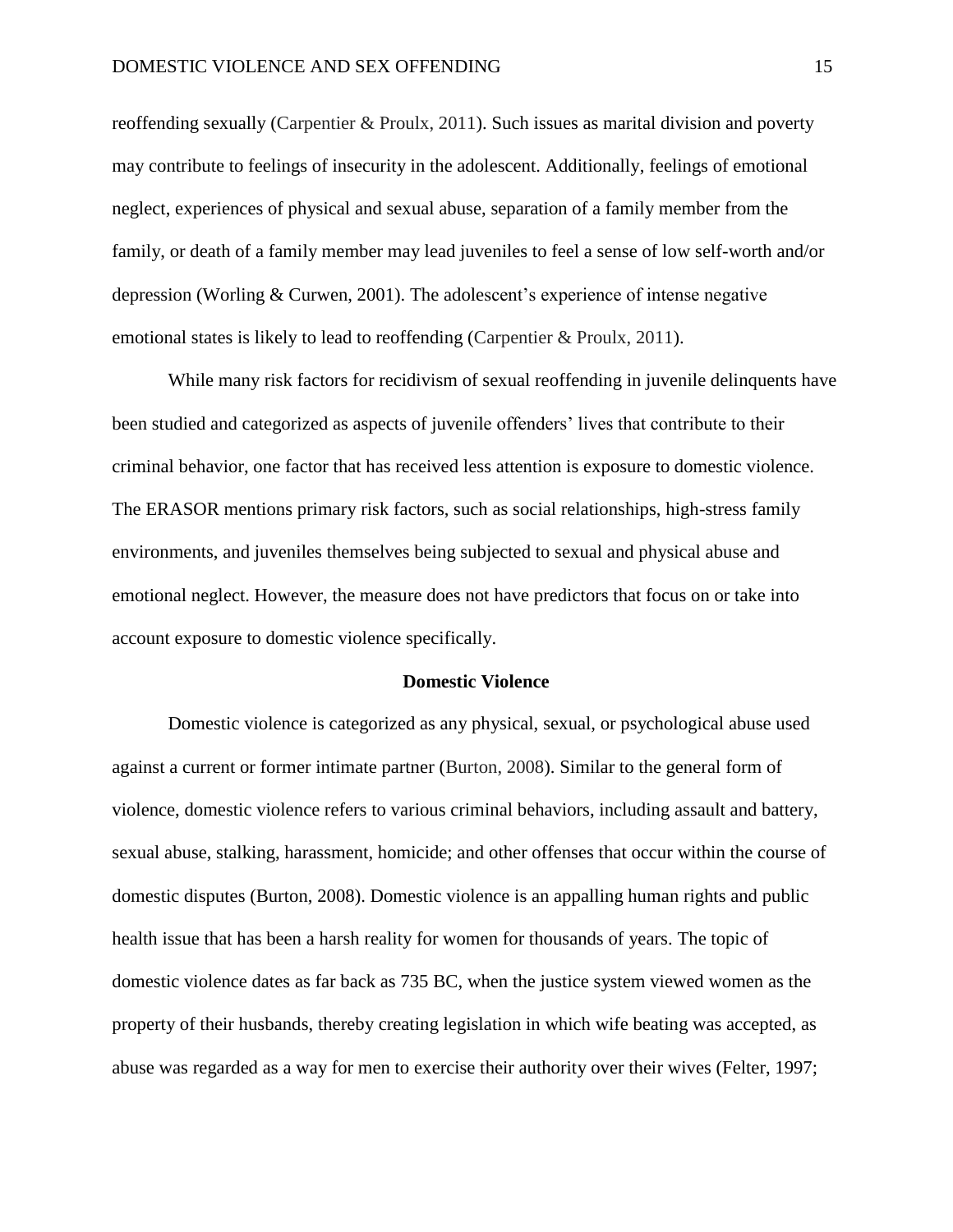Siegel, 1996). During this time, in parts of Rome, "The Laws of Chastisement" permitted wife beating by stick, belt, or rod (Felter, 1997). However, in the early 1500s, the laws changed to "The Rule of Thumb", which specified that husbands were allowed to hit their wives with a stick or a rod no thicker than the size of their thumb. This rule became a guideline for more than 1000 years (Felter, 1997; Siegel, 1996).

In 300 A.D., churches, along with the legal system, re-affirmed a husband's authority to discipline his wife. This re-affirmation came with no restraint on the form of chastisement that women received (Patzer, 2014). The re-affirmation lead to extreme forms of abuse and, at times, murder of many women at the hands of their husbands. One well known example was the Holy Roman Emperor's, Constantine the Great's, burning of his wife after he concluded that she was of no use to him anymore (Patzer, 2014).

The 1500s brought about added abuse for women. More specifically, laws in portions of England condoned marital rape if men became aroused and felt the urge to engage in sexual intercourse with their wives. Laws of this time held that a husband could not legally be found guilty of rape because marriage was a contract between a man and his wife (Patzer, 2014; Schechter, 1982). Therefore, when a wife gave herself to her husband, she could not retract her consent. Along with the disregarded rape of married women by their husbands, during this same time period in Russia, churches issued an ordinance that made legal a man's beating or killing of his wife for disciplinary purposes. However, if a Russian woman killed her husband as a result of any wrongdoings against her, she was penalized by being buried alive with her head above the ground, and left to die (Patzer, 2014). Similarly, in England, women and children were taught that obeying the man of the house was their duty. If they engaged in behavior contrary to the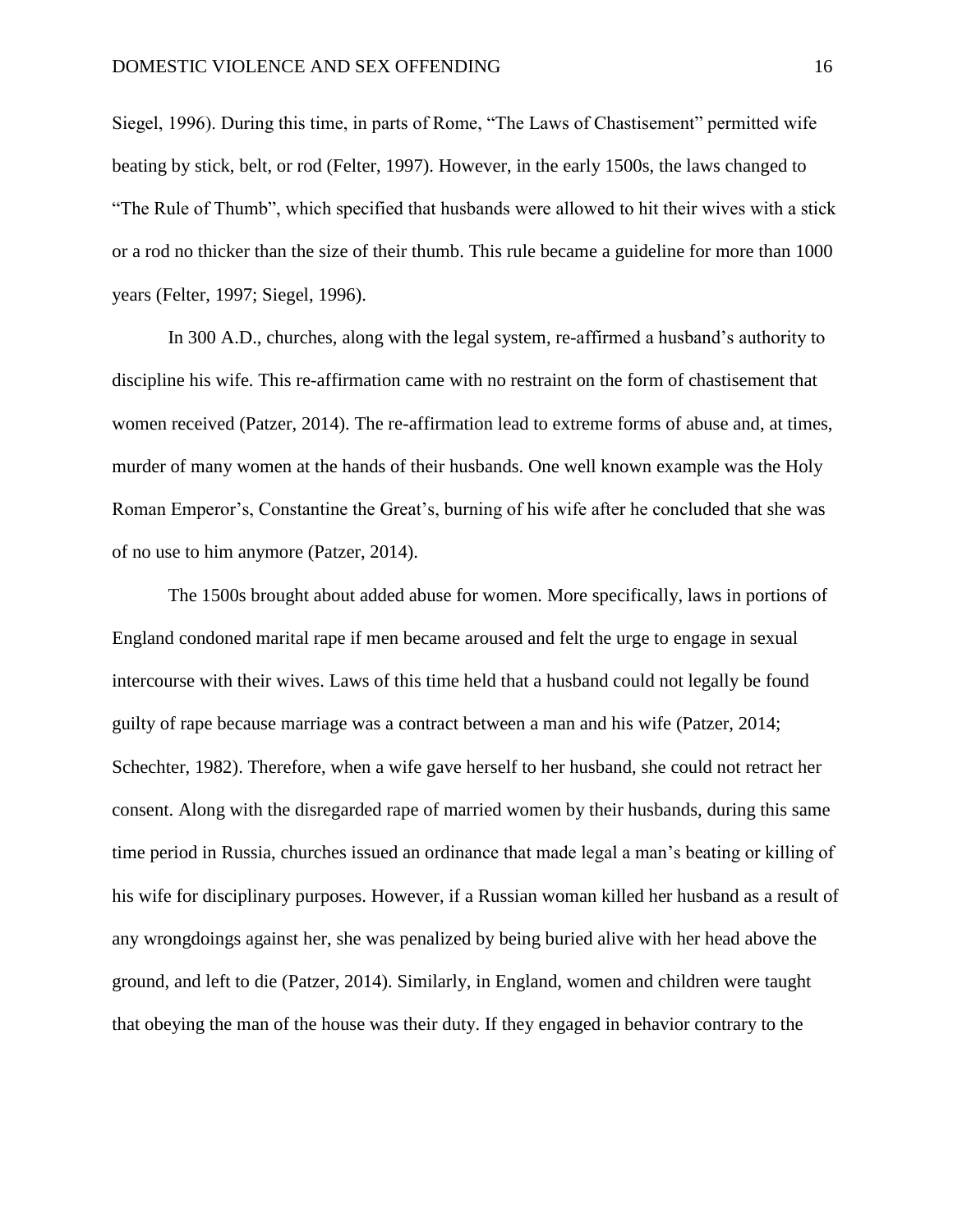man's wishes, violence perpetrated against both women and children was deemed acceptable (Patzer, 2014; Schechter, 1982).

By 1800, the American Society for the Prevention of Cruelty to Animals and the Society for the Prevention of Cruelty to Children were founded. These organizations were created before any organization for the protection of women and women's rights (Patzer, 2014; Schechter, 1982). During this era, men were permitted to beat and rob women of economic and political power. Acts of violence against women during this time generally consisted of being mutilated, tortured, blinded, trampled, burned, and murdered (Patzer, 2014). Not until the late 1800s was wife beating viewed as an issue. In 1882, Maryland became the first state to pass a law, making domestic violence a crime punishable by whippings and a year in jail (Schechter, 1982). By the late 1800s, many states began to pass laws banning the abuse of women by their husbands. Then, in 1895 in England, the Married Women's Property Act was passed, which deemed convictions for domestic assault an adequate reason for a woman to divorce her husband (Schechter, 1982).

#### **Prevalence of Domestic Violence in the United States**

Domestic violence is prevalent in every community and affects all people regardless of age, socioeconomic background, nationality, or gender (National Coalition Against Domestic Violence, 2015). Although men and women are both victims of domestic violence, women are victims in cases of domestic abuse at significantly greater rates than men (Catalano, 2012). In the United States, the Department of Justice reports that from 1994 to 2010, 4 in 5 victims of domestic violence were women, compared to 1 in 4 men who experienced victimization (Catalano, 2012; National Coalition Against Domestic Violence, 2015). Additionally, while incidents of domestic violence are typically underreported, research on publicized occurrences has revealed that 1 in 3 women are abused in intimate partner relationships and 1 in 5 women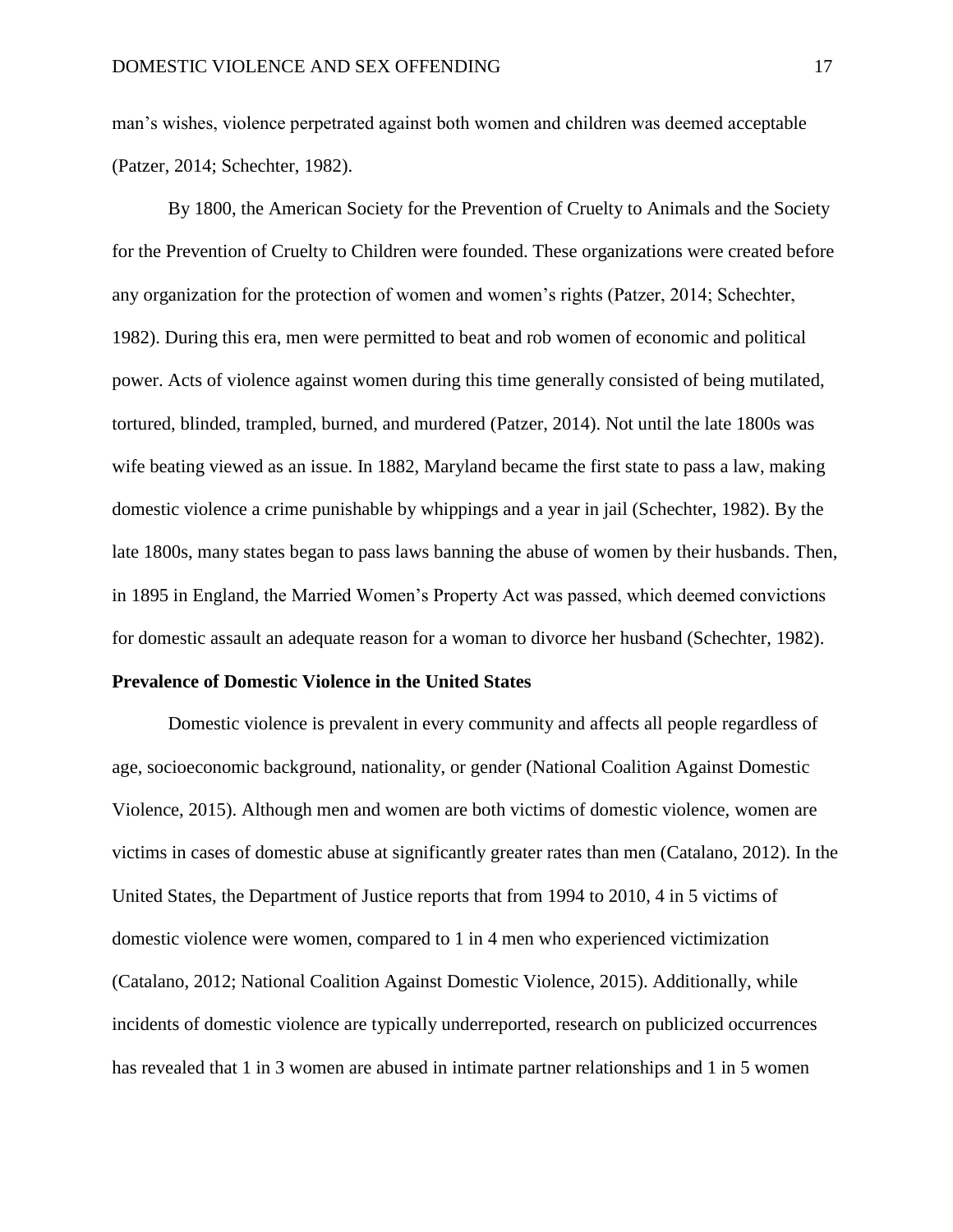experience severe forms of domestic violence. These numbers liken to more than 10 million victims of domestic abuse annually (National Coalition Against Domestic Violence, 2015).

Researchers estimate that between 25 to 30% of women in America experience physical abuse at the hands of their partners at least once throughout the relationship (Osofsky, 2003). In terms of severe forms of domestic violence, one study found that approximately 1.8 million women were severely assaulted by male partners over the course of 1 year. Additional findings showed that women experiencing violence including physical, sexual and verbal abuse, within intimate relationships were at rate as high as 65% (Osofsky, 2003). These numbers suggest that domestic violence in the United States is a significant issue that negatively affects a wide range of intimate partners.

#### **Prevalence of Domestic Violence Worldwide**

Statistics on the prevalence of domestic violence indicate that this problem is rampant not only in the United States, but also worldwide. A 2006 report of the World Health Organization (WHO) entitled, "Prevalence of Intimate Partner Violence: Findings from the WHO Multi-Country Study on Women's Health and Domestic Violence," found that domestic violence encompassing physical or sexual abuse affected between 25 to 50% of women worldwide, with the most prevalent type of violence against women being physical in nature (Garcia-Moreno, Jansen, Ellsberg, Heise, & Watts, 2006). Additionally, WHO report research from 2013 estimated that 38% of all female murder victims were killed by their intimate partners during the course of a domestic dispute. This estimate is likely much higher, as most domestic abuse cases go unreported (World Health Organization [WHO], 2013).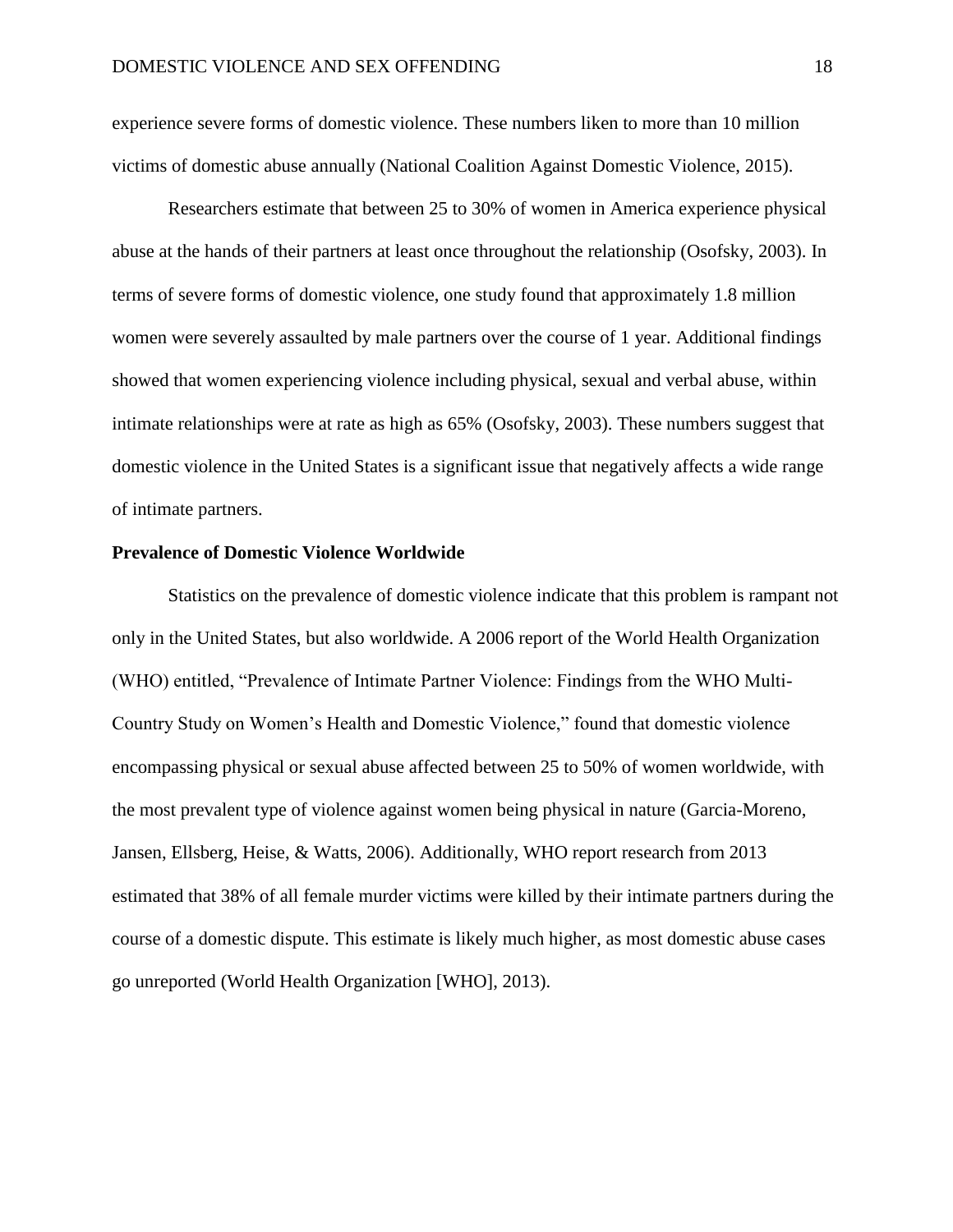#### **Prevalence of Children Exposed to Domestic Violence**

Approximately 3.3 million children are witnesses to physical and verbal domestic violence incidents each year (Edleson et al., 2007; Osofsky, 1995). Studies conducted on adults' accounts of exposure to domestic violence during their teenage years led researchers to believe that rates of exposure to domestic violence may be even higher (Straus, 1992). Specifically, as many as 10 million teens may be exposed to domestic violence within their homes each year (Edleson et al., 2007). Results of an additional study have raised estimates of childhood exposure to 10 to 20% (Carlson, 2000). These findings suggest that approximately 7 to 14 million children witness domestic violence within their homes annually (Carlson, 2000; United States Census Bureau, 2000). These abuse cases are believed to range in severity from verbal insults and physical attacks to fatal attacks resulting from weapons use (Jaffe, Wolfe, & Wilson, 1990; Osofsky, 1995).

#### **Effects of Exposure to Domestic Violence**

Research on the effects that exposure to domestic violence has on children identified various severe effects on children's mental health and overall well-being. Of those identified, the issues most widely studied include the effects that exposure to domestic violence may have on children in relation to the development of anxiety and depression in childhood and adolescence and substance use in adolescence and young adulthood (Kolbo, Blakely, & Engleman, 1996; Margolin, 1998; Smith, Elwyn, Ireland, & Thornberry, 2010). In a review of 29 studies that compared children exposed to domestic violence with children from nonviolent homes, researchers found that those who were exposed to domestic violence were more likely to exhibit problematic internalizing behaviors, such as anxiety, depression, and low self-esteem (Kolbo et al., 1996).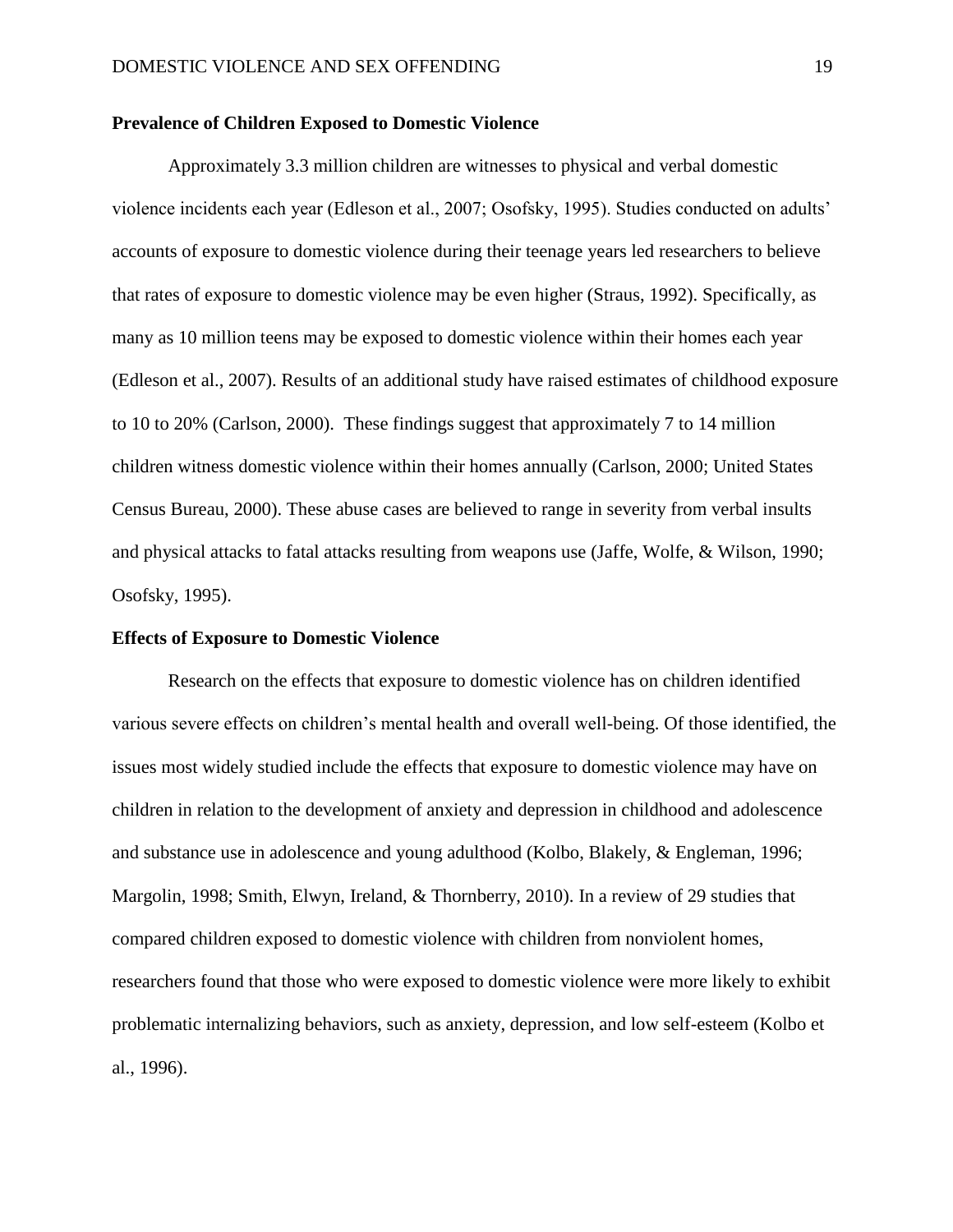Other research on domestic violence revealed that school-aged children who are exposed to family violence are affected similarly to those exposed to general forms of violence, such as that within their communities. These children typically show a greater frequency of internalizing behaviors such as anxiety and social isolation as well as other problematic behaviors such as aggression (Bell & Jenkins, 1993). Two additional studies, one with children ages 6 to 10 years in Washington, D.C. (Richters, & Martinez, 1993), and another with children aged 9 to 12 years in New Orleans (Osofsky, Wewers, Hann, & Fick, 1993), also indicated a significant link between the witnessing of domestic violence and symptoms of anxiety, in addition to other symptoms, such as fear of leaving the home and a numbing of affect. Additionally, 40% of the mothers in the New Orleans sample and 20% in the Washington, D.C. sample expressed constant worry for their safety while in the home.

In terms of substance use, studies have shown that domestic violence puts children at increased risk for engaging in substance use in adolescent and young adult years (Carliner, et al., 2016; Carlson, 1990; Silvern, et al., 1995; Sternberg, et al., 1993). In a study conducted by Carliner et al. (2016), the researchers focused on the connection between substance abuse, specifically marijuana, cocaine, nonmedical prescription drugs, and a combined use of them all, in relation to potentially traumatic events such as exposure to interpersonal violence. The study was conducted on 9,956 adolescents aged 13 to 18 years. Results from the study showed that exposure to any potentially traumatic events before age 11 years was reported by 36% of the sample and was associated with higher risk for use of marijuana, cocaine, prescription drugs, and multiple drug use (Carliner et al., 2016). A positive continuous relationship was observed between number of potentially traumatic events and marijuana, other drug, and multiple drug use. These findings meant that as the instances of exposure to traumatic events increased, so too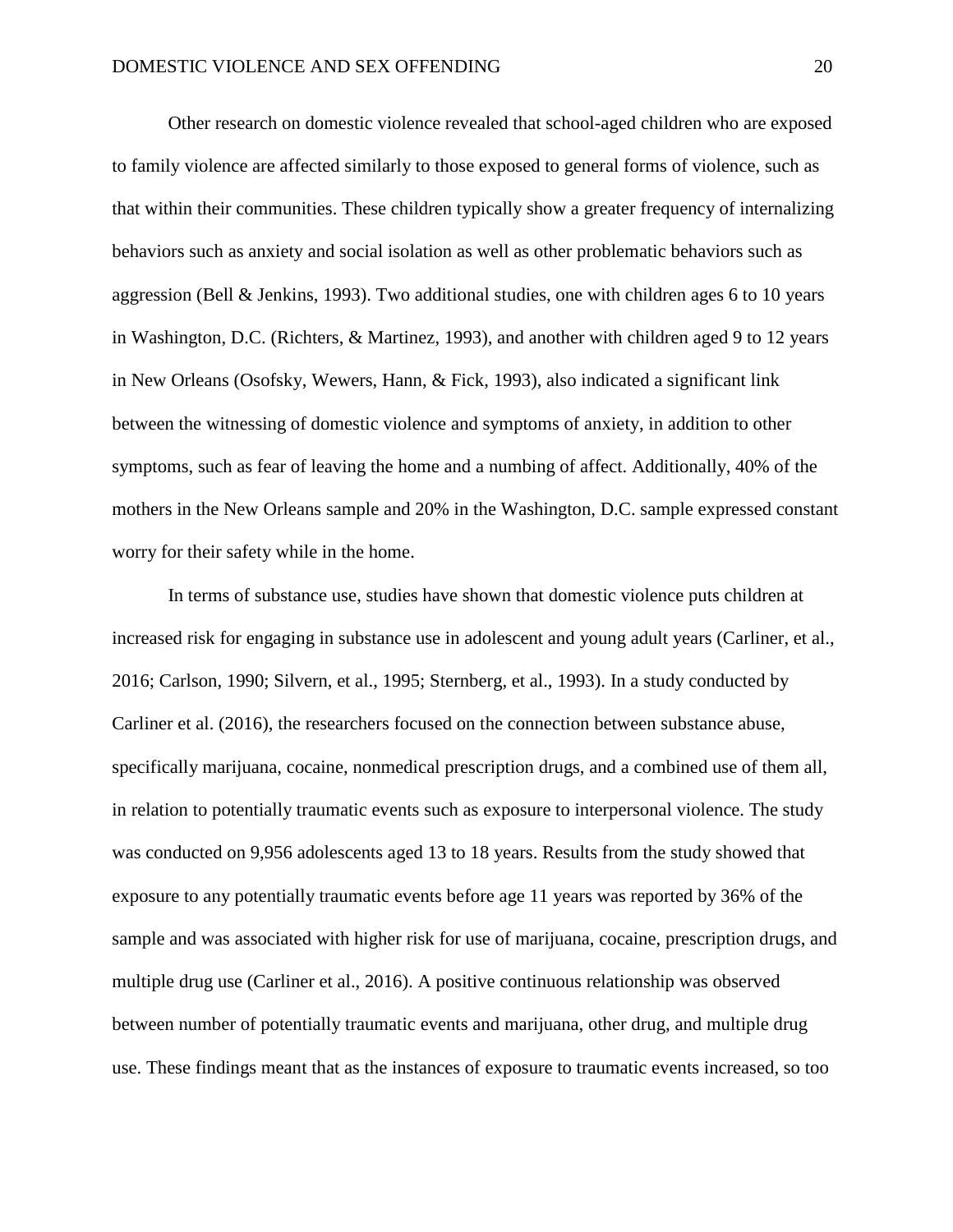did the amount or kinds of drugs that the adolescents used. Specific to interpersonal violence, a link was found between exposure to relational violence and all drug use outcomes (Carliner et al., 2016).

In another study, conducted by Funk, Medermeit, Godley, and Adams (2003), the researchers found that 71% of teens in treatment for substance abuse were exposed to some form of trauma, including exposure to domestic violence. Additional studies have also provided evidence of a link between children exposed to domestic violence and long-term problems with anxiety, depression, and substance abuse. Researchers have found that children who are exposed to domestic violence may react in ways that increase their risk for negative outcomes, such as running away from home, which increases their risk of homelessness, victimization, and further substance use (Carlson, 1990; Sternberg, et al., 1993).

There is also some research that has shown that exposure to domestic violence in childhood is not likely to result in future issues with substance abuse. In a study focusing on the impact of adolescent exposure to intimate partner violence and its connection to substance use in early adulthood, researchers examined a sample of 508 adolescents from the Rochester Youth Development Study. The sample consisted of primarily urban, minority individuals who were at high risk of engaging in antisocial behavior and drug use. Results of the study showed that while exposure to severe forms of domestic violence increased the chances of adolescents engaging in alcohol use during early adulthood, exposure to domestic violence in a less severe form did not increase the chances of substance abuse by adolescents (Smith, Elwyn, Ireland, & Thornberry, 2010).

Taking into account the research findings on the effects of domestic violence exposure, it appears that although all children are not affected by exposure to intimate partner violence in the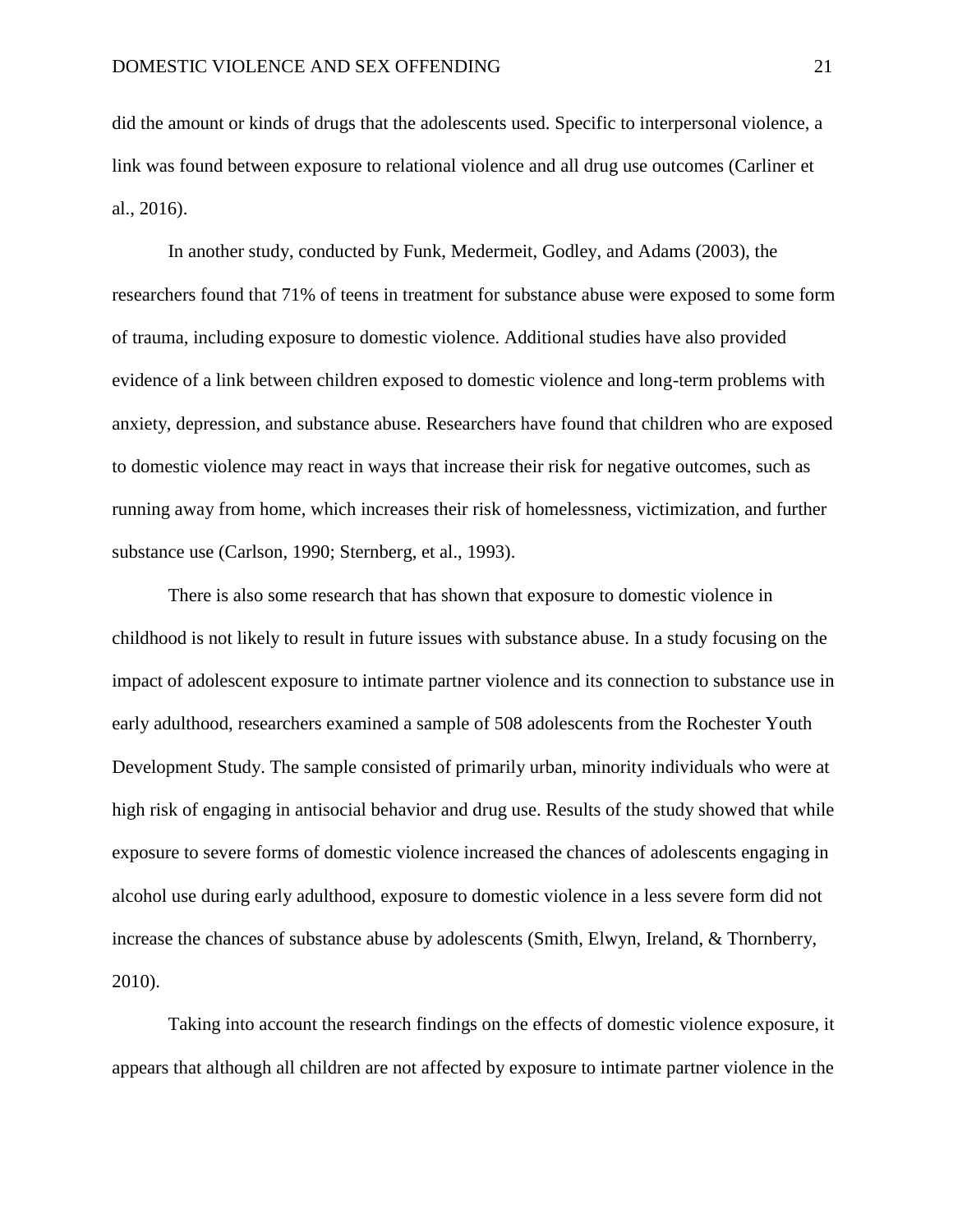same manner, exposure to domestic violence does lead to detrimental outcomes both in the short and long-term for an abundance of children and adolescents. These effects can range from detrimental psychological impacts to substance addictions that stem from individuals' inabilities to effectively cope with the trauma of witnessing domestic violence.

#### **Potential Moderators of Exposure to**

#### **Domestic Violence on Sexual and Violent Recidivism**

#### **Emotional and/or Physical Neglect**

Despite the effects of exposure to domestic violence some moderators may impact the relationship between domestic violence and juvenile sexual and violent re-offending behavior. These moderators include emotional and/or physical neglect during childhood, parental criminal involvement, and parental substance use or abuse. In terms of emotional and/or physical neglect, social learning theory posits that people learn from exposure to others who model the behaviors that they are supposed to exhibit (Bandura & Walters, 1977). Therefore, if a child or adolescent has never been shown love and affection and was also never supported by his or her parents, according to social learning theory, this child would be less likely to show love, affection, and empathy for others. Furthermore, if a child or adolescent witnesses a parent or caregiver exhibit emotions that are "cold" or neglectful, he or she may, in turn, identify that behavior as a way that one is supposed to act and treat others.

Research suggests that adolescents who offend and reoffend do so as a result of unmet developmental needs, or childhood neglect (Thomas, 2016). These unmet needs could range from adolescents' feelings of not being loved or protected from danger to adolescents' beliefs that their caretakers have not adequately addressed their physical needs such as being consistently fed and having a stable place to live.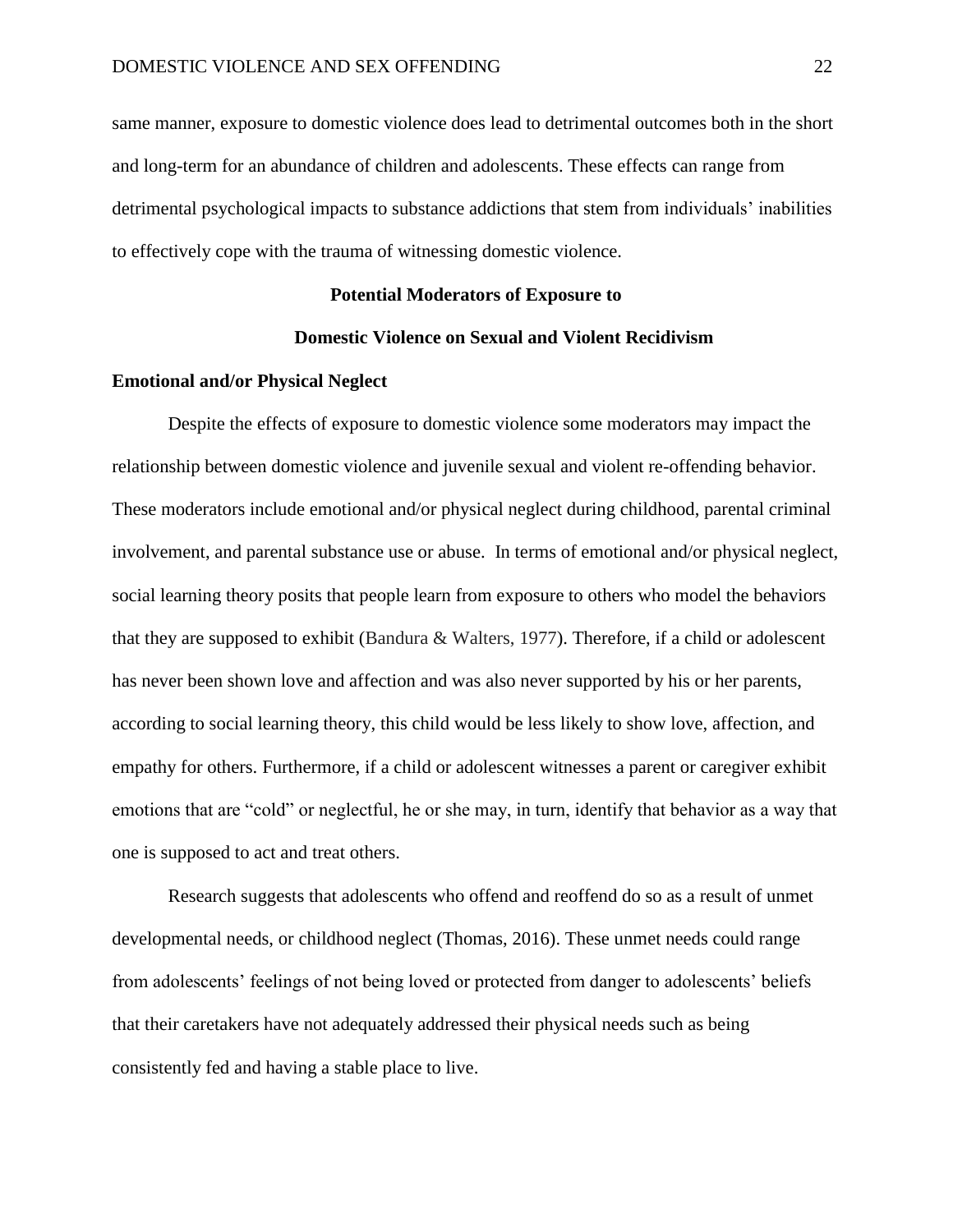Additional research conducted by Smith (2011) further supports the idea that physical and/or emotional neglect can be moderators for juvenile sexual and violent reoffending. His research indicated that early experiences of parental affection, more specifically from a maternal figure, helps to set the foundation for the development of consideration and care for others. Consequently, if a child does not have an emotional attachment to a mother figure, or if the attachment has been severed during early childhood, the child's ability to form emotional attachments to and/or empathize with others may not come to fruition (Smith, 2011). As such, the child may mature into someone who is emotionally distant, experiences difficulty with trusting others and forming meaningful relationships, and displays antisocial-like behaviors, such as engaging in various criminal acts. This information suggests that children who are raised in emotionally uninvolved, unloving, or authoritarian homes may grow to become interested in meeting their needs, even at the expense of others. As such, they may react impulsively to their desires, increasing the likelihood of sexual or violent reoffending.

The connection between childhood neglect and future reengagement in delinquency has been further supported by a longitudinal study of 676 abused or neglected children, from 1967 to 1971. These children were matched with 520 children who were part of a control group. All participants were interviewed when they were approximately 29 years old. Results showed that participants who had been abused or neglected were 38% more likely than the matched controls to have been arrested for criminal acts including sexual crimes, than children who did not experience neglect (Widom, 1989; Widom, 1992). The abused or neglected participants were also 53% more likely to have been arrested as a juvenile (Widom, 1989; Widom, 1992).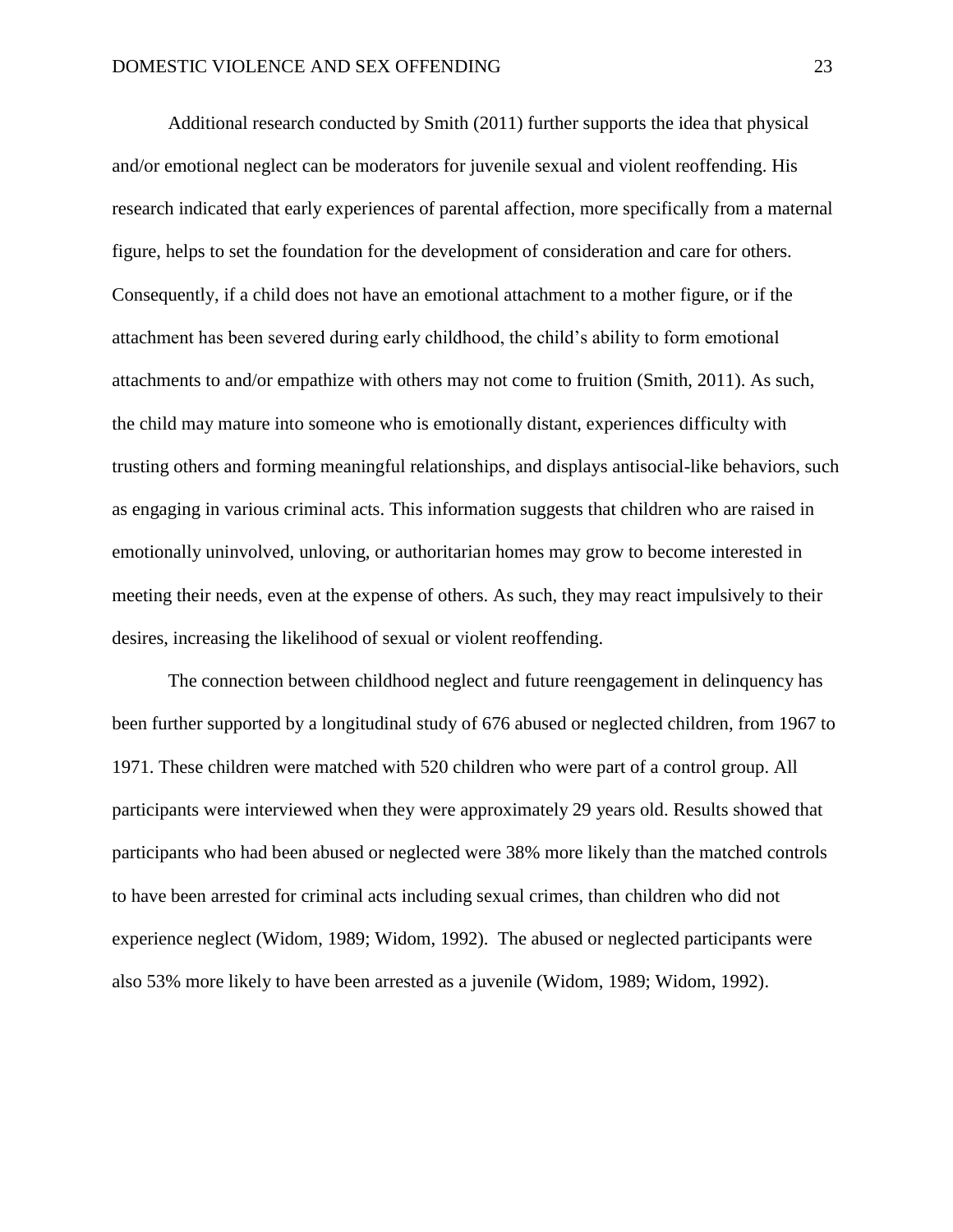#### **Parental Criminal Involvement**

In addition to physical or emotional neglect experienced during childhood, research has shown that parental criminal involvement may also be an added factor in juvenile sexual and violent reoffending. In a study conducted by Glueck and Glueck (1950,1968), results showed that criminally involved juveniles were more likely than non-delinquents to have criminally involved parents. Researchers Laub and Sampson (1988) examined Glueck and Gluecks' study and maintained their results. They also found that parents involved in criminal activity did not directly aid their children in becoming delinquent. However, parental criminal involvement disrupted social control within the home, ultimately leading to delinquency.

A longitudinal study of British boys further substantiated Glueck and Glueck's research when it found that male adolescents who were involved in criminal behavior tended to have fathers who were also involved in some form of criminal activity (West & Farrington, 1973; West & Farrington, 1977). They also found that although the fathers research in the study did not directly involve or encourage their children to commit crimes, and tried to shelter their sons from exposure to crimes just as much as noncriminal parents did, the amount of supervision over their children was lax in comparison to that of their noncriminal parent counterparts (West & Farrington, 1973; West & Farrington, 1977).

Furthermore, a study conducted in St. Louis, on parents of African American children involved in criminal activity found an association between the children's criminal involvement and the arrests of one or both parents in adulthood and the parents' histories of juvenile delinquency (Robins, West, & Herjanic, 1975). The researchers also found that the children whose mothers and fathers were both involved in criminal activity had higher instances of juvenile delinquency than those with one criminally involved parent (Robins et al., 1975). These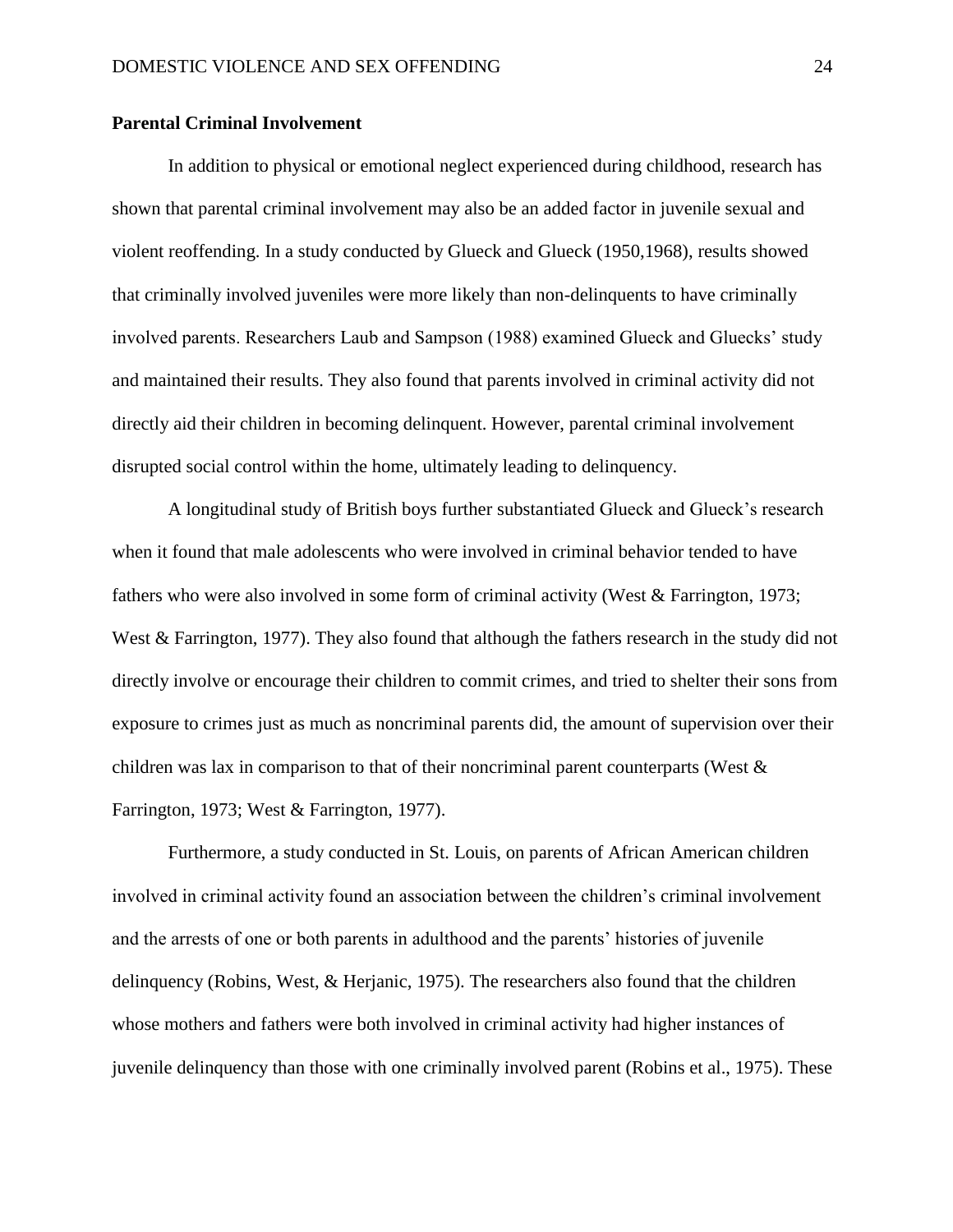results suggest that children who are born to criminally involved parents may be more susceptible to engaging in forms of criminality, including sexual and violent crimes than children whose parents are not criminally involved.

#### **Parental Substance Use or Abuse**

Along with parental criminal involvement, parental substance abuse has also been shown to present issues with regards to juvenile sexual and violent reoffending. Parental substance abuse and its effects on adolescents may be similar to emotional and/or physical neglect of children in the context of social learning. When considering social learning theory and the connection between witnessing a behavior and repeating the behavior that one sees, if a juvenile sees that drinking and/or using drugs seems to help his or her parent cope with life's stressors more effectively, as evidenced by the parent appearing happier when they are intoxicated, adolescents may be more likely to engage in substance using behaviors. Risk arises when children and/or adolescents engage in substance use and participate in behaviors that they may otherwise not associate themselves with as a result of lack of impulse control, which is caused by intoxication (Romer, 2010).

Supporting the idea of social learning theory in relation to adolescent substance abuse, a study conducted by Miner, Siekert, and Ackland (1997) on juvenile sexual offenders revealed that approximately 60 % of the biological fathers of the juveniles had substance abuse histories. This information raises the possibility that being raised in a home where parental substance abuse is present may contribute to sexual and violent reoffending in juveniles. Parents' substance abuse may also be one of many reasons that most of these children come from homes where they experience emotional and/or physical neglect.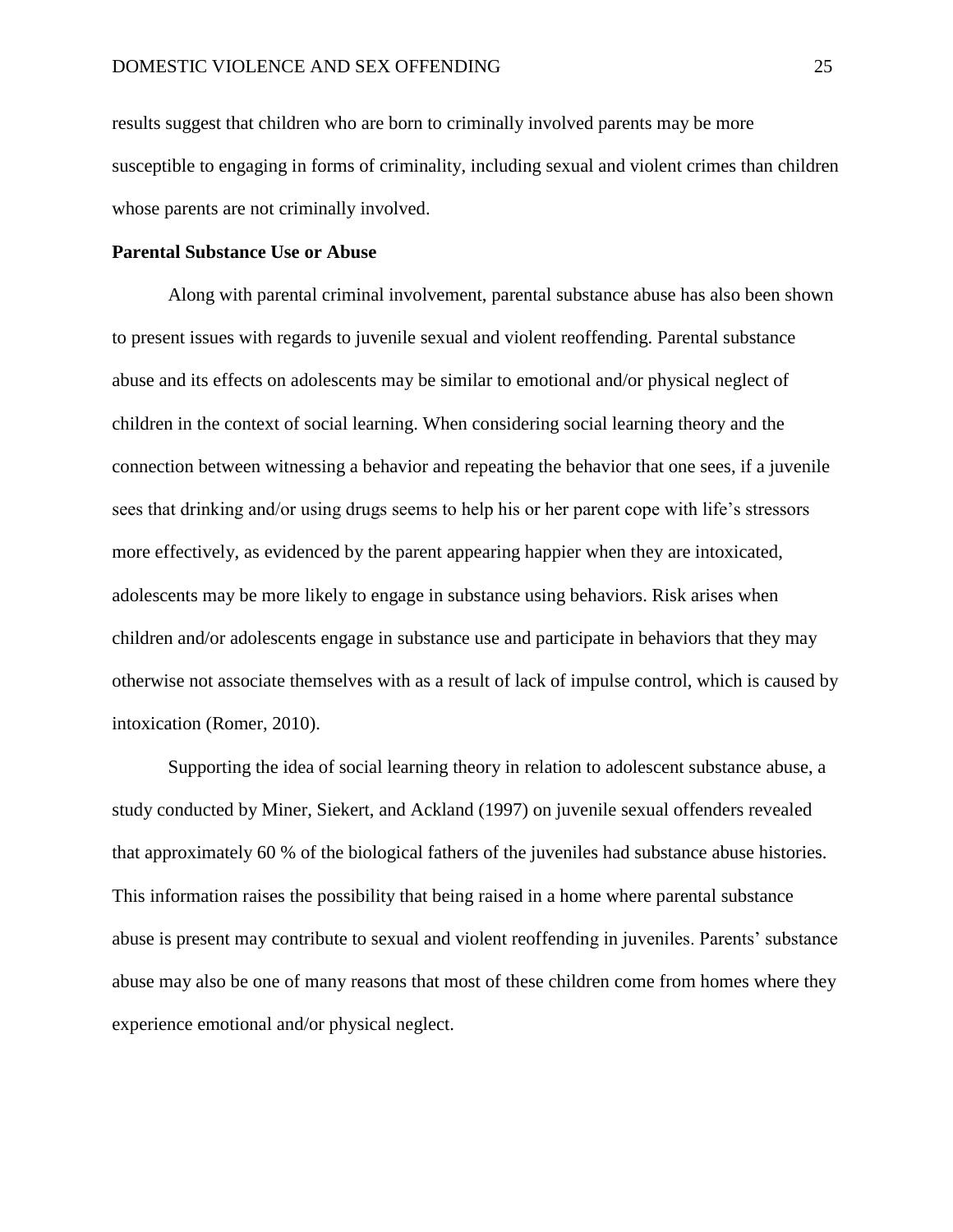Regarding research involving the link between parental substance use and juvenile sexual and violent recidivism, a study conducted by Kelley, Lewis, and Sigal (2004) found that juvenile sexual offenders who received sexual offender treatment in the past, were at a significantly higher risk for sexual reoffending if they experienced dysfunctional family relations, had parents who abused substances, were victims of sexual and physical abuse, or had themselves abused drugs and/or alcohol. Researchers noted that these risk factors pose such high for sexual and violent reoffending because they can affect the success of treatment (Kelley et al., 2004).

#### **Treatment for Juvenile Sexual Offenders**

Specialized treatments for juveniles who have engaged in sexually problematic behavior have been widely available since 1985 (Knopp, [Rosenberg, & Stevenson,](https://www.ncbi.nlm.nih.gov/pmc/articles/PMC2922753/#R49) 1986). As in the past, services to juvenile sexual offenders are offered at community-based and residential facility levels. The primary modalities of treatment delivery are group and individual therapy. Some programs also offer family therapy sessions if deemed appropriate or if otherwise requested (Dopp, Borduin, & Brown, 2015). Early treatments were modeled after those designed for adult sexual offenders, with few developmental adaptations for juveniles [\(Center](https://www.ncbi.nlm.nih.gov/pmc/articles/PMC2922753/#R19) for Sex Offender Management [CSOM], 2018). As is still true today, early programs adhered to a cognitive behavioral therapy (CBT) model with a focus on relapse prevention [\(Becker & Kaplan, 1993\)](https://www.ncbi.nlm.nih.gov/pmc/articles/PMC2922753/#R10). An additional treatment modality used in the treatment of juvenile sexual offenders is dialectical behavior therapy (DBT); this modality was introduced into the treatment of juvenile sexual offenders in 2004 (Berzins & Trestman, 2004; Carr, Fitzgerald, & Skonovd, 2011).

#### **Cognitive Behavioral Therapy**

In terms of treatment, CBT is the most common form used for juvenile sexual offenders. Research on current programs indicated few substantive changes since the development of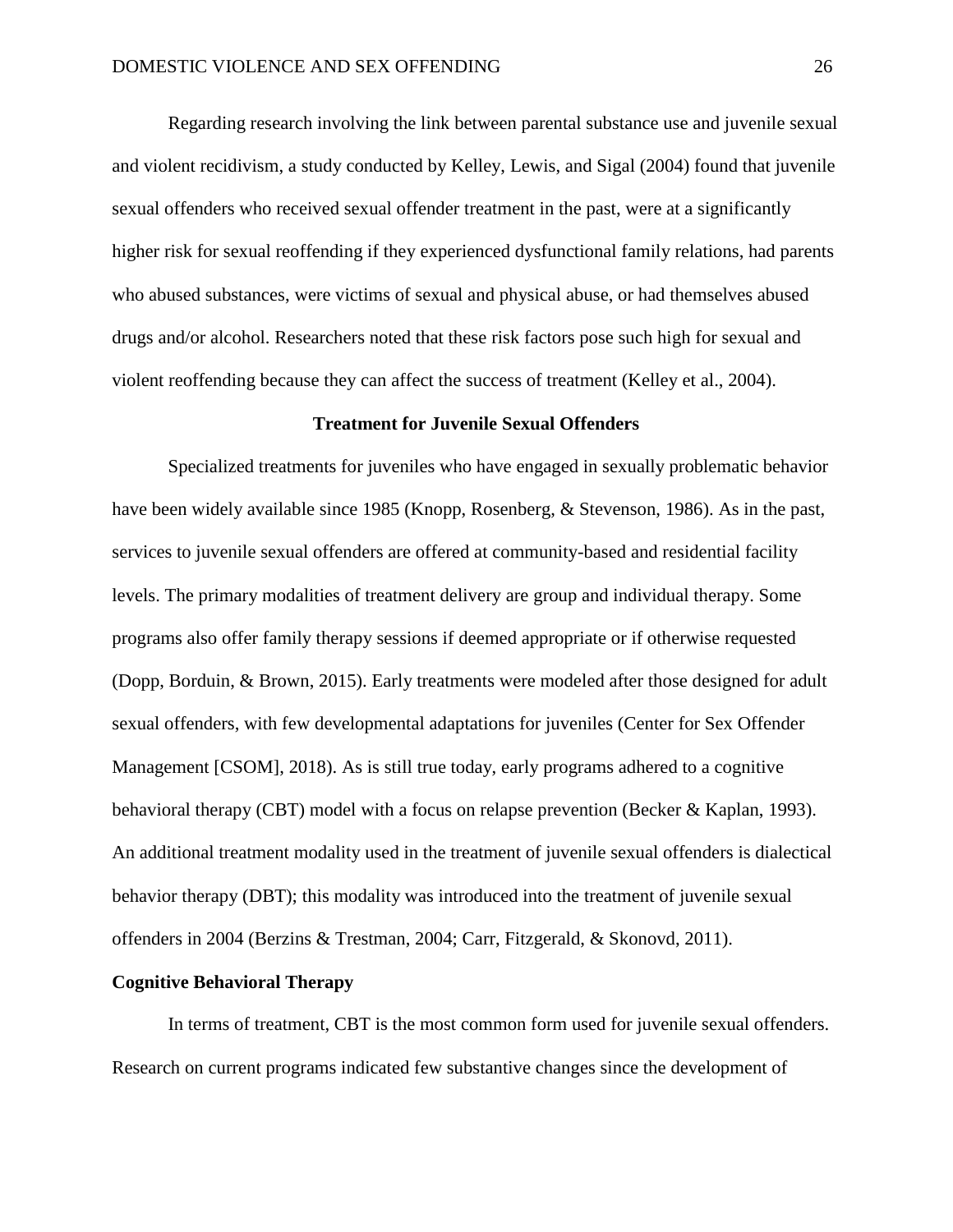specialized treatment juvenile sexual offenders, as 80.1% of treatment provided to this population at both the community-based and residential level, adheres to a CBT model with emphasis on relapse prevention (Dopp et al., 2015; McGrath, Cumming, Burchard, Zeoli, & Ellerby, 2010). CBT interventions for treatment of juvenile sexual offenders focus on factors that have been historically shown to increase chances of recidivism. As such, the techniques aim to reduce or eliminate youths' cognitive distortions about their sexually problematic behavior, their victim(s), and the circumstances that led to their offense; help youth to build empathy for their victim(s); get adolescents to and take responsibility and remain accountable for their offense(s); teach new and/or adaptive social skills including establishing and maintaining healthy interpersonal relations, managing and coping with interpersonal conflict, and techniques to aid in identifying and coping with anger, and increasing support networks (McGrath et al., 2010; Dwyer & Letourneau, 2011; Dopp et al., 2015).

Additional CBT techniques utilize a relapse prevention emphasis, aimed at teaching juvenile sexual offenders when they may be entering into a cycle of behavior that could lead them to reoffend. Juveniles learn about their cycles of behavior with the help of therapists who assists them to identify factors (e.g.: triggers to stress, maladaptive coping strategies, negative and/or distorted thoughts) that initially led to their offenses. Juveniles are then assisted with finding coping strategies and healthier counter thoughts to aid in preventing recidivism (Becker & Kaplan, 1993; Dopp et al., 2015).

Research findings regarding the effects of CBT on the treatment of juveniles have been mixed in terms of its effectiveness in reducing recidivism. Although some research offers support for its efficacy, with declines in sexual, violent, and general recidivism reaching 40% after use of CBT interventions (Hanson et al., 2002), other studies highlight short comings of the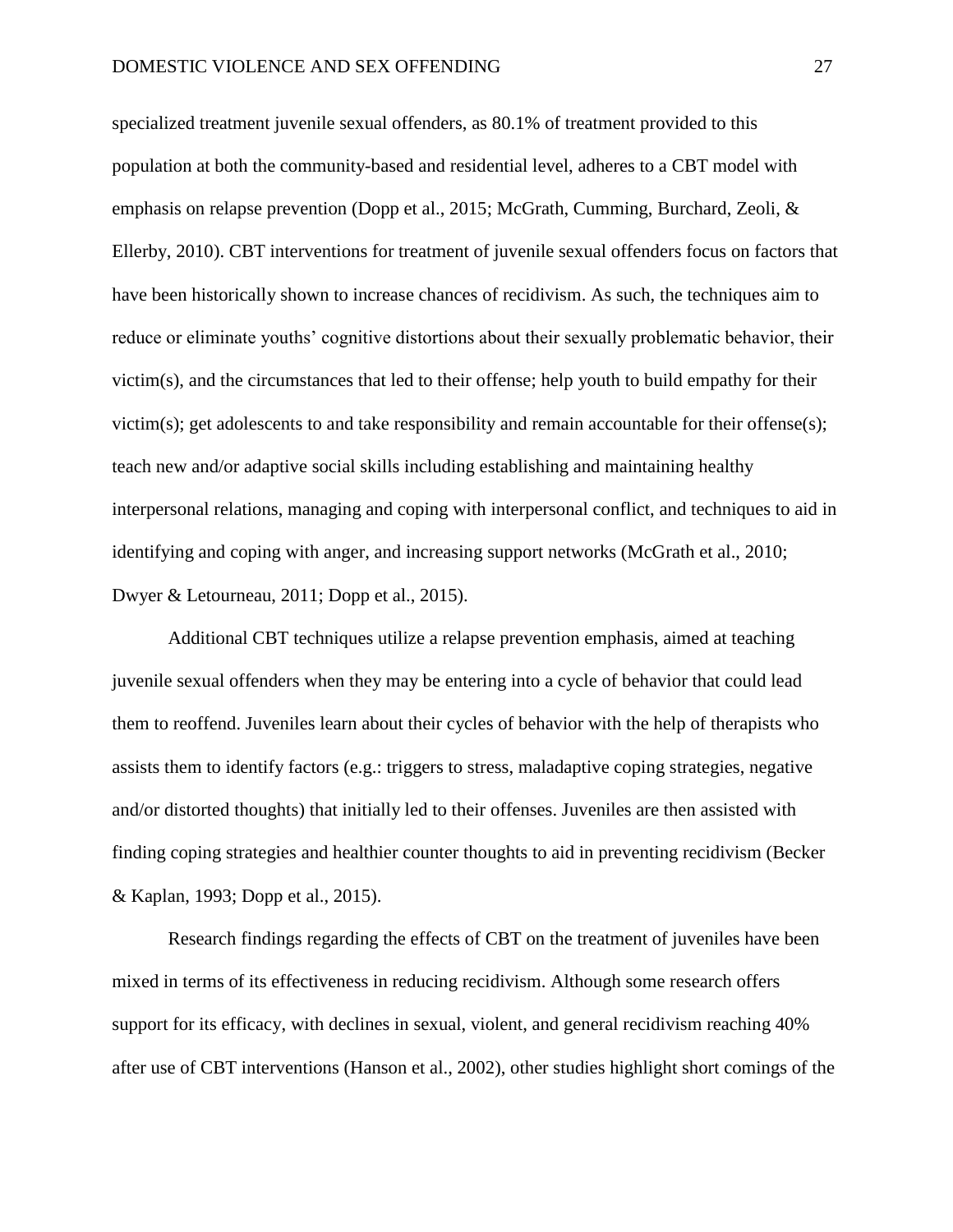research on CBT and effectiveness of the treatment modality for the juvenile sex offender population. In terms of research supportive of CBT treatment for the reduction in juvenile sexual recidivism, Guarino-Ghezzi and Kimball (1998) examined treatment outcomes for 75 adolescents with a history of at least one sexual offense. Youths were assigned by juvenile court to one of 40 residential treatment programs. Of the 40 facilities, 27 specialized in the treatment of juvenile sexual offenders and typically involved group therapy sessions within a CBT-relapse prevention component. The remaining 13 programs were not specialized in sexual offender treatment, and as such have limited discussion about juvenile sexual offending behavior. Instead, the facilities provided psychoeducation on such topics as life skills and sex education (Guarina-Ghezzi & Kimball, 1998).

Results showed that youth who participated in the specialized CBT programs had increases in social support and reported greater knowledge and understanding of relapse prevention strategies relative to their sexually problematic behavior. These youths also reported greater decreases in denial of their crimes and their deviant cognitions about sex, compared with those in nonspecialized programs (Guarino-Ghezzi & Kimball, 1998). These findings provide hope for an effective way to treat sexually deviant juveniles and decrease the chances of recidivism.

Additional research consisting of a pair of studies examining the effects of the Sexual Abuse: Family Education and Treatment (SAFE-T) program on juvenile sexual recidivism used a sample of 148 Canadian juvenile sexual offenders who had completed at least 1 year of treatment in the program (Worling & Curwen, 2000; Worling, Littlejohn, & Bookalam, 2010). This group was compared to a pooled group of youths who had dropped out of the program before 12 months, refused to participate in the program, received treatment elsewhere, or only received a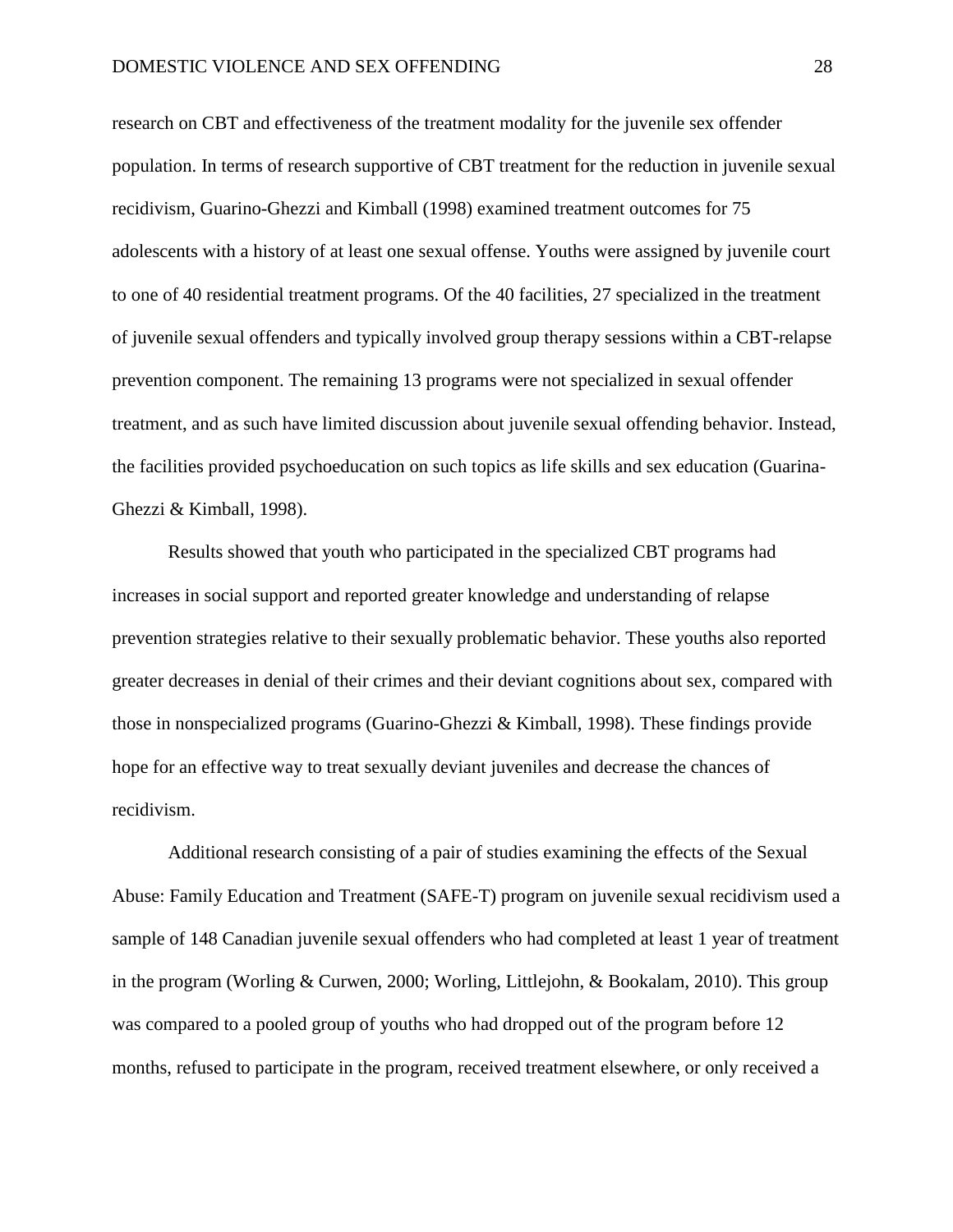pretreatment assessment. The SAFE-T program consisted of group, individual, and family therapies in a CBT/relapse prevention format. For each study, data on the juveniles' criminal charges were obtained from the national registry of criminal arrests at 6.2 years (Worling  $\&$ Curwen, 2000) and 16.2 years post-recruitment (Worling et al., 2010). Results revealed significant reductions in sexual recidivism for the group who participated in the SAFE-T program at both times of follow-up with a large Cohen's d effect *(d = 0.85)* at 6.2 years and a medium effect  $(d = 0.63)$  at 16.2 years (Worling & Curwen, 2000; Worling et al., 2010). Even though the researchers used long- term follow-up periods and the collection of nationwide criminal records to track recidivism, the study's results were weakened by the use of treatment dropouts and refusers in the comparison group. This is because, those in the comparison group would be more likely to have worse outcomes than those who completed the program.

A study carried out by Lab, Shields, and Schondel (1993) compared a court-based CBT program to standard juvenile sexual offender services in the treatment of 155 juvenile sexual offenders. The CBT program consisted of weekly 2 to 3  $\frac{1}{2}$  hour group sessions over a period of 20 weeks with supplemental individual and family sessions. Standard services involved participation in community-based treatment programs or incarceration in detention facilities, neither of which was specific to juvenile sexual offending. Results revealed no significant difference in the reduction of recidivism for juvenile sexual offenders provided with CBT versus those provided with the standard justice department treatment of juvenile sexual offenders (Lab et al., 1993).

Research by Gillis and Gass (2010) showed findings similar to those of Lab et al (1993) when they employed a matched group design to compare a CBT-based program to residential/detention services in the treatment of 285 juvenile sexual offenders. Participation in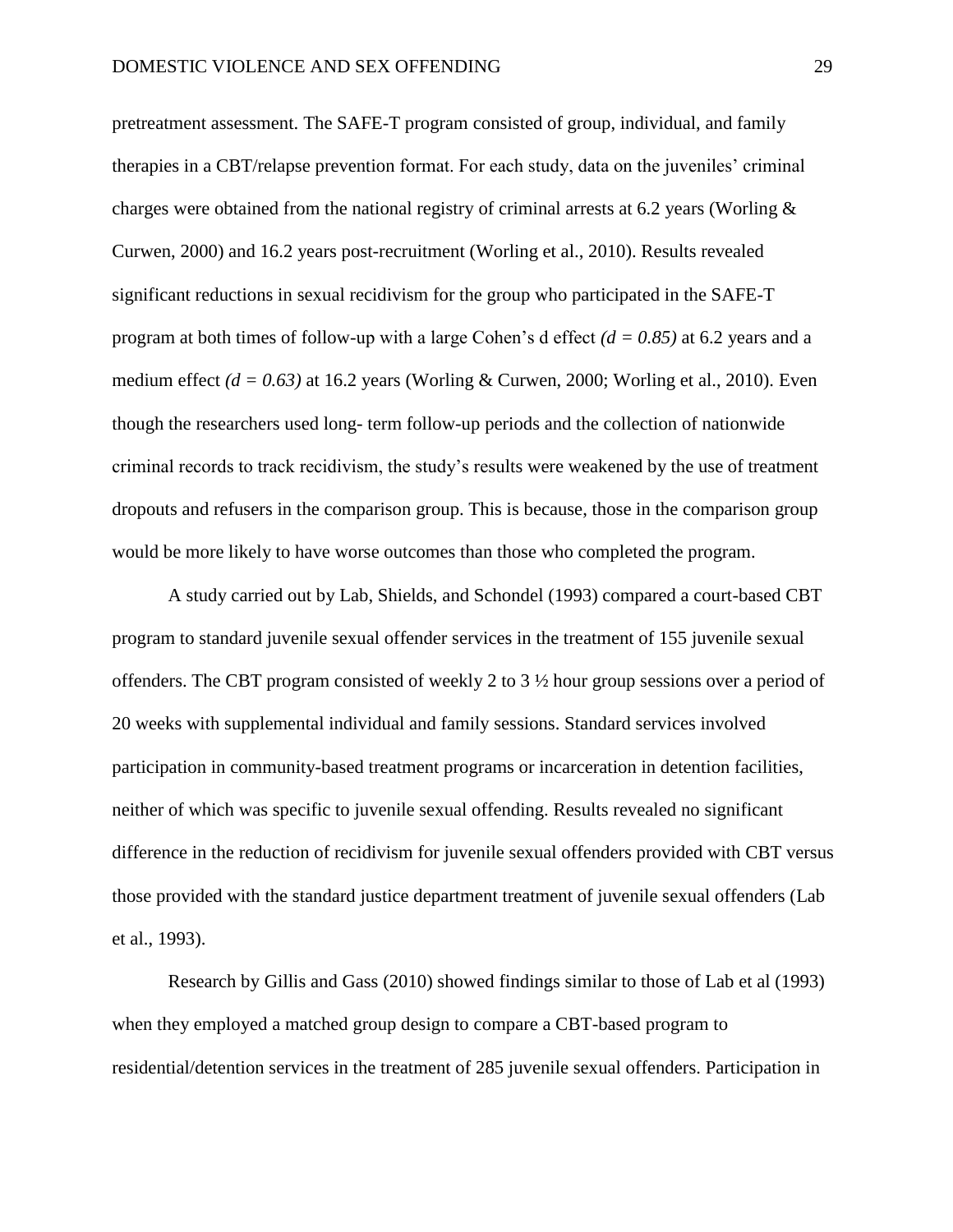this program involved placement for an average of 1 year in a residential community setting that featured wilderness/adventure programming and a therapeutic milieu based on a CBT model. Youths in the comparison condition were placed in either residential treatment programs or in state-operated youth detention facilities. These facilities did not provide the CBT orientation of specialized treatment of juvenile sexual offenders or the wilderness/adventure programming. At a 3-year follow-up using court records, no significant between-group differences in recidivism for sexual and violent offenses  $(d = 0.17)$  (Gillis & Gass, 2010).

Overall, the current literature provides limited support for the effectiveness of CBT in reducing recidivism of juvenile sexual offenders. Most of the studies to date have had serious methodological limitations, such that interpretation of findings remains tenuous. Additionally, the CBT techniques used to treat juvenile sexual offenders fail to view the youths' problematic behaviors in their entirety. That is, these studies fail to treat other life factors that may have contributed to the youths' perceptions of the crimes they have committed.

### **Dialectical Behavior Therapy**

Like CBT, DBT interventions for juvenile sexual offenders typically focus on factors that have been shown to increase the likelihood of recidivism. The difference between the two modalities in the context of work with forensic populations is that DBT focuses more on the social factors and aspects of neglect that serve as predictors to sexual recidivism. As such, DBT is used to teach various skills aimed at assisting these youths in effectively managing their emotions, effectively interacting with others, and pursuing reasonable wants and needs in a manner that does not violate the wants and needs of others (Linehan, 1993). These services include gaining skills with interpersonal effectiveness, emotional regulation, distress tolerance, and practicing mindfulness and grounding techniques as a way to cope with negative feelings in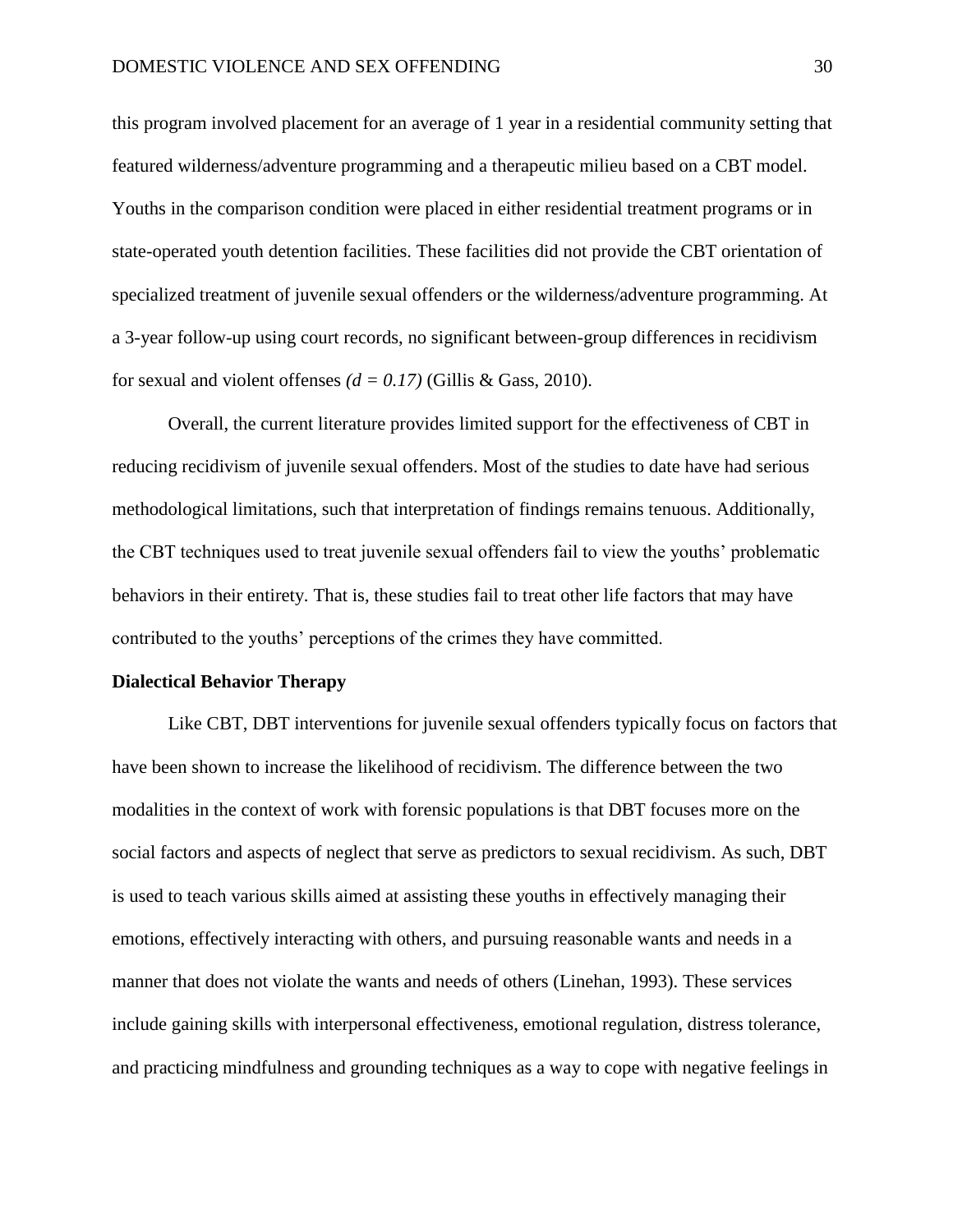the moment (Linehan, 1993).

As DBT is a fairly new treatment modality relative to serving forensic-based populations, available research is limited with regard to DBT's effects on juvenile sexual and violent recidivism. Nonetheless, the information that is available offers varied results. For instance, a pilot study conducted by research staff at the Washington State Institute for Public Policy examined the effects of DBT on juvenile sexual and violent recidivism; results showed reductions in recidivism for the DBT participants compared to juveniles who did not receive DBT treatment. However, the differences between the two groups regarding recidivism reduction were not statistically significant (Drake & Barnoski, 2006).

Additional research on the effectiveness of DBT in helping to reduce juvenile sexual and violent reoffending involved a secondary analysis of a sub-sample of 38 male adolescents who showed difficulty with aggression, impulsivity, and effectively coping with distressing feelings. The youths were taught standard DBT skills of mindfulness, interpersonal effectiveness (with an integration of conflict resolution skills), distress tolerance, emotion regulation, and selfmanagement techniques. Results showed a decrease in disciplinary tickets from pre to posttest (t  $=$  2.529 to t  $=$  2.753, respectively), and correctional officers indicated that they observed an overall improvement in aggressive and impulsive behavior following the DBT interventions of mindfulness and interpersonal effectiveness (Shelton, Kesten, Zhang, & Trestman, 2011). Nonetheless, improved scores were not statistically significant.

Findings from these studies could possibly highlight the need for a focus that incorporates treatment aimed at increasing social skills and the ability to cope with and manage feelings of distress and anger, along with working through other social factors that may have set the foundation for the behavior that these youths display. Research shows that juvenile sexual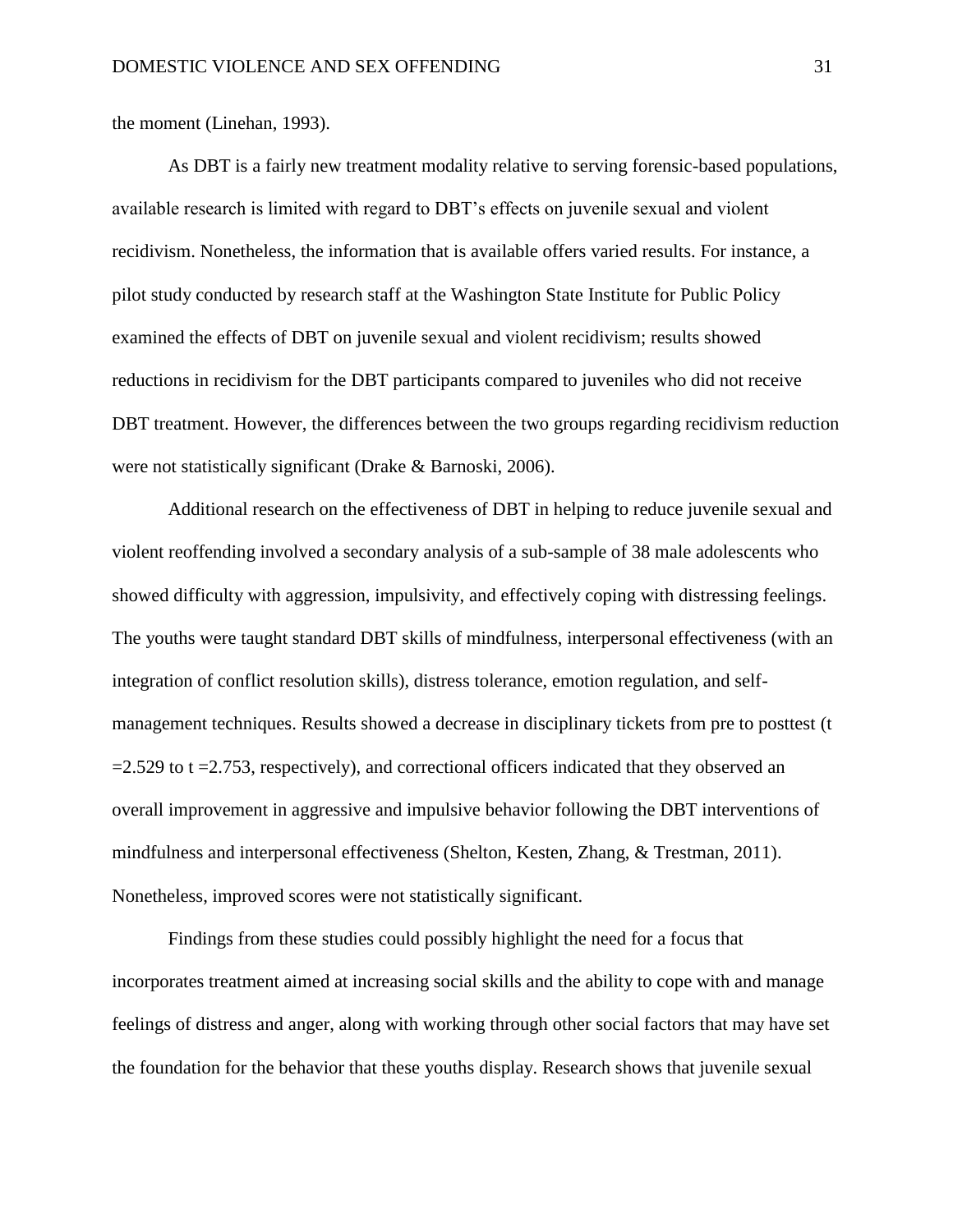offenders typically have histories of traumatic childhoods that are marked by physical and sexual abuse, neglect, instability within the family home, and familial conflict (Finkelhor et al., 2009; Leversee, 2015; Veneziano & Veneziano, 2002). Research also shows that these factors, while discussed in treatment when a direct link between a behavior and the child's experience are rarely given the same amount of focus as the standard form of sexual offender treatment (Levenson, 2014). As a result of this information, recent research has pointed to the importance of incorporating trauma-informed care into the treatment of juvenile sexual offenders as a way of better serving this population (Levenson, 2014).

## **Trauma-Informed Care**

Since childhood experiences of trauma have been shown to result in maladaptive coping methods, interpersonal deficits, and ultimately to lead to sexually or physically abusive behavior, one can conclude that traumatic childhood experiences shape juvenile sexual offenders' cognitions and behaviors, affecting the way they interact with others and seek to get their needs met. Consequently, it is important for sexual offender treatment to incorporate trauma-specific work into the treatment of juvenile sexual offenders. Although some treatment facilities integrate trauma-focused work into their treatment programs, namely in a group format, research has shown that trauma-focused treatment is not emphasized as much as standard sexual offender treatment (Elliot, Bjelajac, Fallot, Markoff, & Reed, 2005; Levenson 2014). Moreover, additional issues, such as exposure to domestic violence, which can also be viewed as a form of abuse and is equally as traumatic as direct abuse, have not been considered potential risk factors for juvenile sexual and violent recidivism and therefore, have not been added to treatment protocols for juvenile sexual offenders (James, 1994; Weithorn, 2001).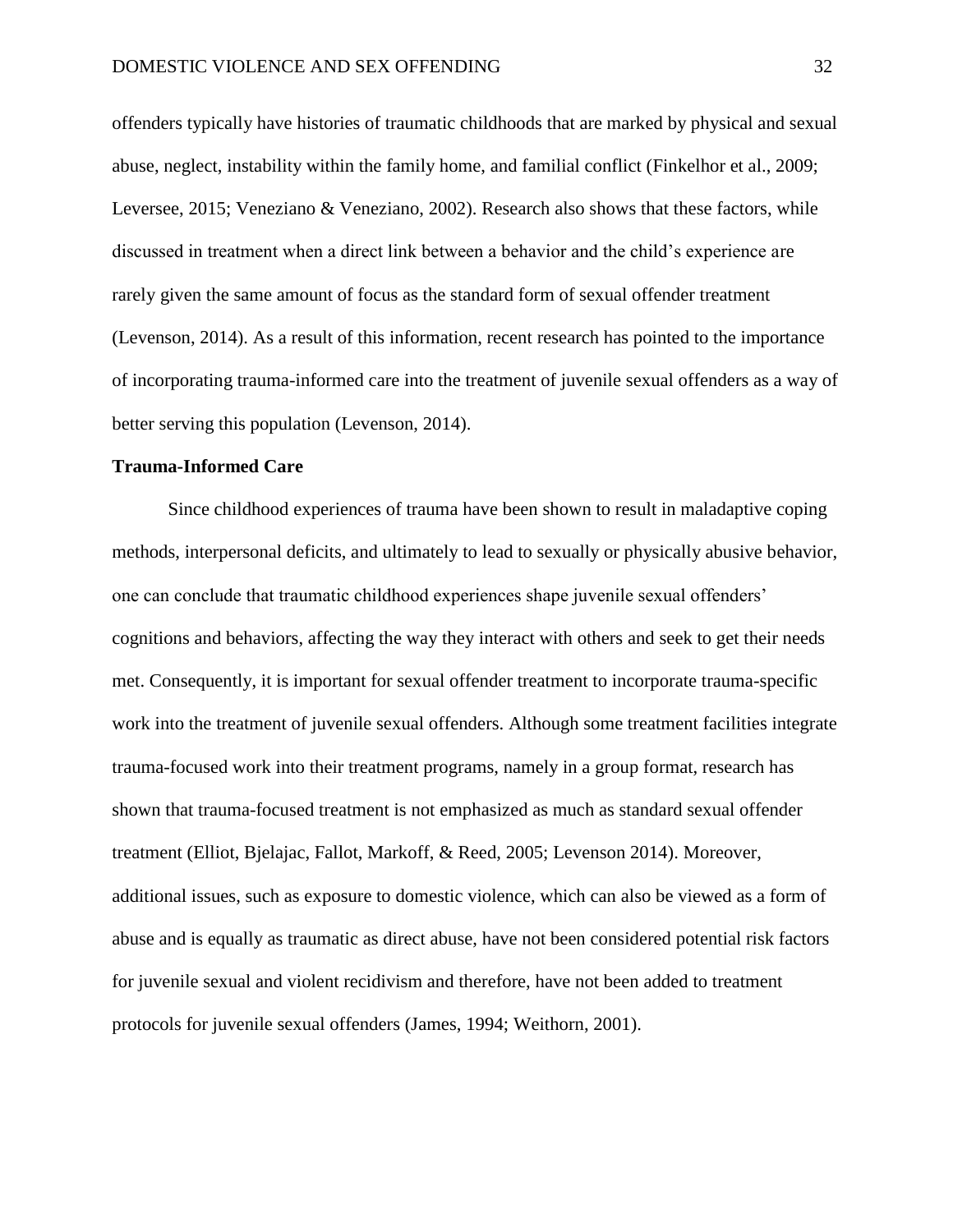Although manualized treatments are needed to ensure consistent and cohesive service delivery to clients, emphasis on individualized treatments must be increased, in order to effectively respond to the youths' unique risks, needs, and responsivity to treatment. Specifically, a one-size-fits-all method to treating juvenile sexual offenders has little likelihood of being effective at significantly decreasing rates of recidivism (Andrews & Bonta, 2010; Willis, Yates, Gannon, & Ward, 2013). Because these treatments fail to recognize the role of individual life experiences and how they shape human cognitions and behavior, it is important for clinicians to consider the impact of early experiences of trauma and the effects that trauma may have on their clients' abilities to integrate and apply the new skills that they are being taught through use of the standardized DBT and evidence-based CBT treatments.

Research suggests that a balance of standard sexual offender treatment along with therapeutic services that are aimed at assisting the youths at identifying their traumatic experiences and understanding how those experiences have shaped who they are and how they interact with others, may be better able to reduce recidivism rates (Elliot et al., 2005). Through understanding how traumatic events have impacted clients' assumptions of the world, others, and themselves, clinicians can structure therapy around new ways that these youths can understand the world and those around them. Knowing this information, clinicians can also assist clients in obtaining coping skills that best combat their underlying core beliefs about themselves, others, and the world; and possible cognitive distortions that they may have about building relational connections with others.

Trauma-informed sexual offender treatment can be best described as a method of treating the entire person, not solely the behaviors that led to the person's offense(s) (Anda et al., 2006). Trauma-informed care is important to the entire biopsychosocial process of each youth, as each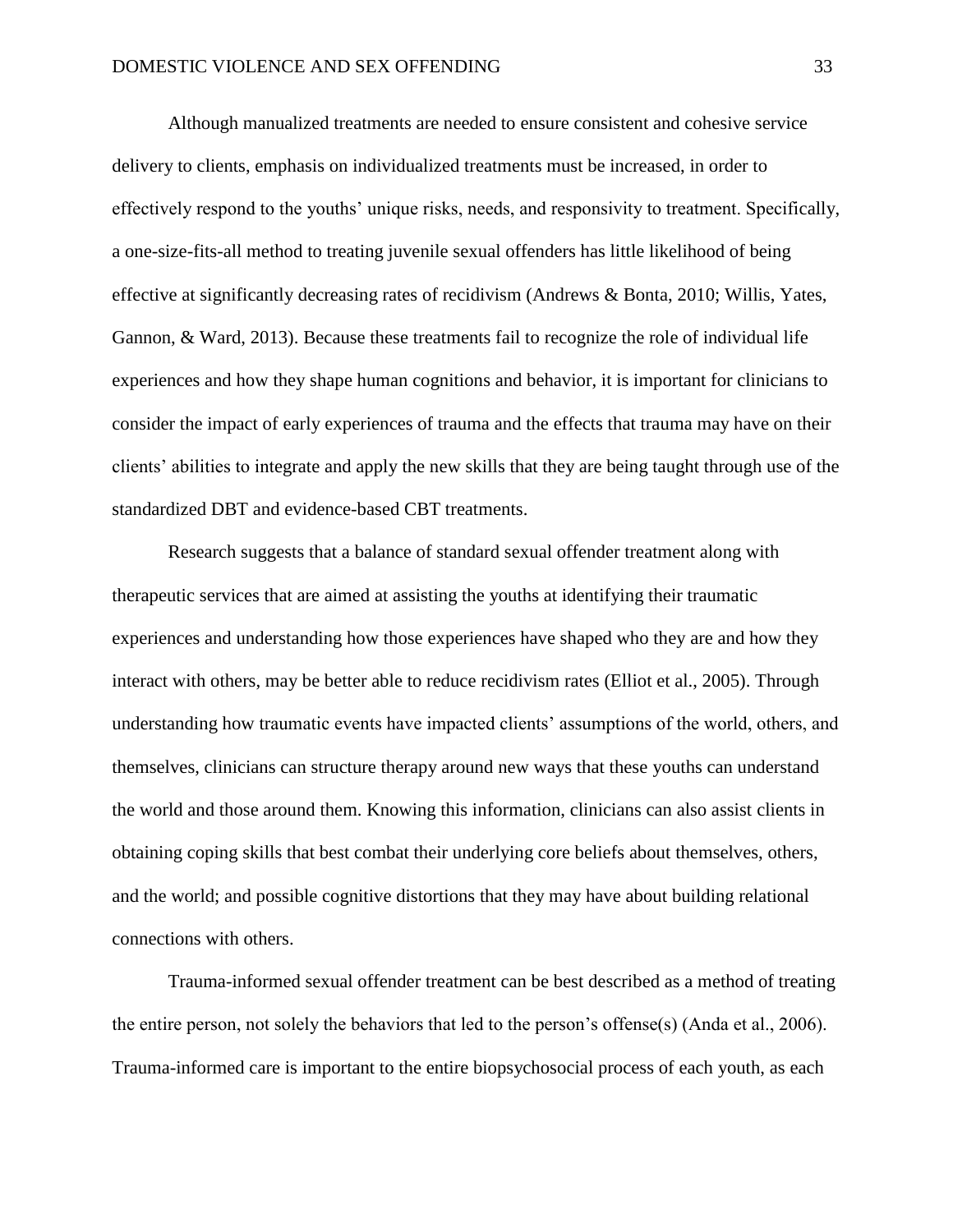life experience has an impact on later behaviors and experiences. Anda et al. (2006) described the biopsychosocial model in the context of childhood experiences of trauma and its effect on developmental factors that have been linked to juvenile sexual offending by stating, "environmental stressors stimulate the overproduction of stress-related hormones…inhibiting the growth and connection of neurons and contributing to lasting effects such as dysregulation, deficits in social attachment, and cognitive problems."

These social, emotional, and cognitive impairments ultimately result in the acceptance and implementation of high-risk behaviors, such as unprotected sex and substance use, as methods of coping. These high-risk behaviors finally develop into illness, disability, or offending behavior that causes issues in the social context (Felitti et al., 1998).

The aforementioned information seems to show that an equal balance of trauma-informed care and basic sexual offender treatment may be needed in order to decrease the rates of juvenile sexual and violent reoffending. Nevertheless, additional forms of trauma, namely exposure to domestic violence, need to be researched and established as potential risk factors for recidivism in order to combat the full effect of trauma and its influence on juvenile criminal recidivism.

#### **Summary**

To date, the explanations and research into the cause of juvenile sexual offending behavior are limited. Additionally, research that focuses on juvenile sexual offending examines domestic violence as a possible connection along with other factors, instead of studying the issue exclusively. Perhaps the most widely supported etiological theory for juvenile sexual offending behavior and its connection to domestic violence is social learning theory (Bandura & Walters, 1977). Additional theories that could be used to understand the link between exposure to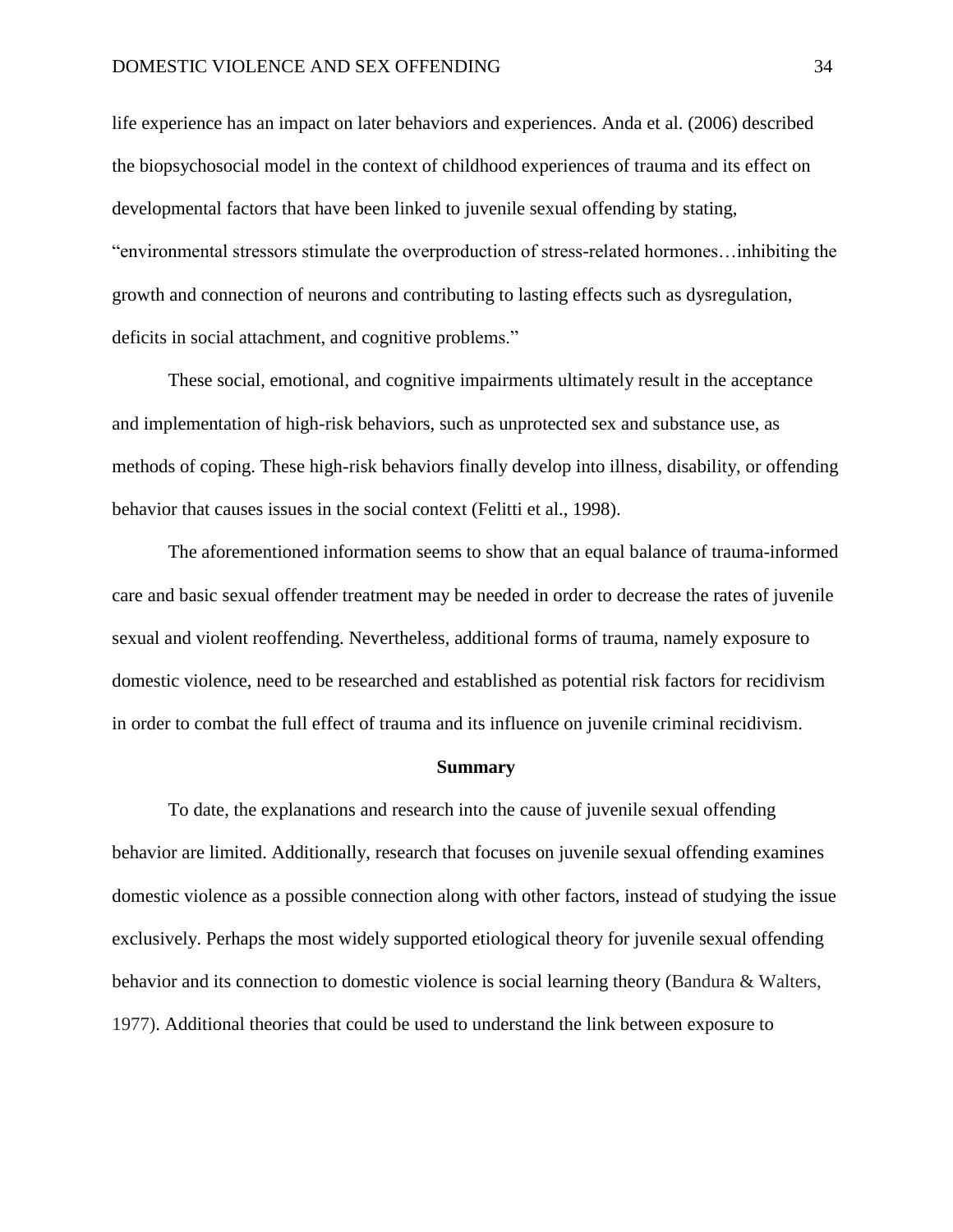domestic violence and juvenile sexual offending include sex role theory, intergenerational transmission of violence theory, and general strain theory.

In terms of social learning theory, psychologist Albert Bandura proposed that learning is a cognitive process that takes place in a social environment through the direct process of observational learning (Bandura & Walters, 1977). Relative to domestic violence, social learning theory states that children imitate behavior to which they are exposed (Mihalic & Elliott, 1997). Violence, both general physical and sexual, is behavior learned from family members within the home. These family members, typically parents, serve as role models, both directly and indirectly, for behavior (Bandura & Walters, 1977; Mihalic & Elliott, 1997). In addition to teaching violence, the family may also reinforce violent behavior through constant exposure (Mihalic & Elliott, 1997; Tontodonato & Crew, 1992). Through continuous exposure to domestic violence, children may begin to believe and accept violence as the "appropriate" way to behave in intimate relationships and settle disagreements between themselves and their partners (Mihalic & Elliott, 1997).

A subtype of social learning theory, known as sex-role theory suggests that early sex-role socialization teaches boys and young men to be dominant in their intimate relations; to preserve a place as head of the household; and to maintain power and control in the relationship by any means necessary, even if doing so requires the use of force (Mihalic & Elliott, 1997). Young men and boys who are raised in a home where traditional sex roles are taught or modeled for them may learn sex roles that could lead them to believe that they are supposed to establish and maintain power over women. Believing that they are supposed to conserve power and control could make the juveniles vulnerable towards becoming perpetrators of crimes that involve a display of power through the use of force and control, namely sexual crimes.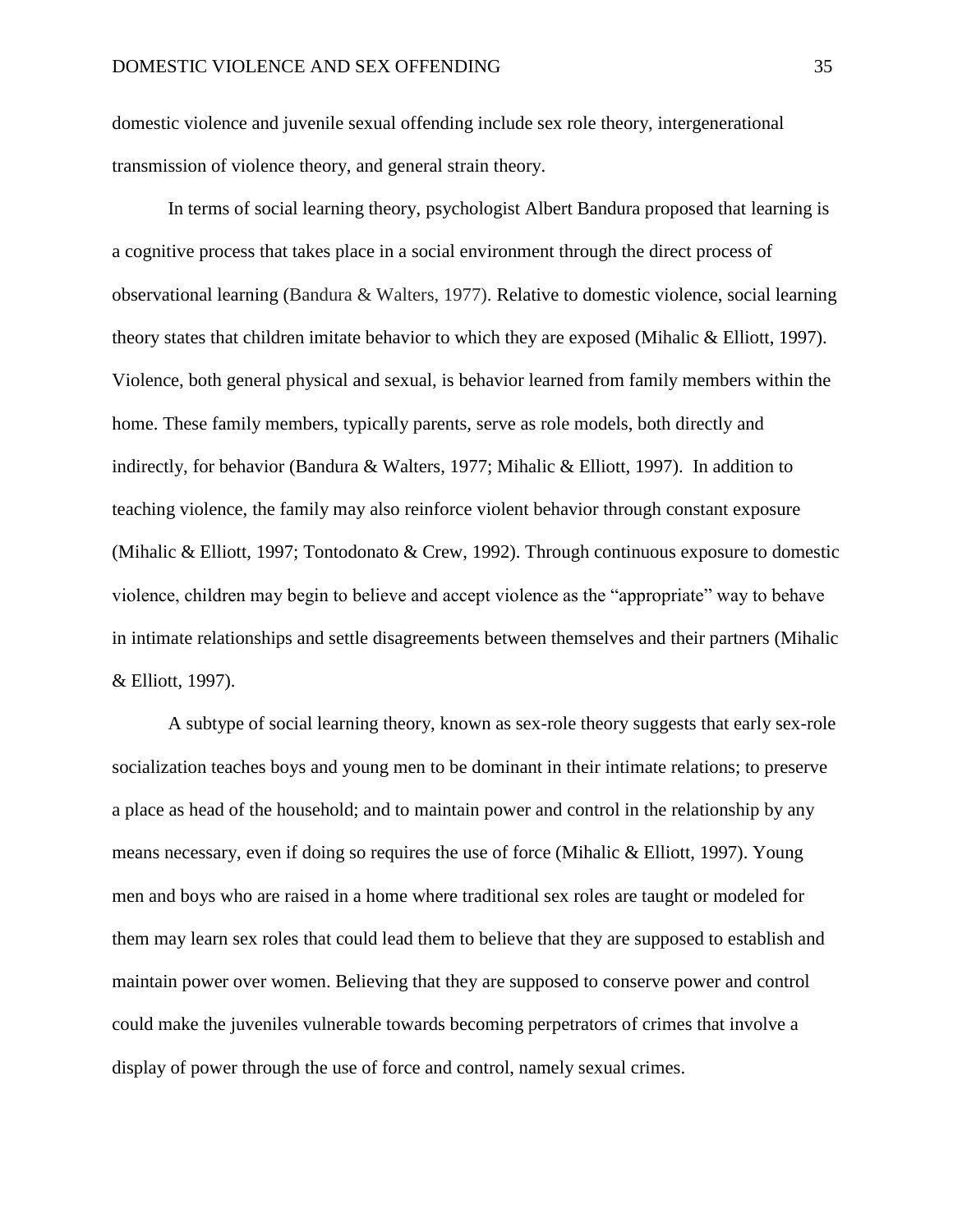Researchers of sex-role theory have also posited that domestic abuse within the home can occur when women who do not follow traditional sex roles get into conflict with men who have been raised in the presence of traditional sex roles (Mihalic & Elliott, 1997). Exposure to violence in an environment where viewpoints conflict relative to the structure of power in the home may still lead juveniles to offend because they will still be exposed to displays of victimization of a woman at the hands of a man.

Similar to social learning theory, the intergenerational transmission of violence theory states that children learn aggressive behaviors through witnessed violence. This theory further adds that violence is also learned through experienced personal victimization (Mihalic & Elliott, 1997; Sisco & Becker, 2005). In a study focusing on physical aggression in children in Grades 2, 3, 6, and 8, it was found that aggressive behavior was linked with children's witnessing of domestic violence (Osofsky, 1995). Since perpetrators of domestic violence often sexually abuse their victims as well, child and/or juvenile witnesses of these occurrences may grow up believing that sexual aggression is fitting in response to altercations with loved ones or when they become aroused. As they mature, juveniles may produce the actions that they learned in early childhood relative to physical and sexual violence (Osofsky, 1995; Stith et al., 2000).

General strain therapy (GST) posits that stress and strain from the external environment lead to anger and aggression. In response to the anger and emotional buildup, individuals are likely to engage in violent, aggressive, and criminal behavior (Agnew, 2001). Criminal behavior is said to be the method used to reduce the stress that persons in this situation feel. According to GST, strain results from a lack or loss of positive stimuli, such as occurs after the loss of a loved one, or from a lack of positive role models; exposure to negative stimuli, such as physical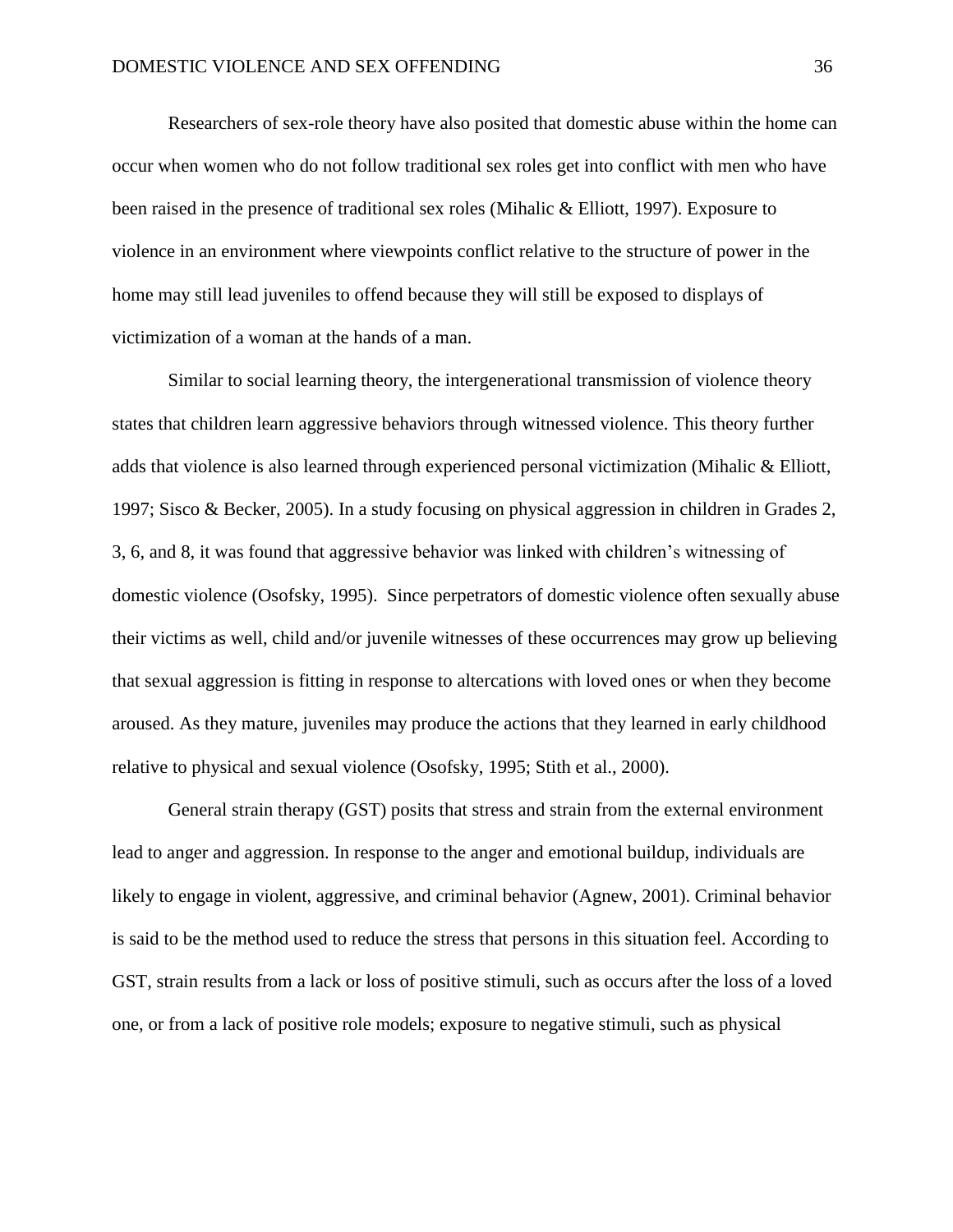violence; and goal blockage, which may include failure to achieve satisfactory grades in school (Agnew, 2001).

While direct research on GST is minimal as it relates to juveniles specifically, GST has been researched in relation to adult sexual offenders quite extensively. Research on GST relative to adult sexual offenders holds that those who engage in sexual crimes, do so as a result of stressful events that they view as unjust, see as high in magnitude, associate with low social control, or believe create pressure or incentive to engage in sexually criminal activities (Agnew, 2001). These forms of strain include stressors that juveniles may view as unfair; recent and therefore more likely to be viewed by the juvenile as more intense because of their recency; erratic parental discipline, homelessness, or parental rejection; and stress that reinforces criminal behavior (Agnew, 2001).

### **Purpose of the Study**

Research has identified a number of robust predictors of juvenile violent and sexual reoffending following treatment for sexual offenses. These predictors include experiences of childhood trauma, physical and/or emotional neglect, and parental substance use. Despite efforts to improve treatment, high rates of juvenile sexual and criminal offending remain. High rates or sexual and criminal juvenile offending may be caused in part by other potential contributory factors, such as exposure to domestic violence, which has been researched much less. Research conducted by Ford and Linney (1995) posited that witnessing domestic violence may be a potential risk factor for juvenile sexual offending. Unfortunately, Ford and Linney's conclusion was speculative and did not directly study the link between domestic violence and sexual and violent reoffending. This dearth of research on exposure to domestic violence as a contributory factor to sexual and violent reoffending may result from it being "normalized" and being viewed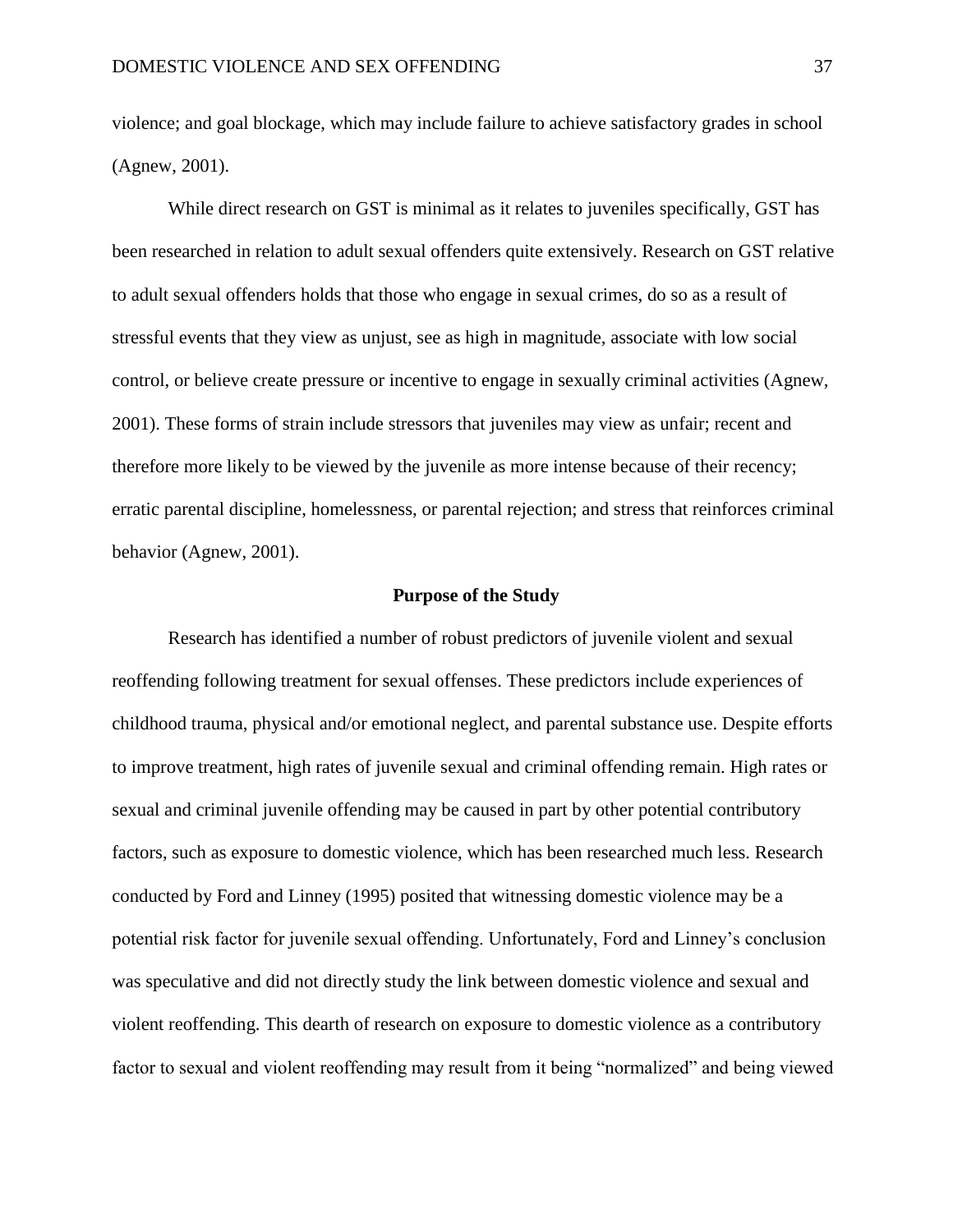by society as an everyday part of life. Because this possible predictor has been ignored, it is generally not addressed in the treatment of juvenile sexual offenders. Finding an association between exposure to domestic violence and juvenile criminal recidivism may indicate the need for domestic violence to be addressed as another important topic in treatment.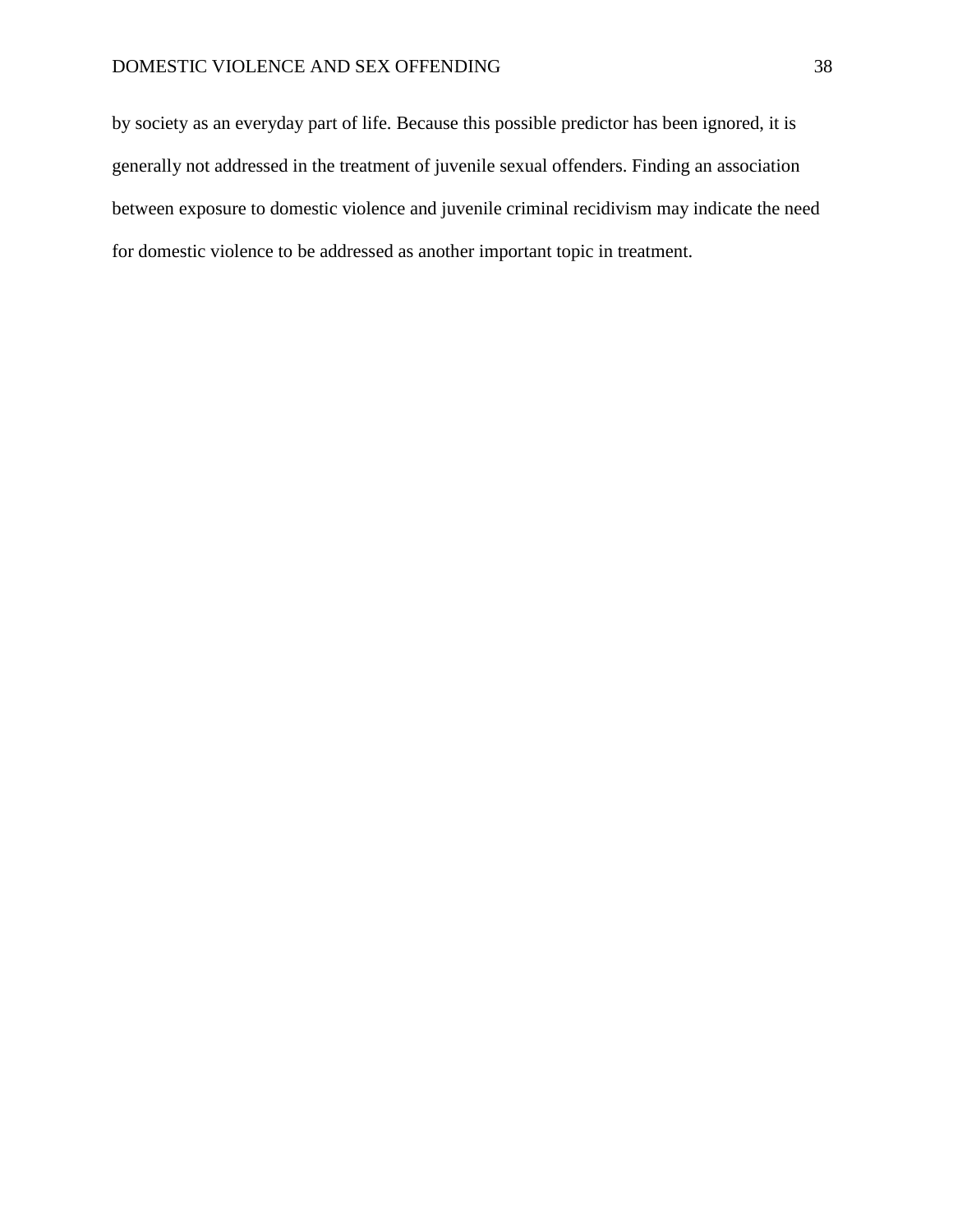### **Chapter 3: Hypotheses**

Owing to the increased interest in and lack of research done on the relationship between exposure to domestic violence and recidivism of juvenile sexual and violent offending, this research explored the relationship between witnessing domestic violence and recidivism of juvenile sexual and violent offending by examining juveniles' exposure to domestic violence within the home and subsequent recidivism rates of sexual and violent offending behavior. The purpose of the study was to examine the correlation between witnessing domestic violence during childhood and recidivism rates of juvenile sexual and violent offending.

For this study, domestic violence was defined as the willful intimidation, battery, psychological abuse, emotional maltreatment, and physical or sexual assault against an intimate partner. Additional forms of violence or intimidation may be less physical in nature but were also deemed forms of domestic violence. These forms included isolating the victim from his or her loved ones and preventing the victim from working or attending school as a means to gain power and control of the individual and his or her every move. Finally, in the context of this study, domestic abuse could occur between opposite or same-sexed partners who are married, in a courting relationship, and/or cohabitating.

Recidivism was defined as any arrest for a sexual or violent crime occurring within 1 year of treatment completion. A sexual crime was considered any act committed against an individual without his or her given consent. Any sexual act(s) involving a person who is unable to consent to any form of sexual contact because of his or her their age, mental capacity, lack of unconsciousness, or involvement with mind-altering drugs and/or alcohol were also considered sexual crimes. An act involving any of the aforementioned conditions was considered sexual recidivism if the crime was committed within 1-year post release from residential treatment.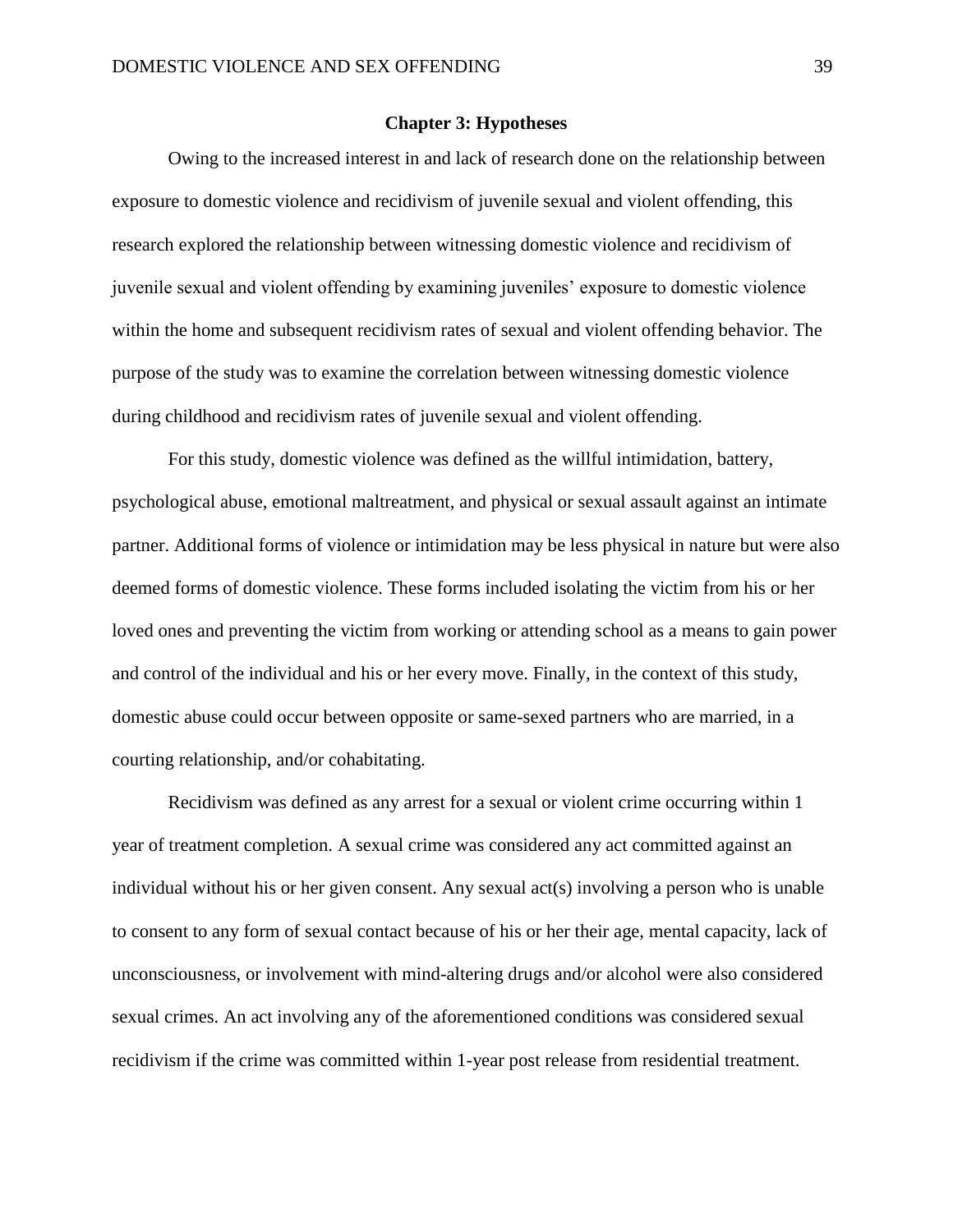A violent crime was defined as a crime in which an offender used or threatened force upon a victim. Violent crime entailed instances in which the violent act was the objective and crimes in which violence was the means to an end. A violent crime was considered for acts involving forcible rape (FBI Uniform Crime Report, 2010).

The experiment investigated the following questions:

- 1. **Primary:** Does exposure to domestic violence during childhood increase the risk of juvenile sexual and violent re-offending following treatment?
- 2. **Secondary:** Do certain parental factors, including being raised in a physically and/or emotionally neglectful home, parental criminal involvement, and parental substance use or abuse, moderate the effects of exposure to domestic violence on rates of sexual and violent reoffending in juveniles?
- 3. **Exploratory:** Does exposure to domestic violence during childhood increase the risk of behavioral misconduct during residential sexual offender treatment?

Taking into account the questions posed, the study's hypotheses were as follows:

1. **Primary**: Juvenile sexual offenders completing residential treatment will be more likely to recidivate if they were exposed to domestic violence as a child.

> **Rationale:** Exposure to domestic violence during childhood is believed to increase the rate of recidivism in juvenile sexual and violent offending following treatment, because exposure to violent behavior is hypothesized to normalize aggressive behavior and lead juveniles to accept the behavior as appropriate (McFarlane, Groff, O'Brien, & Watson, 2003). It is also theorized that being raised by physically and/or emotionally neglectful parents will moderate the effect of exposure to domestic violence on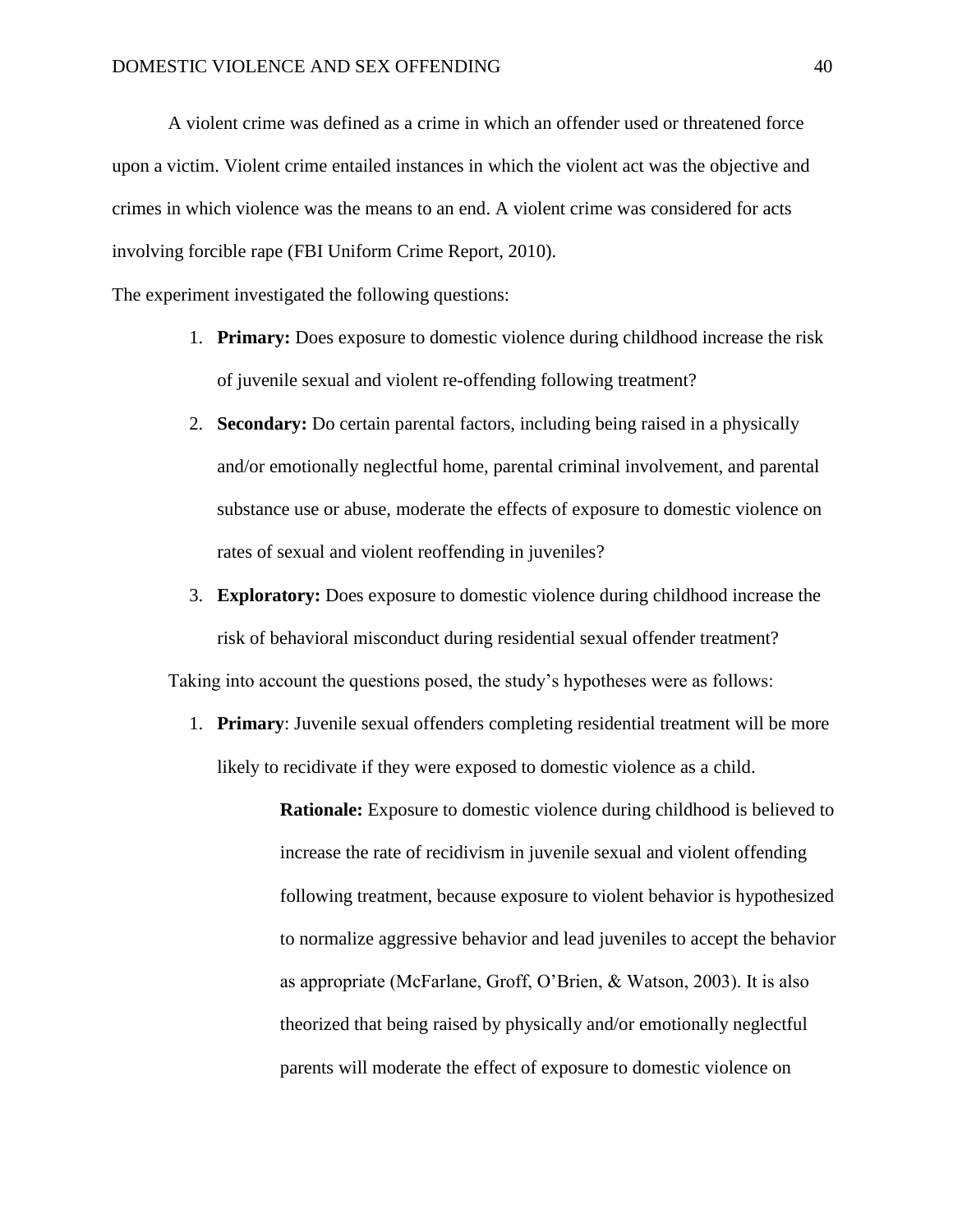recidivism. Social learning theory posits that individuals learn from exposure to others who model the behaviors that individuals are supposed to exhibit (Bandura & Walters, 1977). Therefore, if a child was never shown love and affection and was also never supported by his or her parents, according to social learning theory, this child would be less likely to show love, affection, and empathy for another person. Additionally, because these children were exposed to a form of boundary crossing in terms of physical domestic abuse, they may generalize that unacceptable behavior to other forms of undesirable behavior and therefore engage in sexual crimes against others (Bandura & Walters, 1977).

2. **Secondary**: Being raised in a physically or emotionally neglectful environment, having criminally involved parents, and having parents who use or abuse alcohol or other psychoactive drugs will moderate the relationship between exposure to domestic violence on recidivism following residential treatment.

> **Rationale:** The moderating effects of several other factors including parental criminal involvement, and parental substance use or abuse are also hypothesized to increase recidivism rates of sexual and violent offending upon completion of residential treatment. According to the differential association theory, crime and criminal behavior are intergenerational (Siegel, 2016). As such, children whose parents engage in deviant, criminal, or negative behaviors are more likely to become criminals themselves and/or to engage in problematic behaviors (Siegel, 2016). That said, if juveniles are raised in homes where their parents are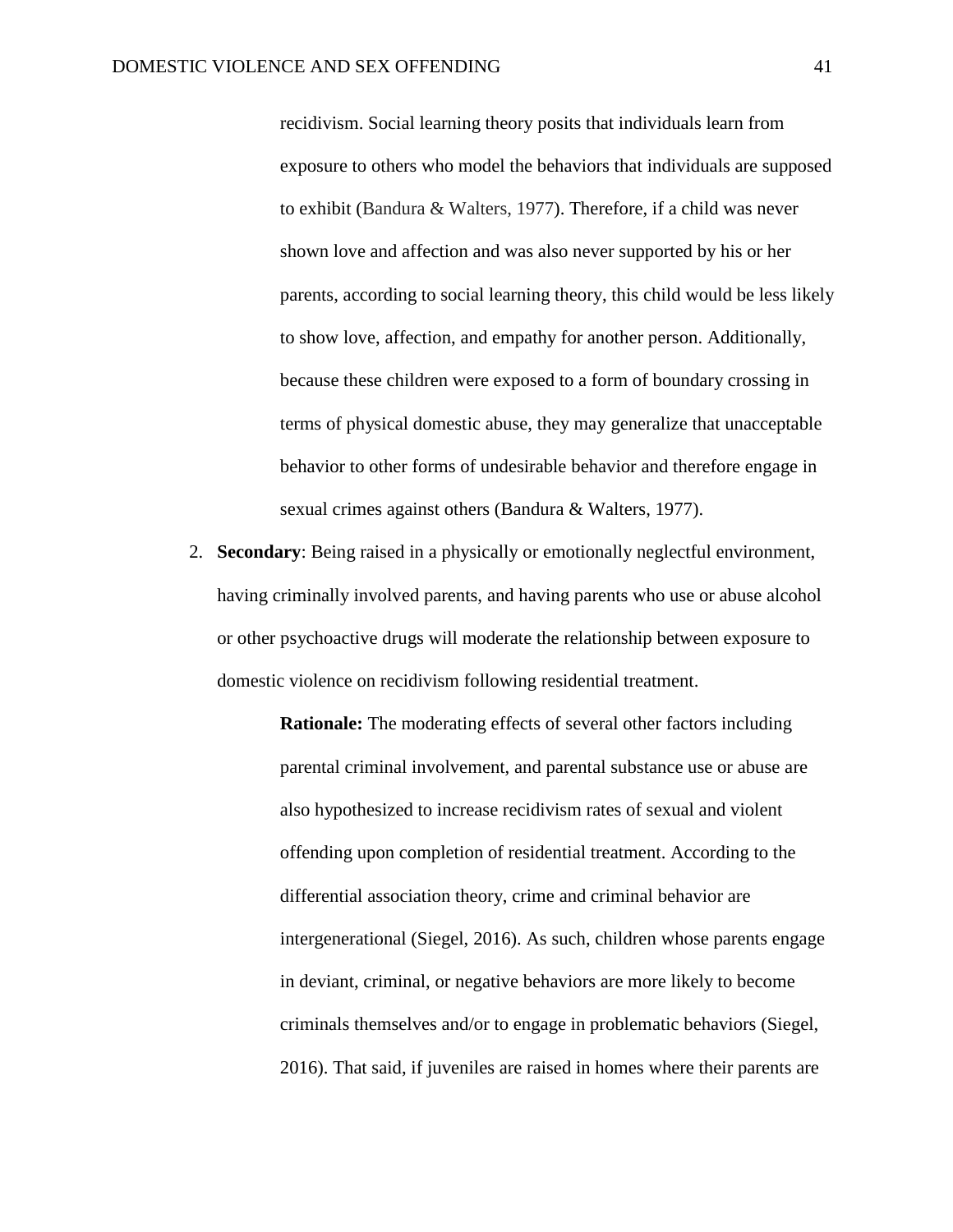involved in criminal activity and/or problematic behavior, such as substance use, these children themselves are presumed, more likely to become criminally involved through perpetration of sexual and violent crimes.

3. **Exploratory**: Juvenile sexual offenders currently enrolled in residential treatment who were exposed to domestic violence as children will be more likely to engage in disruptive behavior and experience difficulty, thereby resulting in more incident reports during treatment than those who had no history of exposure to domestic violence.

> **Rationale:** Exposure to domestic violence during childhood is also hypothesized to lead to an increase in disruptive behavior and trouble during treatment, resulting in incident reports. Research on school-aged students showed that in addition to internalizing the trauma they experience, children raised in homes where they are exposed to domesticviolence were also more likely to externalize the stress of the domestic violence exposure through behavioral misconduct, which led to negative consequences at school (Emanuel, 2016). Such behavioral issues typically involved the children engaging in aggressive behaviors, such as yelling at teachers, throwing chairs and being generally disruptive when their teachers are unable to comply with their requests, and bullying classmates. General strain theory posits that some people react to the various stressors in life via unhealthy coping mechanisms, such as acting out or turning to crime (Brezina, 2017). Thus, if children have been exposed to domestic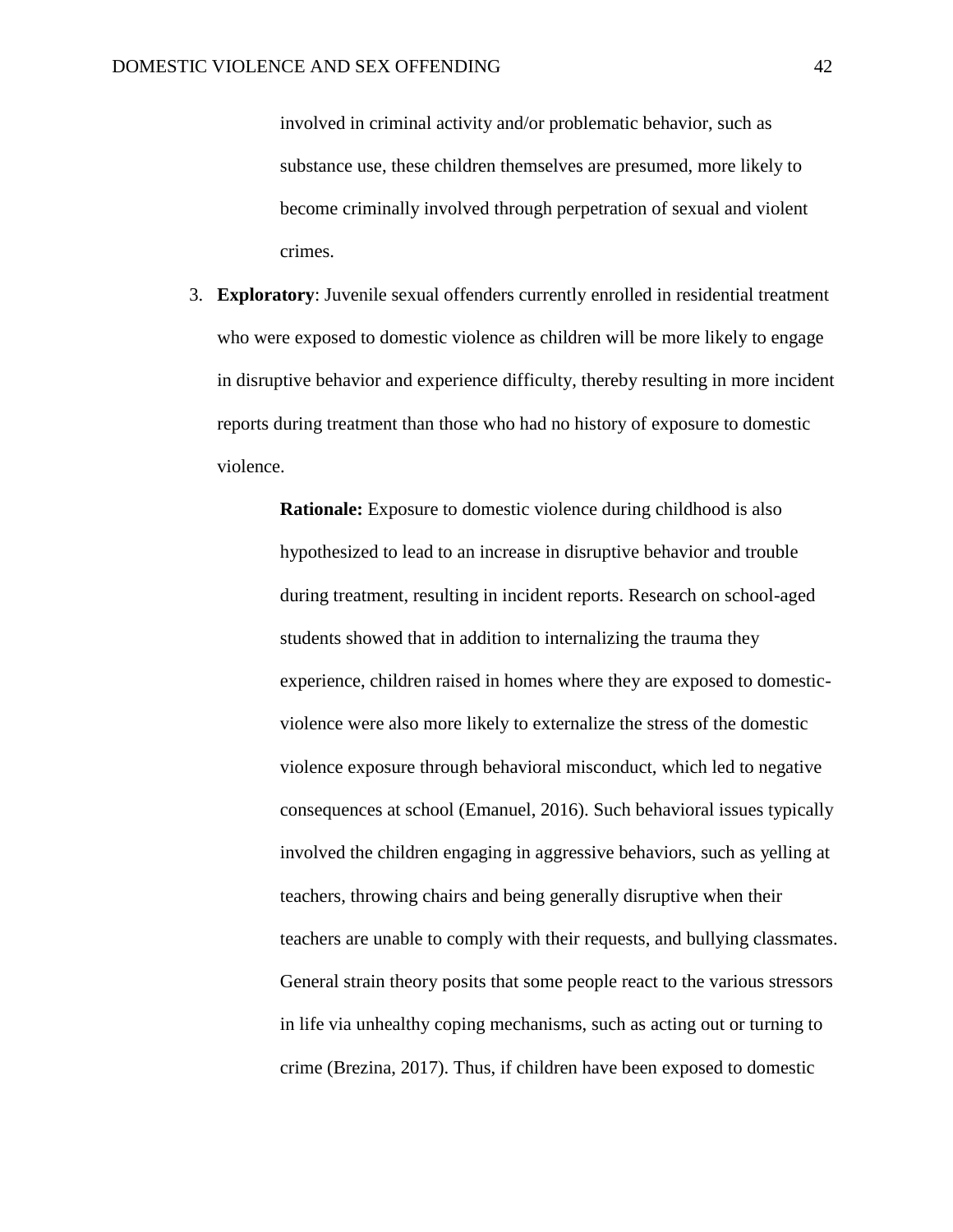violence within the home and are stressed, they may be prone to express their feelings and/or try to indirectly seek help through engaging in bouts of aggressive behavior toward others, being disruptive in settings where that behavior is deemed inappropriate or disregarding general rules of their setting.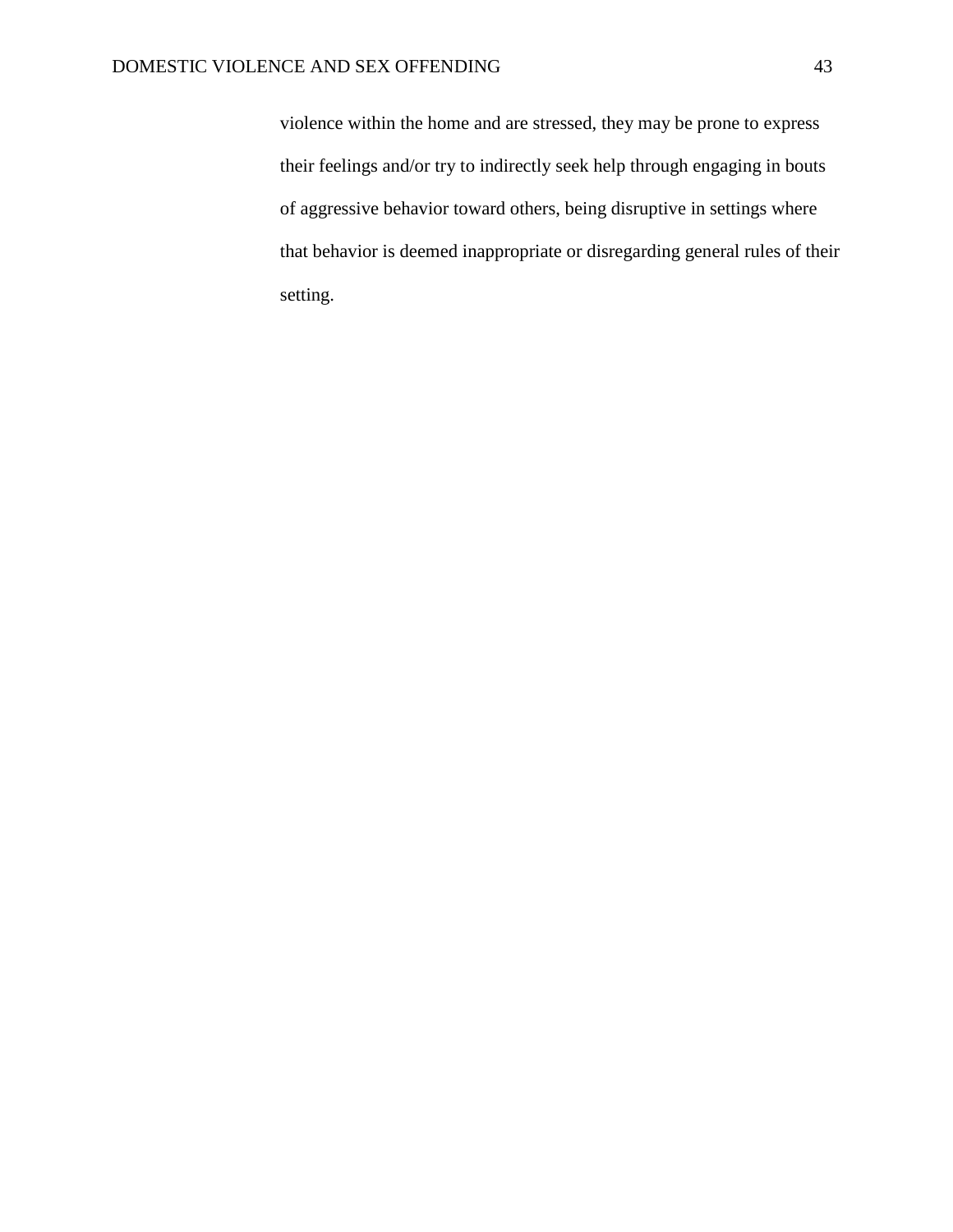#### **Chapter 4: Methodology**

# **Design**

The study used a correlational longitudinal design using archival data. Archival data from individuals who completed treatment over the previous 4 years allowed the researcher to examine the hypotheses in a sufficient time frame.

# **Facility**

The setting for this study was a residential treatment facility that serves male individuals aged 12 to 20 years who have been convicted of offenses ranging from rape to problematic sexual behaviors. Many of the youth have themselves also been victims of physical, sexual, or emotional abuse and neglect. The residential treatment program aims to rehabilitate each youth, challenging him to fully admit his sexual misconduct; fully appreciate the harm he has caused his victims, their families, and his community; and find ways to avoid re-offending. The facility provides a variety of forms of clinical therapeutic treatment ranging from intelligence, psychosexual, and trauma assessments, to group, individual, and family therapies. The predominant treatment modality provided by the facility is CBT with aspects of DBT used when necessary.

In terms of treatment, residents who have been deemed successful in their completion of clinical services are discharged home to their families if they have been considered eligible for re-unification and have completed the re-unification process; are discharged to a foster home and referred to out-patient therapy that specializes in sexual offender treatment; or are assisted with transitioning into independent living if they are 18 years of age or older upon discharge. Residents who are considered a failure to adjust (FTA) normally receive numerous incident reports for misconduct ranging from inappropriate/lewd comments to antagonistic behaviors and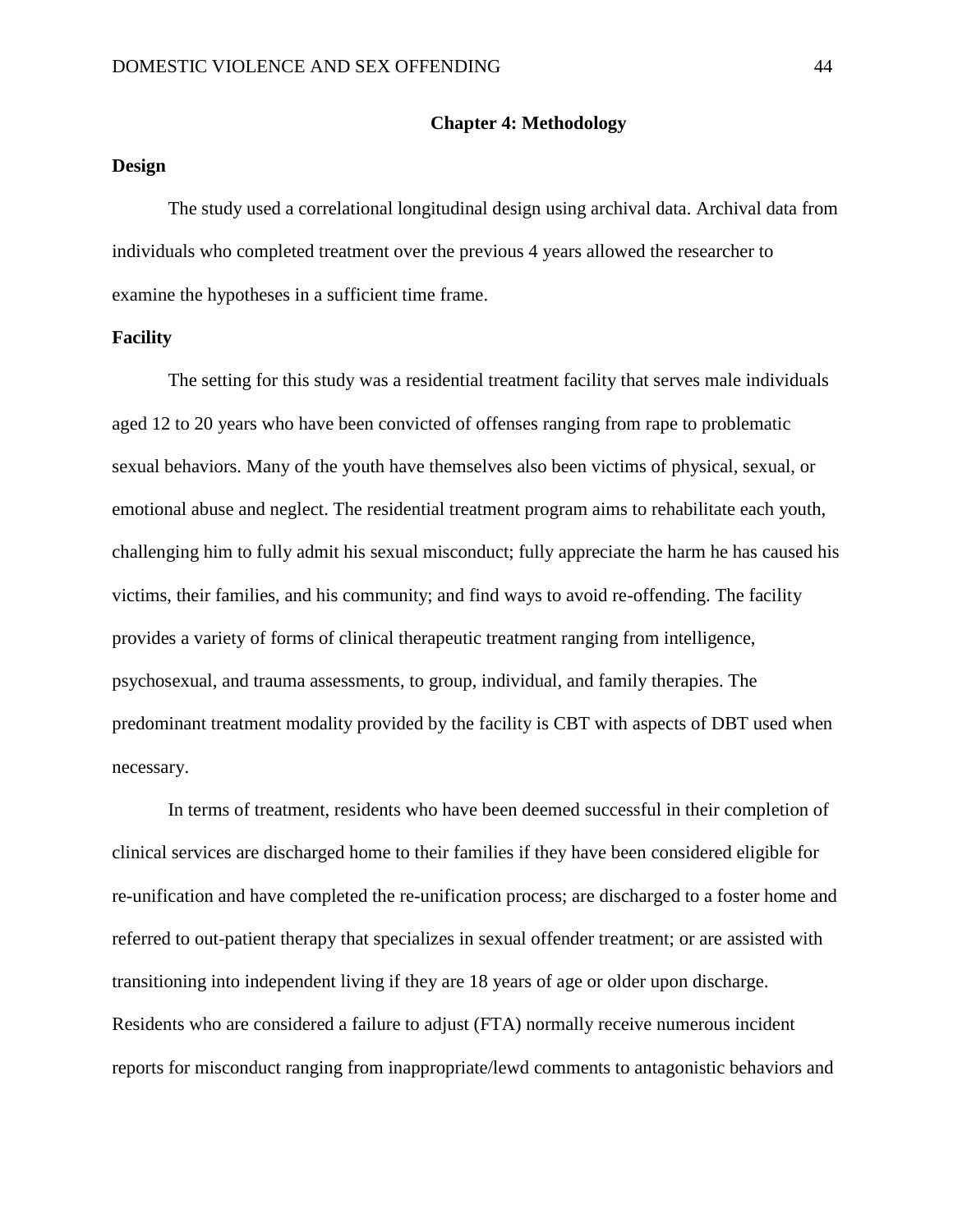failure to follow staff instruction. Residents deemed FTA are sent back to juvenile detention, where they receive the clinical services offered at the particular facility by its staff. Residents are not returned to program. Instead, they complete their sentences in the detention center and are discharged according to their individual needs.

# **Participants**

Participant information was obtained from the residential treatment facility. Information was obtained from a 4-year (i.e., May 1, 2011 through May 1, 2015) archival data set of juvenile male individuals who were adjudicated on sexual-offense charges. Data were not collected on any juveniles before the year 2011, as collection of central data (Adverse Childhood Experiences - ACEs) to the project began in 2010, and it could not be determined with certainty that all data collected during that time was done correctly. Participants ranged in age from 12 to 20 years old and came from various racial and ethnic backgrounds, although most residents were likely to be of European descent. The residential treatment program is located in a large city in Pennsylvania; however, residents came from a range of additional cities in Pennsylvania. In terms of socioeconomic status, participants typically came from low income to middle-class family backgrounds.

#### **Inclusion Criteria**

Although data were available on all juveniles within the residential treatment program ranging in age from 12 to 20 years, inclusion criterion for the data used consisted of adolescents between the ages of 12 to 17 years. This is because the program only accepts individuals 12 years and older, and anyone older than the age of 17 can technically be considered an adult by legal standards. In addition, eligible participants were fluent in English and engaged in their sexual crimes when they were no younger than the age of 12 years. Eligible participants were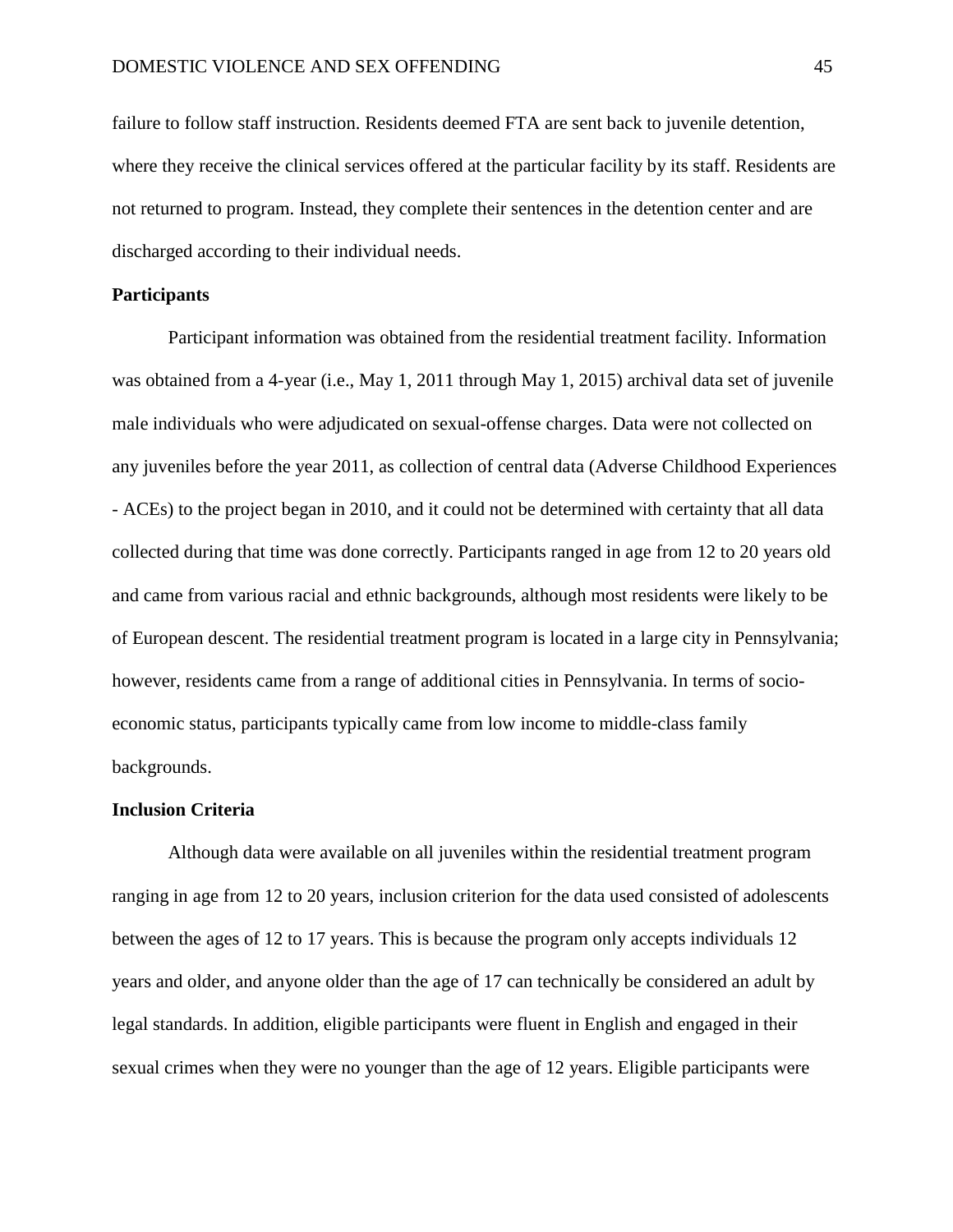also residents who committed their crimes in the state of Pennsylvania only, as many other states may have stricter laws on specific crimes and may charge an act as a sexual crime that the state of Pennsylvania may not.

Additionally, participants had to complete treatment at the residential treatment facility, either successfully and be reintegrated into the community, or unsuccessfully from the program after being deemed a "failure to adjust" (FTA). Lastly, the juveniles had to have been exposed to incidents of domestic violence between the ages of 3 and 12 years, before their offenses occurred. Research has shown that children exposed to trauma between the ages of 18 months and 2.5 years frequently report fragmented memories of traumatic and nontraumatic events, and their memories of the events are prone to increased error over time (Fivush, 1998). However, from approximately age 3 years and older, children can give reasonably coherent accounts of their past experiences and can retain these memories over long durations (Fivush, 1998). In a study conducted by Nelson and Greundel (1981), it was found that 3-year-old preschool children were easily able to remember and report routine familiar events in a generalized and temporally structured manner, the same way older children could.

The same was found for novel events. These events seemed to be distinct in the 3-yearolds' minds, thus possibly aiding them in giving accurate, detailed reports of their memories (Fivush, 1998; Hudson & Nelson, 1986; Nelson & Greundel, 1981). In addition to memory, research has shown that events experienced before the approximately 18 months do not seem to be verbally accessible (Fivush, 1998). However, children aged 3 years and older have reasonably articulate verbal recall of events that they have experienced (Eisenberg, 1985; Fivush, 1998; Fivush, Gray, & Fromhoff, 1987).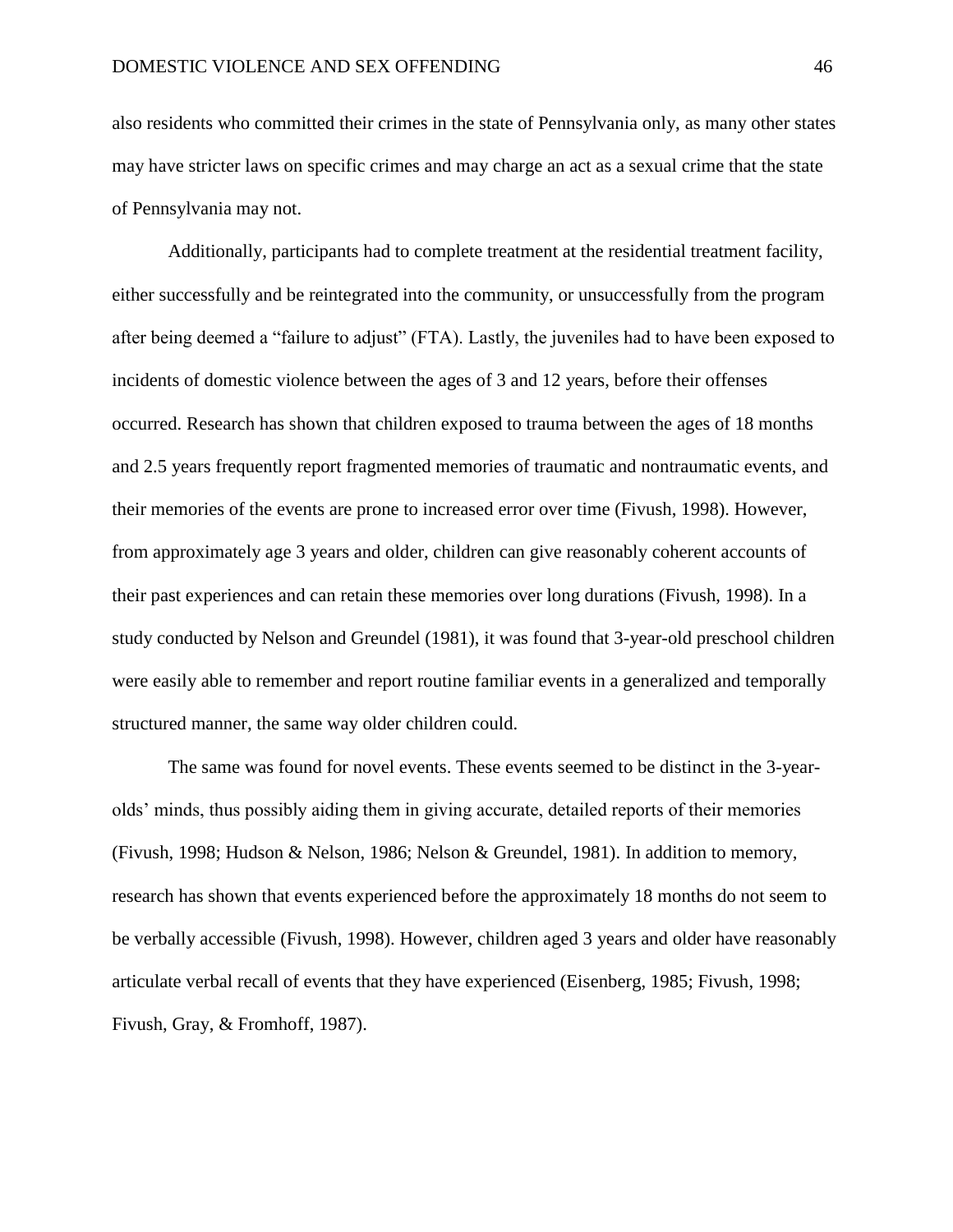# **Exclusion Criteria**

Participants were excluded if they were younger than the age of 12 years or older than the age of 17 years. They were also excluded if they were not fluent in English, engaged in their sexual crime when they were younger than the age of 12 years, or committed their crime outside of the state of Pennsylvania. Residents were also excluded from participating in the study if they were exposed to domestic violence only between the ages of 1 and 2 years, as those residents may have been less likely to have remembered any significant detail that could have impacted their criminal behavior. Additionally, residents who had a documented diagnosis of mental retardation or a pervasive developmental disorder were excluded from the study, as exposure to domestic violence may not be the cause of their inappropriate sexual behavior; rather, an inability to understand social cues and the difference between appropriate and inappropriate contact may serve as the reasoning behind their sexual offenses. Children who entered into treatment after 2013 were not included in the study, as most would not have been released by May 2015, and those who were released would have had less time in the community to recidivate compared to the other residents being studied. Furthermore, children who were discharged from the residential treatment facility after 2015 were not included, as they were less likely to have been released from the program, and if they were released, they would not have had the same amount of time out as the other residents studied to recidivate.

### **Measures**

**Criminal arrest records.** The primary subject of interest for this study was the binary dependent variable of whether or not participants were arrested for a sexual crime in the year following release to the community. Data came from the state juvenile probation office, where all arrest records for juveniles in the correctional system were kept.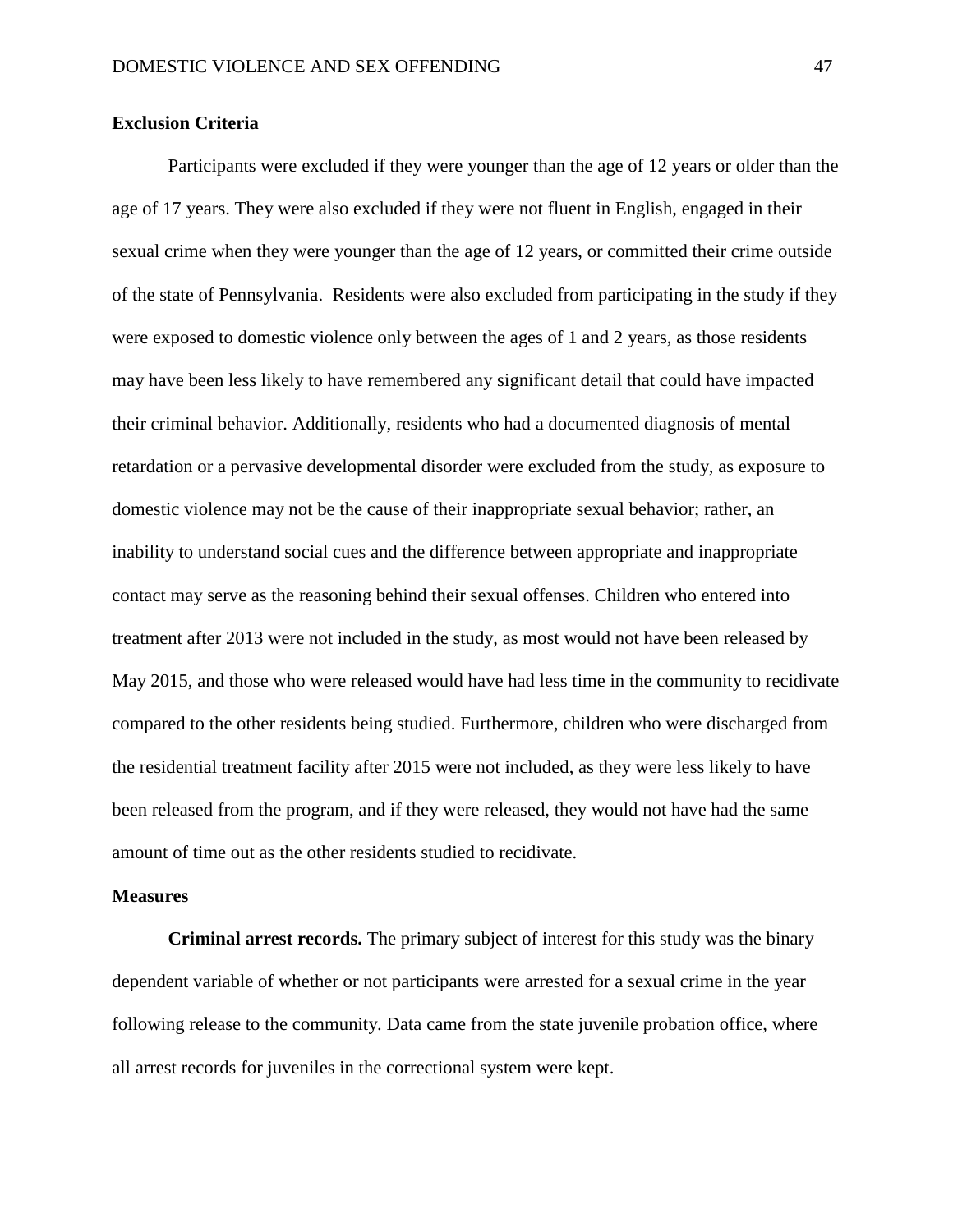**Adverse Childhood Experiences Questionnaire (ACEs; World Health Organization, 2012).** The ACEs is a brief 10-item questionnaire used to measure 10 forms of trauma and exposure to stressors in early childhood. Five such questions focus on personal trauma such as physical abuse, verbal abuse, sexual abuse, physical neglect, and emotional neglect. The remaining five questions are related to family members: a parent who is an alcoholic; a mother who is a victim of domestic violence; a family member in jail; a family member diagnosed with a mental illness; and the disappearance of a parent through divorce, death, or abandonment. Questions about emotional and physical abuse, and household dysfunction were derived from the Conflict Tactics Scale (Straus, 1979); sexual abuse was determined based on four questions from Wyatt (1985); parental substance abuse was assessed with questions from Schoenborn (1991); and physical and emotional neglect variables were based on the Childhood Trauma Questionnaire (Bernstein et al., 1994). Each type of trauma counts as one form of trauma; the highest score an individual can receive is a 10 (see Appendix).

The ACEs questionnaire was used to assess the types of trauma that each juvenile experienced throughout his life, ranging from physical abuse to witnessing domestic violence between parents within the home. Information related to exposure to domestic violence, physical neglect, emotional neglect, parental substance abuse and incarceration of a live-in family member was the only data used from this assessment, as only that information that was relevant to this experiment. While research has shown that repeated exposure to violence can lead to violent behavior, the ACEs assessment was used alternatively to see if a single exposure would also predict juvenile sexual offending.

Although many researchers remain skeptical about the validity of retrospective reports of adverse childhood experiences, research generally indicates that the ACEs questionnaire is valid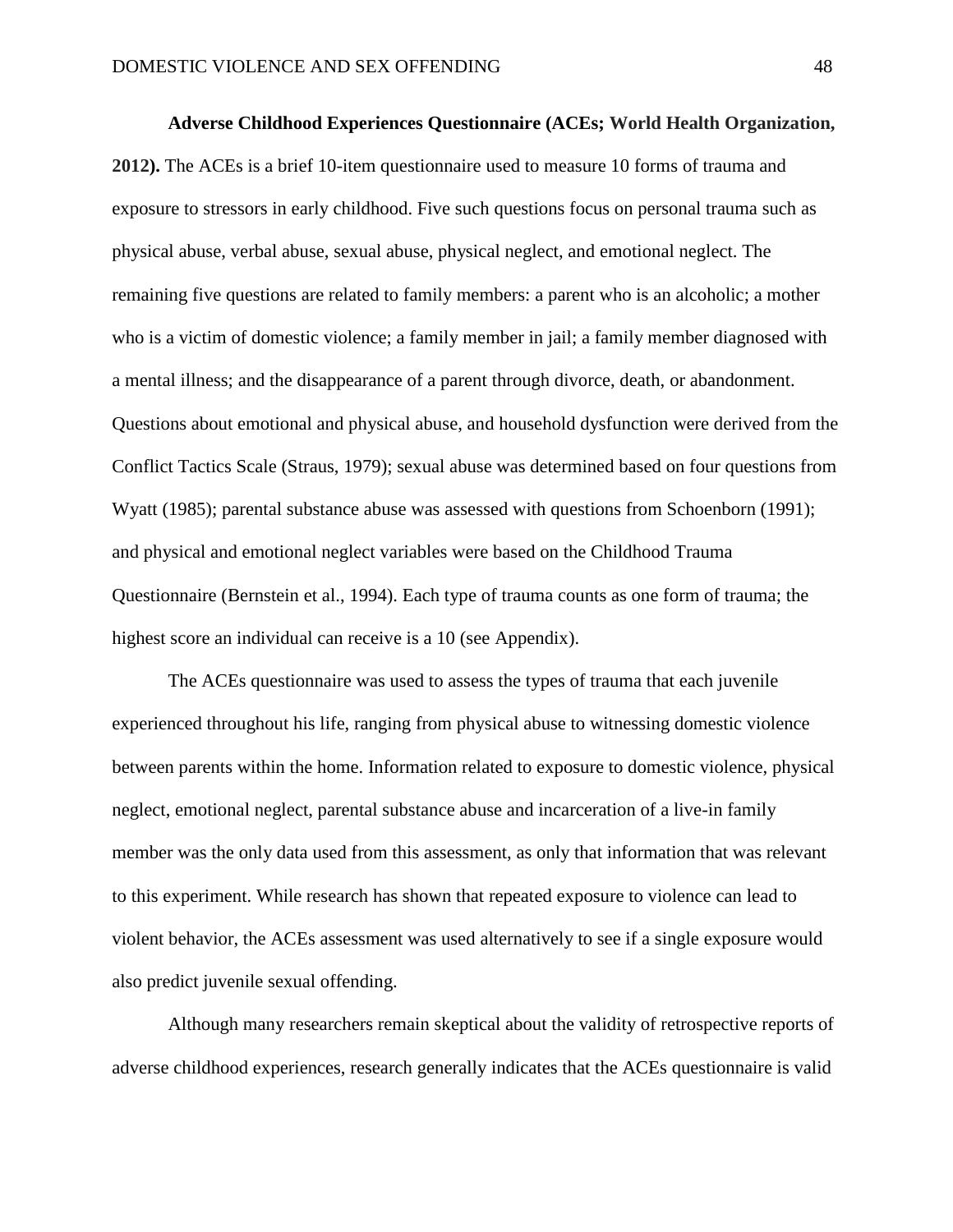(Hardt & Rutter, 2004; Wingenfeld, et al., 2011). One study that has regarded the ACEs questionnaire as valid is that conducted by Wingenfeld et al. (2011). In this study, the researchers investigated 102 psychosomatic inpatients, as well as 99 students and 100 adults from the general population. The internal consistency of the ACEs questionnaire was considered satisfying. Furthermore, the researchers found associations between depression, anxiety, and bodily symptoms and the ACEs questionnaire scores within the low to moderate range. Overall, the researchers concluded that the ACEs questionnaire is reliable and valid for the retrospective assessment of adverse childhood experiences (Wingenfeld, et al., 2011). Nevertheless, some research has demonstrated less-than-optimal rates of predictive validity over extended periods (Maughan, Pickles, & Quinton, 1995; Williams 1994).

Several studies that have confirmed the reliability of the ACEs questionnaire, one of which examined a sample of 100 patients (Hardt, Sidor, Bracko, & Egle, 2006). Reliability of reports of family situation, physical abuse, sexual abuse, and protective factors was assessed. The results showed moderate to good reliability for most childhood experiences. Divorce and separation of parents had a score of .95, severe sexual abuse a score of .64, and regular harsh physical abuse a score of .56. Protective factors were in the .50 range. Researchers posited that the key features for obtaining good reliability seem to be the concreteness of the question and accuracy of the coding categories (Hardt et al., 2006).

### **Procedures**

The study consisted of juvenile male individuals, aged 12 to 17 years who were adjudicated on sexual-offense charges. The director of the residential treatment facility collected the majority of the participants' information through a database that the residential treatment program uses called Crediblebh. The remaining participant information was collected by the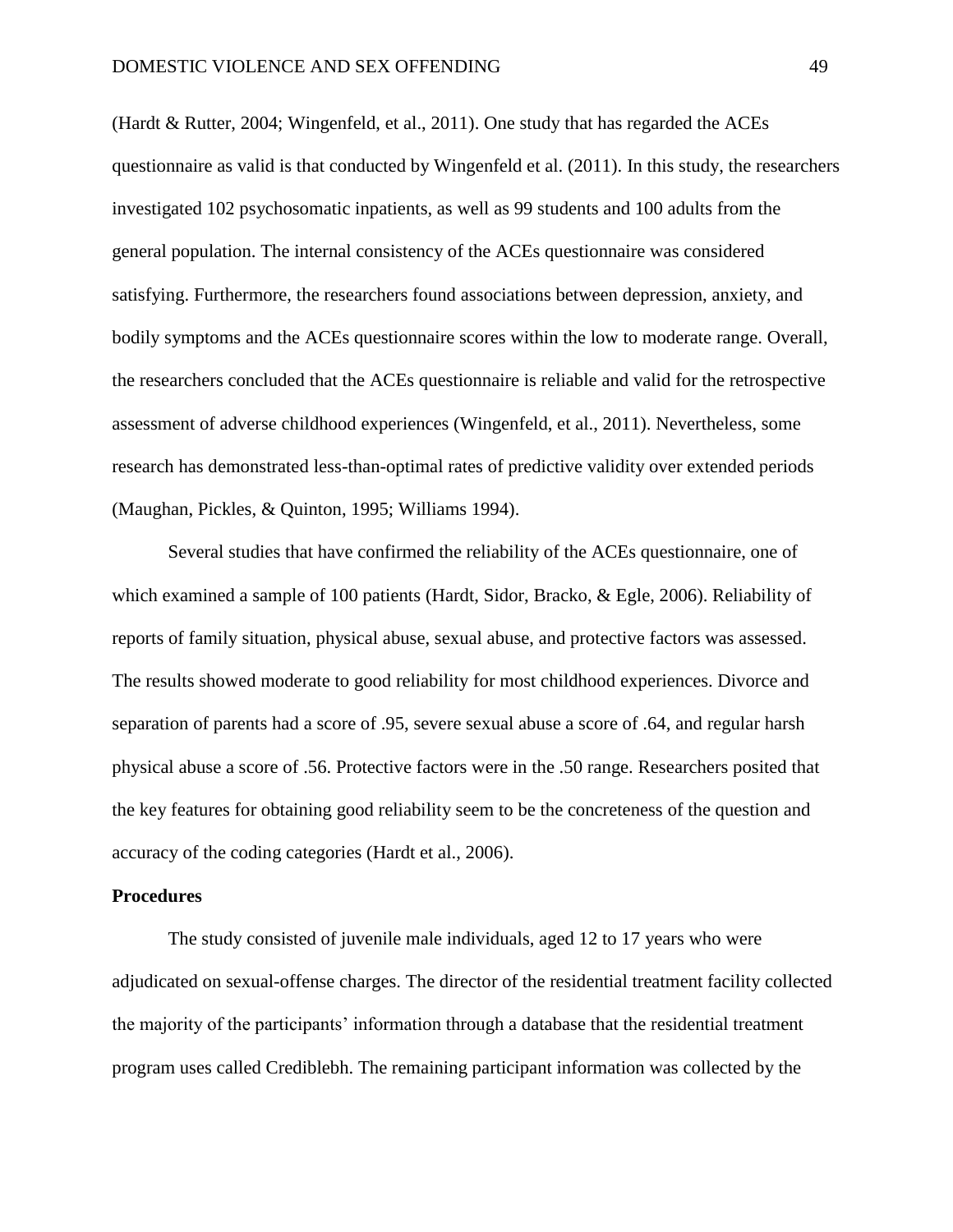director of the residential treatment program from a secure share-drive within the residential treatment facility's database and was converted into a deidentified spreadsheet and returned to the researcher. The information taken from the database in relation to each participant consisted of reason for arrest and post-release recidivism. This information was used to examine the primary hypothesis that early-childhood exposure to domestic violence predicted sexual reoffending. The information was also used to examine other potential predictors (i.e., physical neglect, emotional neglect, family criminal behavior, and parental substance abuse) that may have moderated the effect of exposure to domestic violence on recidivism.

The study focused specifically on arrest data relative to recidivism, instead of conviction data, because when adolescents reoffend, their convictions are often subject to plea bargain, thus possibly limiting the ability to find information on whether the juvenile's offense was initially a crime specific to sexually inappropriate behavior. Additionally, as much research has proved, sexual crimes are often unreported by victims because they fear being blamed or shamed. Data were examined using SPSS. Specifically, a logistical regression was utilized to examine exposure to domestic violence in relation to sexual reoffending.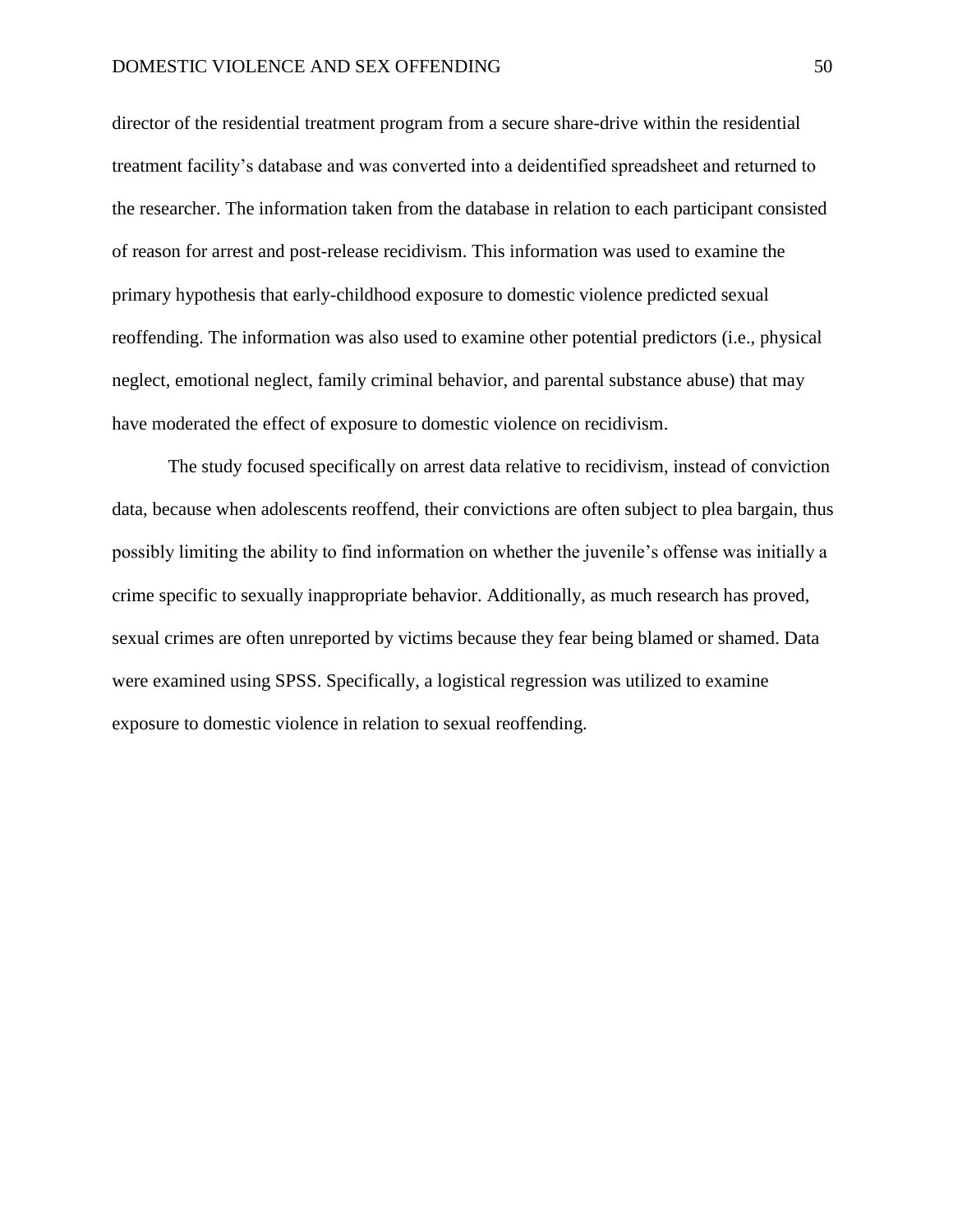# **Chapter 5: Statistical Analysis and Results**

Descriptive analyses were conducted for the entire sample on all demographic variables including age, race, whether the juvenile was raised in a physically and/or emotionally neglectful home, whether the juveniles' parents had any criminal involvement, and whether the juveniles' parents engaged in substance use or abuse, using means and percentages respectively. A logistic regression was used to examine the degree to which exposure to domestic violence (binary independent variable) predicted future juvenile sexual and violent offending (binary dependent variable) during the year following release from court mandated residential treatment. A power analysis estimating a baseline of 15% recidivism, with an alpha of .05 indicated that a sample of approximately 115 participants was necessary to obtain statistical power of .80 in a logistic regression. Correlations between a number of participant variables, including age, race, history of physical and/or emotional neglect, parental criminal involvement, and parental substance abuse, and the dependent variable, criminal recidivism, were examined. Any variable found to be significantly correlated with the dependent variable was entered as a covariate in the logistic regression model. In addition, correlations between these potential moderators were examined to identify any instances of multicollinearity. Finally, to analyze the exploratory hypothesis, a oneway analysis of variance was conducted to examine the between group mean differences in program incident reports for participants who did and did not have prior exposure to domestic violence.

# **Participant Demographics**

After controlling for the inclusion and exclusion criteria, a total of 67 participants *(N = 67)* were in the data set. As shown in Table 1, the mean age of participants was 15 years *(SD = 1.40)*. In terms of race, 37% of participants were Caucasian, 36% African American, 18%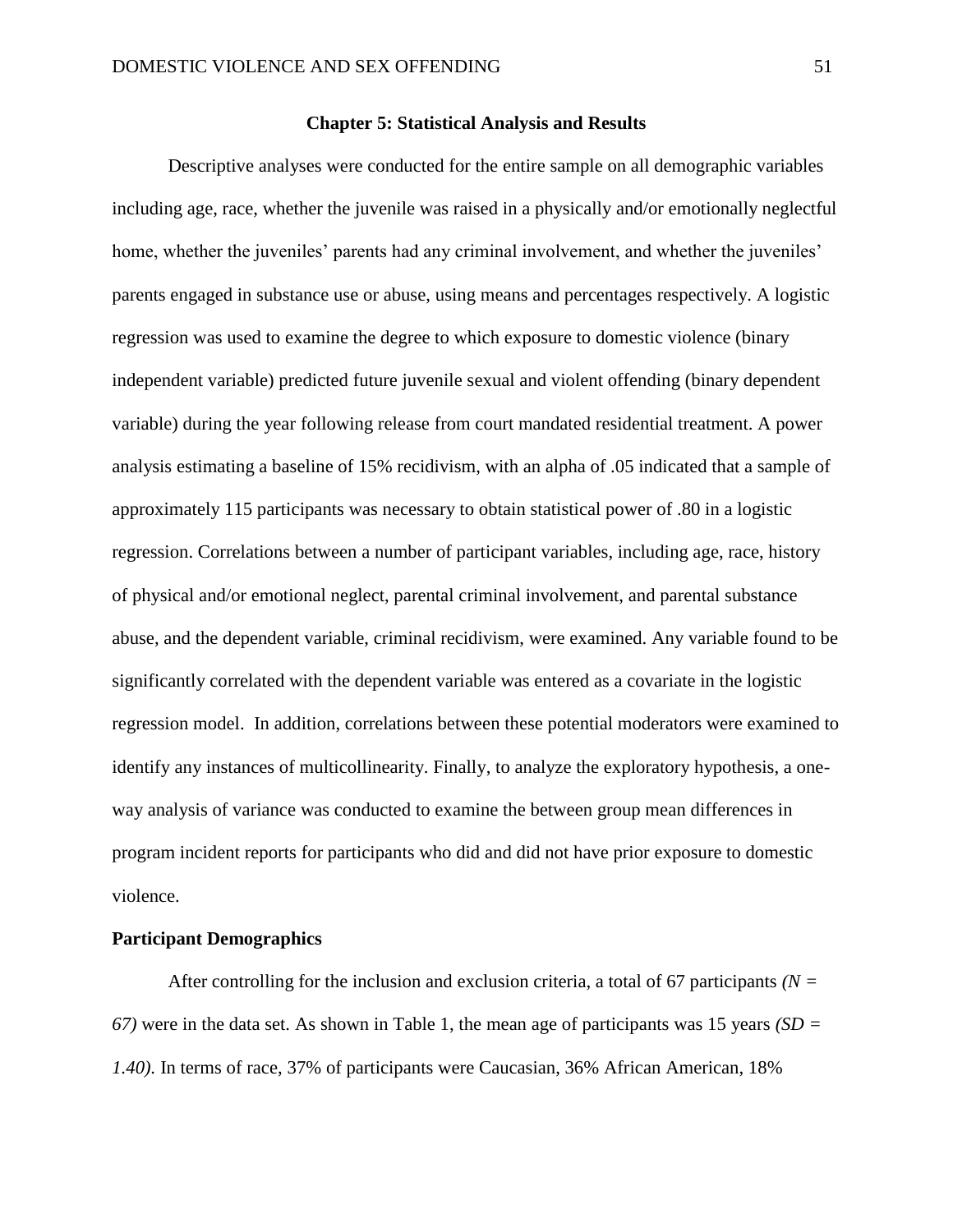Hispanic, and 9% categorized as "other." Participants were from nine counties throughout the

state of Pennsylvania, with most residents representing Montgomery (38%) and Bucks (34%)

counties, and two outliers representing the counties of Cumberland (2%) and York (2%).

Table 1:

*Participant Demographics* 

| Variable         | Mean $(SD)/N$ (%) |  |  |
|------------------|-------------------|--|--|
| Age (years)      | 14.96 (1.40)      |  |  |
| Race             |                   |  |  |
| African American | 24 (35.8%)        |  |  |
| Caucasian        | 25 (37.3%)        |  |  |
| Hispanic         | 12 (17.9%)        |  |  |
| Other            | $6(9.0\%)$        |  |  |
| County           |                   |  |  |
| <b>Bucks</b>     | 23 (34.3%)        |  |  |
| Chester          | $2(3.0\%)$        |  |  |
| Cumberland       | $1(1.5\%)$        |  |  |
| Delaware         | $2(3.0\%)$        |  |  |
| Lehigh           | $2(3.0\%)$        |  |  |
| Monroe           | $2(3.0\%)$        |  |  |
| Montgomery       | 25 (37.3%)        |  |  |
| Philadelphia     | $9(13.4\%)$       |  |  |
| York             | $1(1.5\%)$        |  |  |

Regarding recidivism, adjudication, and convictions 1-year post-treatment, a total of four participants recidivated. Of the four, two received convictions, and the remaining two were adjudicated for their crimes. In considering the types of recidivism the participants engaged in relative to Hypothesis 1, one participant engaged in violent recidivism, as his crime involved indecent assault by forcible compulsion and theft by receiving stolen property. The remaining three participants did not recidivate through involvement in any violent or sexual crimes. Their crimes consisted of failure to comply with registration as a sex offender, escape, and institutional vandalism of an educational facility (see Table 2).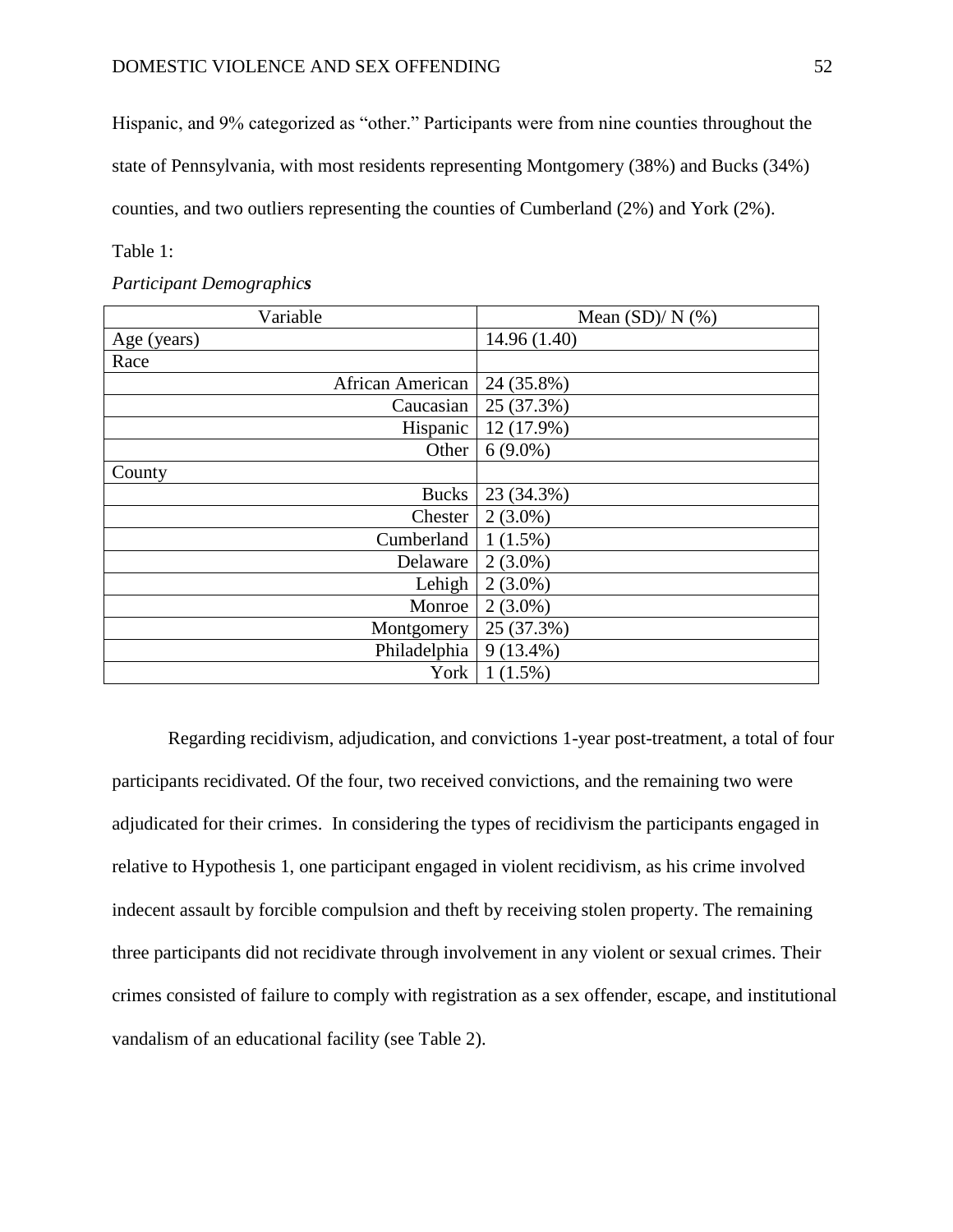# DOMESTIC VIOLENCE AND SEX OFFENDING 53

Table 2:

| Recidivism Type   |                |         |       |  |  |
|-------------------|----------------|---------|-------|--|--|
| Outcome           | Sexual $% (n)$ | Violent | Other |  |  |
| <b>Conviction</b> | (0)            |         |       |  |  |
| Adjudication      | (0)            |         |       |  |  |

*Types of Recidivism Committed by Participants one-year Post-treatment*

To examine the relationship between independent and dependent variables, and to ensure that there were no instances of multi-collinearity or suppressor variables, a bivariate correlation matrix was computed examining the variables of age, participant-endorsed experience of emotional neglect, indications of exposure to physical neglect, exposure to domestic violence, experience living with a family member suffering from drugs or/or alcohol addiction, and exposure to a live-in family member being sent to jail. As indicated in Table 3, significant associations were found for the relationship between physical neglect and emotional neglect (*p* = .248), domestic violence and emotional neglect  $(p = .285)$ , family incarceration and family addiction ( $p = .220$ ), and recidivism and physical neglect ( $p = .296$ ). Although not a direct correlation, an inverse trend was found between recidivism and domestic violence  $(p = .057)$ .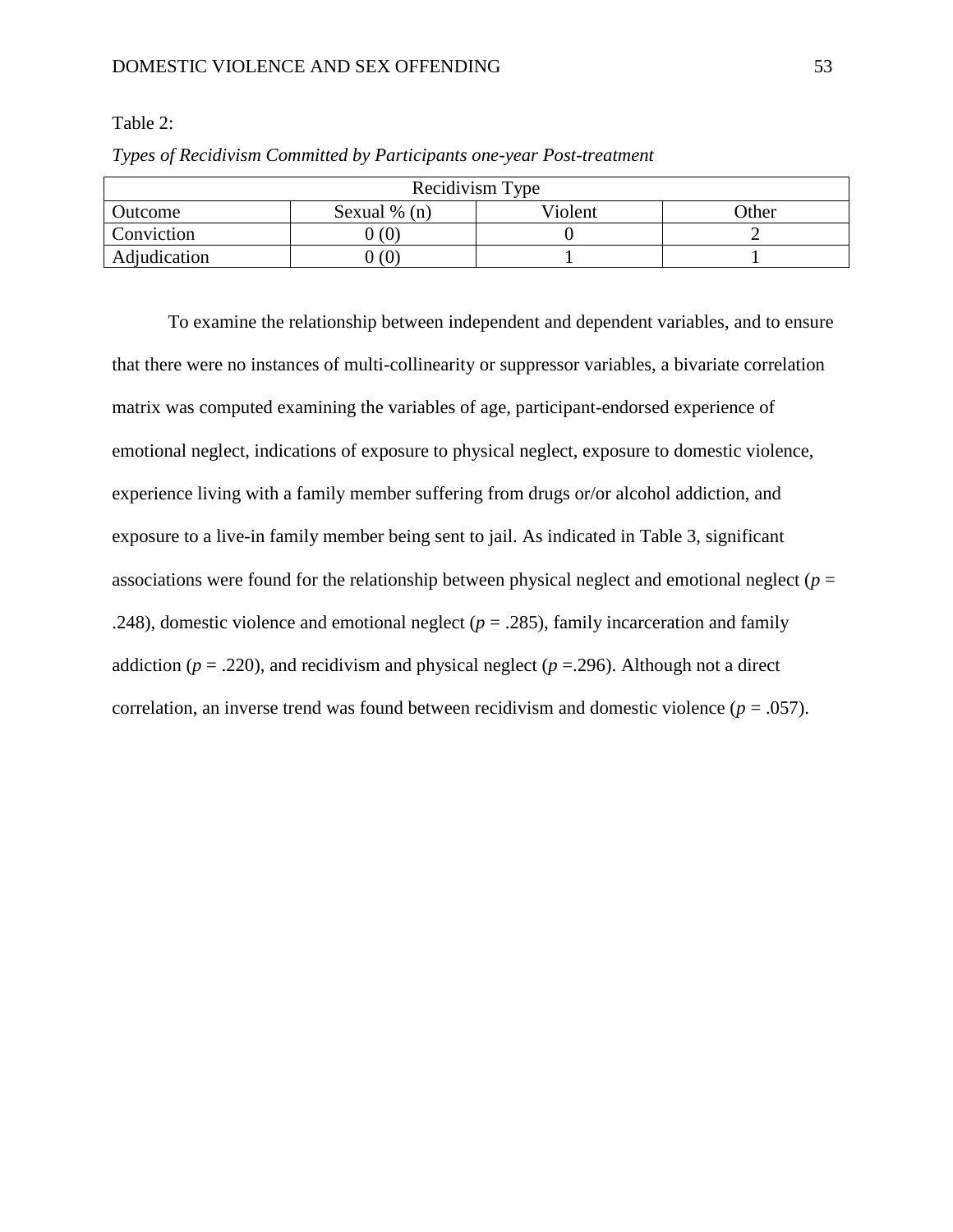| Table 3: |  |
|----------|--|
|----------|--|

*Bivariant Correlation Matrix of Predictor Variables and Participant Demographics*

| <b>Variable</b>                                        | Age     | <b>Emotional Physical Domestic Family</b><br>neglect |          | neglect violence |         | Family<br>addiction incarceration | Recidivism |
|--------------------------------------------------------|---------|------------------------------------------------------|----------|------------------|---------|-----------------------------------|------------|
|                                                        |         |                                                      |          |                  |         |                                   |            |
| Age                                                    | 1.00    |                                                      |          |                  |         |                                   |            |
| Emotional<br>neglect                                   | $.224*$ | 1.00                                                 |          |                  |         |                                   |            |
| Physical<br>neglect                                    | .078    | $.248*$                                              | 1.00     |                  |         |                                   |            |
| Domestic<br>violence                                   | .003    | $.285**$                                             | .001     | 1.00             |         |                                   |            |
| Family<br>addiction                                    | .006    | $-.068$                                              | .050     | .136             | 1.00    |                                   |            |
| Family<br>incarceration                                | $-.191$ | .042                                                 | .162     | .036             | $.220*$ | 1.00                              |            |
| Recidivism                                             | .054    | .042                                                 | $.296**$ | $-194^t$         | $-.093$ | $-.027$                           | 1.00       |
| <i>Notes.</i> ** Correlation Significance at $p < .01$ |         |                                                      |          |                  |         |                                   |            |
| * Correlation Significance at $p < .05$                |         |                                                      |          |                  |         |                                   |            |
| <sup>t</sup> Trend ( $p = .057$ )                      |         |                                                      |          |                  |         |                                   |            |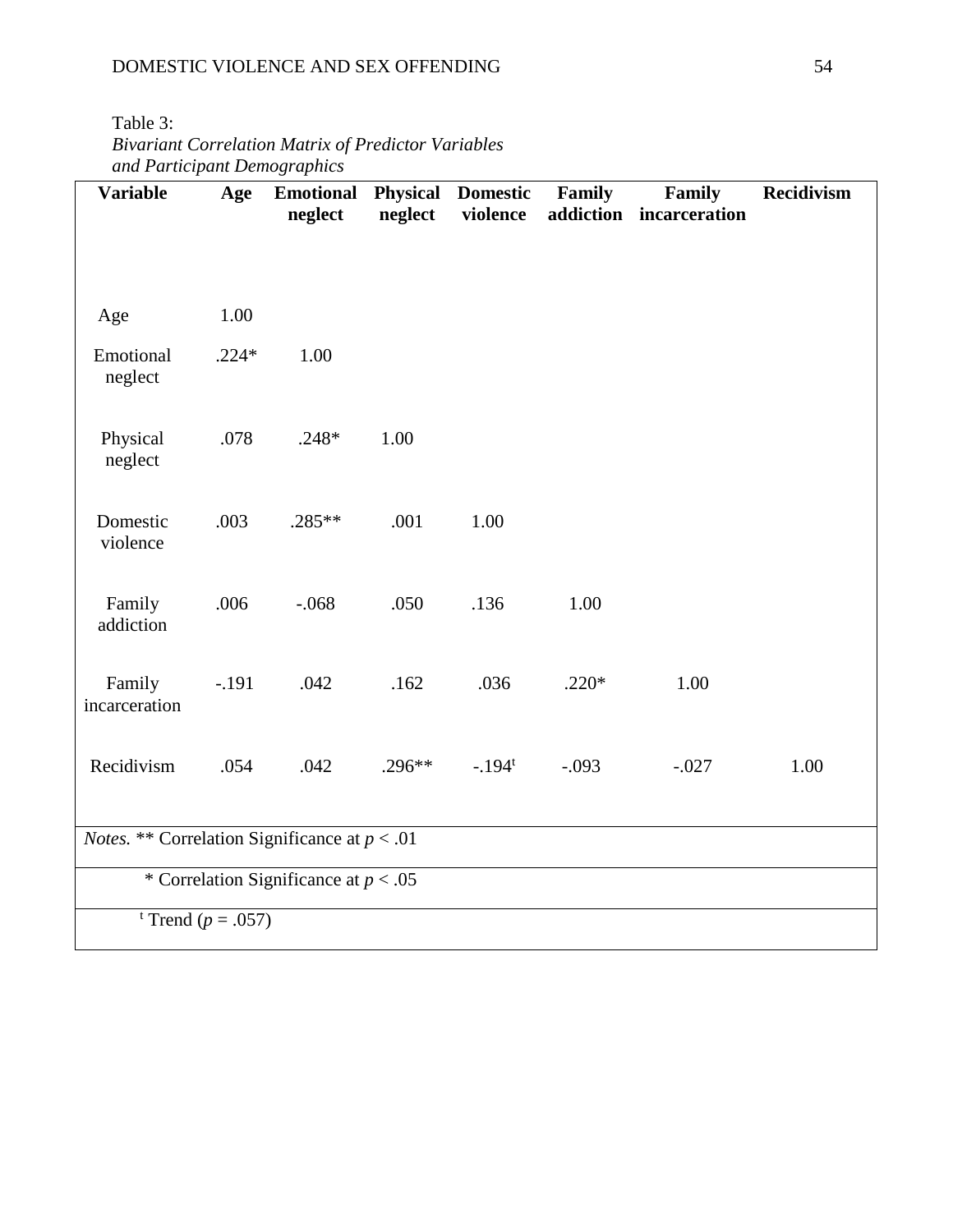**Hypothesis 1**. Juvenile sexual offenders completing residential treatment will be more likely to recidivate if they were exposed to domestic violence as a child.

Because only four participants recidivated, insufficient variance would not allow a logistic regression analysis. As such, non-parametric analyses were conducted. Originally, it was believed that a higher rate of recidivism would result based on prior research that showed that many adult sexual offenders began engaging in sexually criminal activities during adolescence (Lobanov-Rostovsky, 2015). Participants' exposures to adverse childhood experiences using the ACEs questionnaire were examined in relation to recidivism rates. Results showed that from the total number of participants who recidivated  $(n = 4)$ , none had been exposed to domestic violence  $(n = 0)$ ; see Table 4).

**Hypothesis 2:** Being raised in a physically or emotionally neglectful environment, having criminally involved parents, and having parents who use, or abuse alcohol or other psychoactive drugs will moderate the relationship between exposure to domestic violence on recidivism following residential treatment.

The extremely low recidivism rates  $(n = 4)$  precluded any analysis of the moderator effects posed in this hypothesis. Additional non-parametric analyses showed that of those who endorsed being exposed to emotional neglect during childhood *(n = 28)*, 7.1% *(n = 2)* of participants recidivated. When reviewing the participants who indicated exposure to physical neglect, 75% *(n = 2)* recidivated. Of the four participants who recidivated, 3.4% *(n = 1)* endorsed having a family member in the home who suffered from drug and/or alcohol addiction, and 5%  $(n = 1)$  of participants who had a live-in family member who was sent to jail engaged in criminal activity 1-year post-treatment (see Table 4).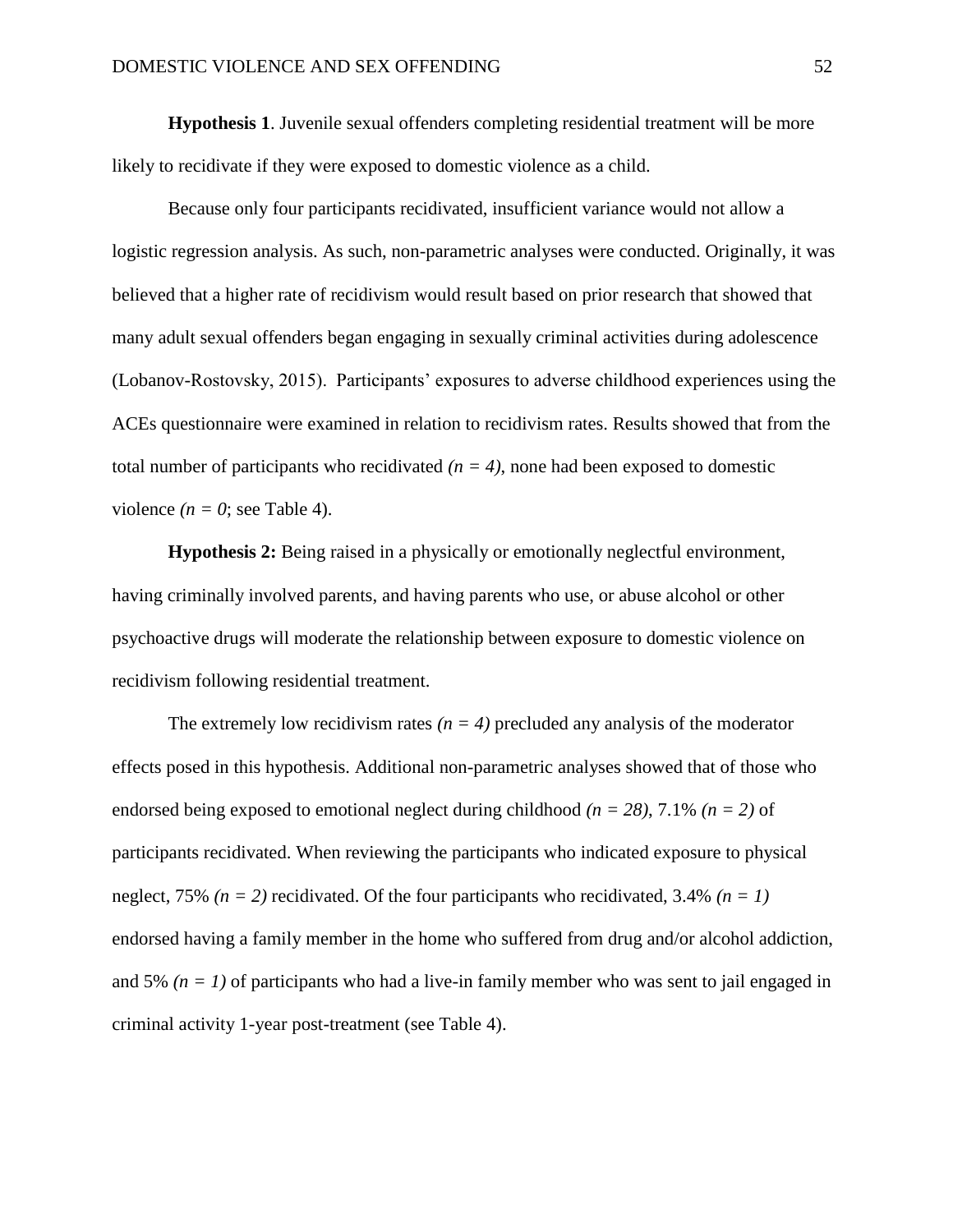| Recidivism               |             |             |             |  |  |
|--------------------------|-------------|-------------|-------------|--|--|
| Predictor variable       | Yes % $(n)$ | No $\%$ (n) | Total $(n)$ |  |  |
| Domestic violence        | $0\%$ (0)   | $100\%$ (4) | 4           |  |  |
| <b>Emotional neglect</b> | $7.1\%$ (2) | 92.9% (26)  | 28          |  |  |
| Physical neglect         | $25\%$ (2)  | 75% (6)     | 8           |  |  |
| Family addiction         | $3.4\%$ (1) | 96.6% (25)  | 26          |  |  |
| Family incarceration     | $5\%$ (1)   | 95% (19)    | 20          |  |  |

Table 4 *Percentage of Participants with each Predictor Variable Who Recidivated*

**Exploratory hypothesis**. Juvenile sexual offenders currently enrolled in residential treatment who were exposed to domestic violence as a child will be more likely to engage in disruptive behavior and experience difficulty resulting in more incident reports during treatment than those who had no history of exposure to domestic violence.

A one-way analysis of variance revealed no significant differences in mean number of incident reports for individuals who were exposed to domestic violence during childhood  $(M =$ *70.33, SD = 53.07)* compared to those who were not  $(\underline{M} = 57.86, SD = 52.76)$  exposed to domestic violence during childhood (*p = .47)*.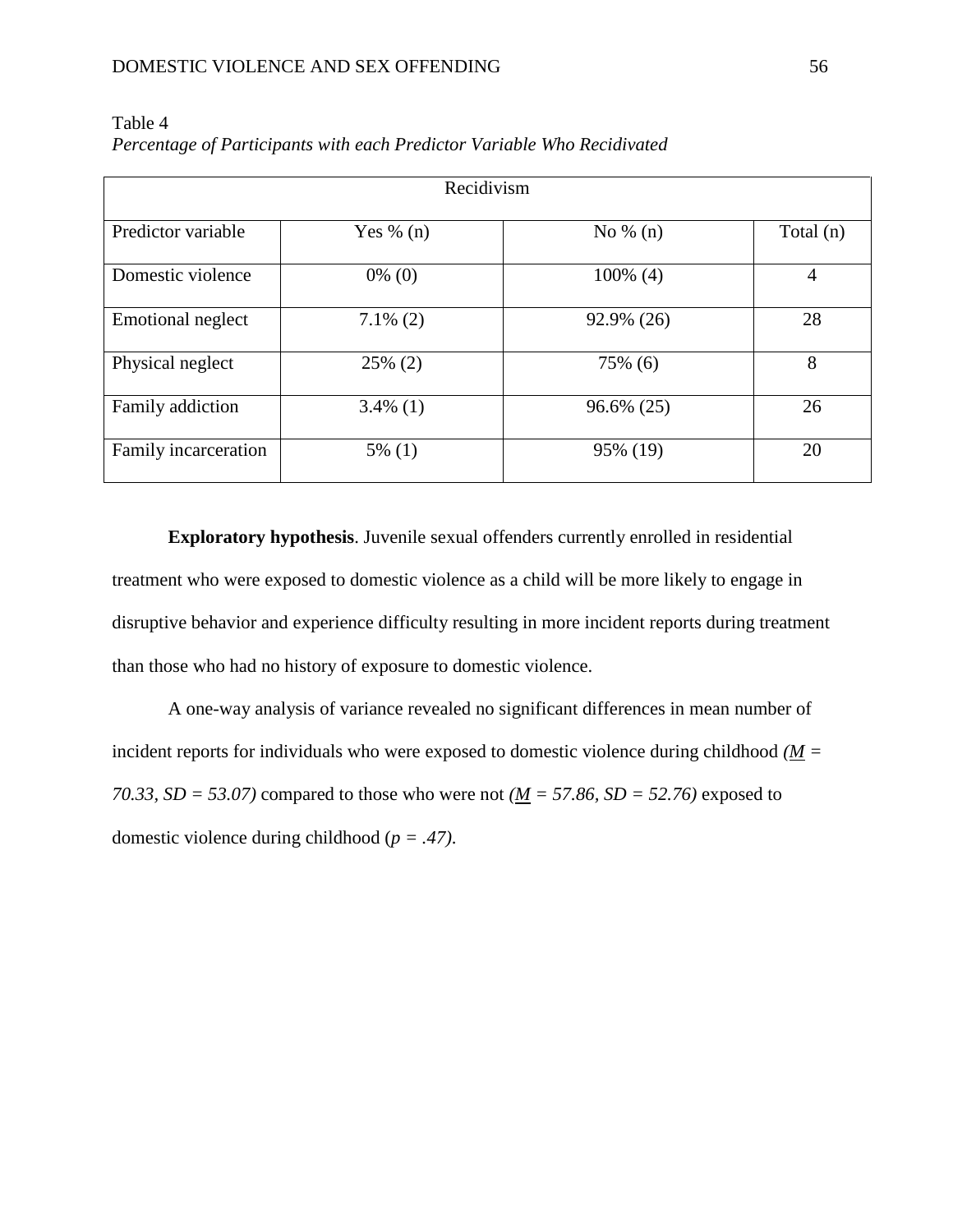### **Chapter 6: Discussion**

Findings failed to support the primary hypothesis that exposure to domestic violence would predict recidivism 1-year post treatment completion. The extremely low recidivism rates  $(n = 4)$  precluded any analysis of the moderator effects posed in the secondary hypothesis. In addition, no support was given for the exploratory hypotheses that exposure to domestic violence during childhood would increase the risk of disruptive behavior during treatment. Although the data failed to support the hypotheses posed, significant associations were found for the relationship between physical neglect and emotional neglect, domestic violence and emotional neglect, family incarceration and family addiction, and recidivism and physical neglect. A trend also appeared for the correlation between recidivism and domestic violence.

A plausible explanation for the lack of support for the first hypothesis is the overall limited number of participants in this study and the lower-than-expected rates of recidivism. This limited the range of variance within the study and created findings that are likely unrepresentative of the general public.

Two conceivable reasons are behind the lack of support for the second hypothesis. The first is that recent studies have shown that some individuals with a history of childhood experiences of neglect grow up to become passive and withdrawn as opposed to being physically aggressive (McBride, 2017; Nordqvist, 2018). As such, these individuals may be less likely to sexually or violently recidivate post-treatment. Another possible explanation for the failed support for the second hypothesis is the presence of positive adult role models and the structured environment within the residential treatment facility. Studies have shown that for some children who are raised in neglectful and negative home environments, positive relationships with other adults may help to reduce the effects of exposure to their negative experiences (Hurd,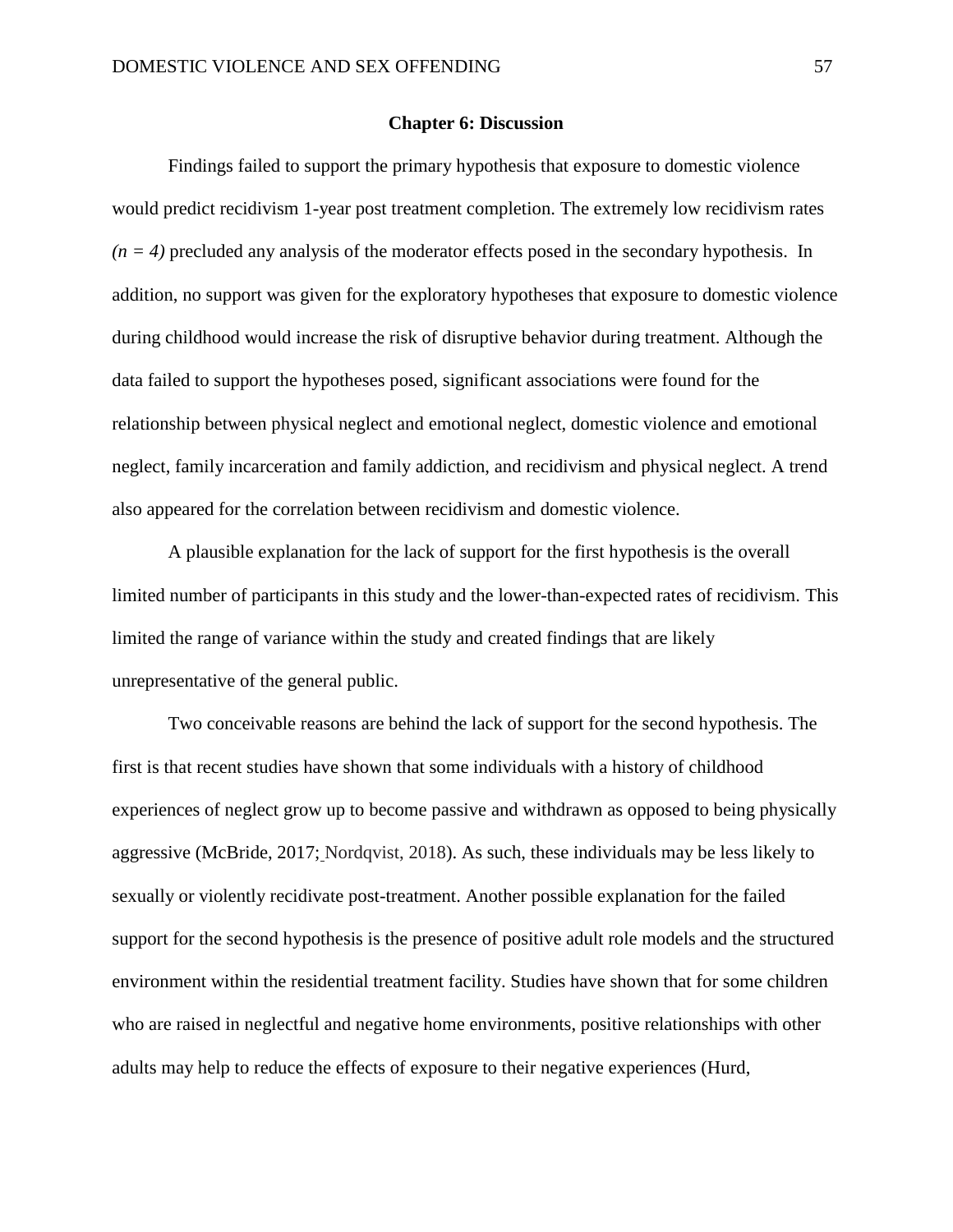Zimmerman,  $\&$  Xue, 2009). Thus, living in a residential treatment facility with structure, consistent positive reinforcement, consequences for one's actions, and dependable adults who are available around the clock likely has been effective in minimizing the effects of the participants' past negative experiences, in turn reducing their chances of acting out and recidivating.

Similar to the second hypothesis, lack of support for the exploratory hypothesis may have resulted from the therapeutic environment. Social learning theory states that children emulate the behavior that is modeled for them (Bandura & Walters, 1977). Given that the staff at the residential treatment facility model appropriate behaviors, participants may have been less likely to become physically aggressive or exhibit sexually inappropriate behavior within the facility. This information is supported by the findings regarding the incident report data, as the vast majority of incident reports reflected antagonism and a failure to following staff instruction. Additionally, incident reports related to disruptive sexual behaviors did not include sexual acting out or aggressive behavior, but rather making lewd comments.

# **Limitations**

This study has a number of limitations to be considered, including (a) generalizability; (b) the inclusion of all children who have completed the program, either successfully or through being deemed a FTA; (c) the use of a self-report assessment; (d) internal validity; (e) and lack of statistical power. In terms of generalizability, findings of this study could be affected by the statutes of the state of Pennsylvania. Individuals referred to the residential treatment program are generally arrested in Pennsylvania, and therefore, their arrests, charges, and sentences may all be impacted by unique statutes that apply to this state but may otherwise not pertain to surrounding states. For example, according to the state of New Jersey Department of Law and Public Safety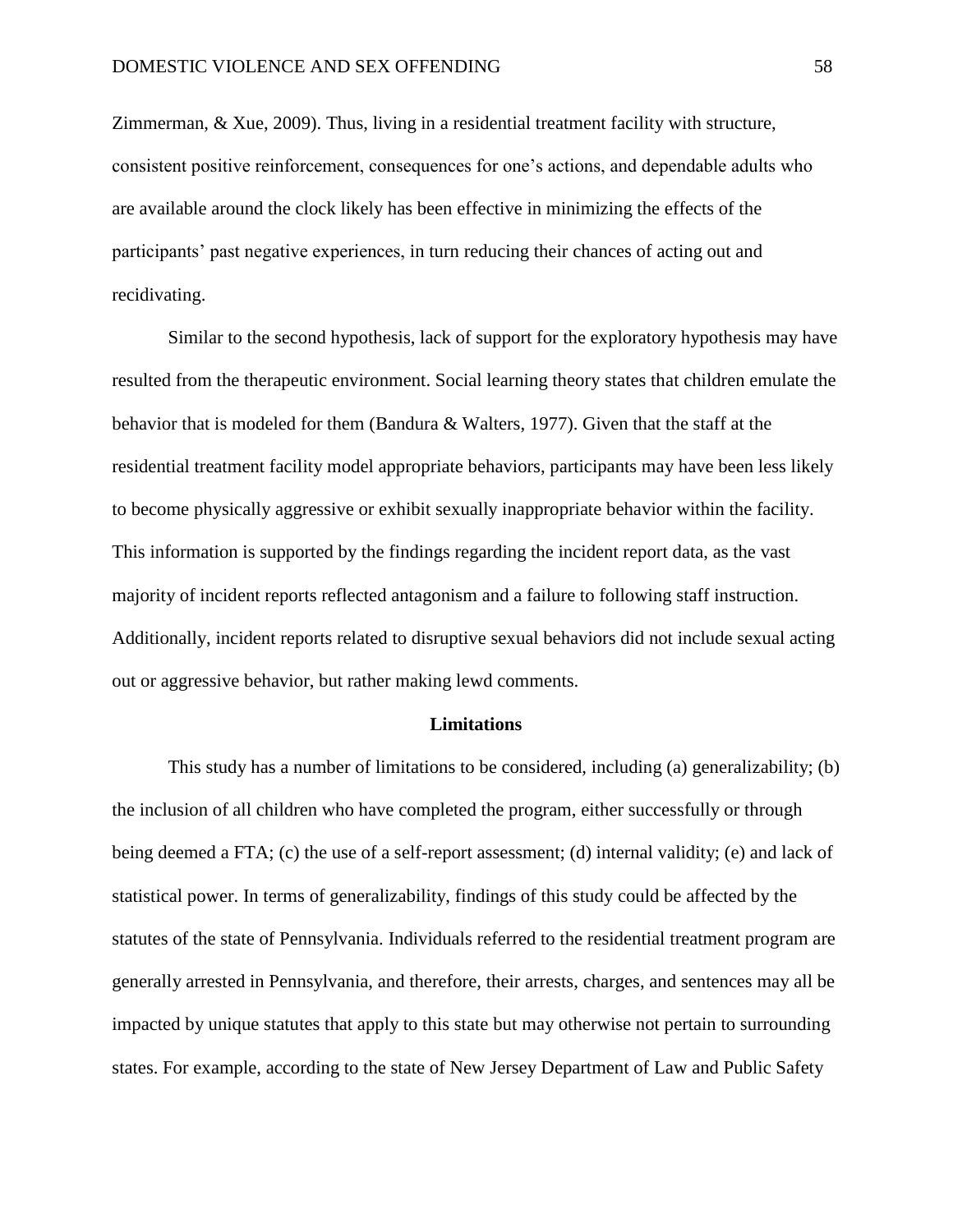(2017), the age range to qualify for sex offender treatment as a juvenile begins at age 14 years versus the treatment age of 12 years in the state of Pennsylvania. As such, findings may not extend to other states for many reasons including age.

Another limitation relative to generalizability is the specific facility from which the data are collected. The residential treatment facility houses male juveniles who have been convicted of sexual offenses. Therefore, these results are generalizable to juveniles who have committed crimes other than those of a sexual nature, even if they have been exposed to domestic violence or experienced any of the other adverse childhood experiences considered to moderate exposure to domestic violence. Additionally, because the residential treatment center focuses on treatment of specific sexually problematic behaviors, instead of punishing the children for their offenses, using these results to gauge treatment outcomes of children who are in juvenile detention facilities may be difficult, as the residents may receive very little clinical treatment while detained. Moreover, treatment in juvenile detention centers may differ in terms of the focus and format of the therapy. A final limitation regarding generalizability is the inclusion of successful completers and those deemed a failure to adjust in the study because including all residents causes the findings from the study harder to generalize to research that has focused solely on either successful or non-successful completers of residential treatment programs.

Including juvenile sexual offenders who were deemed a FTA and sent back to juvenile detention could have also negatively impacted results of the study given that those deemed FTA would experience a disruption in their sexual offender therapeutic treatment. As a result, findings may show higher rates of recidivism than could have been the case had only those who successfully completed treatment been included. Additionally, the juveniles who were deemed FTA and sent back to juvenile detention could have subsequently been released back into the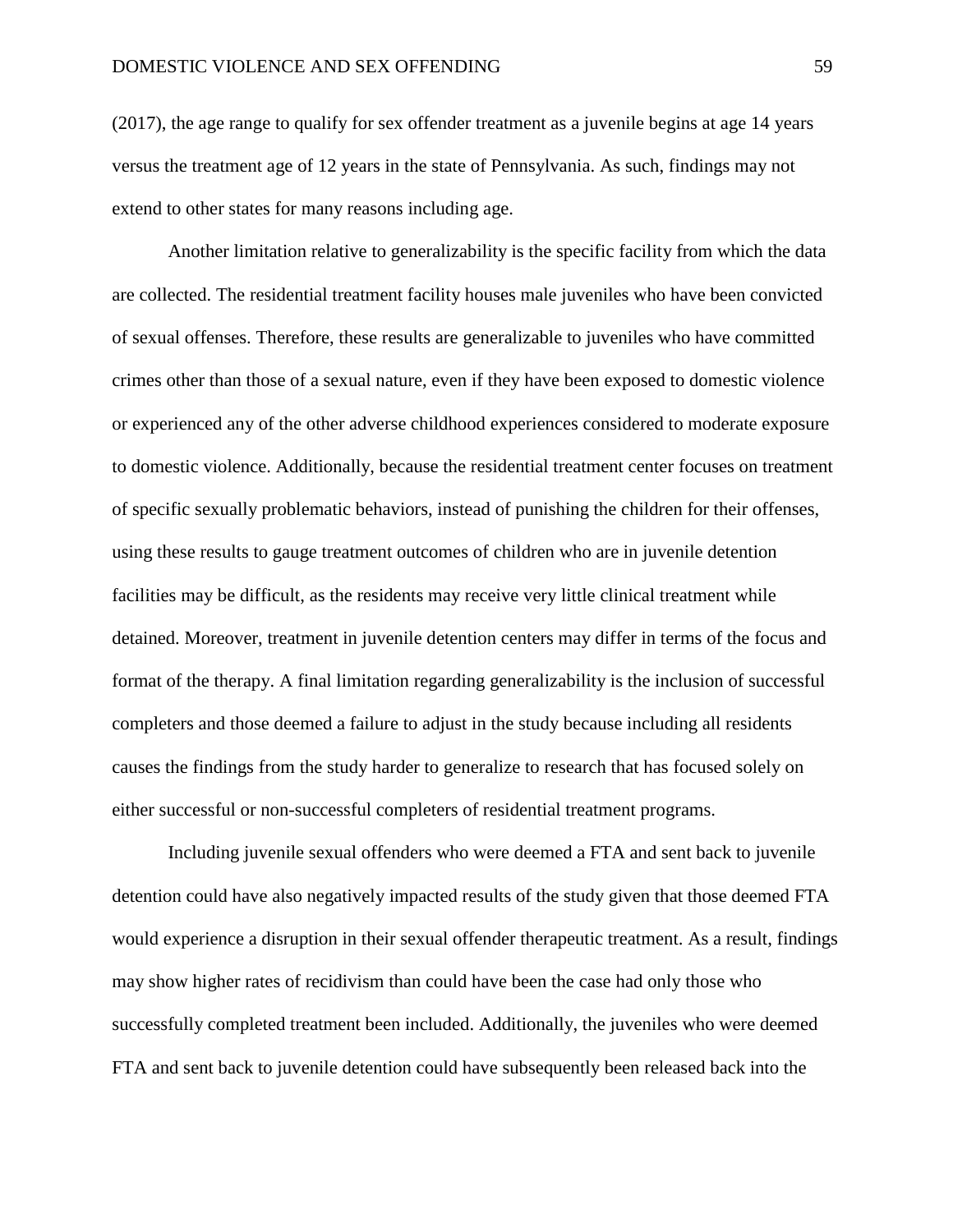community at an earlier date than the researcher is aware of. Residents may have more opportunity to recidivate if they are released directly into the community upon leaving juvenile detention. Conversely, while keeping more severe offenders in the study may have skewed the results, keeping them in the study may have been the best approach, as those who successfully completed the program may have represented juveniles who did well in treatment because they may not have actually needed such an intense level of care.

The self-report format of the ACEs questionnaire may ultimately diminish its reliability. Although many studies have yielded results that support the ACEs questionnaire's reliability and validity, other studies have demonstrated some limitations to the instrument's reliability. For example, in a study conducted by Williams (1994), the validity of the ACEs questionnaire was examined with 129 women reporting histories of childhood sexual abuse. The majority of the sample was African American (86%) and had received treatment for documented severe childhood sexual abuse. Results of the study showed that upon being reinterviewed approximately 17 years after having been treated for sexual abuse, 62% of the women reported initial sexual abuse experiences that were consistent with documented abuse from the past (Hardt & Rutter, 2004; Williams,1994).

Additional results showed that about two-thirds of the women reinterviewed about their experiences of severe sexual abuse reported sexual victimizations other than those originally recorded – in addition to or instead of the original event (Hardt & Rutter, 2004; Williams,1994). Abuse reports of this kind could have been made as a result of the women being told that they were being re-interviewed as a follow-up of women who had received medical care at their local city hospital. Being reinterviewed could have led them to experience unusually high recall of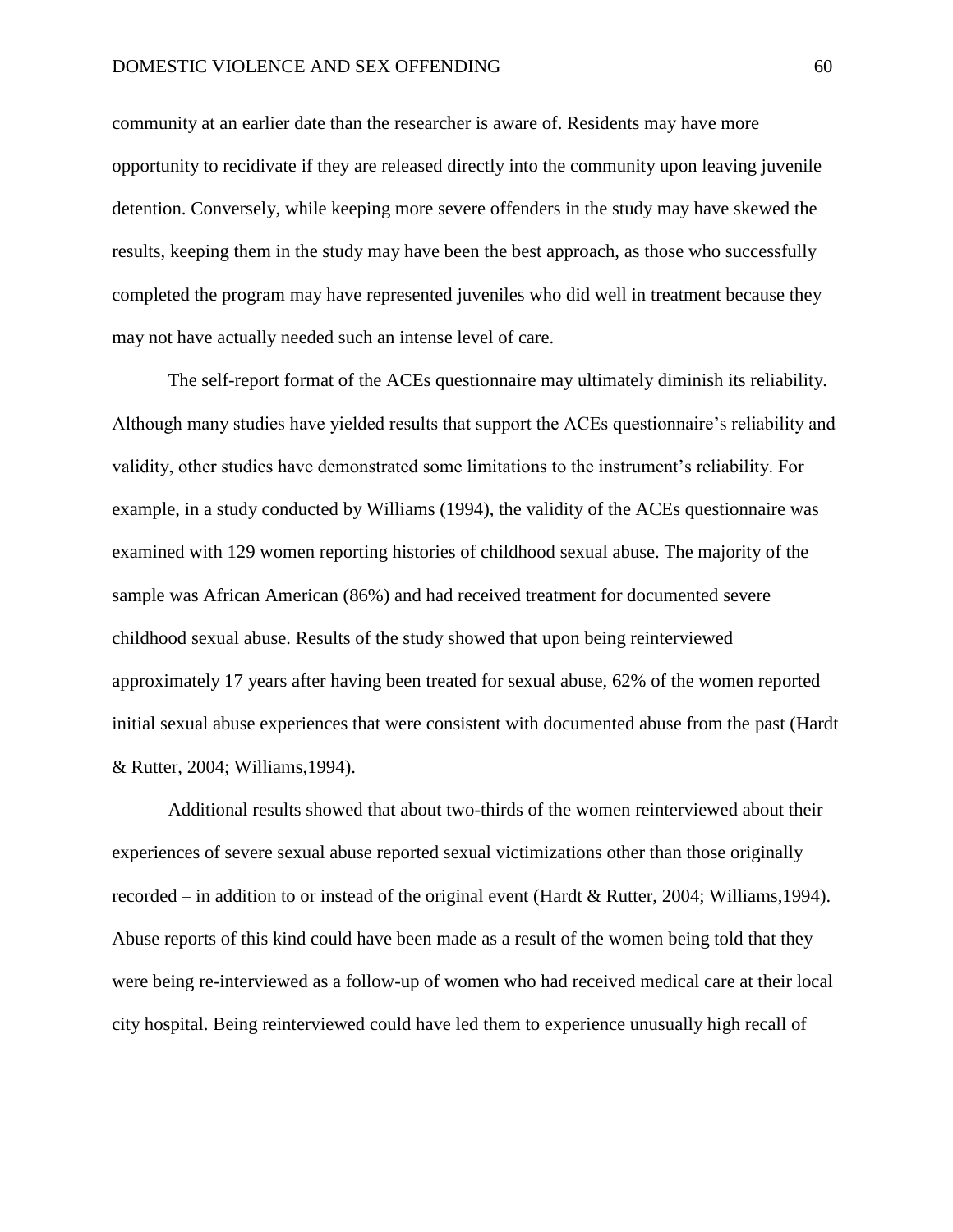past events that could have been repressed or forgotten and therefore, not previously reported (Hardt & Rutter, 2004; Williams,1994).

Further examination of the validity of the ACEs questionnaire was conducted by Maughan et al., (1995). In their longitudinal study, the researchers combined high-risk and general population samples, with parental accounts of parental negativity in childhood in an effort to survey on sexually problematic behaviors, the ways by which the behaviors in childhood (Maughan et al., 1995). Factor analyses showed that the rates of parental negativity were approximately 20%, and lower on retrospective reporting ranging from 10 to 15% (Maughan et al., 1995). The overall level of agreement over time was low, with kappa values of .19 to .24. Findings showed that when the participants recalled minimal negativity, concurrent accounts usually agreed (a false negative rate of .15 to .18). However, when they reported the presence of negativity, accounts often disagreed (a false positive rate of .59 to .65), despite higher rates of negativity reported by parents (Maughan et al., 1995). These results show that in longitudinal studies, sometimes validity can be diminished, and memories can be less valid.

When considering internal validity, many factors may affect results of the study, including (a) the specific treatment track that the resident is on; (b) the therapist who is providing treatment to each resident; (c) and randomization of the study participants. Residents' treatment track can have an immense effect on the study's internal validity, as many residents come to the program with various aspects that contribute to their offending. For example, some children are on the trauma focused track. Assignment to the trauma focused track means that a large part of their treatment will have an emphasis on their trauma and how their experiences have led them to offend. Other residents have issues with controlling arousal and therefore work with therapists on controlling arousal and identifying healthy arousal and ways to cope when aroused.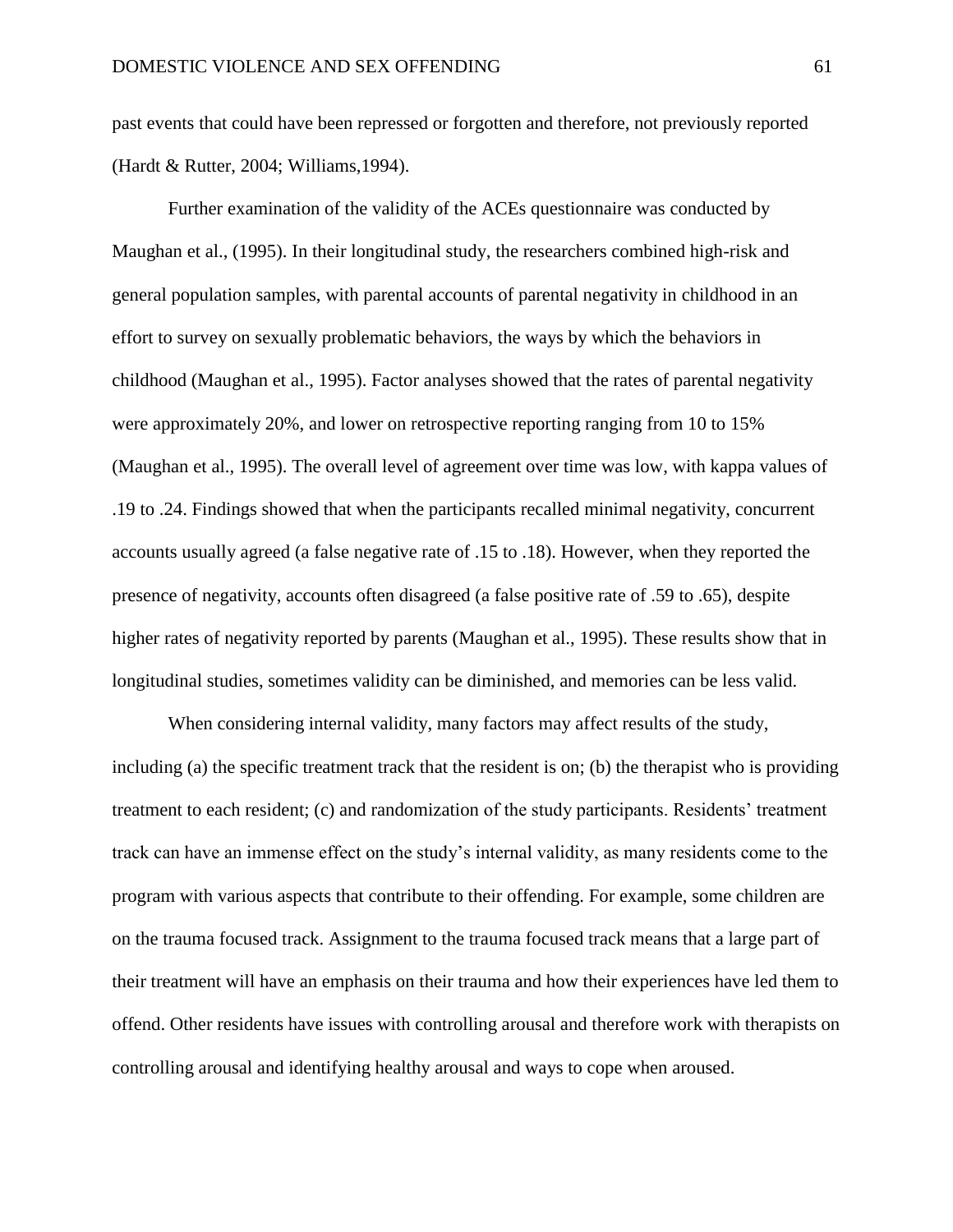Some residents also who receive additional therapy that focuses on social skills and healthy relationships, as some children have never learned pro-social ways of interacting with others and therefore lack knowledge about appropriate social interactions such as appropriate touch and personal space. Although every juvenile will have standard therapy in terms of group counseling and focusing on sexually problematic behaviors, the ways by which the behaviors are worked through will largely incorporate the resident's history and any additional needs that have factored into his or her behavior.

The particular therapist working with the residents is also an important factor that may limit the results of the study. Some residents may fare better with a same-sexed therapist because they are more comfortable with talking about their sexual behaviors with a male therapist than with a female therapist and vice versa. Additionally, the therapeutic style of the therapist also impacts the alliance and rapport with the client and therefore affect the treatment. Furthermore, working with various therapists who specialize in or focus on specific portions of the residents' treatment can also impact the results, as work with numerous therapists provides residents with various forms of clinically therapeutic care, each aimed at treating sexually problematic behaviors and their underlying causes.

Lack of a randomized study was also a limitation, as there is difficulty with estimating the sample variability and identifying possible bias in the sample obtained. Additionally, reliability cannot be measured other than by comparing the results with available information about the population. Moreover, an unknown portion of the population that is not included in the sample group, lending itself to issues with generalizability to the population being studied.

Finally, and perhaps most importantly, the insufficient statistical power coupled with the limited variance in outcomes (i.e., recidivism) also posed a substantial limitation to this study.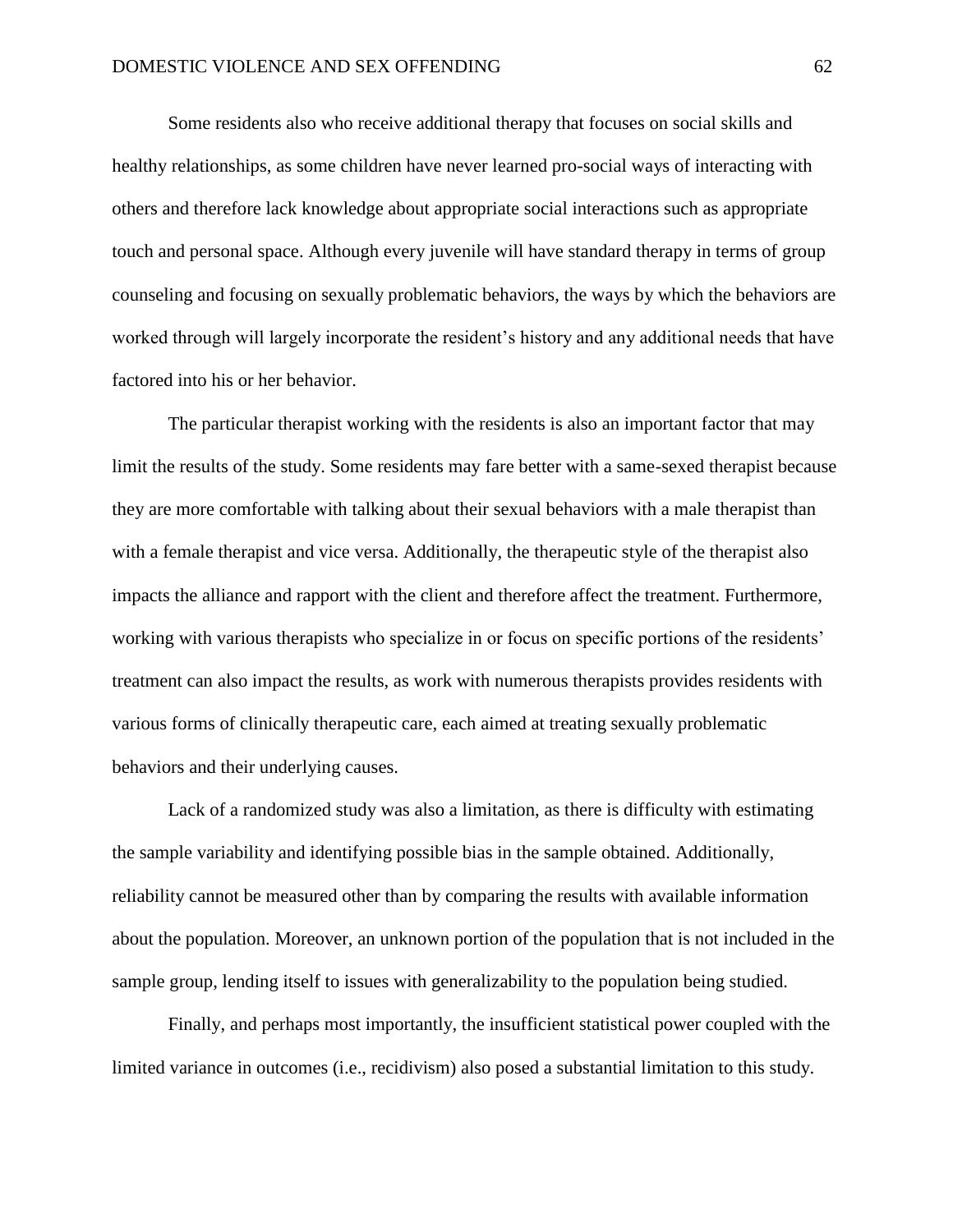The insufficient power and limited variance most certainly impacted the ability to detect any significant findings for the primary hypotheses, and precluded analysis of the secondary hypothesis.

# **Future Directions**

In considering additional research on this population, both the mental health and criminal justice field researchers could examine the link between violence and recidivism of other crimes as a function of domestic violence. Researchers may also want to study the link between exposure to domestic violence and recidivism in different age groups, as these topics have been studied by previous examiners. Conducting a similar study in another state would also be helpful for future research, as laws in Pennsylvania relative to juvenile sexual offending and treatment may differ from those in other states. Viewing the link between exposure to domestic violence and recidivism in female juvenile sexual offenders would help to expand knowledge on treatment of juvenile offenders of the opposite sex and may also highlight the similarities and difference in factors that contribute to sexually problematic behaviors in juveniles. Lastly, conducting a longitudinal study on this population that examines 2 or more years of recidivism data would be beneficial in possibly obtaining a larger sample size and ultimately obtaining statistical significance regarding the relationship between exposure to domestic violence and recidivism.

#### **Advocacy**

In addition to expanding research relative to this population, professionals in the mental health and criminal justice fields should become involved in advocating for this population. Very few of these adolescents have the support they need to excel post-treatment, given the societal stigma attached to being labeled a sexual offender. Lack of support combined with the societal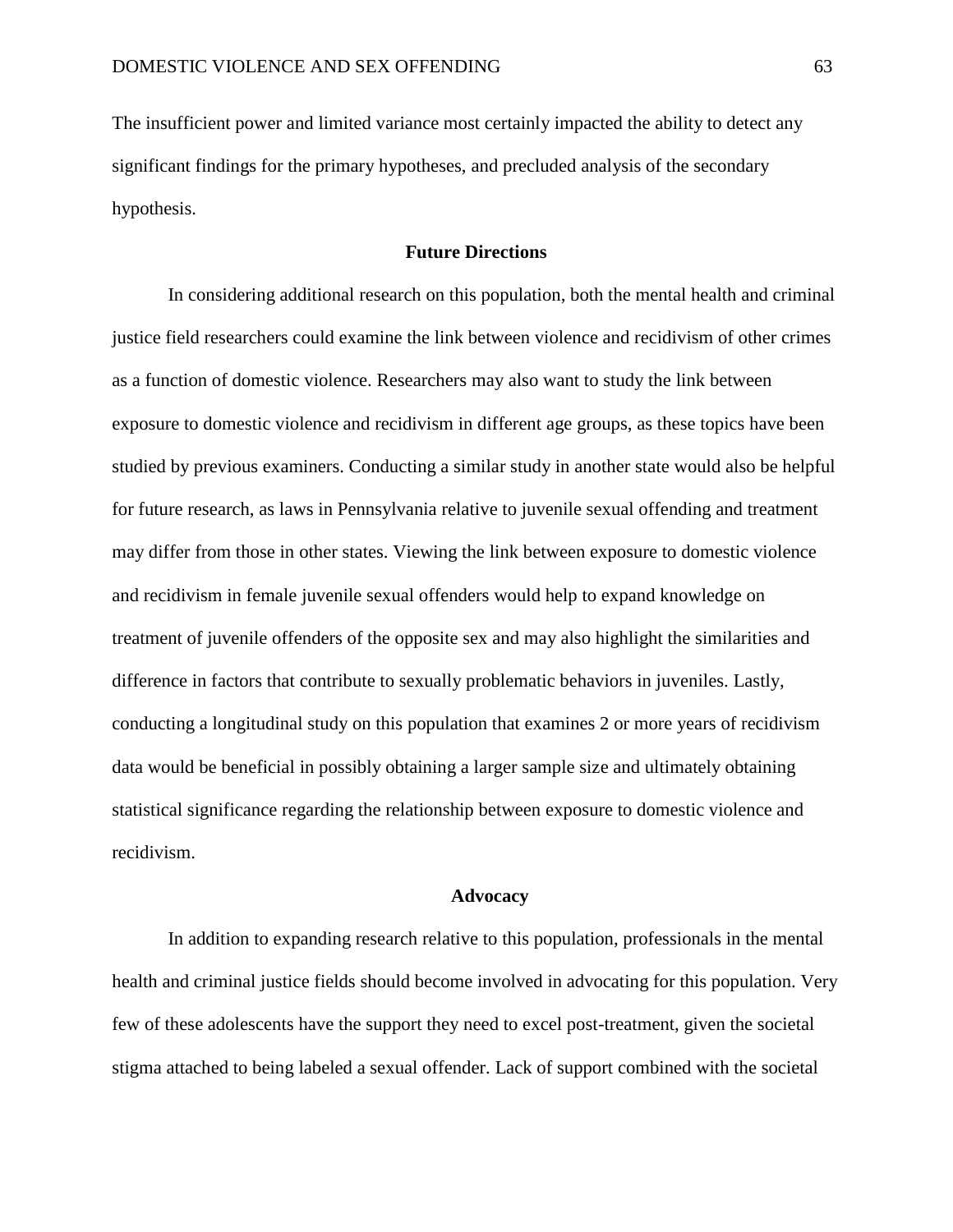## DOMESTIC VIOLENCE AND SEX OFFENDING 64

stigma often leads to difficulty in accepting that they will be labeled as sexual offenders indefinitely and fear of how individuals in society will respond to them upon release. In a study conducted by Shultz, it was found that more than half of all convicted sex offenders fear re-entry into society because of the stigma they anticipate enduring from those within their communities.

Along with being labeled as sexual offenders, the majority of these adolescents often suffer from a mental illness stemming from their own experiences of trauma (Jencks  $\&$ Leibowitz, 2018). The stigma associated with having a mental health diagnosis will likely compound the effects of the discrimination that these teens will experience as a result of their criminal charges. Additionally, since this is an adolescent population, they possibly will have years of obstacles to overcome in order to live a fairly normal life upon release from treatment. According to Shultz (2014), persons with combined sexual offense charges and mental health diagnoses have a greater likelihood of being homeless as a result of issues with finding housing and employment. These individuals are also much more likely than individuals who have committed other types of crimes to be abandoned by their families as a result of loved-ones' embarrassment and fear for their own safety in relation to being associated with a known sexual offender (Shultz, 2014).

Bearing in mind the aforementioned information, professionals in the field of psychology and criminal justice should advocate for persons convicted of sexual offense charges in various ways. Specific forms of advocacy may involve conducting research that highlights the necessity and utility of rehabilitation for sexual offenders. Additionally, research identifying residential treatment programs as an alternative to prison for specific classifications of sexual offenders may also serve as an important avenue of advocacy for convicted and adjudicated sexual offenders.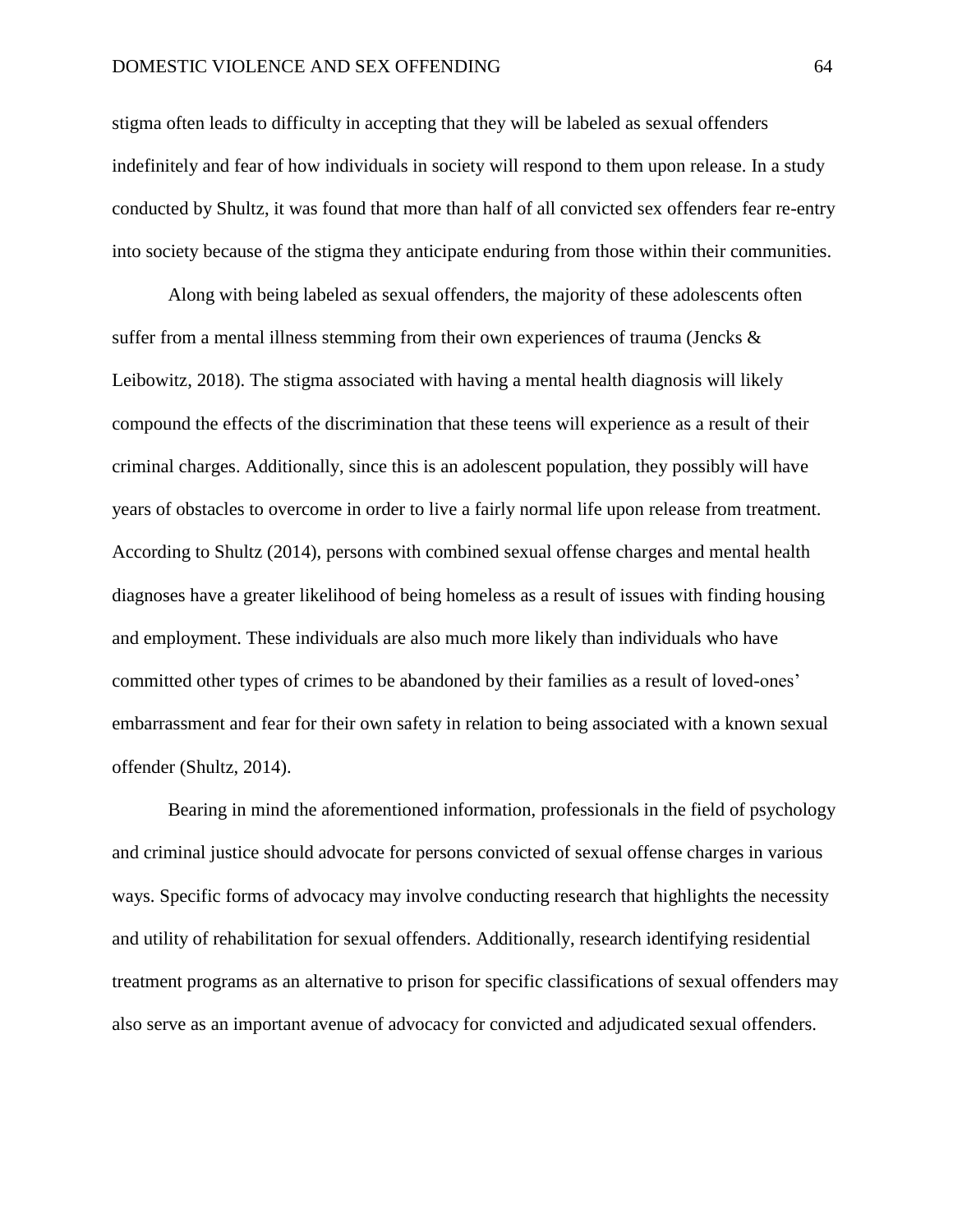In addition to the fields of psychology and criminal justice advocating for this population, adjudicated offenders within this population must be assisted in learning to advocate for themselves. Mental health professionals can assist these adolescents in identifying and acknowledging their offenses while in therapy, as doing so is the first step toward rehabilitation. Mental health professionals can also help this population to identify cognitive distortions related to their offenses and the persons victimized, as well as distortions related to their mental illnesses. Apparently, working on these problem areas will serve to indirectly combat or reduce the stigma surrounding this populations' criminal charges and mental illnesses, as they will be better prepared to explain their actions and how they have worked through them to become productive members of society.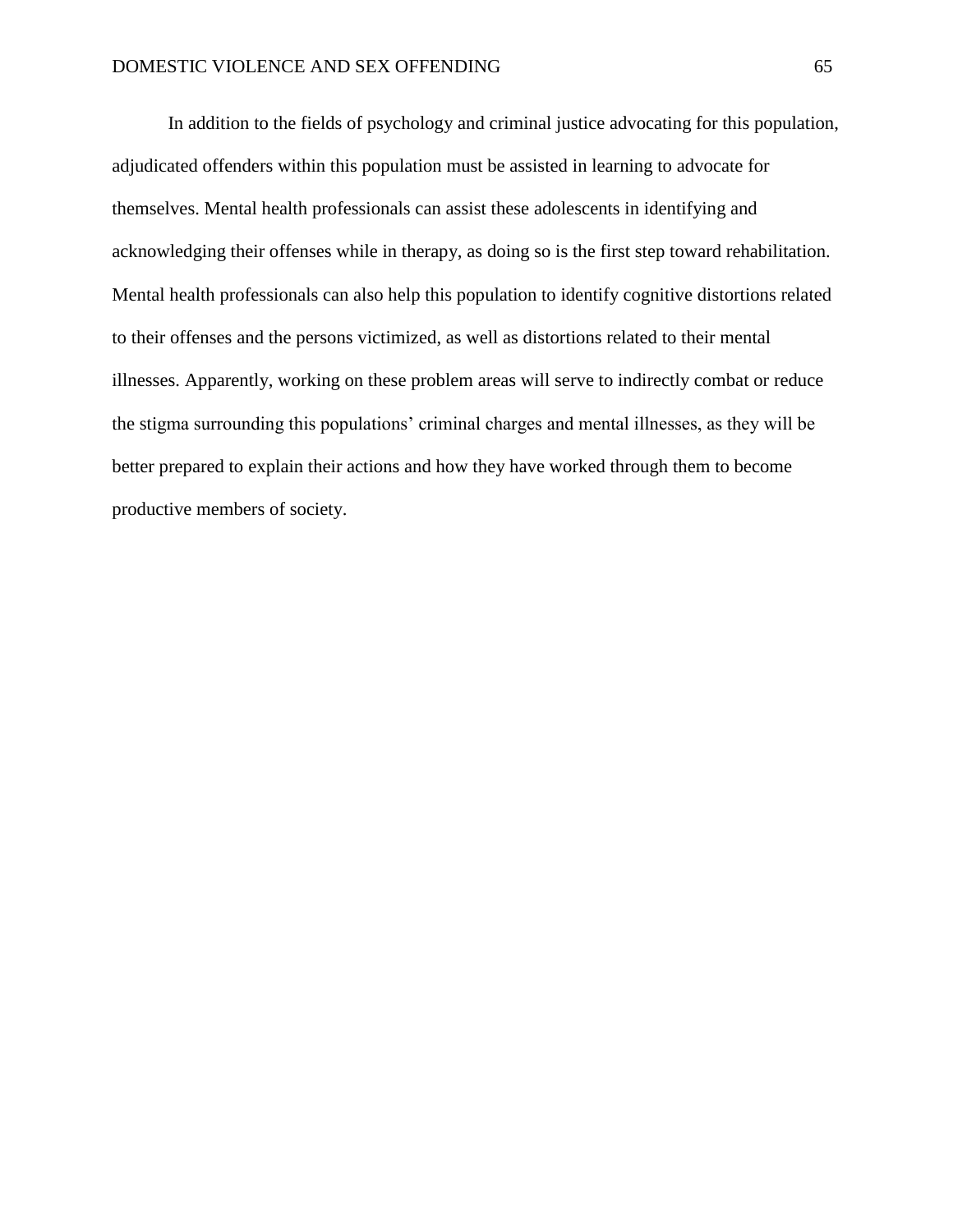## **References**

- Abbey, A., McAuslan, P., Zawacki, T., Clinton, A. M., & Buck, P. O. (2001). Attitudinal, experiential, and situational predictors of sexual assault perpetration. *Journal of Interpersonal Violence*, *16*(8), 784-807.
- Agnew, R. (2001). Building on the foundation of general strain theory: Specifying the types of strain most likely to lead to crime and delinquency. *Journal of Research in Crime and Delinquency*, *38*(4), 319-361.
- Anda, R. F., Felitti, V. J., Bremner, J. D., Walker, J. D., Whitfield, C. H., Perry, B. D., ... Giles, W. H. (2006). The enduring effects of abuse and related adverse experiences in childhood. *European Archives of Psychiatry and Clinical Neuroscience*, *256*(3), 174-186.
- Andrews, D. A., & Bonta, J. (2010). Rehabilitating criminal justice policy and practice. *Psychology, Public Policy, and Law, 16* (1), 39-55. doi: 10.1037/a0018362
- Appelbaum, P. (2009). *Sex offenders: Identification, risk assessment, treatment, and legal issues*. Oxford University Press.
- Argibay, C. M. (2003). Sexual slavery and the comfort women of World War II. *Berkeley J. International Law*, *21*, 375-389.
- Bandura, A., & Walters, R. H. (1977). *Social learning theory* (Vol. 1). Englewood Cliffs, NJ: Prentice-hall.
- Becker, J. V., & Kaplan, M. S. (1993). Cognitive behavioral treatment of the juvenile sex offender. In H. E. Barbee, W. L. Marshall, & S. M. Hudson (Eds.), *The juvenile sex offender* (pp. 264-277). New York: Guilford.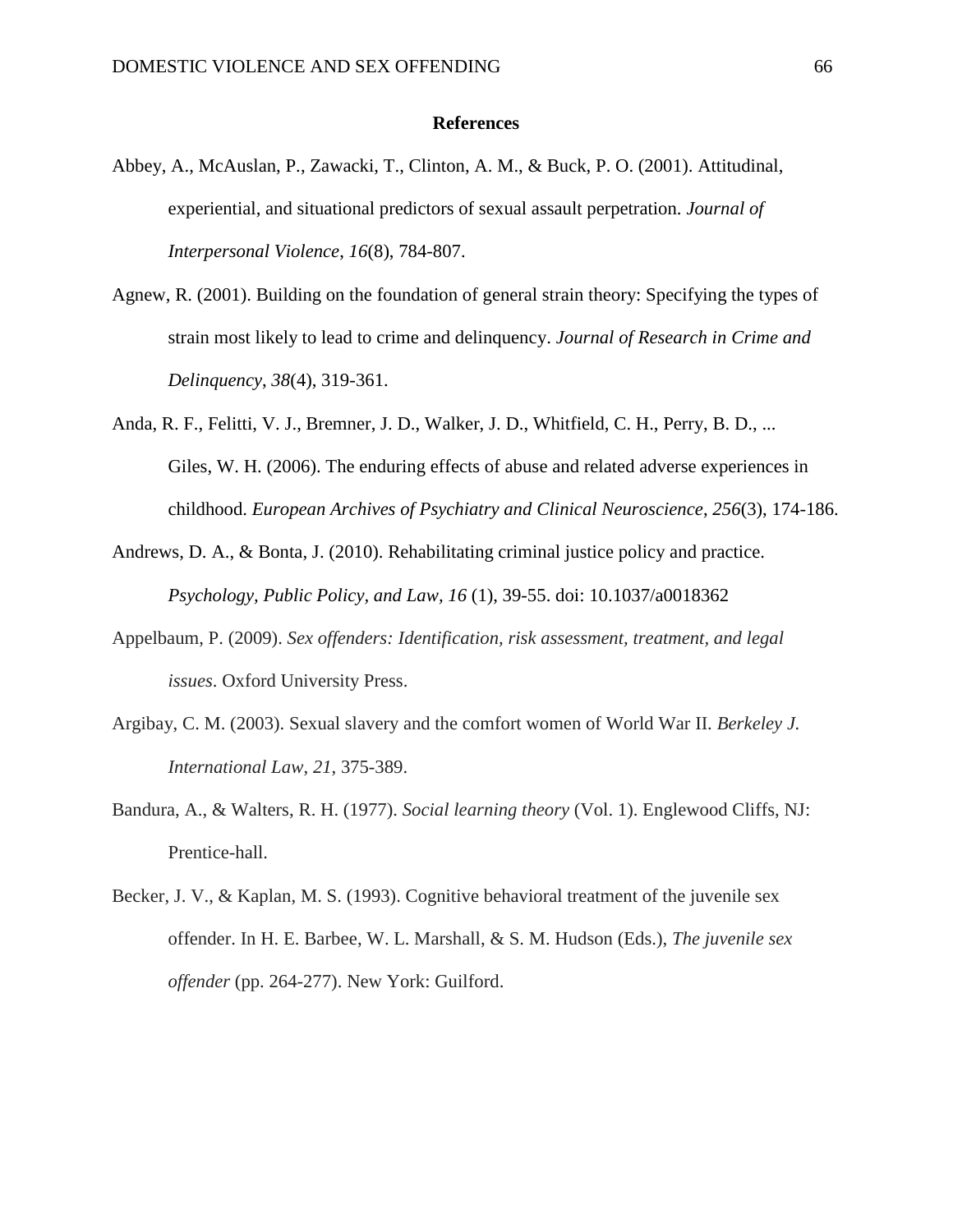- Becker, J. V., & Hunter, J. A. (1997). Understanding and treating child and adolescent sexual offenders. In T. H. Ollendick & R. J. Prinz (Eds.), *Advances in clinical child psychology*, 19 (pp. 177-197). New York: Plenum.
- Bell, C. C., & Jenkins, E. J. (1993). Community violence and children on Chicago's southside. *Psychiatry*, *56*(1), 46-54.
- Bernstein, D. P., Fink, L., Handelsman, L., Foote, J., Lovejoy, M., Wenzel, K., … Ruggiero, J (1994). Initial reliability and validity of a new retrospective measure of child abuse and neglect. *The American Journal of Psychiatry, 151*(8), 1132–1136.
- Berzins, L.G & Trestman, R.L (2004). The development and implementation of dialectical behavior therapy in forensic settings. *International Journal of Forensic Mental Health, 3*, 1, 93-103.
- Black, M. C., Basile, K. C., Breiding, M. J., Smith, S. G., Walters, M. L., Merrick, M. T., & Stevens, M. R. (2011). National intimate partner and sexual violence survey. *Atlanta, GA: Centers for Disease Control and Prevention*.
- Brezina, T. (2017). *General strain theory*. In Criminology and criminal justice. Oxford research encyclopedias. Retrieved from

[http://criminology.oxfordre.com/view/10.1093/acrefore/9780190264079.001.0001/acrefo](http://criminology.oxfordre.com/view/10.1093/acrefore/9780190264079.001.0001/acrefore-9780190264079-e-249) [re-9780190264079-e-249](http://criminology.oxfordre.com/view/10.1093/acrefore/9780190264079.001.0001/acrefore-9780190264079-e-249)

Brownmiller, S. (2013). *Against our will: Men, women and rape*. Open Road Media.

- Burton, M. (2008). *Legal responses to domestic violence*. Routledge-Cavendish.
- Butler, E. W., Fukurai, H., Dimitrius, J-E., & Krooth, R. (2001). *Anatomy of the McMartin child molestation case*. Lanham, MD: University Press of America.
- Caldwell, M. F. (2002). What we do not know about juvenile sexual re-offense risk. *Child Maltreatment*, *7*(4), 291-302.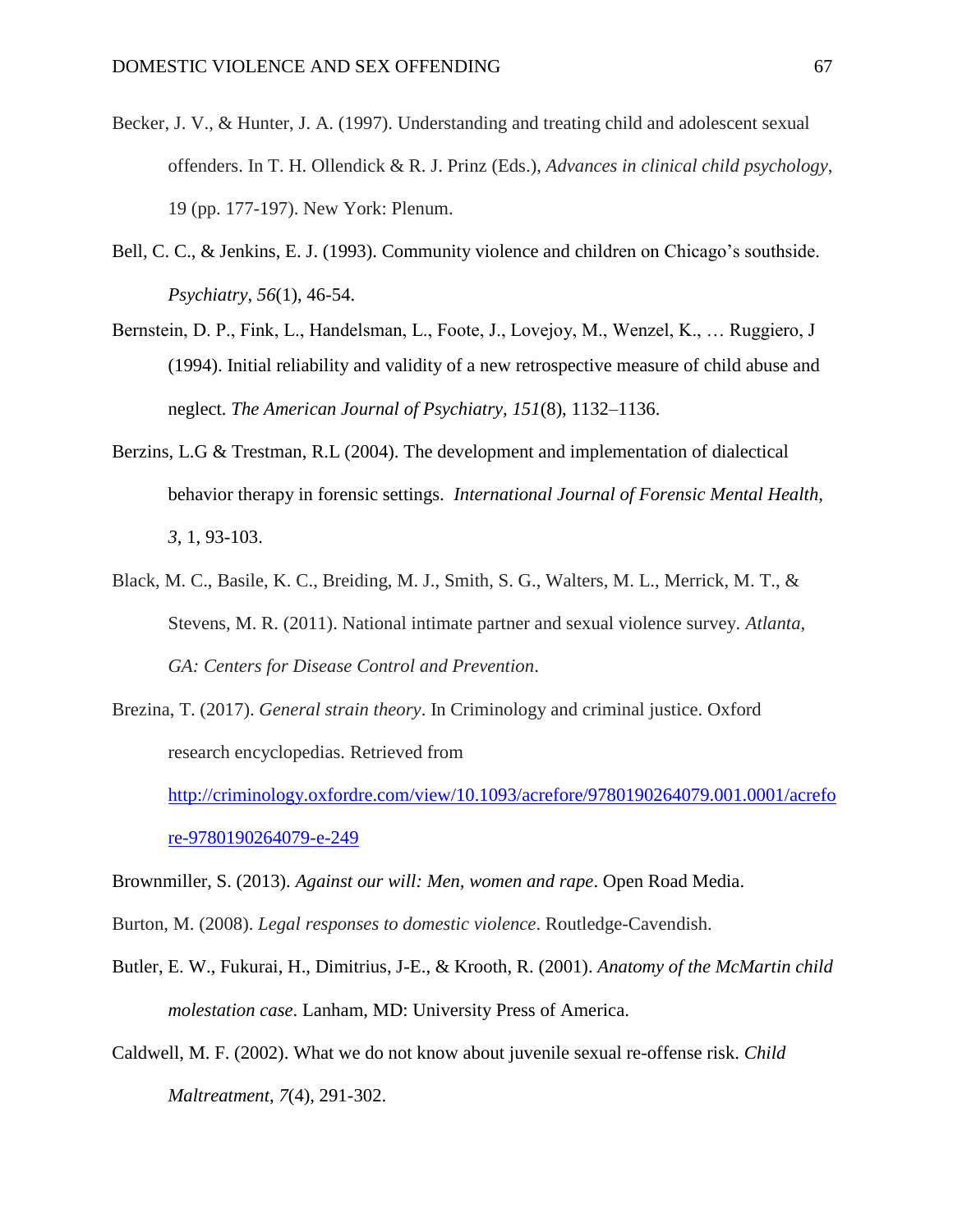- Caldwell, M.F. (2010). Study characteristics and recidivism base rates in juvenile sex offender recidivism. *International Journal of Offender Therapy and Comparative Criminology, 54(2),* 197–212.
- Campanaro, J. (2001). Women, War, and International Law: The Historical Treatment of Gender-Based War Crimes, *89 GEO. L.J. 2557, 256064*
- Caputo, A. A., Frick, P. J., & Brodsky, S. L. (1999). Family violence and juvenile sex offending: The potential mediating role of psychopathic traits and negative attitudes toward women. *Criminal Justice and Behavior*, *26*(3), 338-356.
- Carliner, H., Keyes, K. M., McLaughlin, K. A., Meyers, J. L., Dunn, E. C., & Martins, S. S. (2016). Childhood trauma and illicit drug use in adolescence: A population-based national comorbidity survey replication–adolescent supplement study. *Journal of the American Academy of Child & Adolescent Psychiatry*, *55*(8), 701-708.
- Carlson, B.E. (1990). Adolescent observers of marital violence. Journal of Family Violence, 5(4), 285-299.
- Carlson, B. E. (2000). Children exposed to intimate partner violence: Research findings and implication for intervention. *Trauma, Violence, and Abuse,* 1(4), 321-342.
- Carpentier, J., & Proulx, J. (2011). Correlates of recidivism among adolescents who have sexually offended. *Sexual Abuse*, *23*(4), 434-455.

Carr, L. J., Fitzgerald, T., & Skonovd, N. (2011). Dialectical behavior therapy: Evidence for implementation in juvenile correctional settings. California Department of Corrections and Rehabilitation. 1-14. Retrieved From

[www.cdcr.ca.gov/Reports\\_Research/docs/DBT\\_Evidence\\_Draft\\_04\\_06\\_2011.pd](http://www.cdcr.ca.gov/Reports_Research/docs/DBT_Evidence_Draft_04_06_2011.pd)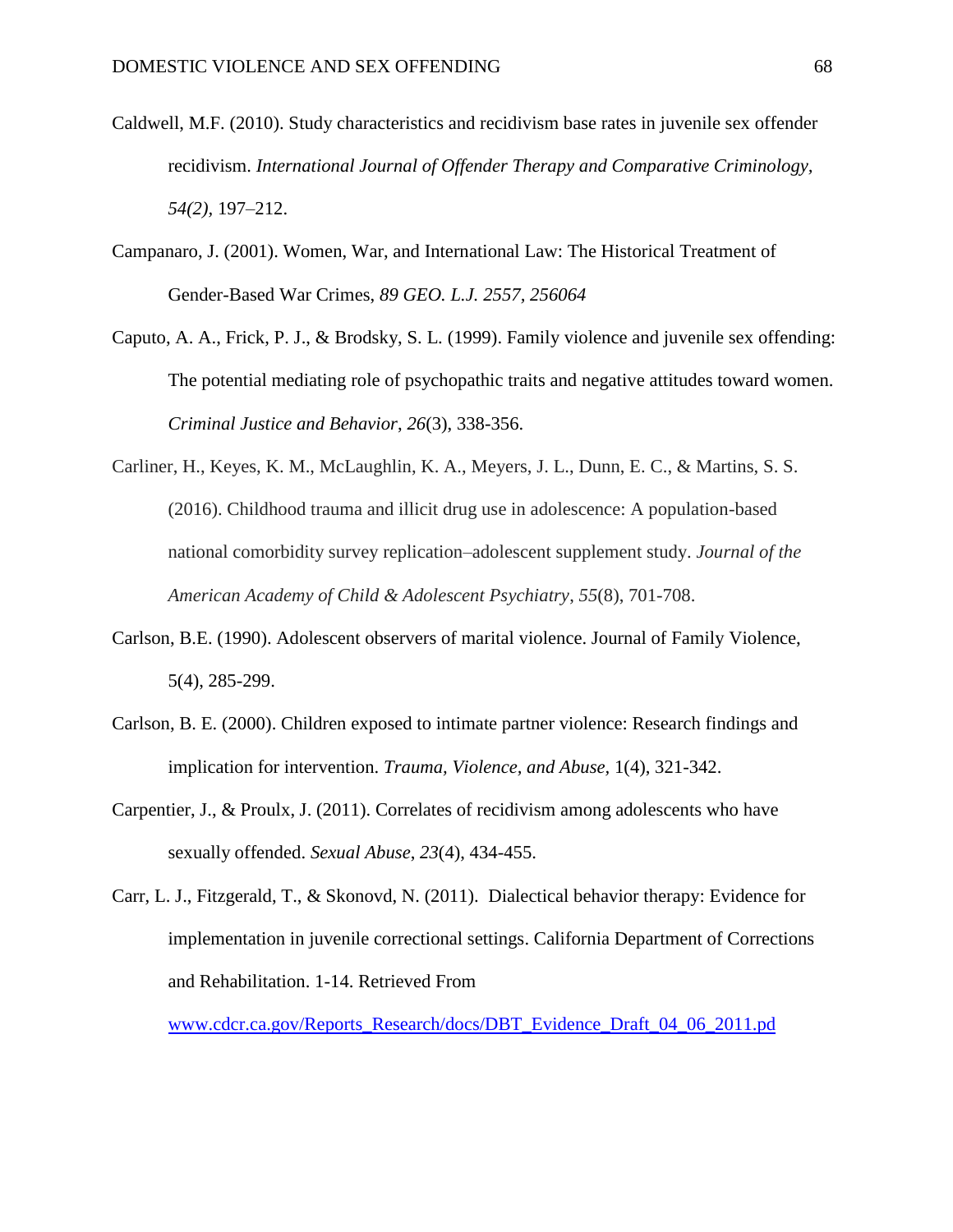- Cashwell, C. S., & Caruso, M. E. (1997). Adolescent sex offenders: Identification and intervention strategies. *Journal of Mental Health Counseling*, *19*, 336-348.
- Catalano, S. (2012). Bureau of Justice Statistics, *Intimate Partner Violence, 1993–2010*. Retrieved from [http://www.bjs.gov/content/pub/pdf/ipv9310.pdf.](http://www.bjs.gov/content/pub/pdf/ipv9310.pdf)
- Centers for Disease Control and Prevention. (2016). Sexual Violence Definitions. Centers for Disease Control and Prevention.

Retrieved from<https://www.cdc.gov/violenceprevention/sexualviolence/definitions.html>

Centers for Disease Control and Prevention. (2015). Facts about Sexual Violence. Centers for Disease Control and Prevention.

Retrieved from<https://www.cdc.gov/features/sexualviolence/index.html>

[Center](https://www.ncbi.nlm.nih.gov/pmc/articles/PMC2922753/#R19) for Sex Offender Management (CSOM). (2018) Treatment. Center for Sex Offender

Management. Retrieved from

[https://www.csom.org/train/juvenile/4/Juvenile%20Curriculum%20Content%20-](https://www.csom.org/train/juvenile/4/Juvenile%20Curriculum%20Content%20-%20Treatment%20(Topic%204).pdf)

[%20Treatment%20\(Topic%204\).pdf](https://www.csom.org/train/juvenile/4/Juvenile%20Curriculum%20Content%20-%20Treatment%20(Topic%204).pdf)

- Cochrane, D. L., & Kennedy, M. A. (2010). Attitudes toward Megan's law and juvenile sex offenders. Justice Policy Journal, 7, 1-35.
- de Brouwer, A. L. M., Ku, C., Römkens, R., & van den Herik, L. (2013). Sexual violence as an international crime: Interdisciplinary approaches. *Transitional Justice Series* on Transitional Justice. Belgium: Intersentia Publishing nv., *(12)*
- Department of Justice, Federal Bureau of Investigation. (2004). *National incident-based reporting system, 2004.* (Report No. ICPSR04468-v1). Ann Arbor, MI: Inter-university Consortium for Political and Social Research, 2006-09-20. doi:10.3886/ICPSR04468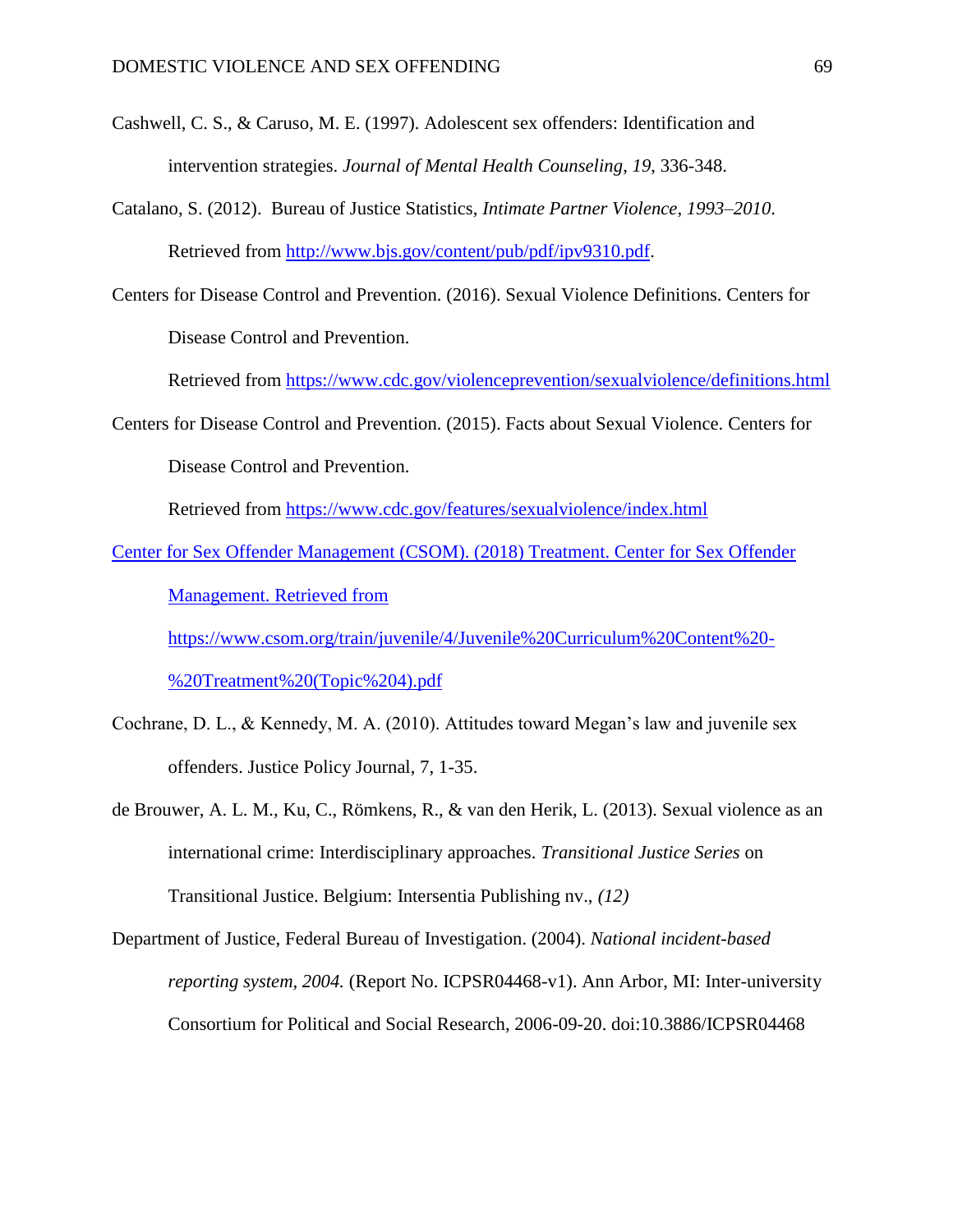- Dopp, A. R., Borduin, C. M., & Brown, C. E. (2015). Evidence-based treatments for juvenile sexual offenders: Review and recommendations. *Journal of Aggression, Conflict and Peace Research*, *7*(4), 223-236.
- Drake, E., & Barnoski, R (2006). *Recidivism findings for the Juvenile Rehabilitation Administration's dialectical behavior therapy program: Final report* (Document No. 06- 05-1202). Olympia: Washington State Institute for Public Policy.
- Durham, A. (2003). *Young men surviving child sexual abuse: Research stories and lessons for therapeutic practice*. Chichester: Wiley.
- Dwyer, R.G., & Letourneau, E. J. (2011). Juveniles who sexually offend: Recommending a treatment program and level of care. Child and Adolescent Psychiatric Clinics of North America, 20(3), 413-429.
- Edleson, J. L., Ellerton, A. L., Seagren, E. A., Kirchberg, S. L., Schmidt, S. O., & Ambrose, A. T. (2007). Assessing child exposure to adult domestic violence. *Children and Youth Services Review, 29* (7), 961-971.
- Eisenberg, A. (1985). Learning to describe past experience in conversation. *Discourse Processes, 8*, 177–204.
- Elliot, D. E., Bjelajac, P., Fallot, R. D., Markoff, L.S., & Reed, B. G. (2005). Trauma-informed or trauma-denied: Principles and implementation of trauma-informed services for women. *Journal of Community Psychology, 33,* 461-477. doi: 10.1002/jcop.20063
- Emanuel, G. (2016). How Domestic Violence in One Home Affects Every Child in a Class. nprEd. Retrieved from: [https://www.npr.org/sections/ed/2016/09/03/491204888/how](https://www.npr.org/sections/ed/2016/09/03/491204888/how-domestic-violence-in-one-home-affects-every-child-in-a-class)[domestic-violence-in-one-home-affects-every-child-in-a-class](https://www.npr.org/sections/ed/2016/09/03/491204888/how-domestic-violence-in-one-home-affects-every-child-in-a-class)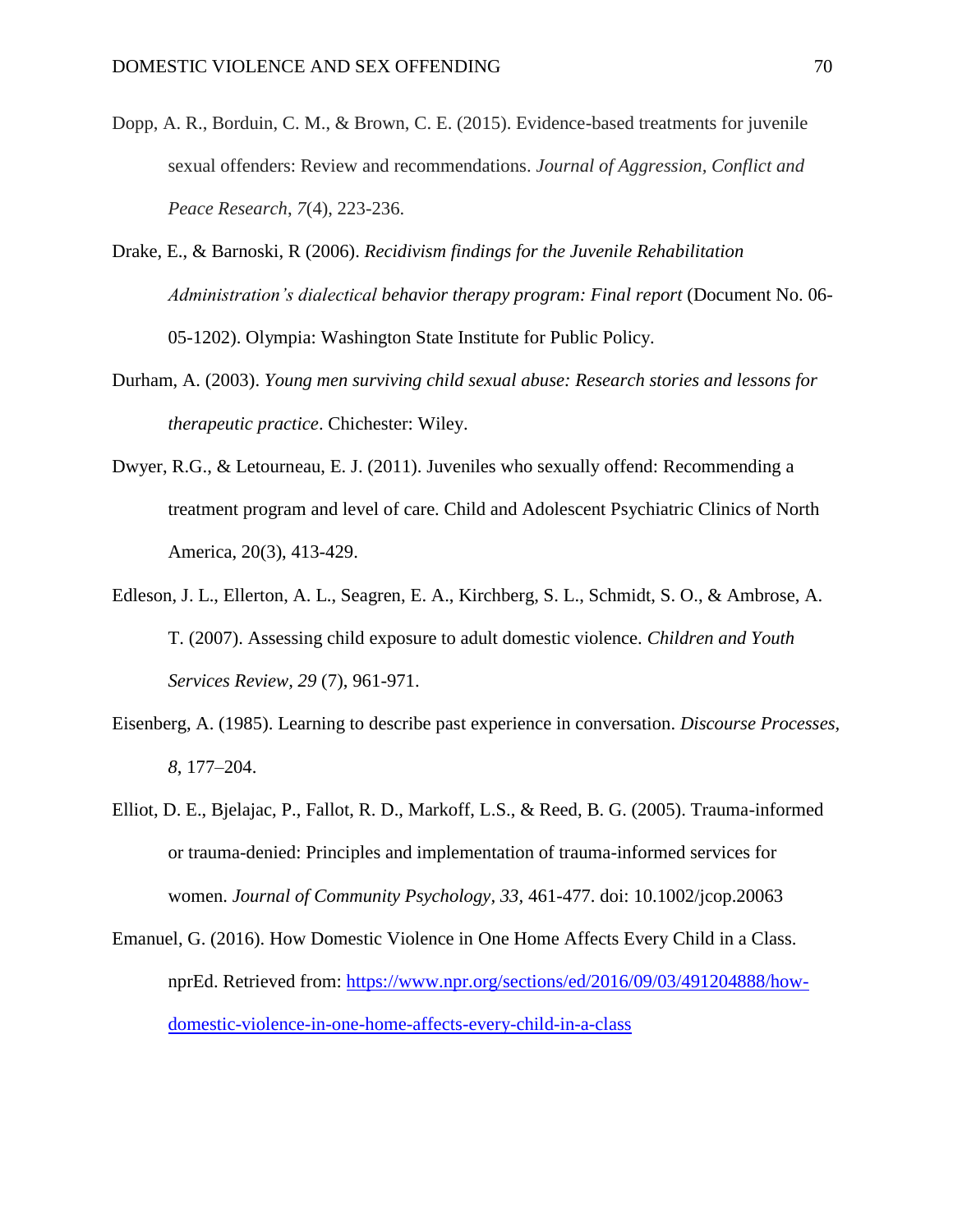- Fagan, J., & Wexler, S. (1988). Explanations of sexual assault among violent delinquents. *Journal of Adolescent Research*, *3*(3-4), 363-385.
- FBI Uniform Crime Report. (2010.) Crime in the United States 2010. U.S. Department of Justice Federal Bureau of Investigation.

Retrieved from: [https://ucr.fbi.gov/crime-in-the-u.s/2010/crime-in-the-u.s.-2010/violent](https://ucr.fbi.gov/crime-in-the-u.s/2010/crime-in-the-u.s.-2010/violent-crime)[crime](https://ucr.fbi.gov/crime-in-the-u.s/2010/crime-in-the-u.s.-2010/violent-crime)

- Felitti, V. J., Anda, R. F., Nordenberg, D., Williamson, D. F., Spitz, A. M., Edwards, V., ... Marks, J. S. (1998). Relationship of childhood abuse and household dysfunction to many of the leading causes of death in adults. *American Journal of Preventive Medicine*, *14*(4), 245-258.
- Felter, E. (1997). A history of the State's response to domestic violence in the United States. Cynthia R. Daniels (ed.), *Feminists Negotiate the State: The Politics of Domestic Violence.* Lanham, Maryland: University Press of America: 5– 20.
- Finkelhor, D., Ormrod, R., & Chaffin, M. (2009). Juveniles Who Commit Sex Offenses Against Minors. Washington, DC: Office of Juvenile Justice and Delinquency Prevention. *Juvenile Justice Bulletin*. Retrieved From [file:///C:/Users/Shamy/AppData/Local/Microsoft/Windows/INetCache/IE/5S18SEH9/Juv](file:///C:/Users/Shamy/AppData/Local/Microsoft/Windows/INetCache/IE/5S18SEH9/Juveniles%20Who%20Commit%20Sex%20Offenses%20Against%20Minors..pdf) [eniles%20Who%20Commit%20Sex%20Offenses%20Against%20Minors..pdf](file:///C:/Users/Shamy/AppData/Local/Microsoft/Windows/INetCache/IE/5S18SEH9/Juveniles%20Who%20Commit%20Sex%20Offenses%20Against%20Minors..pdf)
- Fivush, R. (1998). Children's recollections of traumatic and nontraumatic events. *Development and psychopathology*, *10*(04), 699-716.
- Fivush, R., Gray, J. T., & Fromhoff, F. A. (1987). Two year olds' talk about the past. *Cognitive Development, 2*, 393–409.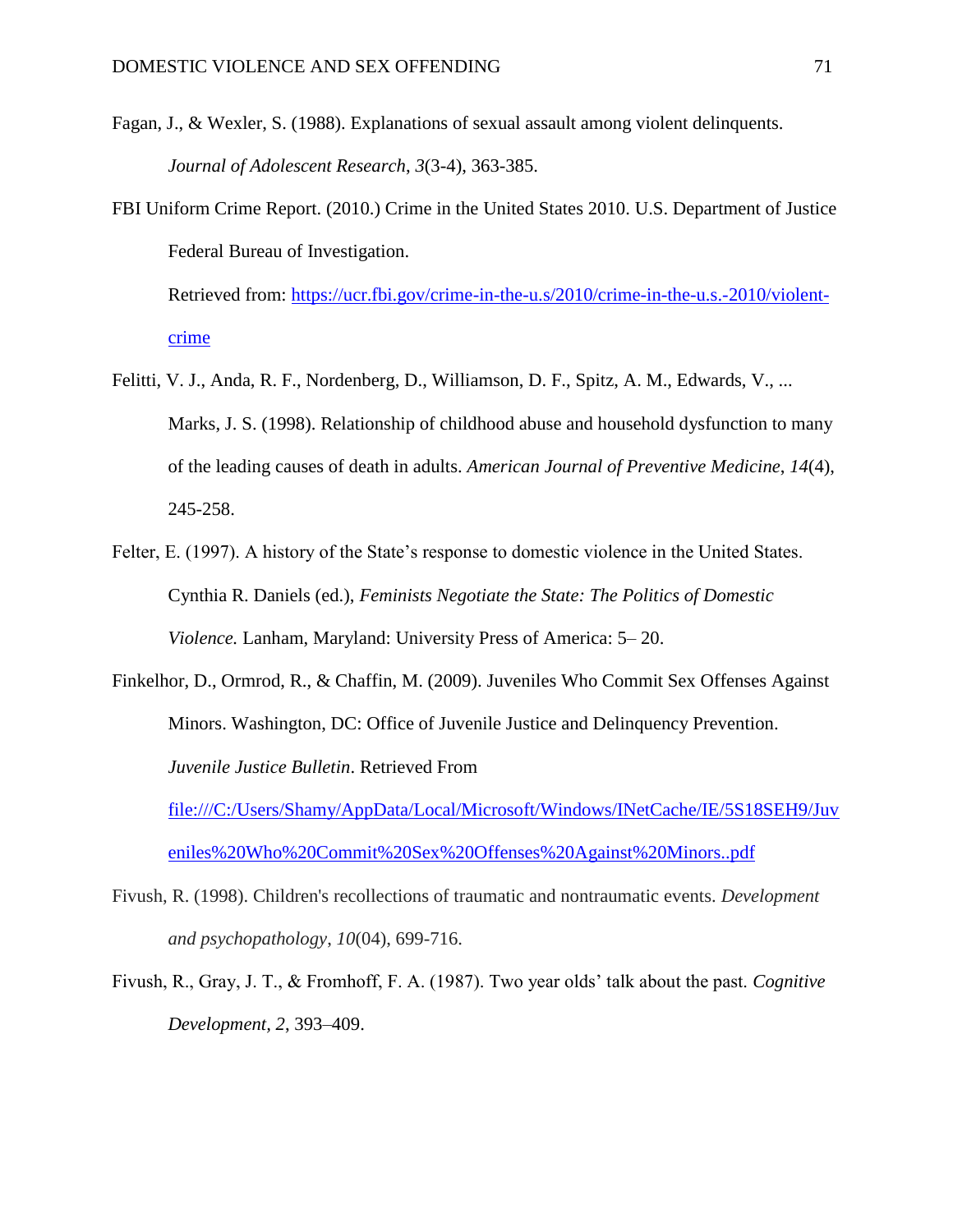- Ford, M. E., & Linney, J. A. (1995). Comparative analysis of juvenile sexual offenders, violent nonsexual offenders, and status offenders. *Journal of Interpersonal Violence*, *10*(1), 56- 70.
- Funk, R. R., Mcdermeit, M., Godley, S. H., & Adams, L. (2003). Maltreatment issues by level of adolescent substance abuse treatment: The extent of the problem at intake and relationship to early outcomes. *Child Maltreatment*, *8*(1), 36-45.
- Funk, J. B., Baldacci, H. B., Pasold, T., & Baumgardner, J. (2004). Violence exposure in reallife, video games, television, movies, and the internet: is there desensitization?. *Journal of adolescence*, *27*(1), 23-39.
- Gabriel, R. A. (2007). *The ancient world, Soliders' lives through history* (Vol. 1). Westport, CONN: Greenwood Press.
- Garcia-Moreno, C., Jansen, H. A., Ellsberg, M., Heise, L., & Watts, C. H. (2006). Prevalence of intimate partner violence: findings from the WHO multi-country study on women's health and domestic violence. *The Lancet*, *368*(9543), 1260-1269.
- Gibson, C., & Vandiver, D. M. (2008). *Juvenile sex offenders: What the public needs to know*. Greenwood Publishing Group.
- Gillis, H.L. & Gass, M.A. (2010). Treating juveniles in a sex offender program using adventure-based programming: A matched group design. Journal of Child Sexual Abuse, *19* (1), 20-34.
- Glueck, S., & Glueck, E. (1950). Unraveling juvenile delinquency. *Juvenile. Court. Judges J.*, *2*, 32.
- Glueck, S., & Glueck, E. T. (1968). *Delinquents and nondelinquents in perspective*. Cambridge, MA: Harvard University Press.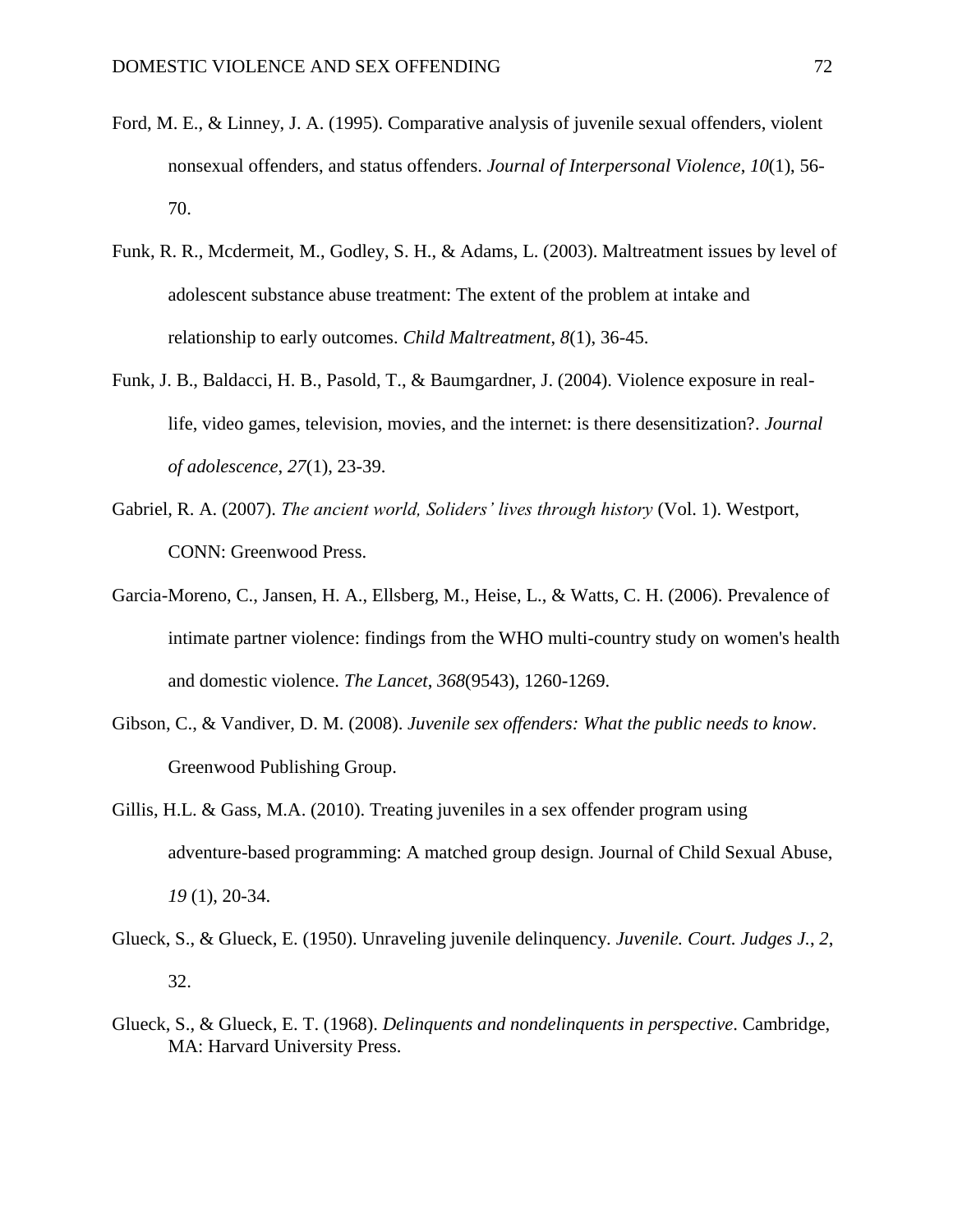- Groth, N. A., Longo, R. E., & McFadin, J. B. (1982). Undetected recidivism among rapists and child molesters. *Crime and Delinquency*, 128, 450-458.
- Guarino-Ghezzi, S. & Kimball, L.M. (1998). Juvenile sex offenders in treatment. *Corrections Management Quarterly*, 2 (1) 45-54.
- Haegerich, T. M., & Dahlberg, L. L. (2011). Violence as a public health risk. *American Journal of Lifestyle Medicine*, *5*(5), 392-406.
- Hanson, R. K., Gordon, A., Harris, A. J., Marques, J. K., Murphy, W., Quinsey, V. L., & Seto, M. C. (2002). First report of the collaborative outcome data project on the effectiveness of psychological treatment for sex offenders. *Sexual Abuse: A journal of research and treatment*, *14*(2), 169-194.
- Hanson, R. K., & Harris, A. J. R. (1998). *Dynamic predictors of sexual recidivism*. Ottawa, Ontario: Solicitor General Canada.
- Hardt, J., & Rutter, M. (2004). Validity of adult retrospective reports of adverse childhood experiences: Review of the evidence. *Journal of Child Psychology and Psychiatry*, *45*(2), 260-273.
- Hardt, J., Sidor, A., Bracko, M., & Egle, U. T. (2006). Reliability of retrospective assessments of childhood experiences in Germany. *The Journal of Nervous and Mental Disease*, *194*(9), 676-683.
- Heil, P., Ahlmeyer, S., & Simons, D. (2003). Crossover sexual offenses. *Sexual Abuse: A Journal of Research and Treatment*, *15*(4), 221-236.
- Heineman, E. D. (Ed.). (2011). *Sexual violence in conflict zones: From the Ancient World to the Era of Human Rights*. Philadelphia: University of Pennsylvania Press.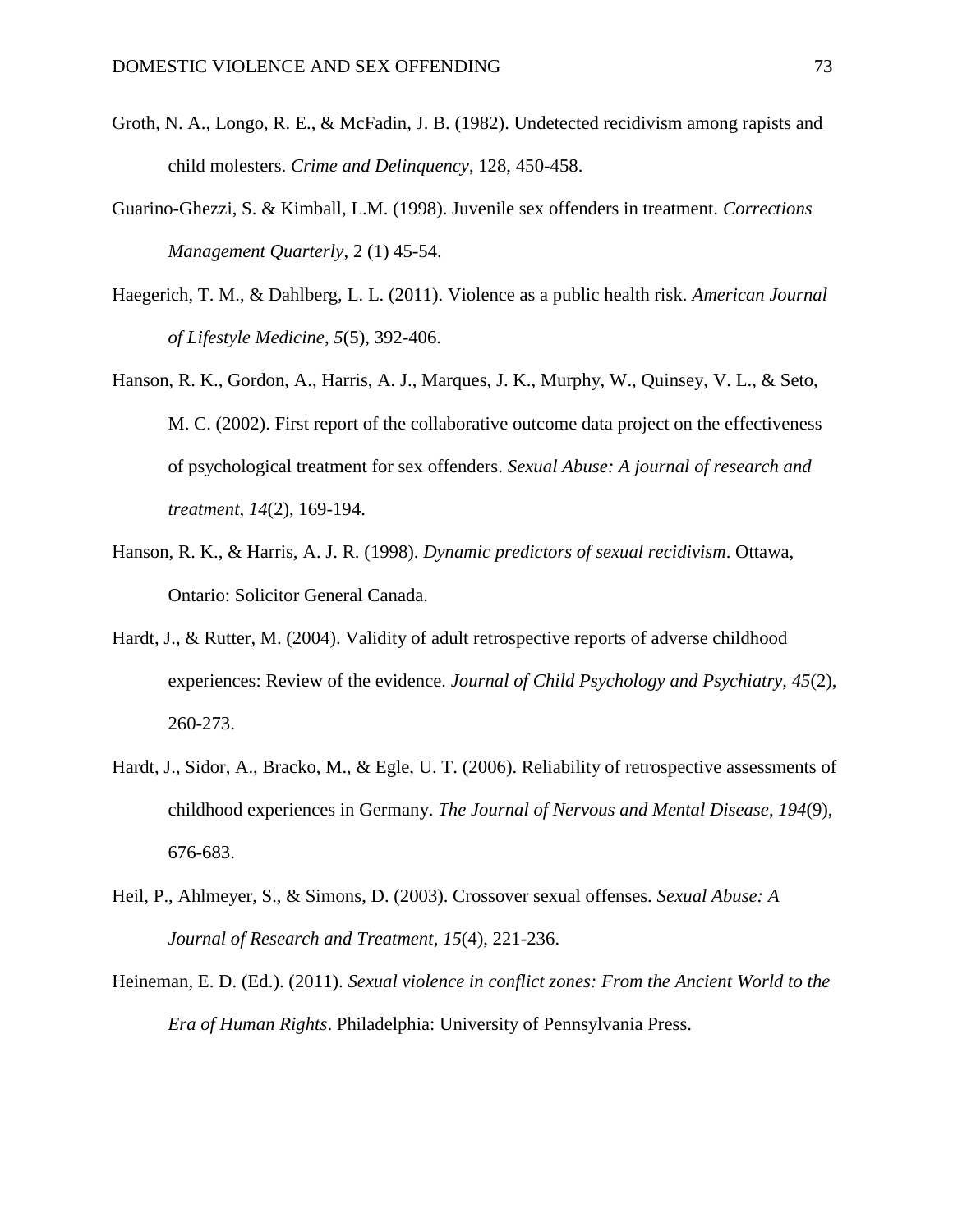- Holmes, M. M., Resnick, H. S., Kilpatrick, D. G., & Best, C. L. (1996). Rape-related pregnancy: Estimates and descriptive characteristics from a national sample of women. *American Journal of Obstetrics and Gynecology*, *175*(2), 320-325.
- Hudson, J. A., & Nelson, K. (1986). Repeated encounters of a similar kind: Effects of familiarity on children's autobiographic memory. *Cognitive Development, 1*, 253–271.
- Hunter, J.A., & Figueredo, A.J. (2000). The influence of personality and history of sexual victimization in the prediction of juvenile perpetrated child molestation. *Behavior Modification,* 24(2), 241–263.
- Hurd, N. M., Zimmerman, M. A., & Xue, Y. (2009). Negative adult influences and the protective effects of role models: A study with urban adolescents. *Journal of Youth and Adolescence*, *38*(6), 777-789.
- Jaffe, P. G., Wolfe, D. A., & Wilson, S. K. (1990). *Children of battered women*. Newbury Park, California, Sage.
- James, M. P. (1994). *Domestic violence as form of child abuse: Identification and prevention*. Australian Domestic and Family Violence Clearinghouse, University of New South Wales.
- Jencks, J. W., & Leibowitz, G. S. (2018). The impact of types and extent of trauma on depressive affect among male juvenile sexual offenders. *International Journal of Offender Therapy and Comparative Criminology*, *62*(5), 1143-1163.
- Kahn, T. J., & Chambers, H. J. (1991). Assessing reoffense risk with juvenile sexual offenders. *Child Welfare: Journal of Policy, Practice, and Program, 70,* 333-345.
- Kaplan, M. S., & Krueger, R. B. (2010). Diagnosis, assessment, and treatment of hypersexuality. *Journal of Sex Research*, *47*(2-3), 181-198.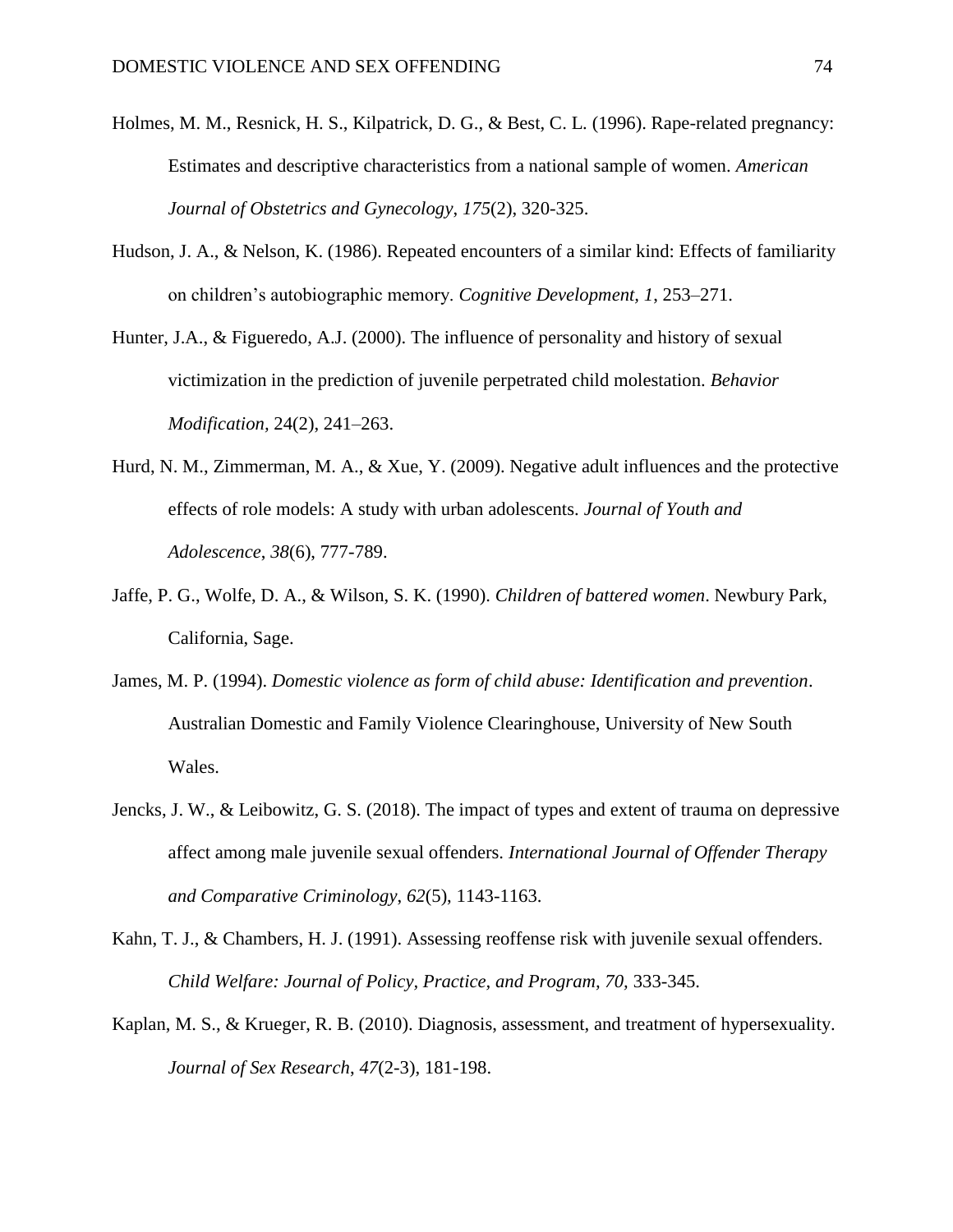- Katz, R. C. (1990). Psychosocial adjustment in adolescent child molesters. *Child Abuse & Neglect*, *14*(4), 567-575.
- Kelley, S.M., Lewis, K., & Sigal, J. (2004). The impact of risk factors on the treatment of adolescent sex offenders. *Journal of Addictions and Offender Counseling, 24,* 67- 81.
- Kilpatrick, D. G., Acierno, R., Saunders, B., Resnick, H. S., Best, C. L., & Schnurr, P. P. (2000). Risk factors for adolescent substance abuse and dependence: data from a national sample. *Journal of Consulting and Clinical Psychology*, *68*(1), 19-30.
- Kilpatrick, D. G., Edmunds, C. M., & Seymour, A. K. (1992). Rape in America: A report to the nation. Arlington, VA: National Victim Center.
- Kilpatrick, D. G., Ruggiero, K. J., Acierno, R., Saunders, B. E., Resnick, H. S., & Best, C. L. (2003). Violence and risk of PTSD, major depression, substance abuse/dependence, and comorbidity: Results from the National Survey of Adolescents. *Journal of Consulting and Clinical Psychology*, *71*(4), 692-700.
- Kingston, D. A., Fedoroff, P., Firestone, P., Curry, S., & Bradford, J. M. (2008). Pornography use and sexual aggression: The impact of frequency and type of pornography use on recidivism among sexual offenders. *Aggressive Behavior*, *34*(4), 341-351.
- Knopp, F.H., Rosenberg, J., & Stevenson, W. (1986). Report on nationwide survey of juvenile and adult sex-offender treatment programs and providers, 1986. Safer Society; Orwell, VT.
- Kolbo, J. R., Blakely, E. H., & Engleman, D. (1996). Children who witness domestic violence: A review of empirical literature. *Journal of Interpersonal Violence*, *11*(2), 281-293.
- Kraus, L. (2016). *Adjudicated youth [Special issue]. Child and Adolescent Psychiatric Clinics*  $25(1)$ .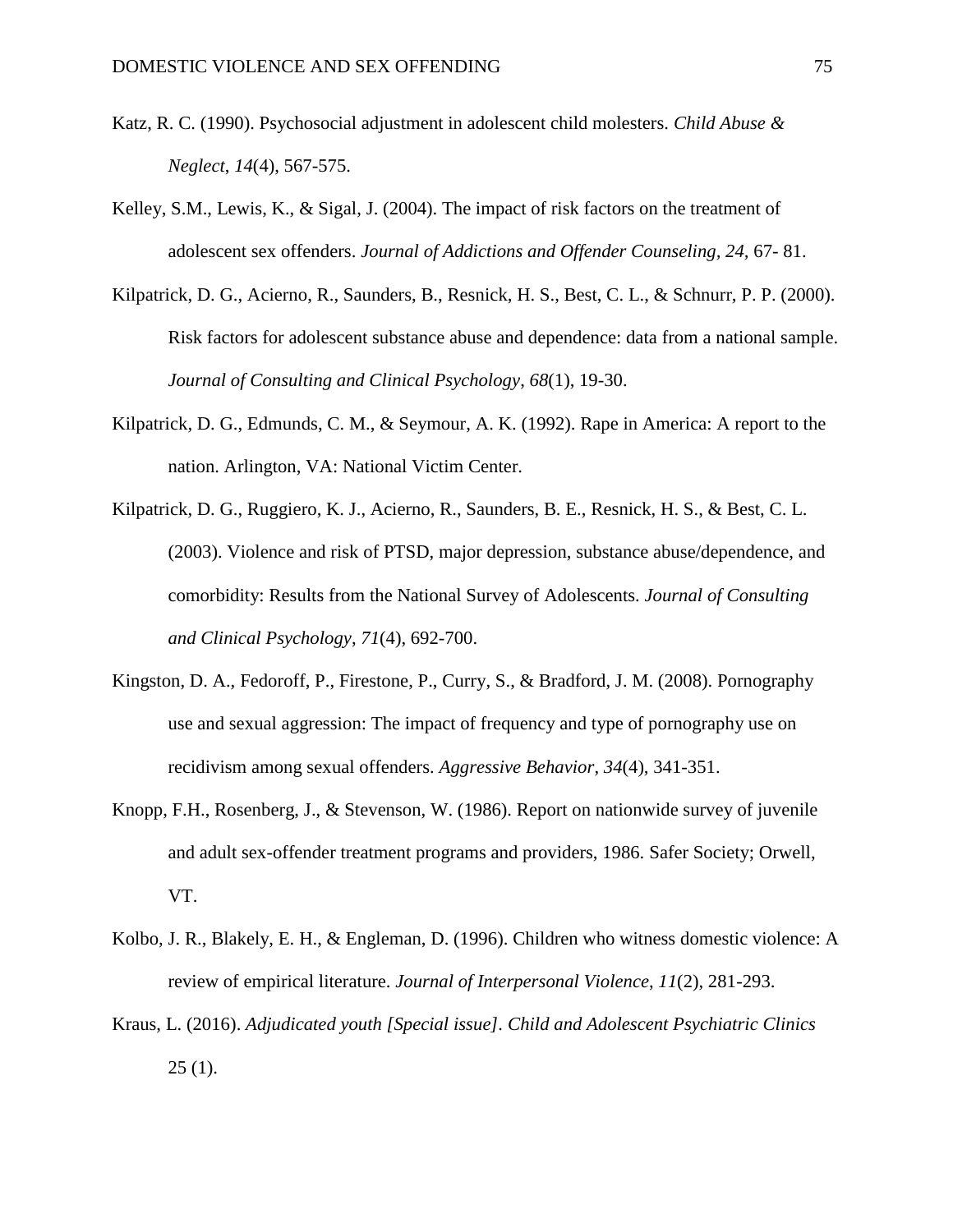- Lab, S. P., Shields, G. & Schondel, C. (1993), Research note: an evaluation of juvenile sexual offender treatment. *Crime and Delinquency*, 39 (4) 543-53.
- Laub, J. H., & Sampson, R. J. (1988). Unraveling families and delinquency: A reanalysis of the Gluecks' data. *Criminology*, *26*(3), 355-380.
- Levenson, J. (2014). Incorporating trauma-informed care into evidence-based sex offender treatment. *Journal of Sexual Aggression*, *20*(1), 9-22.
- Leversee, T. (2015). Etiology and typologies of juveniles who have committed sexual offenses. *Sex Offender Management Assessment and Planning Initiative (SMART)*. Retrieved From [file:///C:/Users/Shamy/AppData/Local/Microsoft/Windows/INetCache/IE/5S18SEH9/juv](file:///C:/Users/Shamy/AppData/Local/Microsoft/Windows/INetCache/IE/5S18SEH9/juvenile-sec2.pdf) [enile-sec2.pdf](file:///C:/Users/Shamy/AppData/Local/Microsoft/Windows/INetCache/IE/5S18SEH9/juvenile-sec2.pdf)
- Linehan, M. M. (1993). *Cognitive behavioral therapy of borderline personality disorder* (Vol. 51). New York, NY: Guilford Press.
- Lipsey, M. W., & Derzon, J. H. (1998). Predictors of violent or serious delinquency in adolescence and early adulthood: A synthesis of longitudinal research. In R. Loeber & D. P. Farrington (Eds.), (Serious and violent juvenile offenders: Risk factors and successful interventions (pp. 86-105).
- Lisak, D. (2008). Understanding the predatory nature of sexual violence. Harvard Kennedy School Ash Center for Democratic Governance and Innovation. Retrieved from [http://www.innovations.harvard.edu/showdoc.html.](http://www.innovations.harvard.edu/showdoc.html)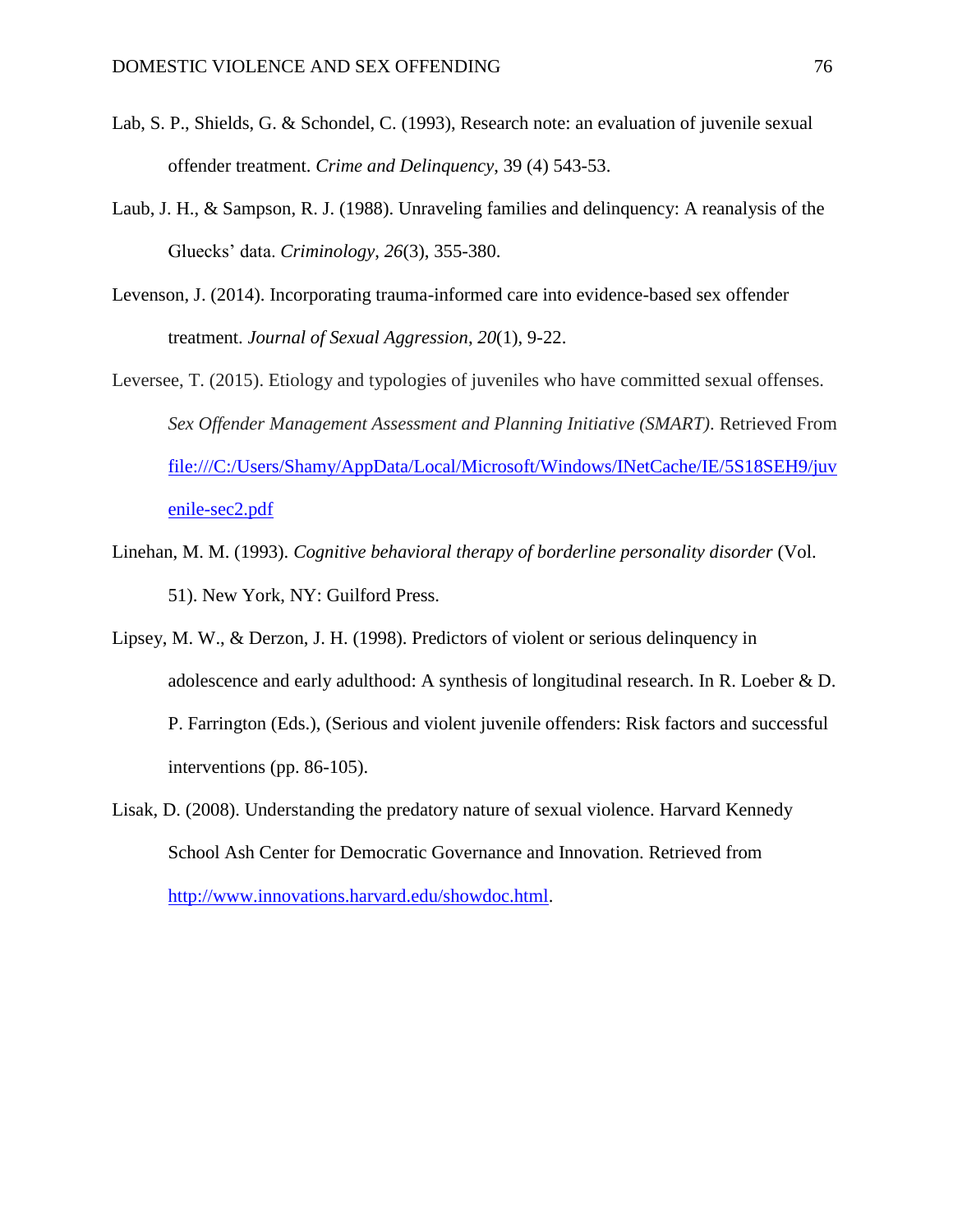Lobanov-Rostovsky, C. (2015). Recidivism of juveniles who commit sexual offenses. *Sex Offender Management Assessment and Planning Initiative (SOMAPI) Research Brief*. Retrieved from

[file:///C:/Users/Shamy/AppData/Local/Microsoft/Windows/INetCache/IE/IT3ZWPX5/Ju](file:///C:/Users/Shamy/AppData/Local/Microsoft/Windows/INetCache/IE/IT3ZWPX5/JuvenileRecidivism.pdf) [venileRecidivism.pdf](file:///C:/Users/Shamy/AppData/Local/Microsoft/Windows/INetCache/IE/IT3ZWPX5/JuvenileRecidivism.pdf)

- Margolin, G. (1998). Effects of domestic violence on children. In P. K. Trickett & C. J. Schellenbach (Eds.), *Violence against children in the family and the community.* (pp.57-101). Washington, DC: American Psychological Association.
- Maughan, B., Pickles, A., & Quinton, D. (1995). Parental hostility, childhood behaviour, and adult social functioning. In J. McCord (Ed.), *Coercion and punishment in long term perspectives* (pp. 34–58). New York, NY: Cambridge University Press.
- McBride, K. (2017). The long-term impact of neglectful parents: The lifelong effects of childhood neglect. Psychology Today. Retrieved from [https://www.psychologytoday.com/us/blog/the-legacy-distorted-love/201708/the-long](https://www.psychologytoday.com/us/blog/the-legacy-distorted-love/201708/the-long-term-impact-neglectful-parents)[term-impact-neglectful-parents](https://www.psychologytoday.com/us/blog/the-legacy-distorted-love/201708/the-long-term-impact-neglectful-parents)
- McFarlane, J. M., Groff, J. Y., O'Brien, J. A., & Watson, K. (2003). Behaviors of children who are exposed and not exposed to intimate partner violence: An analysis of 330 black, white, and Hispanic children. *Pediatrics*, *112*(3), e202-e207.
- McGrath, R.J., Cumming, G.F., Burchard, B.L., Zeoli, S. & Ellerby, L. (2010). *Current practices and emerging trends in sexual abuser management: The Safer Society 2009 North American Survey*, Brandon, VT. Safer Society Press.
- Mihalic, S. W., & Elliott, D. (1997). A social learning theory model of marital violence. *Journal of Family Violence*, *12*(1), 21-47.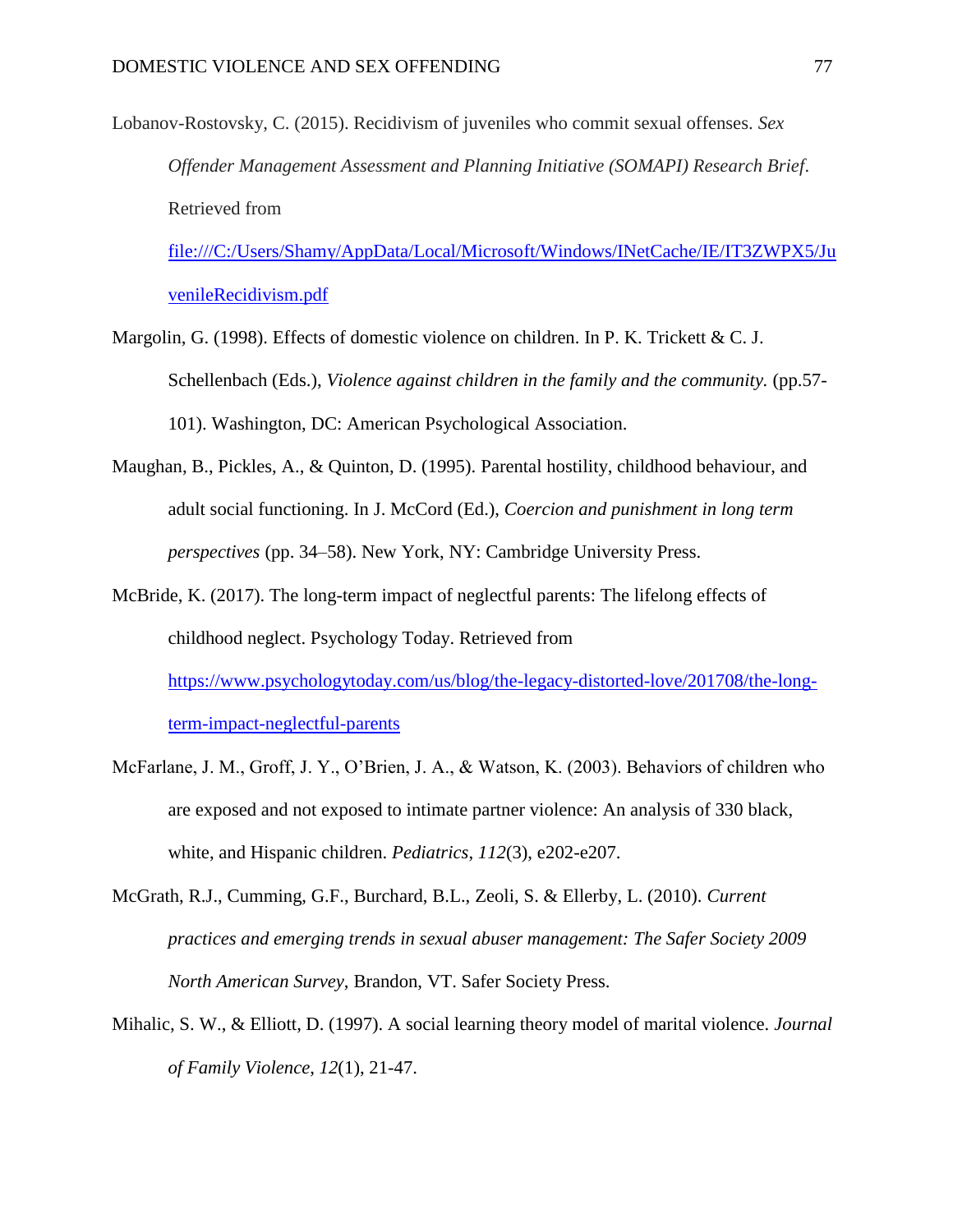- Miner, M. H., Siekert, G. P., & Ackland, M. A. (1997). Evaluation: Juvenile Sex Offender Treatment Program. *United States: University of Minnesota*.
- Moylan, C. A., Herrenkohl, T. I., Sousa, C., Tajima, E. A., Herrenkohl, R. C., & Russo, M. J. (2010). The effects of child abuse and exposure to domestic violence on adolescent internalizing and externalizing behavior problems. *Journal of family Violence*, *25*(1), 53- 63.
- National Coalition Against Domestic Violence. (2015). Domestic Violence National Statistics. *National Coalition Against Domestic Violence.* Retrieved from: <https://ncadv.org/files/National%20Statistics%20Domestic%20Violence%20NCADV.pdf>
- Nelson, K., & Gruendel, J. M. (1981). Generalized event representations: Basic building blocks of cognitive development. In M.E. Lamb & A. L. Brown (Eds.), *Advances in development psychology* (Vol. 1, pp. 131-158). Hillsdale, NJ: Erlbaum.
- Nordqvist, C. (2018). Recognizing Child Abuse. *Medical News Today*. Retrieved From: <https://www.medicalnewstoday.com/articles/241532.php>
- Office of Juvenile Justice and Delinquency Prevention. (2016). Juvenile arrest trends from 1980-2014. *OJJDP statistical briefing book.* Retrieved from [http://www.ojjdp.gov/ojstatbb/crime/JAR\\_Display.asp?ID=qa05203](http://www.ojjdp.gov/ojstatbb/crime/JAR_Display.asp?ID=qa05203)
- Osofsky, J. D. (1995). *Children who witness domestic violence: The invisible victims*. Society for Research in Child Development. 9: 1-19.
- Osofsky, J. D., Wewers, S., Hann, D. M., & Fick, A. C. (1993). Chronic community violence: What is happening to our children? *Psychiatry*, *56*(1), 36-45.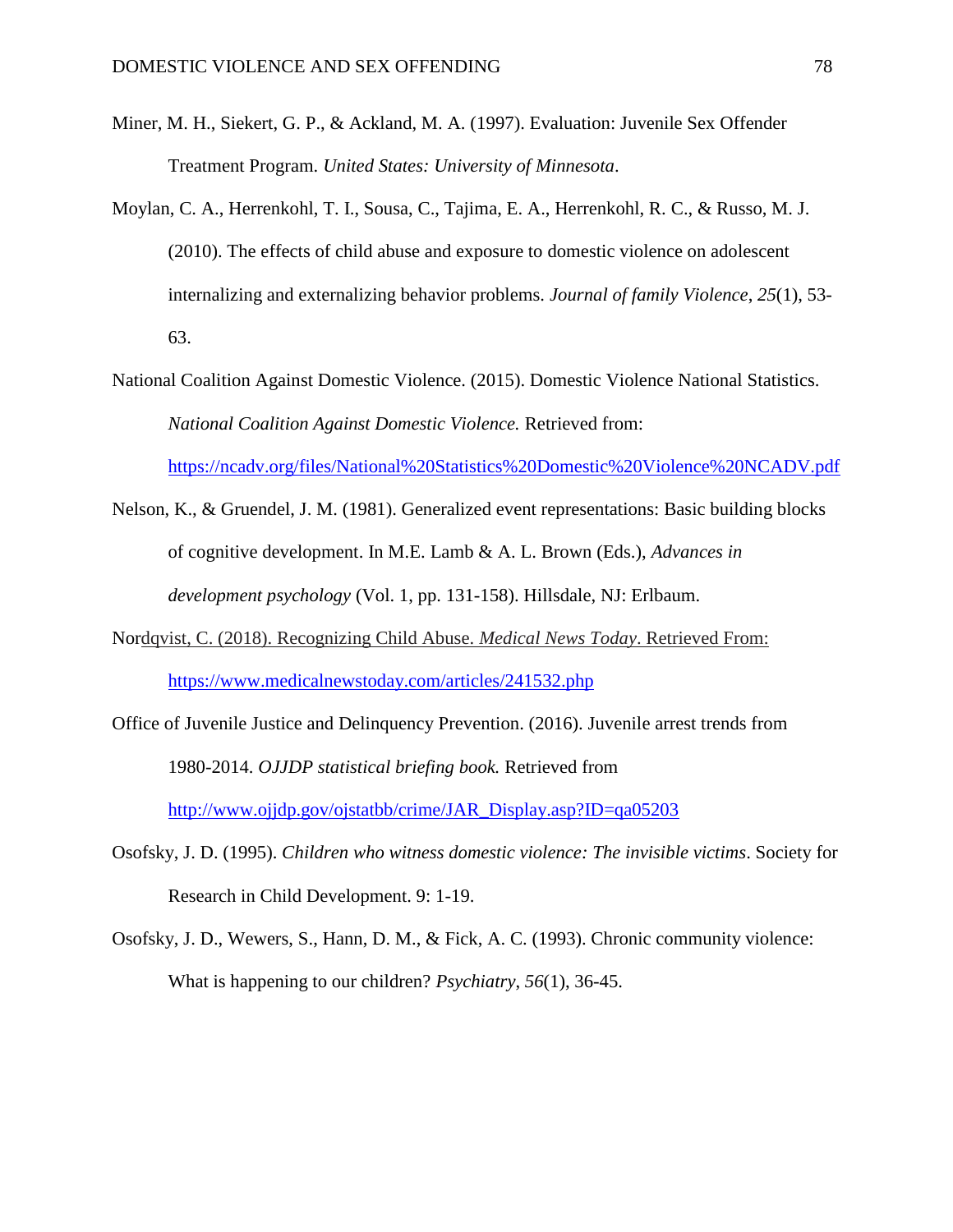- Osofsky, J. D. (2003). Prevalence of children's exposure to domestic violence and child maltreatment: Implications for prevention and intervention. *Clinical child and family psychology review*, *6*(3), 161-170.
- Patzer, M. S. (2014). The novice: A love story. *CreateSpace Independent Publishing Platform,*  368. ISBN-10: 1502405237.
- Pinker, S. (2011). *The better angels of our nature: Why violence has declined* (Vol. 75). New York, NY: Viking.
- Pithers, W.D., Gray, A., Busconi, A., & Houchens, P. (1998). Caregivers of children with sexual behavior problems: Psychological and familial functioning. *Child Abuse and Neglect,* 22(2): 129–141.
- Quinsey, V. L., Harris, T. G., Rice, E. M., & Cormier, A. C. (2006). Violent offenders: Appraising and managing risk (2nd Ed). Washington, DC: *American Psychological Association.*
- Rape, Abuse, and Incest National Network (RAINN). (2016). Types of Sexual Violence. *Rape, Abuse, and Incest National Network.*

Retrieved from<https://www.rainn.org/types-sexual-violence>

- Ratnayake, A. A. (2013). Juvenile sex offenses: Finding justice, Update*.* National Center for Prosecution of Child Abuse, 23.
- Rebocho, M. F., & Gonçalves, R. A. (2012). Sexual predators and prey: A comparative study of the hunting behavior of rapists and child molesters. *Journal of interpersonal violence*, *27*(14), 2770-2789.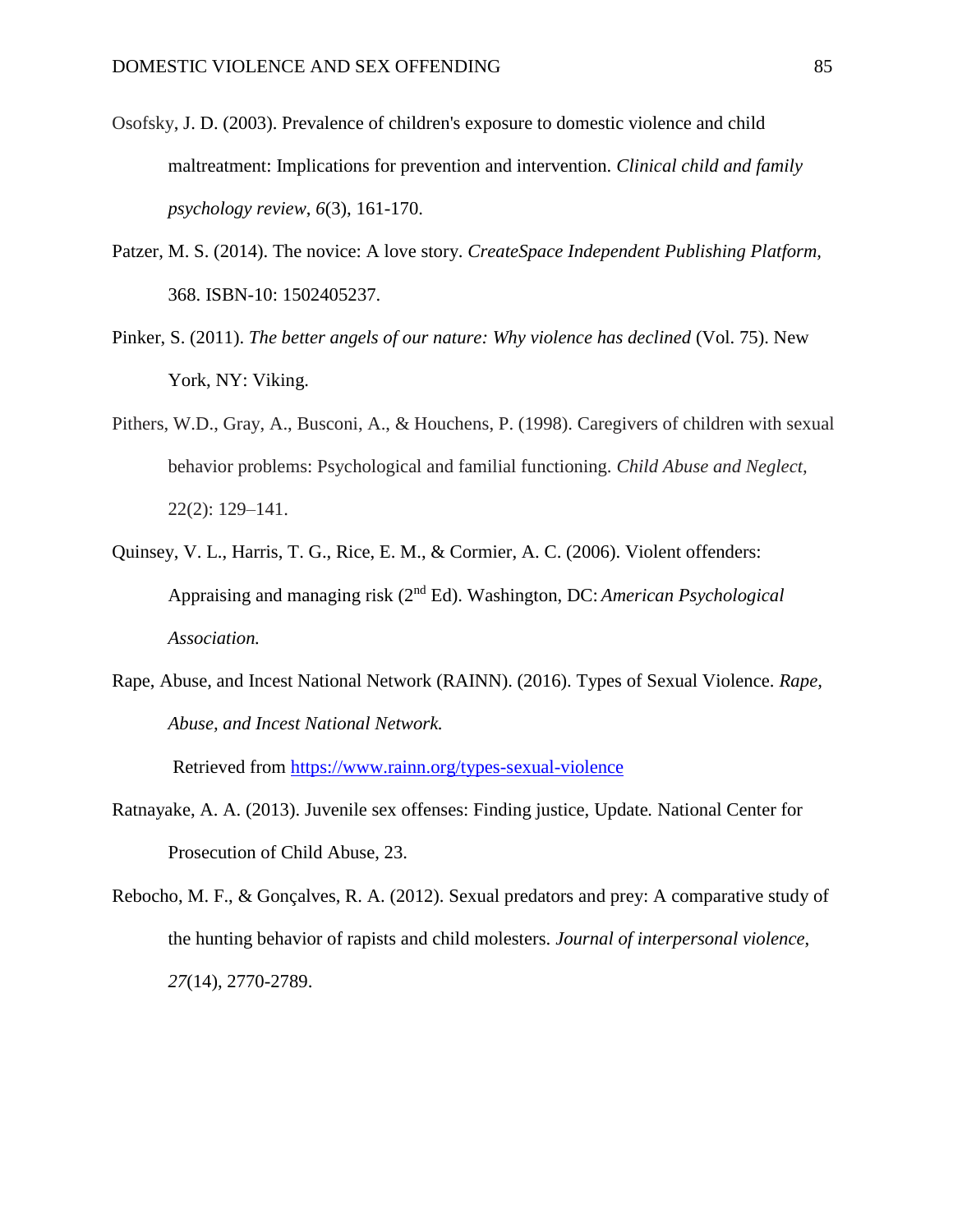- Reitzel, L. R., & Carbonell, J. L. (2006). The effectiveness of sexual offender treatment for juveniles as measured by recidivism: A meta-analysis. *Sexual Abuse: A Journal of Research and Treatment, 18,* 401–421.
- Rich, P. (2015). Assessment of risk for sexual reoffense in juveniles who commit sexual offenses. Research Brief. Sex Offender Management Assessment and Planning Initiative (SOMAPI). Washington, DC: Office of Sex Offender Sentencing, Monitoring, Apprehending, Registering, and Tracking (SMART). *Office of Justice Programs, US Department of Justice*.

Retrieved from<https://www.smart.gov/SOMAPI/printerFriendlyPDF/juvenile-sec4.pdf>

- Richters, J. E., &Martinez, P. (1993). Children as victims of and witnesses to violence in a Washington, DC neighborhood. In L. Leavitt & N. Fox (Eds.), *Psychological effects of war and violence on children* (pp. 243–278). Hillsdale, NJ: Lawrence Erlbaum Associates, Inc.
- Riser, D. K., Pegram, S. E., & Farley, J. P. (2013). Adolescent and young adult male sex offenders: Understanding the role of recidivism. *Journal of Child Sexual Abuse*, *22*(1), 9- 31.
- Robins, L. N., West, P. A., & Herjanic, B. L. (1975). Arrests and delinquency in two generations: A study of black urban families and their children. *Journal of Child Psychology and Psychiatry*, *16*(2), 125-140.
- Romer, D. (2010). Adolescent risk taking, impulsivity, and brain development: Implications for prevention*. Developmental Psychobiology, 52* (3), 263-276.
- Schechter, S. (1982). Women and male violence: The visions and struggles of the battered women's movement. Boston, MA: South End Press.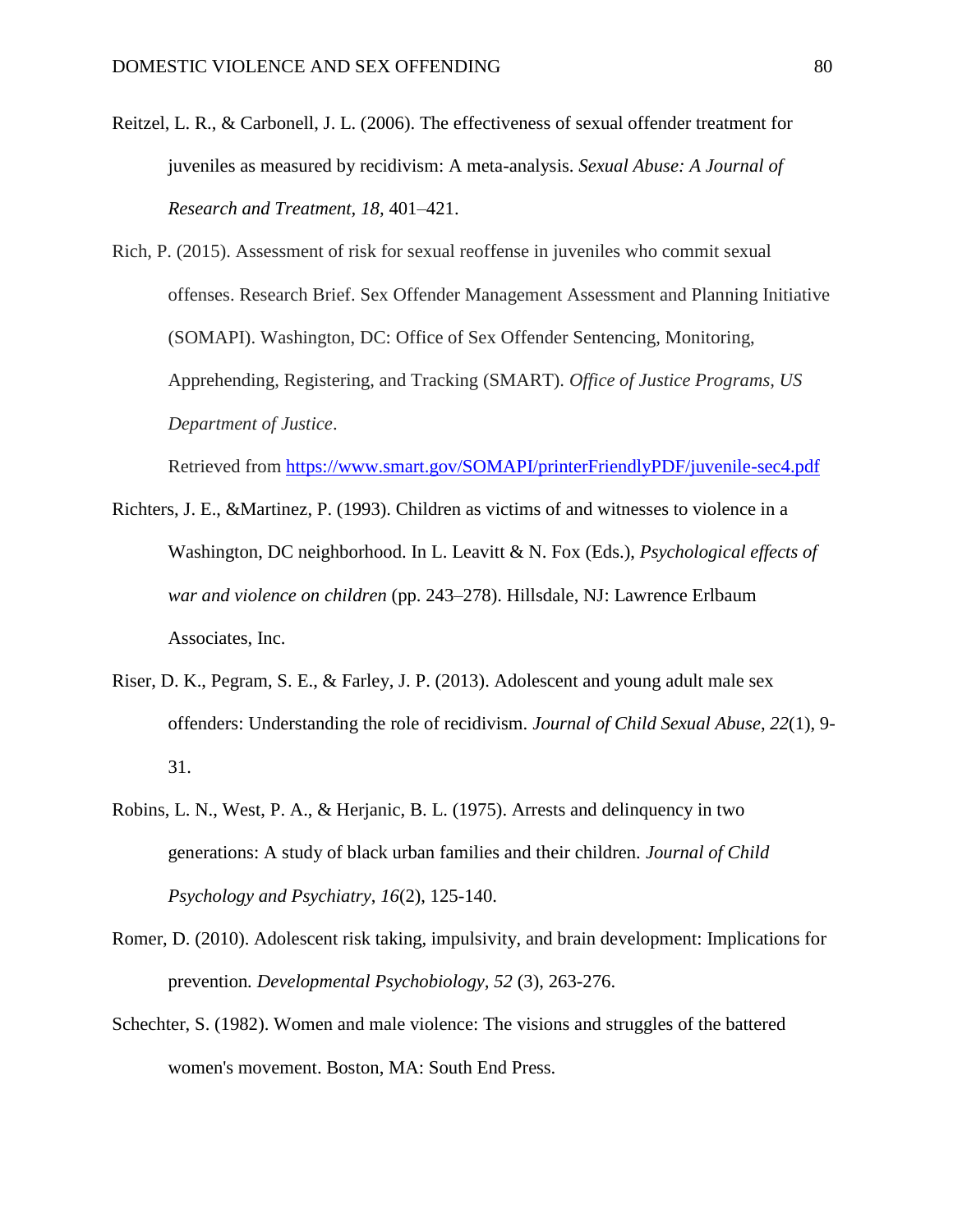- Schoenborn, C. A. (1991). Exposure to alcoholism in the family: United States, 1988. *Advance Data from Vital and Health Statistics, 30*(205), 1–13.
- Seña, A. C., Hsu, K. K., Kellogg, N., Girardet, R., Christian, C. W., Linden, J., ... & Hammerschlag, M. R. (2015). Sexual assault and sexually transmitted infections in adults, adolescents, and children [Supplement 8]. *Clinical Infectious Diseases*, *61* S856- S864.
- Shelton, D., Kesten, K., Zhang, W., & Trestman, R. (2011). Impact of a dialectic behavior therapy—Corrections Modified (DBT‐CM) upon behaviorally challenged incarcerated male adolescents. *Journal of Child and Adolescent Psychiatric Nursing*, *24*(2), 105-113.
- Sickmund, M., & Puzzanchera, C. (2014). Juvenile offenders and victims: 2014 national report. Pittsburgh, PA: National Center for Juvenile Justice. *Office of Juvenile Justice and Delinquency Prevention.*
- Siegel, L. J. (2016). *Criminology: The core.* Cengage Learning. Belmont, CA: Wadsworth.
- Siegel, R. (1996). "The rule of love": Wife beating as prerogative and privacy. T*he Yale Law Journal*,105(8), 2117-2207.
- Silvern, L., Karyl, J., Waede, L. Hodges, W.F., Starek, J., Heidt, E., & Min, K. (1995). Retrospective reports of parental abuse: Relationships to depression, trauma symptoms, and self-esteem, among college students. Journal of Family Violence 10 (2), 177-202.
- Singer, D. G., & Singer, J. L. (2001). Introduction: Why a handbook on children and the media? In D. G. Singer & J. L. Singer (Eds.), *Handbook of children and the media* (pp. xi-xvii). Thousand Oaks, CA: Sage.
- Sisco, M. M., & Becker, J. V. (2005). Chapter nineteen domestic violence, childhood physical abuse, and juvenile sex offense. *Journal of Interpersonal Violence,* 477-489.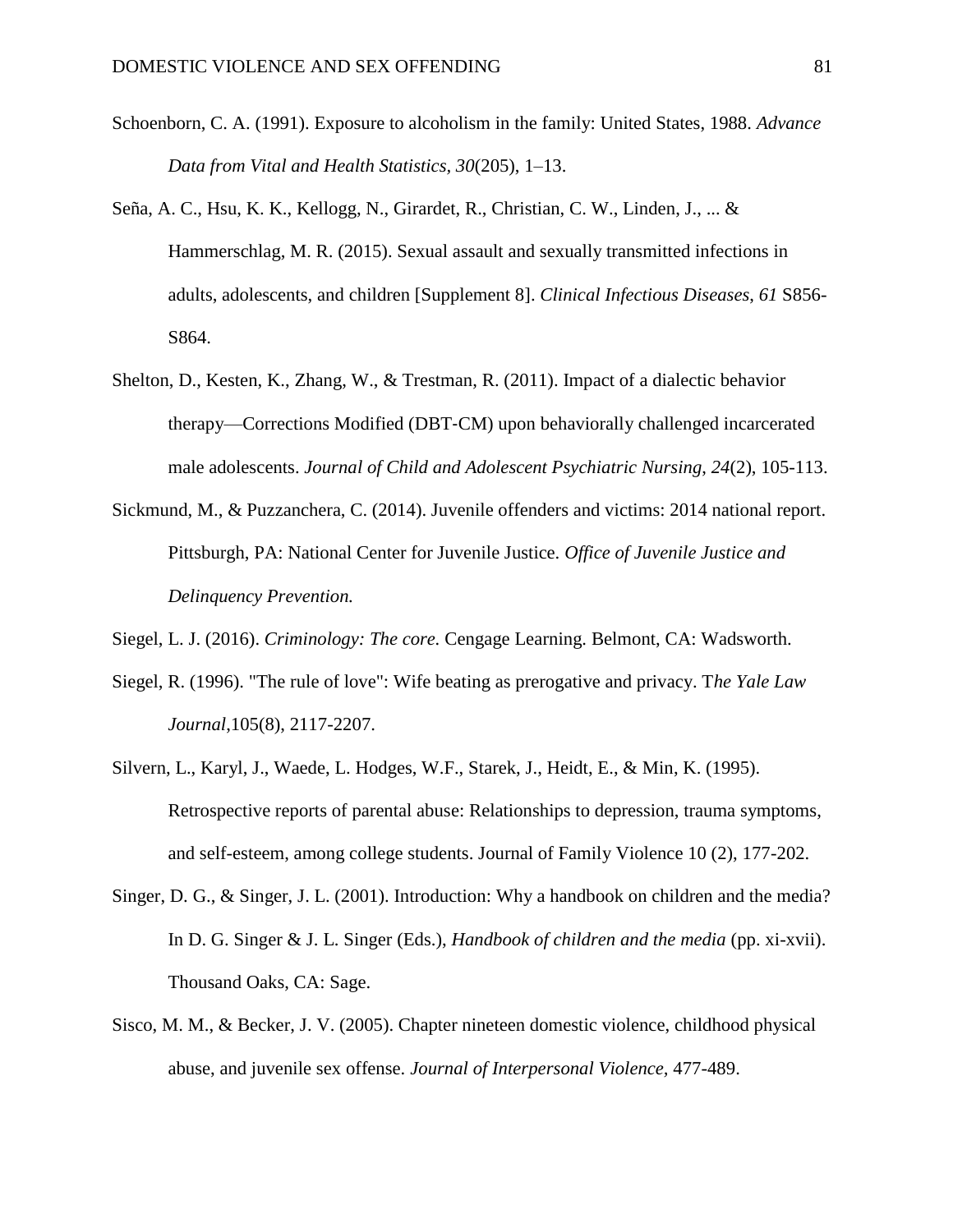- Smith, C. (2011). A Powerful Connection: Mother-Child Bond Plays Role in Child's Growth, Development. *Kansas State University*. Retrieved from [https://www.k-state.edu/media/newsreleases/may11/motherchild50611.html.](https://www.k-state.edu/media/newsreleases/may11/motherchild50611.html)
- Smith, C. A., Elwyn, L. J., Ireland, T. O., & Thornberry, T. P. (2010). Impact of adolescent exposure to intimate partner violence on substance use in early adulthood. *Journal of Studies on Alcohol and Drugs*, *71*(2), 219-230.
- Song, L. Y., Singer, M. I., & Anglin, T. M. (1998). Violence exposure and emotional trauma as contributors to adolescents' violent behaviors. *Archives of Pediatrics & Adolescent Medicine*, *152*(6), 531-536.
- The State of New Jersey Department of Law & Public Safety. (2017). Juvenile Justice Commission. Special Needs Services. State of New Jersey. <http://www.nj.gov/lps/jjc/specialized.html>
- Sternberg, K. J., Lamb, M.E., Greenbaum, C., Cicchetti, D., Dawud, S., Cortes, R.M.… Lorey, F. (1993). Effects of domestic violence on children's behavioral problems and depression. *Developmental Psychology*, 29(1), 44-52.
- Stith, S. M., Rosen, K. H., Middleton, K. A., Busch, A. L., Lundeberg, K., & Carlton, R. P. (2000). The intergenerational transmission of spouse abuse: A meta‐analysis. *Journal of Marriage and Family*, *62*(3), 640-654.
- Straus, M.A. (1979). Measuring intrafamily conflict and violence: The conflict tactics (CT) scales. *Journal of Marriage and the Family, 41 (1), 75-88.*
- Straus, M. A. (1992). Children as witnesses to marital violence: a risk factor for lifelong problems among a nationally representative sample of American men and women. *Report of the Twenty-Third Ross Roundtable.* Columbus, OH: Ross Laboratories.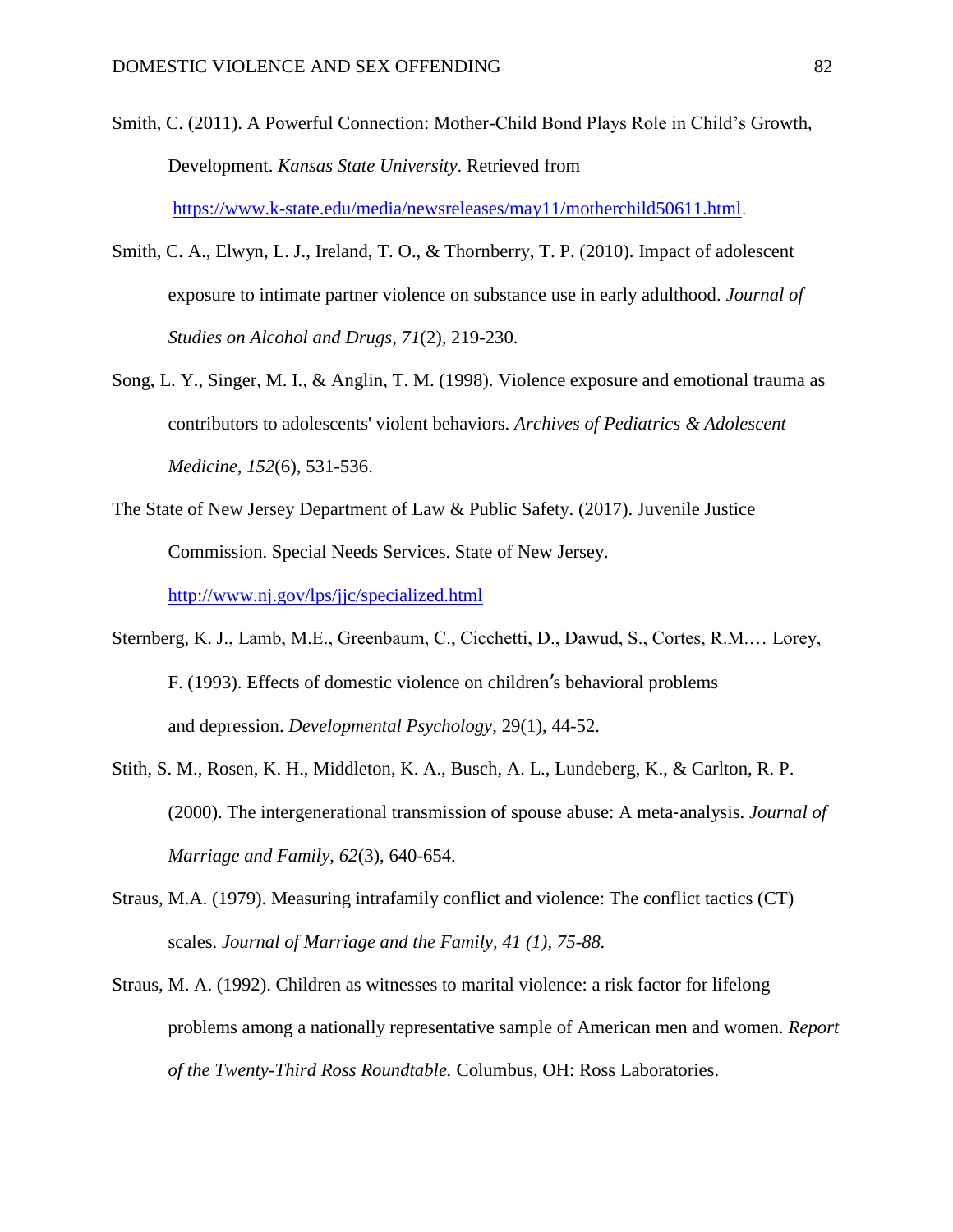- Tikkanen, M. (2005). *Invisible children: Preteen mothers, adolescent felons and what we can do about it.* Andover, MN: Expert Publishing.
- Thomas, T. (2016). Sex crime sex offending and society ( $2<sup>nd</sup>$  edition). Willian Publishing. 1-232.
- Tontodonato, P., & Crew, B. K. (1992). Dating violence, social learning theory, and gender: A multivariate analysis. *Violence and victims*, *7*(1), 3-14.
- Tudiver, J. (2000). *Addressing the needs of developmentally delayed sex offenders: A guide*. Ottawa, Canada: National Clearinghouse on Family Violence.
- United States Census Bureau. (2000). 2000 Census of the Population. Retrieved from: <http://quickfact.census.gov/qfd/sstates/00000.html>
- Veneziano, C., & Veneziano, L. (2002). Adolescent sex offenders: A review of the literature. *Trauma, Violence, & Abuse*, *3*(4), 247-260.
- Weithorn, L. A. (2001). Protecting children from exposure to domestic violence: The use and abuse of child maltreatment statutes. *Hastings LJ*, *53*, 1-41.
- West, D. J., & Farrington, D. P. (1973). Who becomes delinquent? Second report of the Cambridge Study in Delinquent Development. London: Heineman.
- West, D.J., & Farrington, D.P. (1977). *The delinquent way of life: Third report of the Cambridge Study in Delinquent Development*. London: Heineman. Heinemann.
- Widom, C. S. (1989). Child abuse, neglect, and violent criminal behavior. *Criminology*, *27*(2), 251-271.
- Widom, C. S. (1992). *Cycle of violence (NCJ 136607).* Washington, DC: National Institute of Justice, US Department of Justice.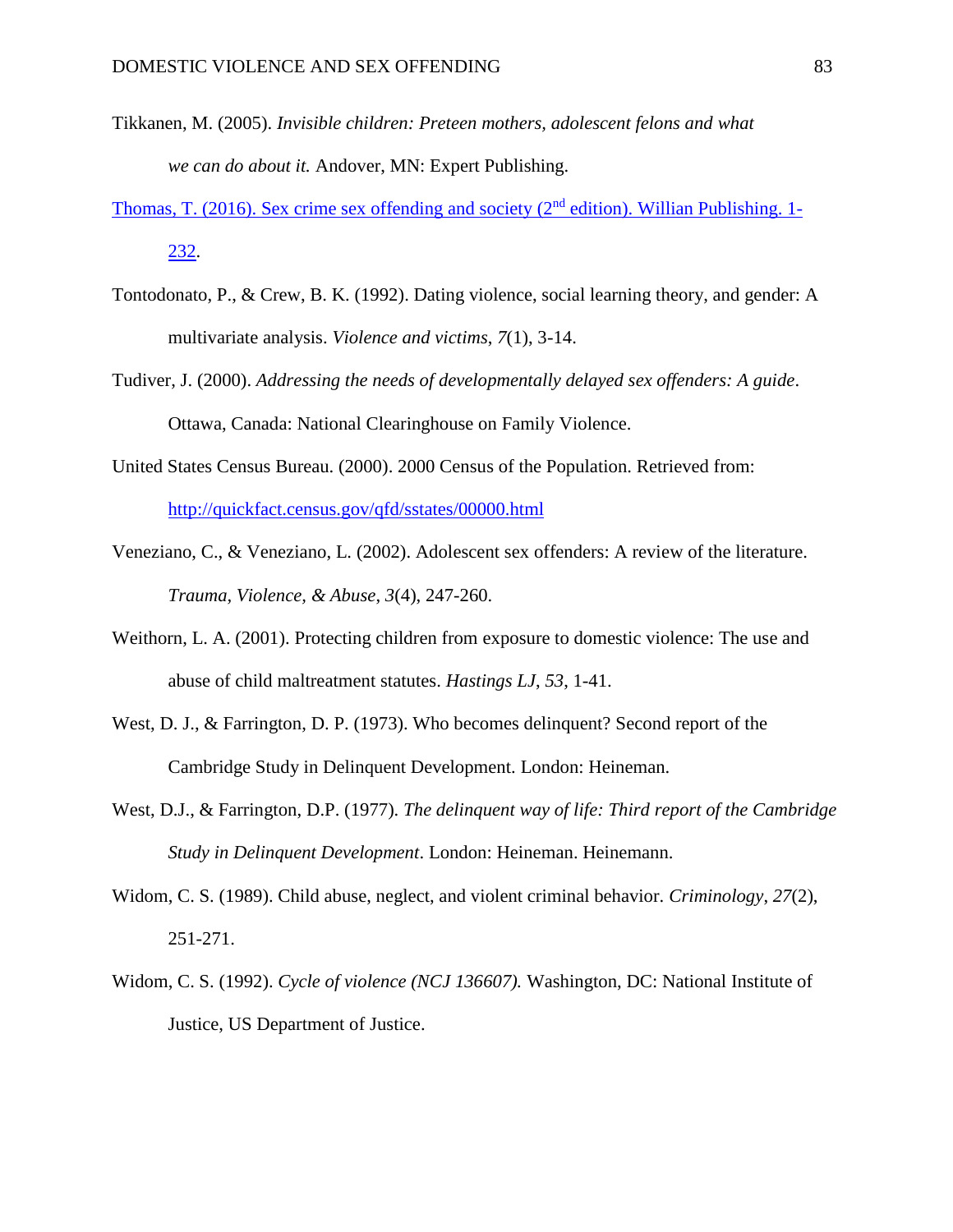- Williams, L.M. (1994). Recall of childhood trauma: A prospective study of women's memories of child sexual abuse [Comments]. Journal of Consulting and Clinical Psychology, 62, 1167–1176.
- Willis, G. M., Yates, P. M., Gannon, T. A., & Ward, T. (2013). How to integrate the good lives model into treatment programs for sexual offending: An introduction and overview. *Sexual Abuse: A Journal of Research and Treatment, 25* (2), 123-142. doi: 10.1177/1079063212452618.
- Wilson, M. L., Boesch, C., Fruth, B., Furuichi, T., Gilby, I. C., Hashimoto, C., ... Lloyd, J. N. (2014). Lethal aggression in Pan is better explained by adaptive strategies than human impacts. *Nature*, *513*(7518), 414-417.
- Wingenfeld, K., Schäfer, I., Terfehr, K., Grabski, H., Driessen, M., Grabe, H., ... Spitzer, C. (2011). The reliable, valid and economic assessment of early traumatization: First psychometric characteristics of the German version of the Adverse Childhood Experiences Questionnaire (ACE). *Psychotherapie, Psychosomatik, Medizinische Psychologie*, *61*(1), e10-4.
- Worling, J. R., & Curwen, T. (2000). Adolescent sexual offender recidivism: Success of specialized treatment and implications for risk prediction. *Child abuse & neglect*, *24*(7), 965-982.
- Worling, J. R., & Curwen, T. (2001). Estimate of risk of adolescent sexual offense recidivism (ERASOR; Version 2.0). *Juveniles and children who sexually abuse: Frameworks for assessment*, 372-397
- Worling, J.R., Littlejohn, M.A., & Bookalam, D. (2010). 20-year prospective follow-up study